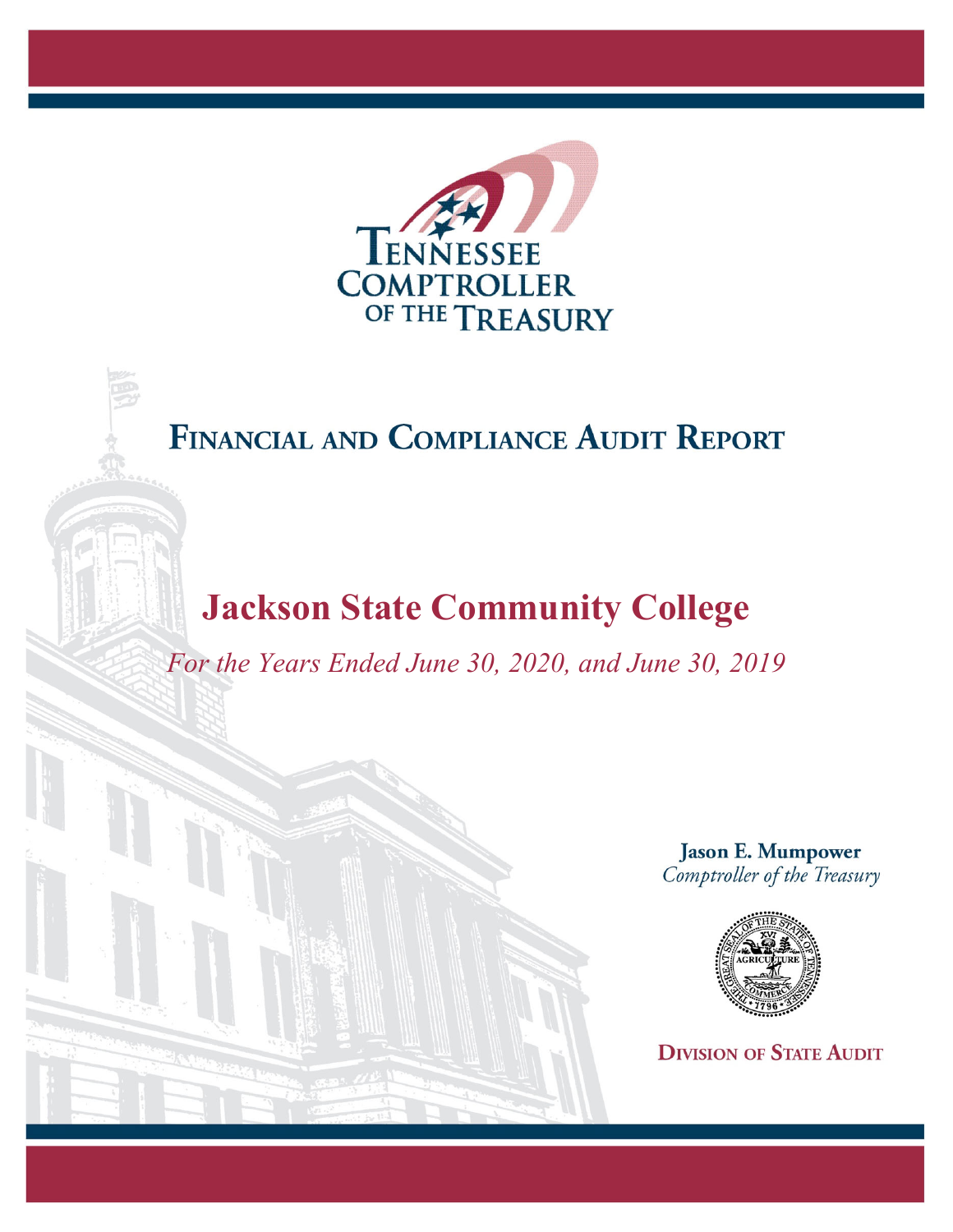**Katherine J. Stickel, CPA, CGFM Director** 

**Robyn R. Probus, CPA, CFE, CGFM, CGMA** Assistant Director

**Michael Campbell, CPA**  Audit Manager

**Mark Collins, CFE**  In-Charge Auditor

**Cleve Birdwell, CPA Carlos Coward, CPA Trina Weber**  Staff Auditors

**Gerry C. Boaz, CPA, CGFM, CGMA David Cook, CPA**  Technical Managers

**Amy Brack**  Editor

**Amanda Adams**  Assistant Editor

> **Comptroller of the Treasury, Division of State Audit**  Cordell Hull Building 425 Rep. John Lewis Way N. Nashville, TN 37243 (615) 401-7897

**Reports are available at**  comptroller.tn.gov/office-functions/state-audit.html

> **Mission Statement**  The mission of the Comptroller's Office is to make government work better.

> > **Comptroller Website**  comptroller.tn.gov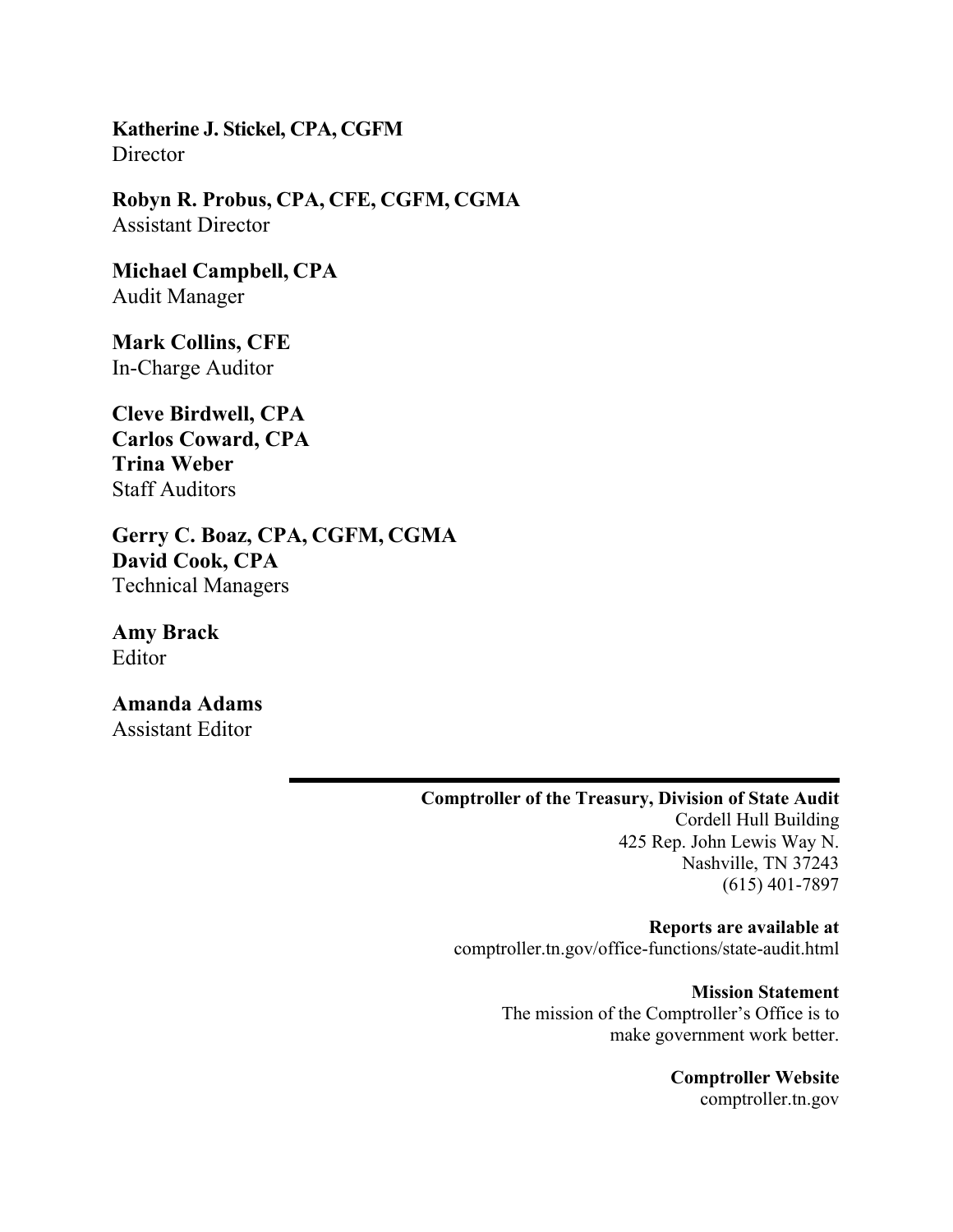

**JASON E. MUMPOWER** Comptroller

September 15, 2021

The Honorable Bill Lee, Governor Members of the General Assembly The Honorable Flora W. Tydings, Chancellor Dr. George Pimentel, President

Ladies and Gentlemen:

Transmitted herewith is the financial and compliance audit of the Tennessee Board of Regents, Jackson State Community College, for the years ended June 30, 2020, and June 30, 2019. You will note from the independent auditor's report that unmodified opinions were given on the fairness of the presentation of the financial statements.

Consideration of the internal control over financial reporting and tests of compliance resulted in no audit findings.

Sincerely,<br>*(latter 9. Stickel*)

 Katherine J. Stickel, CPA, CGFM, Director Division of State Audit

21/039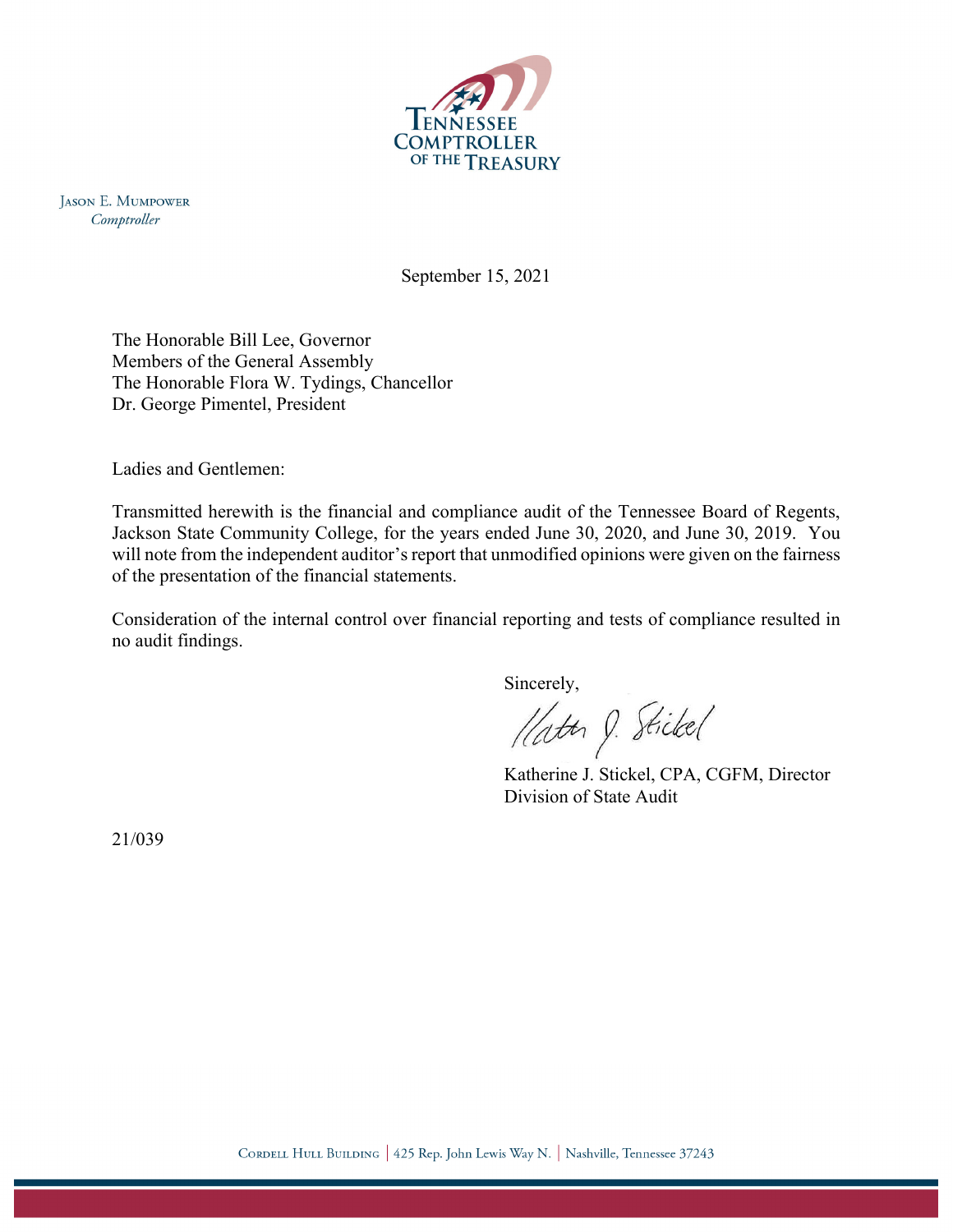## **Audit Report Tennessee Board of Regents Jackson State Community College For the Years Ended June 30, 2020, and June 30, 2019**

## **TABLE OF CONTENTS**

|                                                                                                                                                                            | Page           |
|----------------------------------------------------------------------------------------------------------------------------------------------------------------------------|----------------|
| <b>Audit Highlights</b>                                                                                                                                                    | $\mathbf{1}$   |
| <b>Financial Section</b>                                                                                                                                                   |                |
| Independent Auditor's Report                                                                                                                                               | $\overline{2}$ |
| Management's Discussion and Analysis                                                                                                                                       | 5              |
| <b>Basic Financial Statements</b>                                                                                                                                          |                |
| <b>Statements of Net Position</b>                                                                                                                                          | 20             |
| Statements of Revenues, Expenses, and Changes in Net Position                                                                                                              | 21             |
| <b>Statements of Cash Flows</b>                                                                                                                                            | 22             |
| Notes to the Financial Statements                                                                                                                                          | 24             |
| Required Supplementary Information                                                                                                                                         |                |
| Schedule of Jackson State Community College's Proportionate Share of the Net<br>Pension Liability - Closed State and Higher Education Employee Pension<br>Plan Within TCRS | 65             |
| Schedule of Jackson State Community College's Proportionate Share of the Net<br>Pension Asset – State and Higher Education Employee Retirement Plan<br><b>Within TCRS</b>  | 66             |
| Schedule of Jackson State Community College's Contributions – Closed State and<br>Higher Education Employee Pension Plan Within TCRS                                       | 67             |
| Schedule of Jackson State Community College's Contributions – State and Higher<br><b>Education Employee Retirement Plan Within TCRS</b>                                    | 68             |
| Schedule of Jackson State Community College's Proportionate Share of the<br>Collective Total/Net OPEB Liability - Closed State Employee Group OPEB Plan                    | 69             |
| Schedule of Jackson State Community College's Contributions – Closed State<br>Employee Group OPEB Plan                                                                     | 70             |
| Schedule of Jackson State Community College's Proportionate Share of the<br>Collective Total OPEB Liability - Closed Tennessee OPEB Plan                                   | 71             |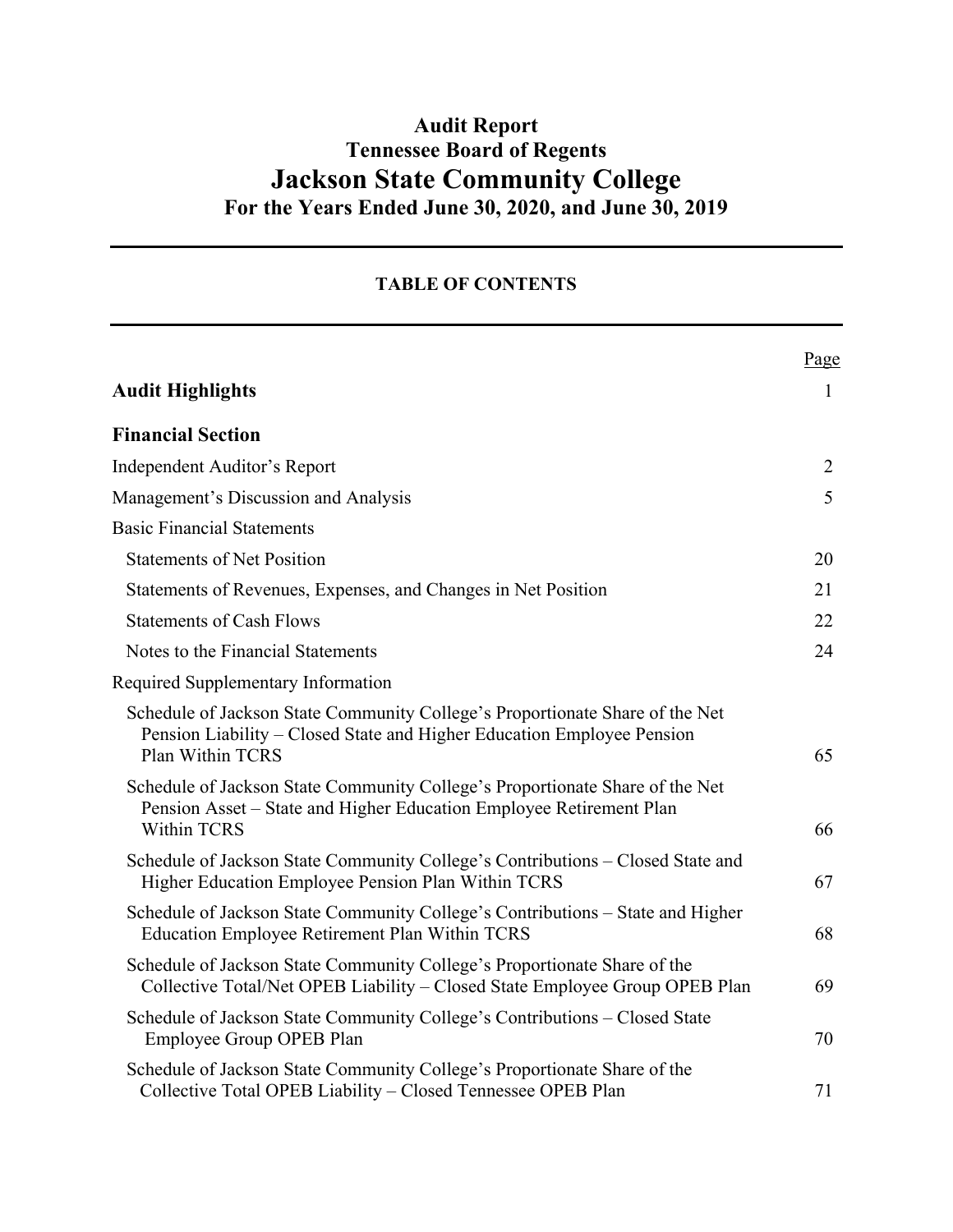## **TABLE OF CONTENTS (Continued)**

|                                                                                                                   | Page |
|-------------------------------------------------------------------------------------------------------------------|------|
| Supplementary Information                                                                                         |      |
| Schedules of Cash Flows – Component Unit                                                                          | 72   |
| Internal Control, Compliance, and Other Matters                                                                   |      |
| Independent Auditor's Report on Internal Control Over                                                             |      |
| Financial Reporting and on Compliance and Other Matters<br>Based on an Audit of Financial Statements Performed in |      |
| Accordance With <i>Government Auditing Standards</i>                                                              | 73   |
| <b>Observation and Comment</b>                                                                                    |      |
| Colleges of Applied Technology                                                                                    | 75   |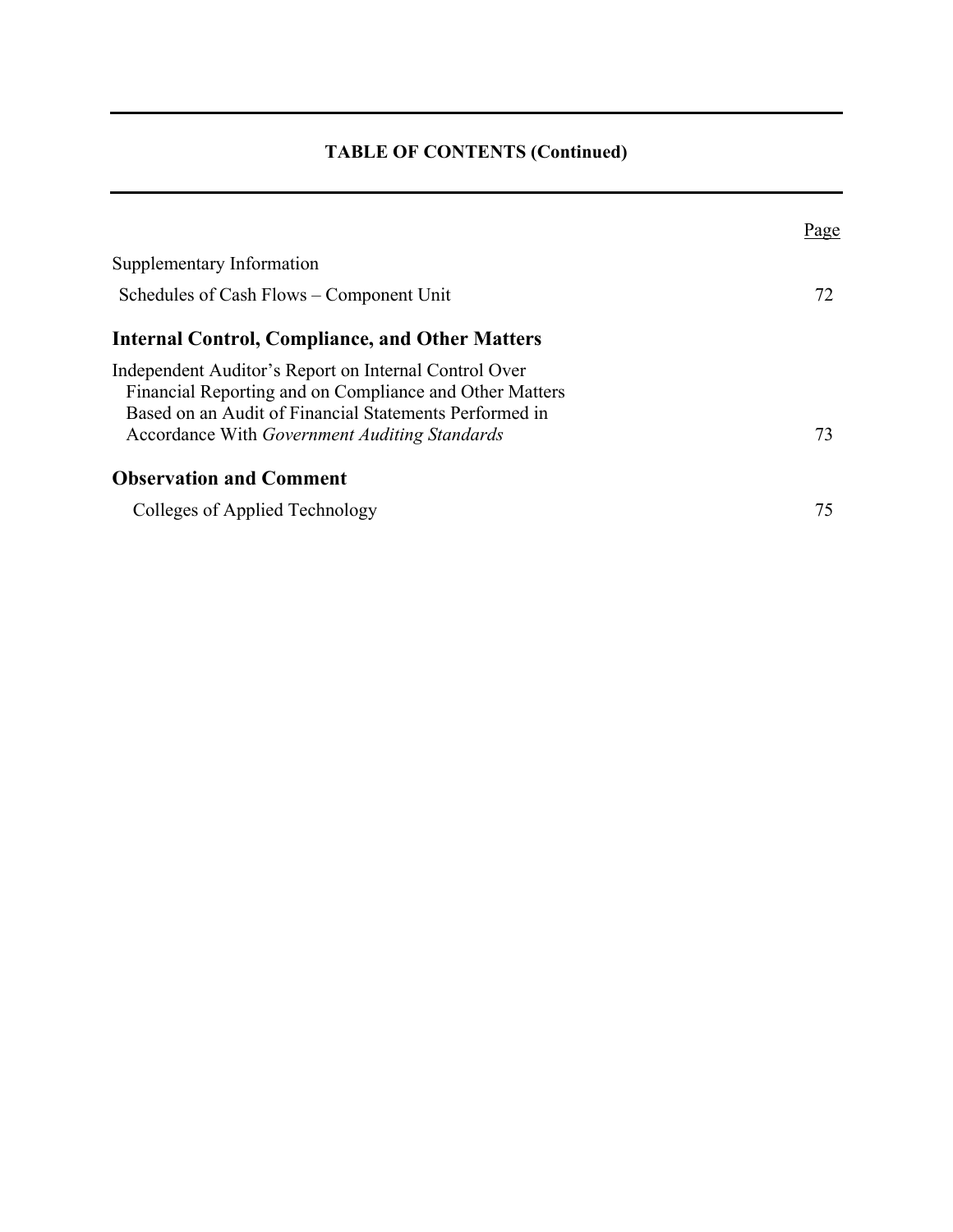State of Tennessee

# Audit Highlights

Comptroller of the Treasury Division of State Audit

## Financial and Compliance Audit **Tennessee Board of Regents Jackson State Community College**

For the Years Ended June 30, 2020, and June 30, 2019

## **Opinions on the Financial Statements**

The opinions on the financial statements are unmodified.

## **Audit Findings**

The audit report contains no findings.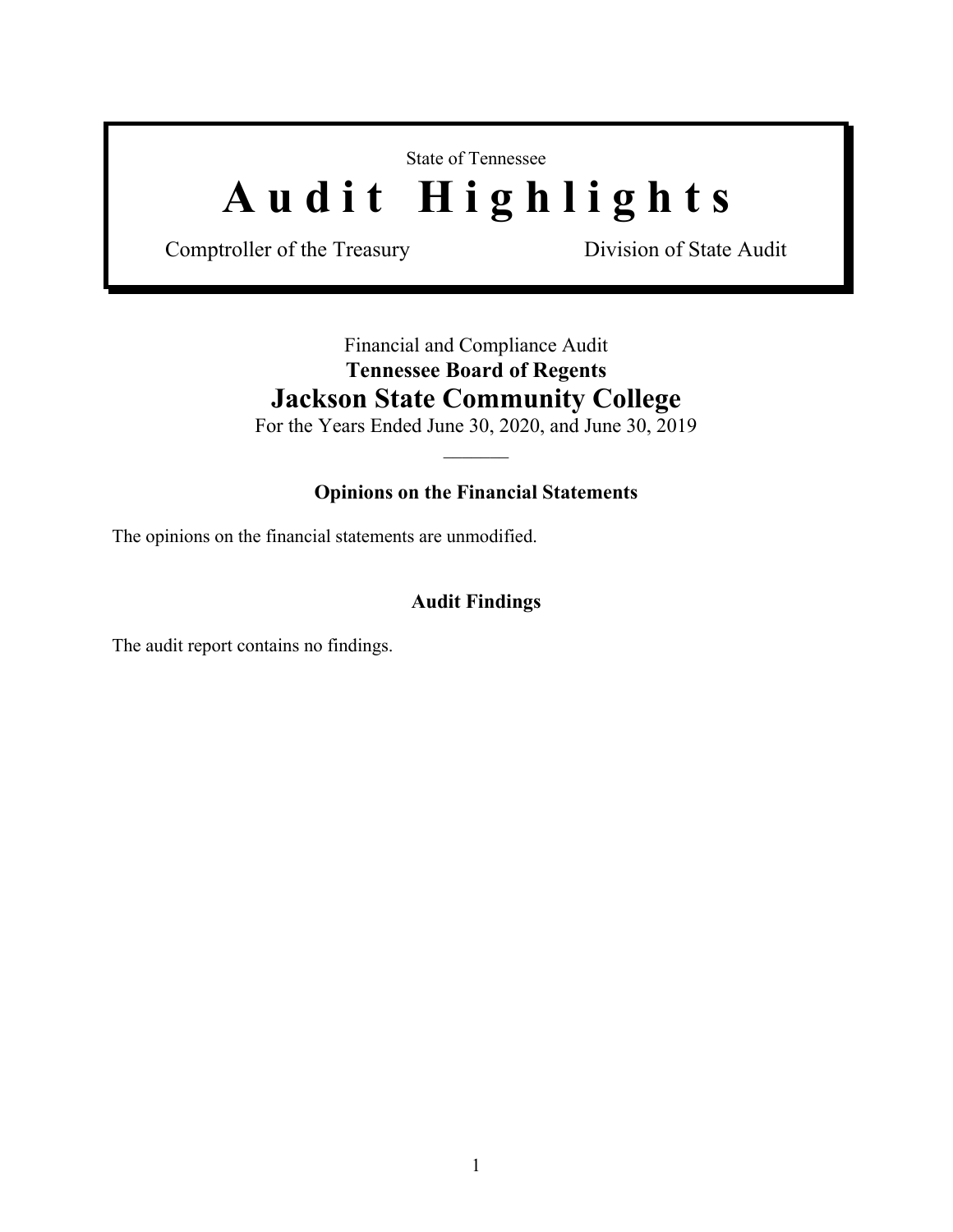

**JASON E. MUMPOWER** Comptroller

#### **Independent Auditor's Report**

The Honorable Bill Lee, Governor Members of the General Assembly The Honorable Flora W. Tydings, Chancellor Dr. George Pimentel, President

#### **Report on the Financial Statements**

We have audited the accompanying financial statements of Jackson State Community College, an institution of the State University and Community College System of Tennessee, which is a component unit of the State of Tennessee, and its discretely presented component unit as of and for the years ended June 30, 2020, and June 30, 2019, and the related notes to the financial statements, which collectively comprise the basic financial statements as listed in the table of contents.

#### *Management's Responsibility for the Financial Statements*

Management is responsible for the preparation and fair presentation of these financial statements in accordance with accounting principles generally accepted in the United States of America; this includes the design, implementation, and maintenance of internal control relevant to the preparation and fair presentation of financial statements that are free from material misstatement, whether due to fraud or error.

#### *Auditor's Responsibility*

Our responsibility is to express opinions on these financial statements, based on our audit. We conducted our audit in accordance with auditing standards generally accepted in the United States of America and the standards applicable to financial audits contained in *Government Auditing Standards* issued by the Comptroller General of the United States. Those standards require that we plan and perform the audit to obtain reasonable assurance about whether the financial statements are free from material misstatement.

An audit involves performing procedures to obtain audit evidence about the amounts and disclosures in the financial statements. The procedures selected depend on the auditor's judgment, including the assessment of the risks of material misstatement of the financial statements, whether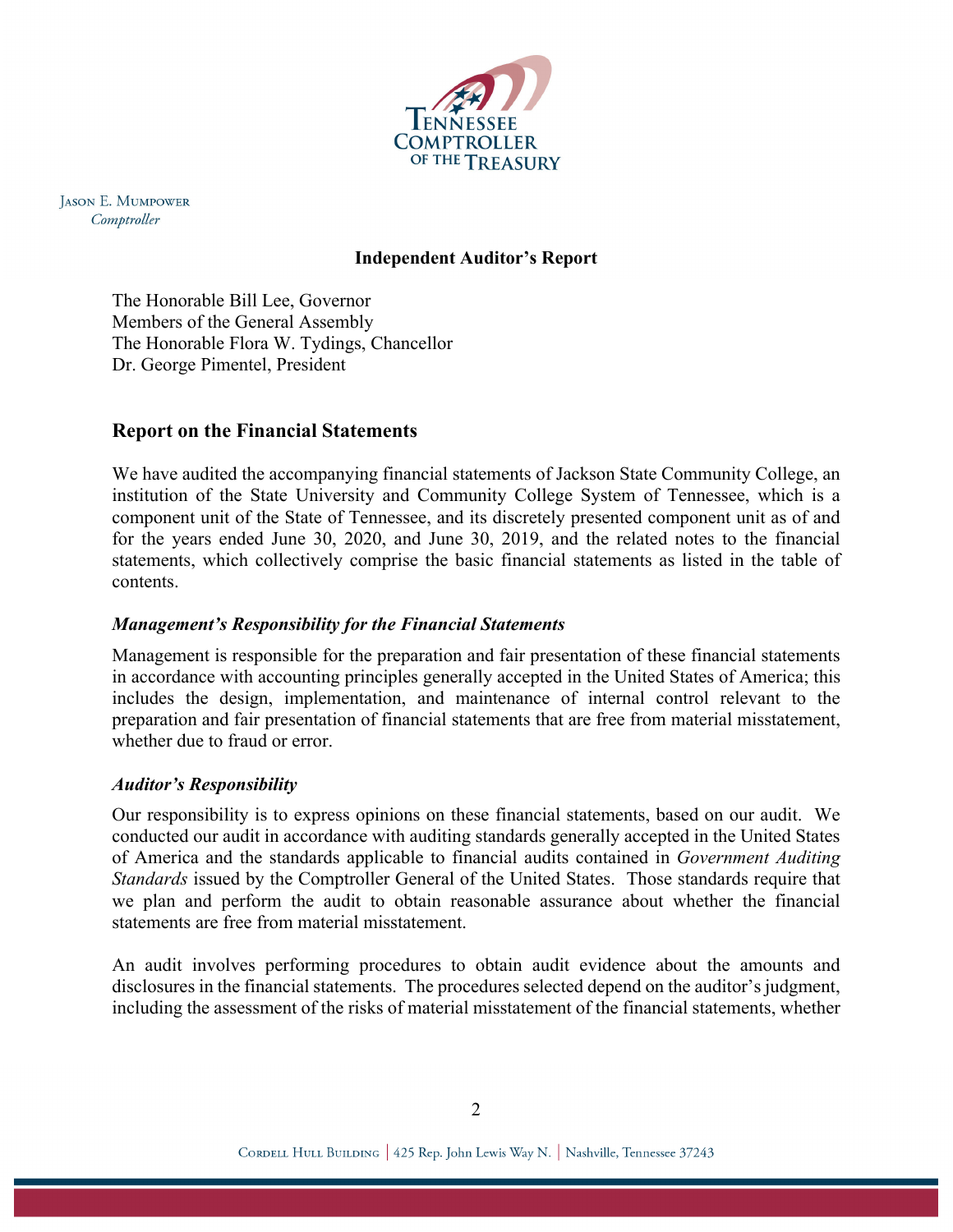due to fraud or error. In making those risk assessments, the auditor considers internal control relevant to the college's preparation and fair presentation of the financial statements in order to design audit procedures that are appropriate in the circumstances, but not for the purpose of expressing an opinion on the effectiveness of the entity's internal control. Accordingly, we express no such opinion. An audit also includes evaluating the appropriateness of accounting policies used and the reasonableness of significant accounting estimates made by management, as well as evaluating the overall presentation of the financial statements.

We believe that the audit evidence we have obtained is sufficient and appropriate to provide a basis for our audit opinions.

#### *Opinions*

In our opinion, the financial statements referred to above present fairly, in all material respects, the respective financial position of Jackson State Community College, and its discretely presented component unit as of June 30, 2020, and June 30, 2019; and the respective changes in financial position and, where applicable, cash flows thereof for the years then ended in accordance with accounting principles generally accepted in the United States of America.

#### *Emphasis of Matters*

As discussed in Note 1, the financial statements of Jackson State Community College, an institution of the State University and Community College System of Tennessee, are intended to present the financial position, the changes in financial position, and the cash flows of only Jackson State Community College. They do not purport to, and do not, present fairly the financial position of the State University and Community College System of Tennessee as of June 30, 2020, and June 30, 2019, and the changes in financial position and cash flows thereof for the years then ended, in accordance with accounting principles generally accepted in the United States of America. Our opinion is not modified with respect to this matter.

#### *Other Matters*

#### *Required Supplementary Information*

Accounting principles generally accepted in the United States of America require that the management's discussion and analysis on pages 5 through 19; the schedule of Jackson State Community College's proportionate share of the net pension liability – Closed State and Higher Education Employee Pension Plan within TCRS on page 65; the schedule of Jackson State Community College's proportionate share of the net pension asset – State and Higher Education Employee Retirement Plan within TCRS on page 66; the schedule of Jackson State Community College's contributions – Closed State and Higher Education Employee Pension Plan within TCRS on page 67; the schedule of Jackson State Community College's contributions – State and Higher Education Employee Retirement Plan within TCRS on page 68; the schedule of Jackson State Community College's proportionate share of the collective total/net OPEB liability – Closed State Employee Group OPEB Plan on page 69; the schedule of Jackson State Community College's contributions – Closed State Employee Group OPEB Plan on page 70; and the schedule of Jackson State Community College's proportionate share of the collective total OPEB liability – Closed Tennessee OPEB Plan on page 71 be presented to supplement the basic financial statements. Such information, although not a part of the basic financial statements, is required by the Governmental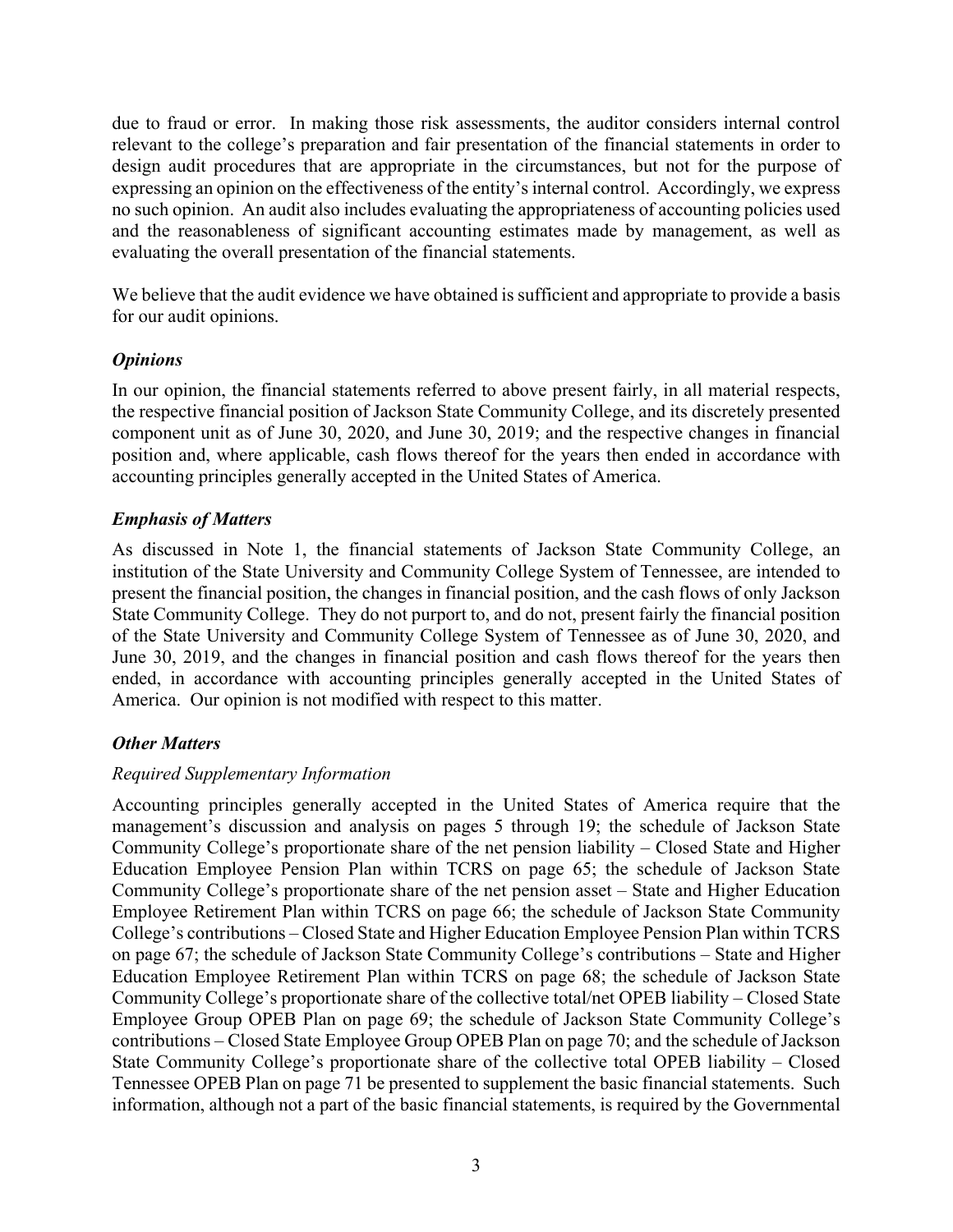Accounting Standards Board, which considers it to be an essential part of financial reporting for placing the basic financial statements in an appropriate operational, economic, or historical context. We have applied certain limited procedures to the required supplementary information in accordance with auditing standards generally accepted in the United States of America, which consisted of inquiries of management about the methods of preparing the information and comparing the information for consistency with management's responses to our inquiries, the basic financial statements, and other knowledge we obtained during the audit of the basic financial statements. We do not express an opinion or provide any assurance on the information because the limited procedures do not provide us with sufficient evidence to express an opinion or provide any assurance.

#### *Supplementary Information*

Our audit was conducted for the purpose of forming opinions on the financial statements that collectively comprise the college's basic financial statements. The supplementary schedules of cash flows – component unit on page 72 are presented for purposes of additional analysis and are not a required part of the basic financial statements.

The supplementary schedules of cash flows – component unit are the responsibility of the college's management and were derived from, and relate directly to, the underlying accounting and other records used to prepare the basic financial statements. Such information has been subjected to the auditing procedures applied in the audit of the basic financial statements and certain additional procedures, including comparing and reconciling such information directly to the underlying accounting and other records used to prepare the basic financial statements or to the basic financial statements themselves, and other additional procedures in accordance with auditing standards generally accepted in the United States of America. In our opinion, the supplementary schedules of cash flows – component unit are fairly stated, in all material respects, in relation to the basic financial statements taken as a whole.

#### **Other Reporting Required by** *Government Auditing Standards*

In accordance with *Government Auditing Standards*, we have also issued our report dated September 7, 2021, on our consideration of the college's internal control over financial reporting and on our tests of its compliance with certain provisions of laws, regulations, contracts, and grant agreements and other matters. The purpose of that report is to describe the scope of our testing of internal control over financial reporting and compliance and the results of that testing, and not to provide an opinion on the internal control over financial reporting or on compliance. That report is an integral part of an audit performed in accordance with *Government Auditing Standards* in considering the college's internal control over financial reporting and compliance.

Hatter J. Stickel

 Katherine J. Stickel, CPA, CGFM, Director Division of State Audit September 7, 2021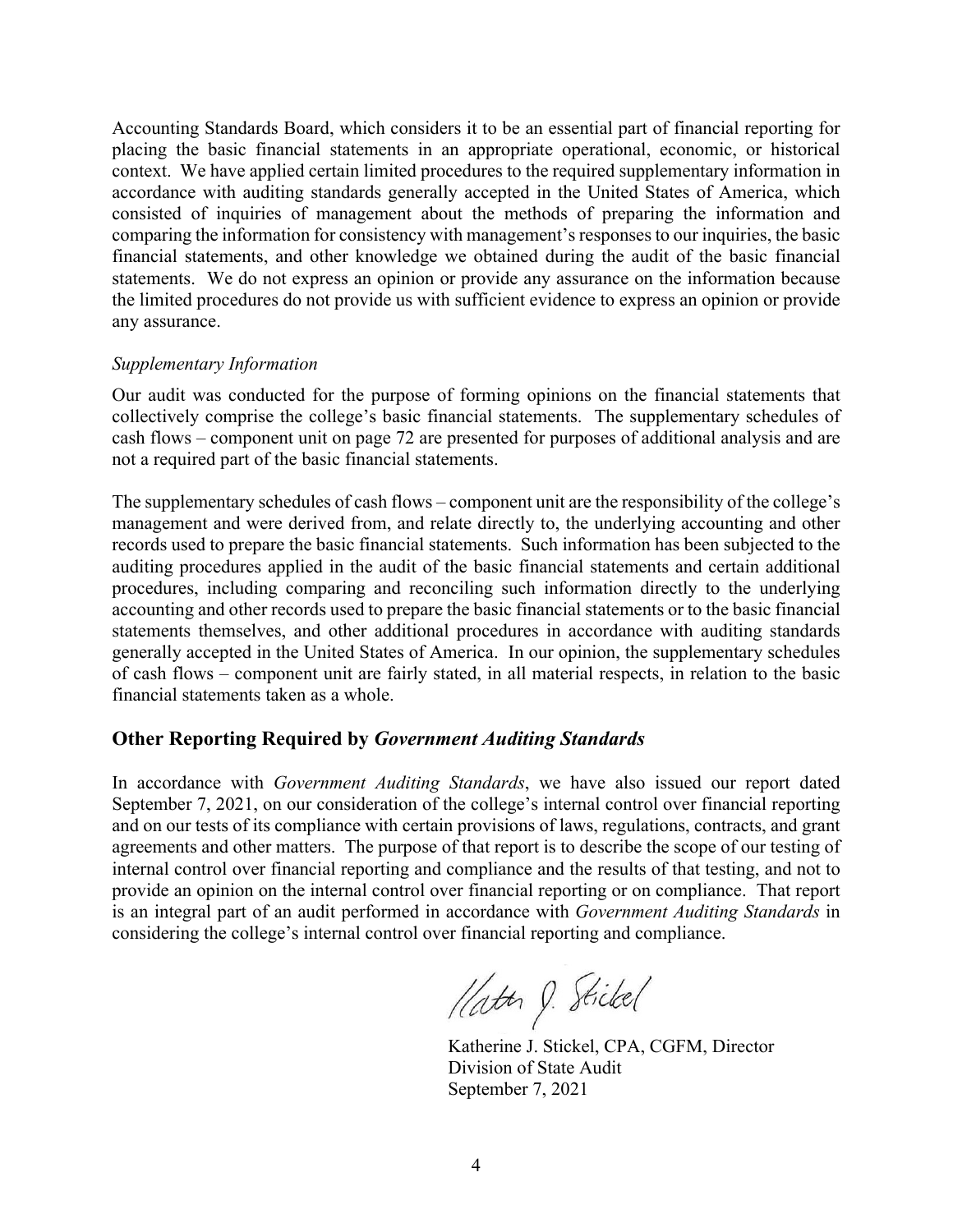## **Tennessee Board of Regents JACKSON STATE COMMUNITY COLLEGE Management's Discussion and Analysis**

#### **Introduction**

This section of Jackson State Community College's annual financial report presents a discussion and analysis of the financial performance of the college during the fiscal years ended June 30, 2020, and June 30, 2019, with comparative information presented for the fiscal year ended June 30, 2018. This discussion has been prepared by management along with the financial statements and related note disclosures and should be read in conjunction with the independent auditor's report, the financial statements, and the notes. The financial statements, notes, and this discussion are the responsibility of management.

The college has one discretely presented component unit, the Jackson State Community College Foundation. More detailed information about the foundation is presented in Note 15 to the financial statements. This discussion and analysis focuses on the college and does not include the foundation.

#### **Overview of the Financial Statements**

The financial statements have been prepared in accordance with generally accepted accounting principles as prescribed by the Governmental Accounting Standards Board (GASB), which establishes standards for external financial reporting for public colleges and universities. The financial statements are presented on a consolidated basis to focus on the college as a whole. The full scope of the college's activities is considered to be a single business-type activity, and, accordingly, is reported within a single column in the basic financial statements.

The college's financial report includes the statement of net position; the statement of revenues, expenses, and changes in net position; and the statement of cash flows. Notes to the financial statements are also presented to provide additional information that is essential to a full understanding of the financial statements.

#### The Statement of Net Position

The statement of net position is a point-in-time financial statement. The statement of net position presents the financial position of the college at the end of the fiscal year. To aid the reader in determining the college's ability to meet immediate and future obligations, the statement includes all assets, liabilities, deferred outflows/inflows of resources, and net position of the college and segregates the assets and liabilities into current and noncurrent components. Current assets are those that are available to satisfy current liabilities, inclusive of assets that will be converted to cash within one year. Current liabilities are those that will be paid within one year. The statement of net position is prepared under the accrual basis of accounting; assets and liabilities are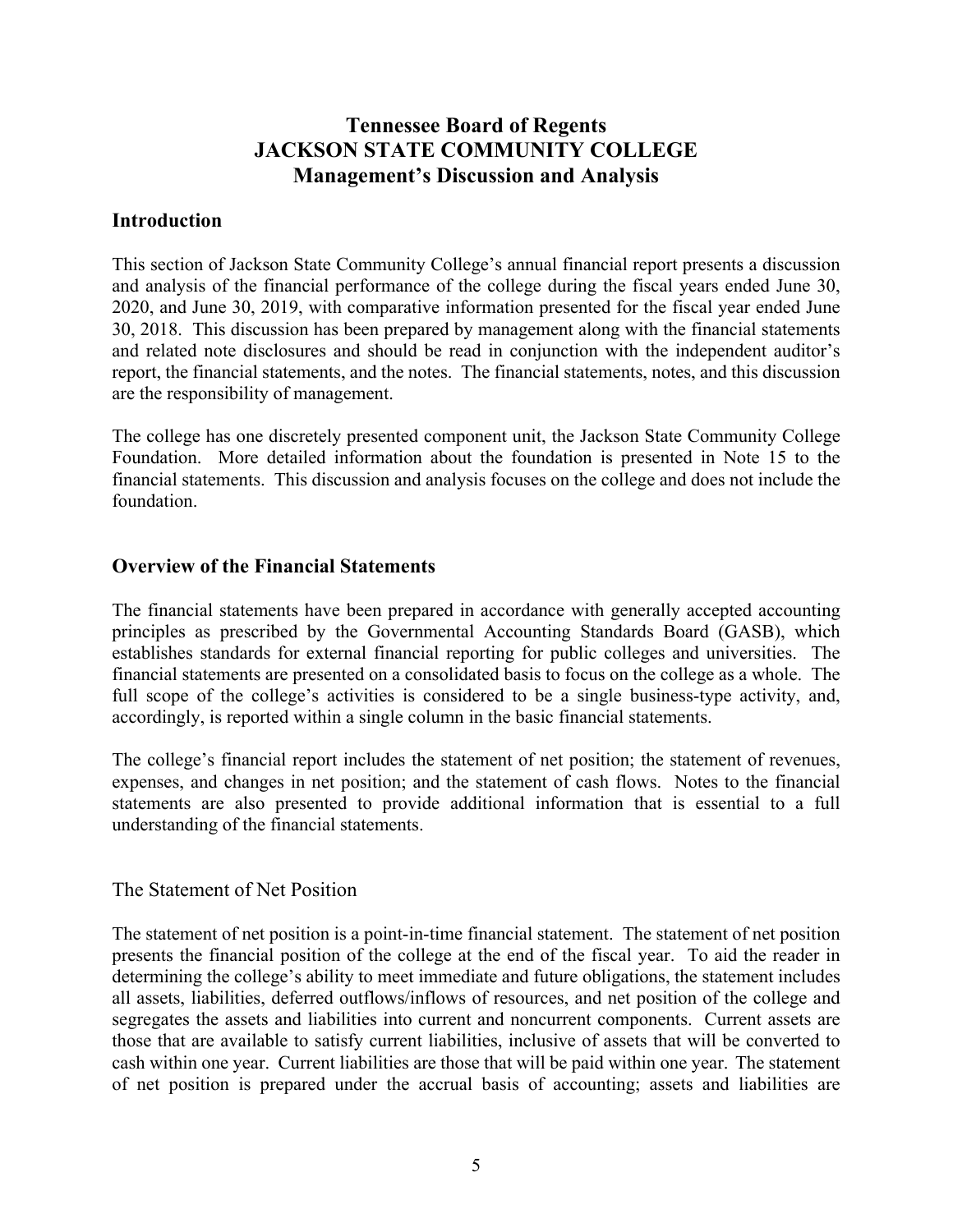recognized when goods or services are provided or received, despite when cash is actually exchanged.

From the data presented, readers of the statement are able to determine the assets available to continue the operations of the college. They are also able to determine how much the college owes vendors, lenders, and others. Net position represents the difference between the college's assets and liabilities, along with the difference between deferred outflows and deferred inflows of resources, and is one indicator of the college's current financial condition.

The statement of net position also indicates the availability of net position for expenditure by the college. Net position is divided into three major categories. The first category, net investment in capital assets, represents the college's total investment in property, plant, and equipment, net of outstanding debt obligations related to these capital assets. To the extent debt or deferred inflows of resources have been incurred but not yet expended for capital assets, such amounts are not included. The next category is restricted net position, which is subdivided into two categories, nonexpendable and expendable. Nonexpendable restricted net position includes endowment and similar resources whose use is limited by donors or other outside sources and as a condition of the gift, the principal is to be maintained in perpetuity. Expendable restricted net position is available for expenditure by the college but must be spent for purposes as determined by donors and/or external entities that have placed time or purpose restrictions on the use of the resources. The final category is unrestricted net position. Unrestricted net position is available to the college for any lawful purpose of the college.

The following table summarizes the college's assets, liabilities, deferred outflows/inflows of resources, and net position at June 30, 2020; June 30, 2019; and June 30, 2018.

|                                      | 2020    | 2019    | 2018     |
|--------------------------------------|---------|---------|----------|
| Assets:                              |         |         |          |
| Current assets                       | \$9,488 | \$5,903 | \$15,225 |
| Capital assets, net                  | 35,820  | 36,336  | 36,811   |
| Other assets                         | 20,183  | 19,174  | 18,250   |
| Total assets                         | 65,491  | 61,413  | 70,286   |
|                                      |         |         |          |
| Deferred outflows of resources       |         |         |          |
| Deferred outflows related to OPEB    | 2,109   | 2,362   | 310      |
| Deferred outflows related to         |         |         |          |
| pensions                             | 2,111   | 2,811   | 3,389    |
| Total deferred outflows of resources | 4,220   | 5,173   | 3,699    |
|                                      |         |         |          |
| Liabilities:                         |         |         |          |
| Current liabilities                  | 2,386   | 2,462   | 13,703   |
| Noncurrent liabilities               | 8,919   | 12,947  | 11,463   |
| <b>Total liabilities</b>             | 11,305  | 15,409  | 25,166   |

#### **Summary of Net Position (in thousands of dollars)**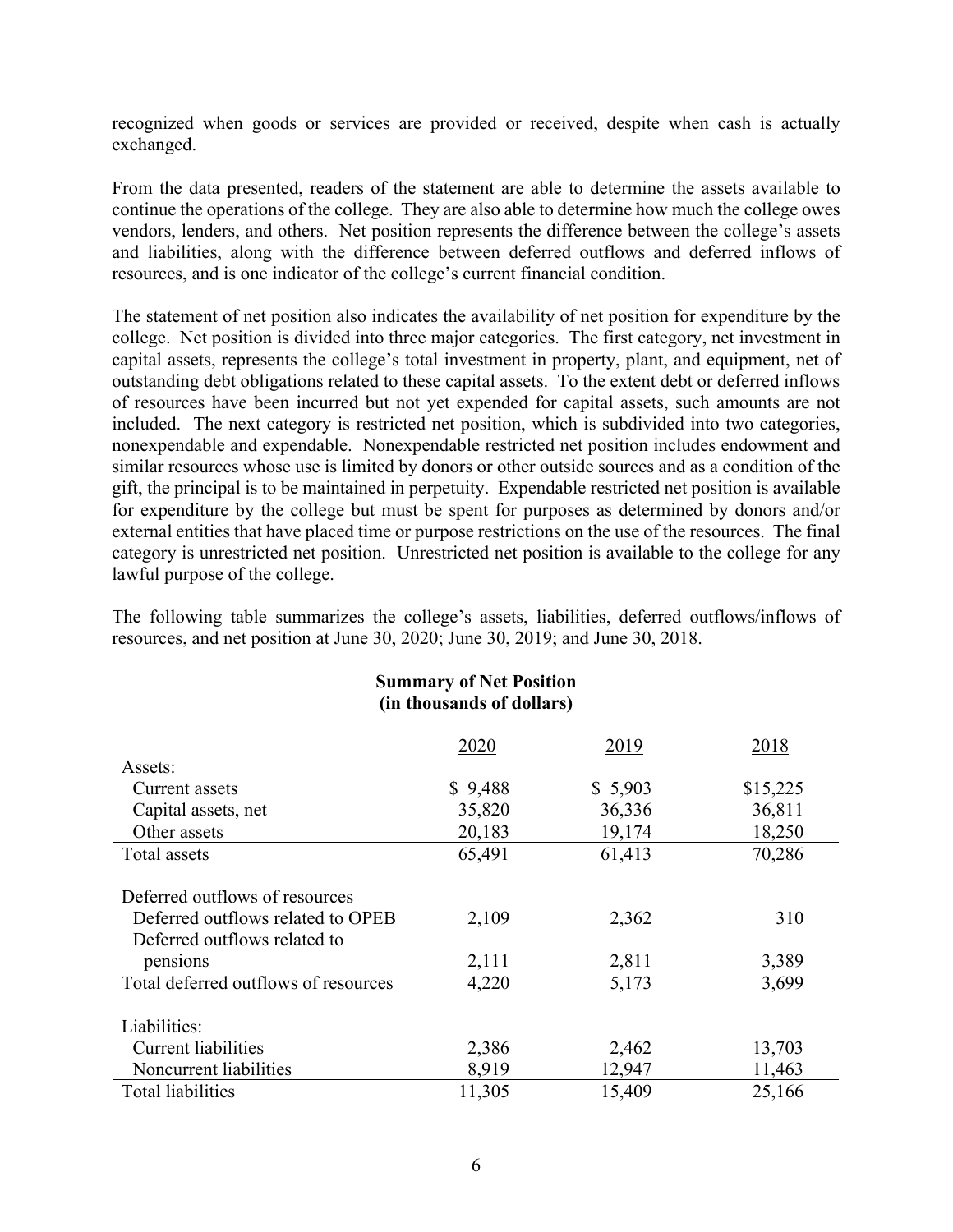| Deferred inflows of resources        |          |          |          |
|--------------------------------------|----------|----------|----------|
| Deferred inflows related to OPEB     | 3,311    | 462      | 180      |
| Deferred inflows related to pensions | 799      | 230      | 183      |
| Total deferred inflows of resources  | 4,110    | 692      | 363      |
| Net Position:                        |          |          |          |
| Net investment in capital assets     | 35,820   | 36,336   | 36,811   |
| Restricted – expendable              | 891      | 841      | 883      |
| Unrestricted                         | 17,585   | 13,308   | 10,762   |
| Total net position                   | \$54,296 | \$50,485 | \$48,456 |

#### Comparison of Fiscal Year 2020 to Fiscal Year 2019

- Current assets increased by \$3,584,070.55, or 60.71%, due to significant increases in cash. These significant increases in cash were due to decreases in several expenses near fiscal year-end due to COVID-19. This included decreases for such things as travel and budgeted positions that were not filled during part or all of the fiscal year due to resignations and reassignments.
- Net capital assets decreased by \$516,278.99. This is due to an application of depreciation applied to the asset base totaling \$1,531,127.37, offset by current-year investments in equipment, library holdings, and projects in progress of \$1,014,848.36.
- Other assets increased by \$1,009,466.26. This is primarily due to an increase in unexpended renewals and replacements of \$1,040,215.00. This increase was due primarily to budgetary transfers for renewals and replacements for various information technology and physical plant funds.
- Noncurrent liabilities decreased by \$4,028,533.72 due to the decreased OPEB liability of \$3,302,089.00 and a decrease in net pension liability of \$792,206.00.
- Deferred inflows of resources increased by \$3,417,768.00 mainly due to two large OPEB deferrals related to changes in proportionate share as well as a change in assumptions.
- Unrestricted net position increased by \$4,276,728.63. The primary reason for this increase was an increase of \$3,613,195.92 for nonoperating revenues, which is due to an increase in the CARES Act-Student Grant Allocation and increases in Pell, TSAC, and Lottery funding.

#### Comparison of Fiscal Year 2019 to Fiscal Year 2018

• Current assets decreased by  $$9,321,350.22$ , or 61%, due to the shared service initiative transfer of funds of \$11,660,905.90 of TCAT cash. The shared service initiative transfer relates to the responsibilities for accounting and reporting, payroll, and purchasing and procurement functions for multiple TCATs transferring from the college to TBR as of July 1, 2018. This decrease was partially offset by an increase in cash from operating activities.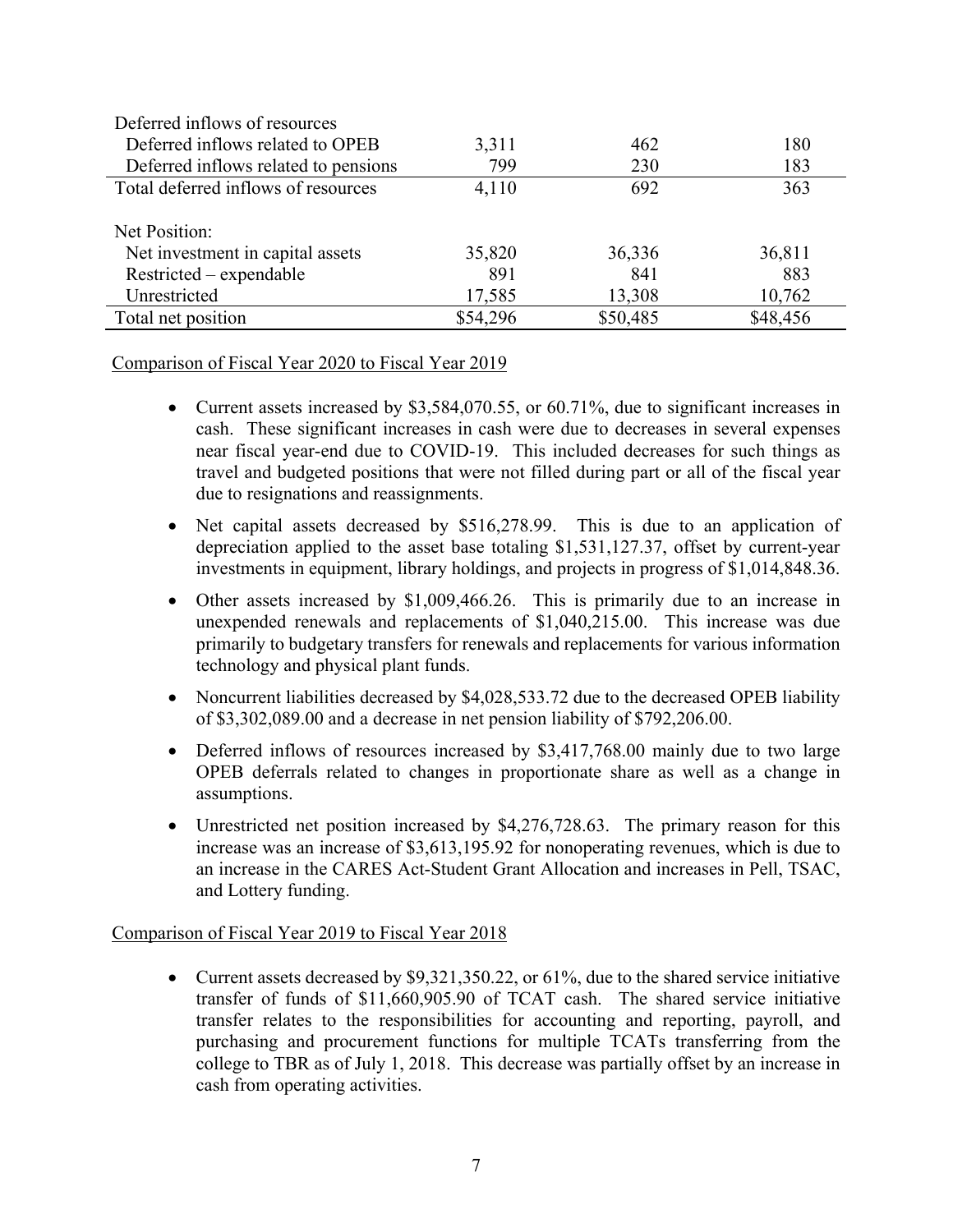- Net capital assets decreased by \$474,602.53. This is due to an application of depreciation applied to the asset base totaling \$1,538,602.52, partially offset by currentyear investments in equipment, buildings, and projects in progress.
- Deferred outflows of resources increased by \$1,473,326.17 as the result of changes in OPEB and pensions. This consisted of an increase in deferred outflows of resources related to OPEB of \$2,051,969.00 due to the recording of changes in the proportionate share as well as a change in assumptions. This was offset by a decrease in deferred outflows of resources related to pensions of \$578,642.83, which was caused primarily from recording a change in assumptions in the prior year.
- Current liabilities decreased by \$11,240,315.14 due to a decrease in funds transferred to shared service initiative of \$11,660,905.90 of TCAT cash.
- Noncurrent liabilities increased by \$1,483,525.76 due to the increased total OPEB liability of \$2,238,346.00 as required by GASB 75 and also the net pension liability decreased by \$655,536.00.
- Unrestricted net position increased by \$2,545,504.76. This increase is due, primarily, to increases in Pell funding and the Tennessee Reconnect Grant.

#### The Statement of Revenues, Expenses, and Changes in Net Position

The statement of revenues, expenses, and changes in net position presents the results of operations for the fiscal year. Revenues and expenses are recognized when earned or incurred, regardless of when cash is received. The statement indicates whether the college's financial condition has improved or deteriorated during the fiscal year. The statement presents the revenues received by the college, both operating and nonoperating; the expenses paid by the college, operating and nonoperating; and any other revenues, expenses, gains, or losses received or spent by the college.

Generally speaking, operating revenues are received for providing goods and services to the various customers and constituencies of the college. Operating expenses are those expenses paid to acquire or produce the goods and services provided in return for the operating revenues, and to carry out the mission of the college. Nonoperating revenues are revenues received for which goods and services are not provided directly to the payor.Although the college is dependent upon state appropriations and gifts to fund educational and general operations, under GASB standards these funding sources are reported as nonoperating revenues, as is investment income. As a result, the college has historically reported an excess of operating expenses over operating revenues, resulting in an operating loss. Therefore, the "increase in net position" is more indicative of overall financial results for the year.

A summary of the college's revenues, expenses, and changes in net position for the years ended June 30, 2020; June 30, 2019; and June 30, 2018, follows.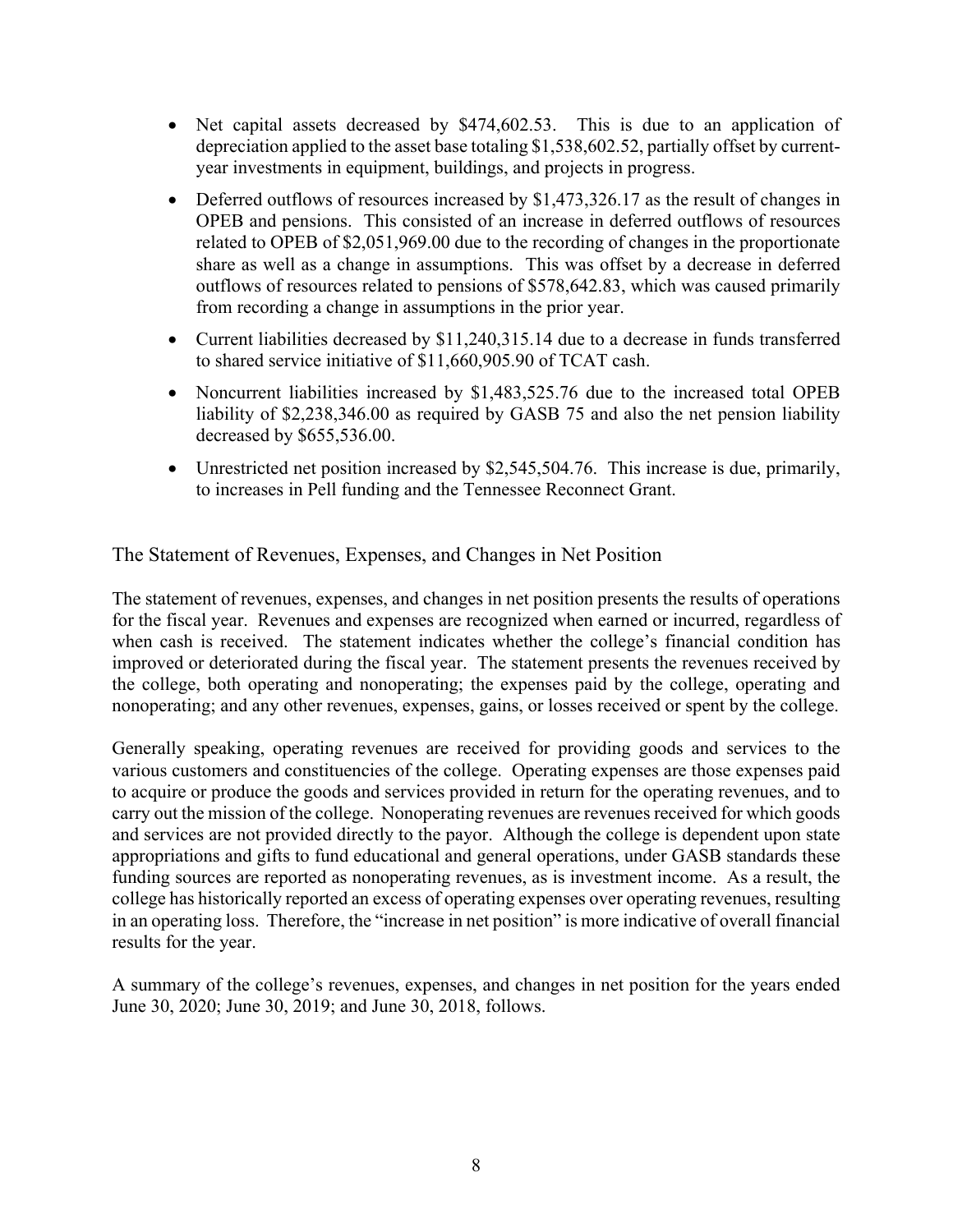|                                             | 2020     | 2019      | 2018     |
|---------------------------------------------|----------|-----------|----------|
| Operating revenues                          | \$4,983  | \$6,709   | \$8,099  |
| Operating expenses                          | 35,604   | 35,908    | 34,164   |
| Operating loss                              | (30,621) | (29, 199) | (26,065) |
| Nonoperating revenues and expenses          | 33,790   | 30,177    | 27,285   |
| Income before other revenues, expenses,     |          |           |          |
| gains, or losses                            | 3,169    | 978       | 1,220    |
| Other revenues, expenses, gains, or losses  | 642      | 1,051     | 858      |
| Increase in net position                    | 3,811    | 2,029     | 2,078    |
| Net position at beginning of year           | 50,485   | 48,456    | 48,781   |
| Cumulative effect of change in accounting   |          |           |          |
| principle                                   |          |           | (2,403)  |
| Net position at beginning of year, restated | 50,485   | 48,456    | 46,378   |
| Net position at end of year                 | \$54,296 | \$50,485  | \$48,456 |

#### **Summary of Revenues, Expenses, and Changes in Net Position (in thousands of dollars)**

#### Operating Revenues

The following summarizes the operating revenues by source that were used to fund operating activities for the last three fiscal years:

#### **Jackson State Community College Operating Revenues by Source, Fiscal Year 2020 (in thousands of dollars)**

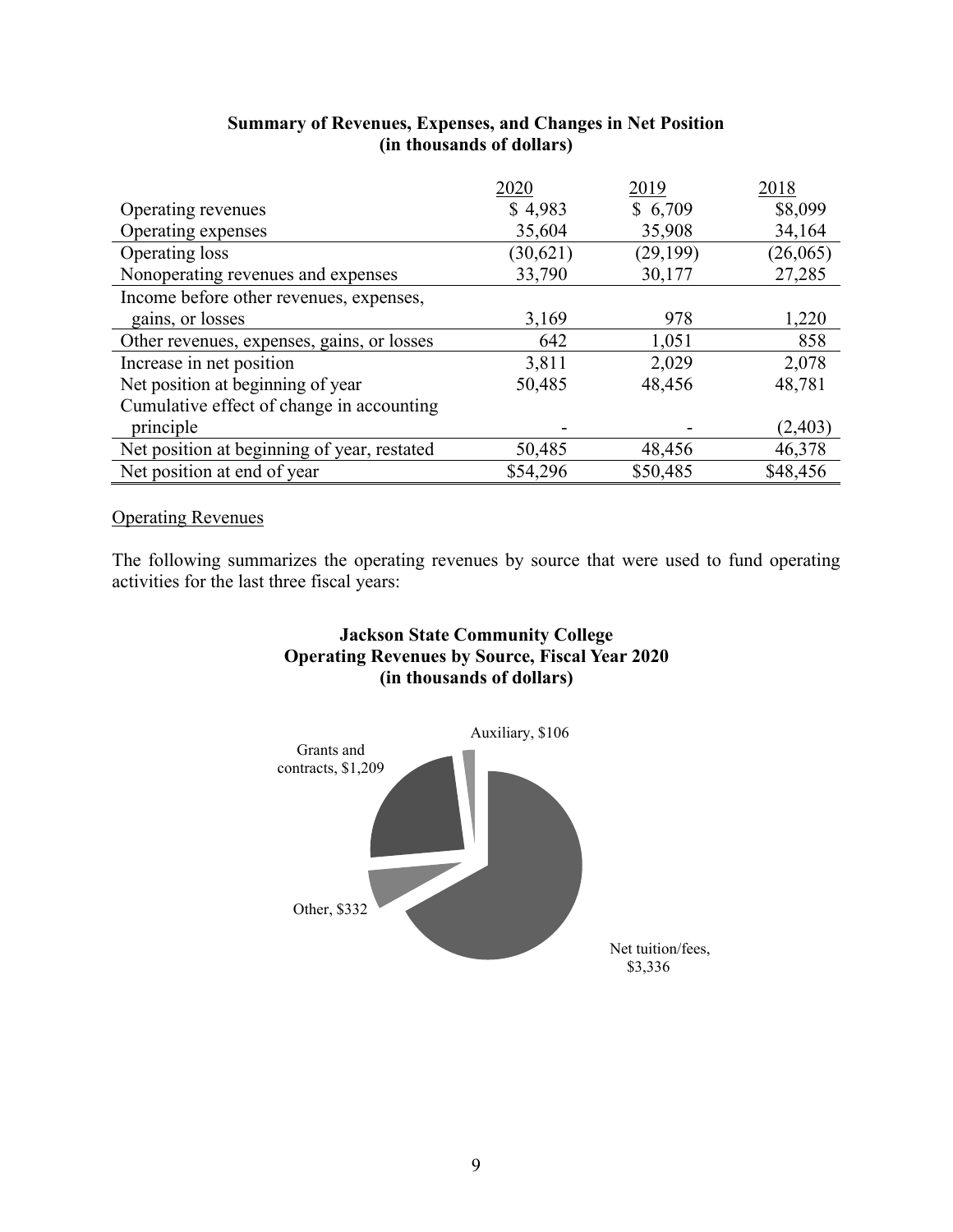# Net tuition/fees, \$5,476 Other, \$341 Grants and contracts, \$713 Auxiliary, \$179 **Jackson State Community College Operating Revenues by Source, Fiscal Year 2019 (in thousands of dollars)** Net tuition/fees, \$6,283 Other, \$508 Grants and contracts, \$1,079 Auxiliary, \$229 **Jackson State Community College Operating Revenues by Source, Fiscal Year 2018 (in thousands of dollars)**

#### Comparison of Fiscal Year 2020 to Fiscal Year 2019

 Student tuition and fees net of scholarship allowances decreased by \$2,140,246.83, or 39%. Tuition and fee revenue collection increased by \$740,108.71 year over year. The increased collection was a direct result of a slight increase in full-time equivalent (FTE) enrollment. This rise in tuition and fee collection was offset by an increase in the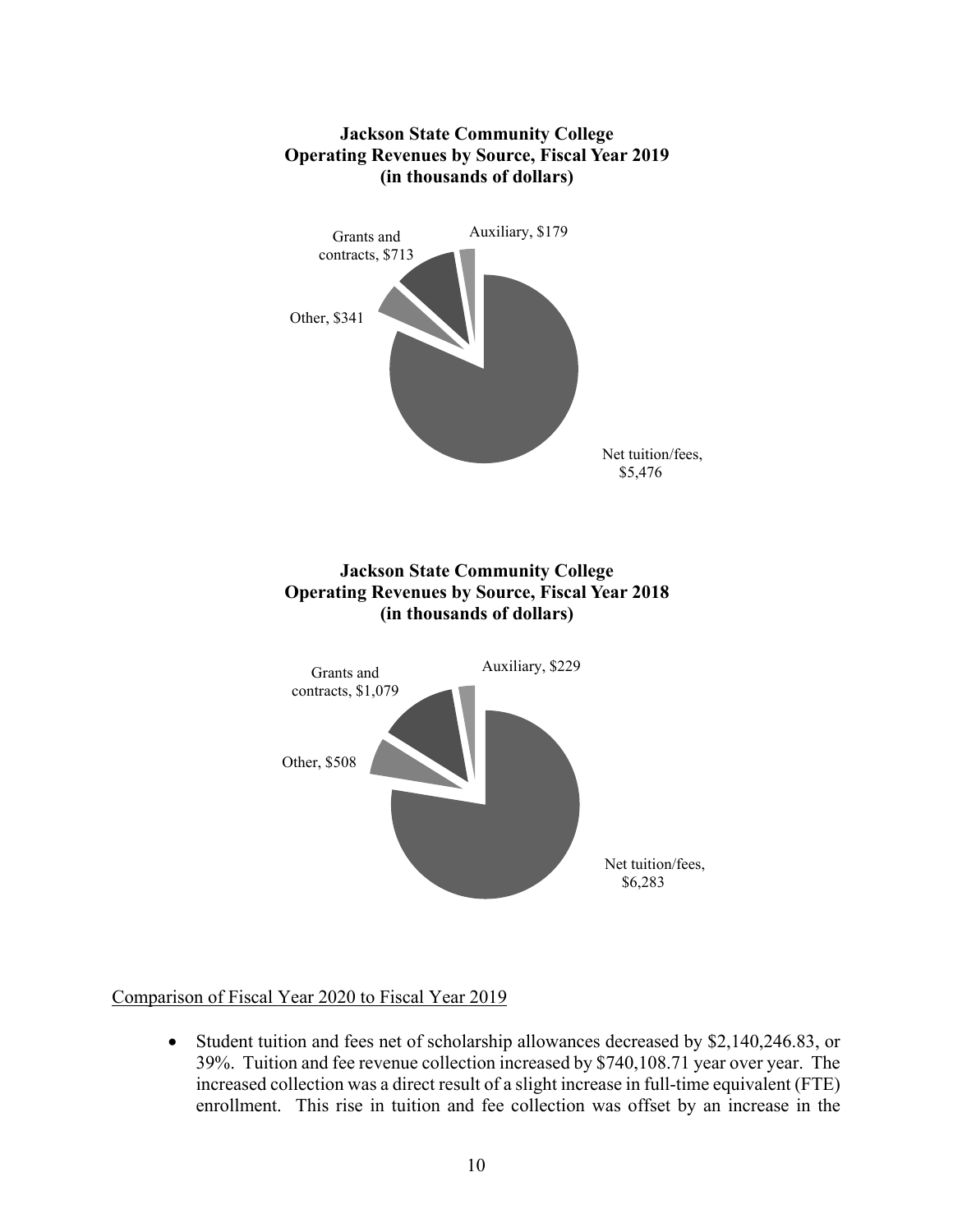scholarship allowance of \$2,912,035.56. Scholarship allowances increased due to increases in scholarships awarded, with the most significant increases relating to scholarships funded through the CARES Act, Pell, TSAC, and the Lottery. When taken together, these two factors produced the net reduction.

 Government grants and contracts increased \$496,207.04 primarily due to significant increases in grants for ABE Adult Education and Business Industry Government Training.

#### Comparison of Fiscal Year 2019 to Fiscal Year 2018

- Student tuition and fees net of scholarship allowances decreased by \$807,599.80, or 13%. Tuition and fee revenue collection increased by \$1,071,434.14 year over year. The increased collection was a direct result of a slight decrease in FTE enrollment coupled with a tuition increase. This rise in tuition and fee collection was offset with an increase in the scholarship allowance of \$1,879,033.94. Scholarship allowances increased due to increases in the scholarships awarded, with the most significant increases relating to Pell and Tennessee Reconnect scholarships. When taken together, these two factors produced the net reduction.
- Operating grants and contracts decreased by \$365,911.45, or 34%. This decrease is primarily due to a reduction in institutional outcomes improvements and National Science Foundation (NSF) Puzzle Based Learning grant funding.

#### Operating Expenses

Operating expenses may be reported by nature or function. The college has chosen to report the expenses in their natural classification on the statement of revenues, expenses, and changes in net position and has displayed the functional classification in the notes to the financial statements. The following summarizes the operating expenses by natural classifications for the last three fiscal years: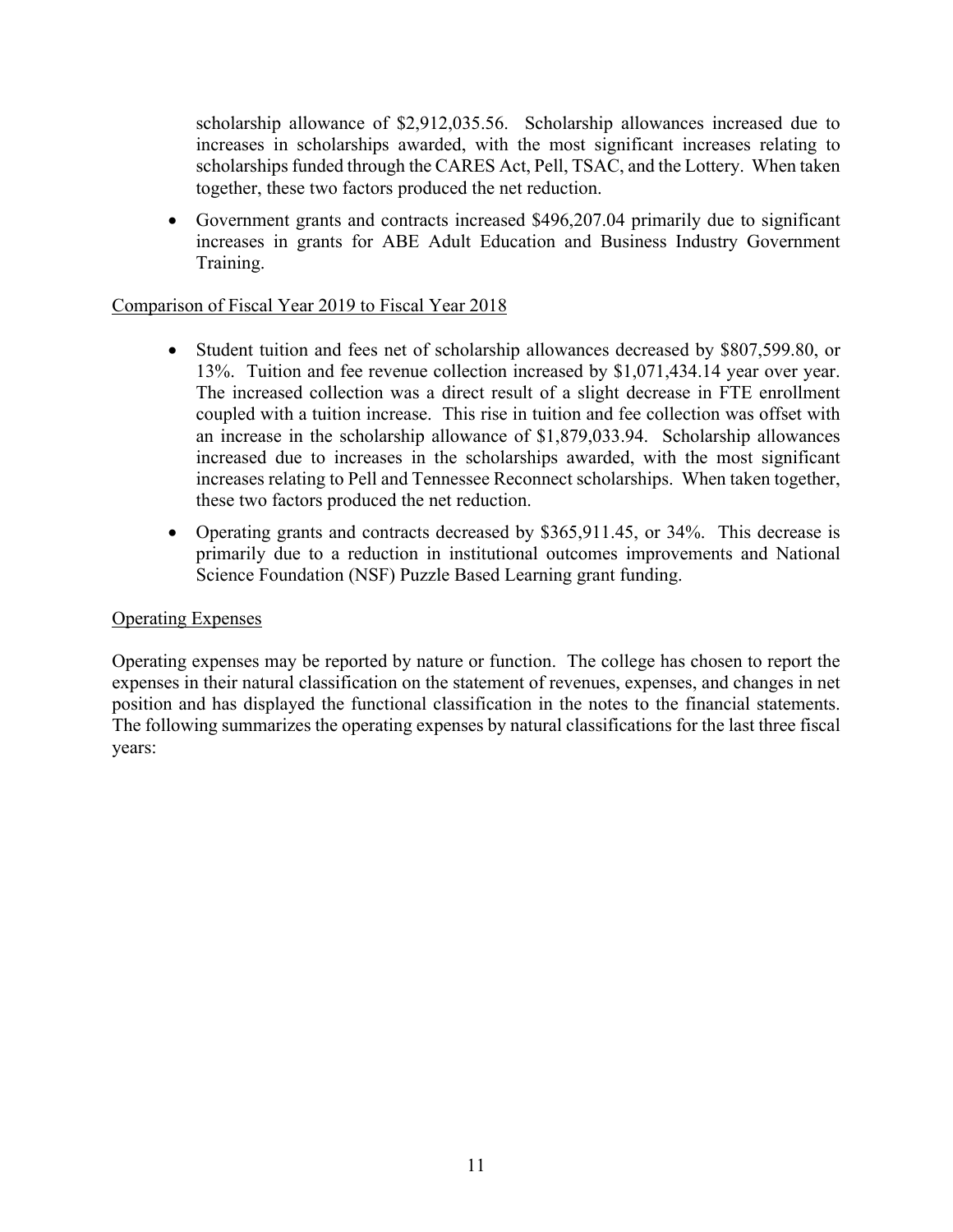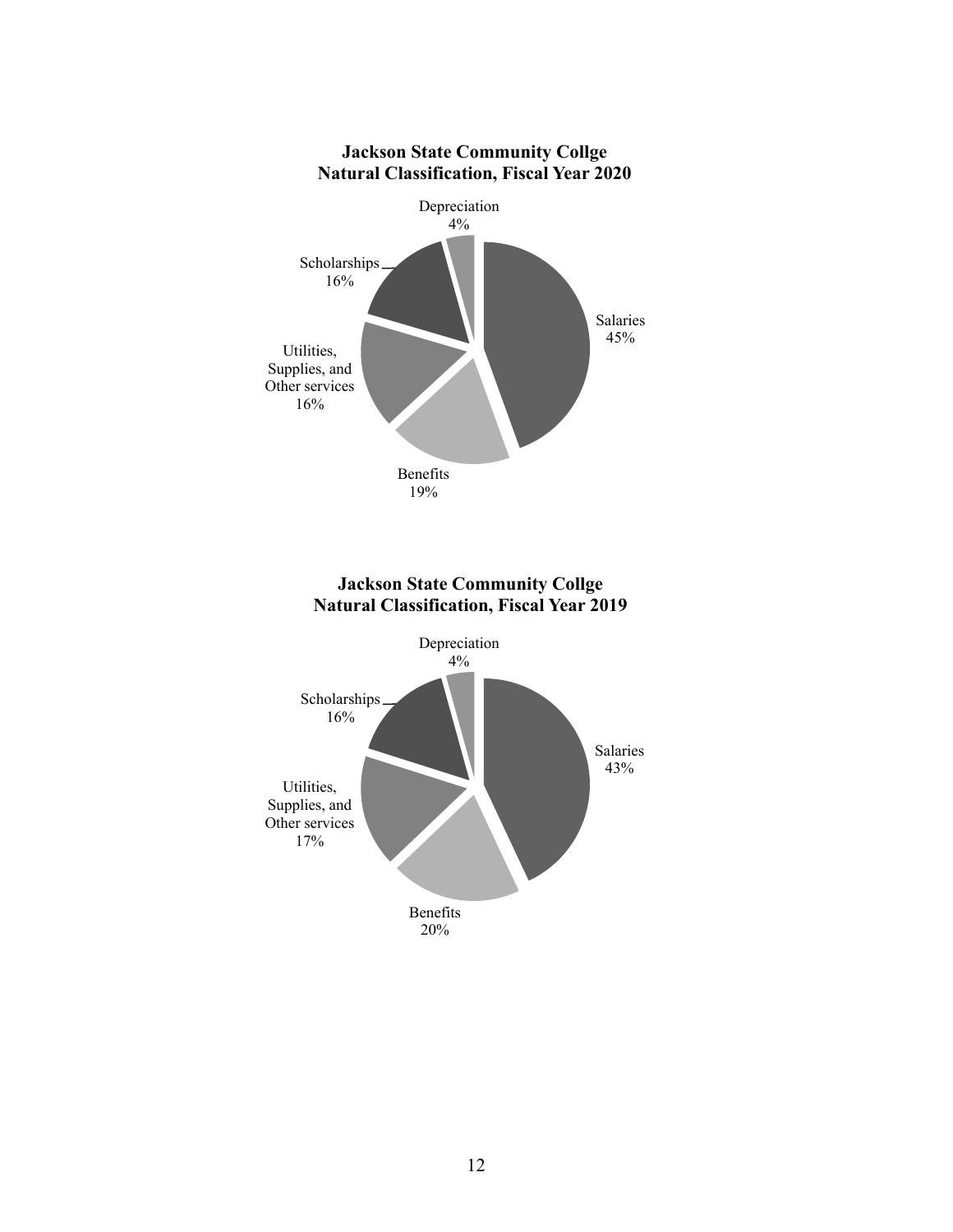

#### Comparison of Fiscal Year 2020 to Fiscal Year 2019

• There were no significant changes in operating expenses between the 2019 and 2020 fiscal years. More detailed information about operating expenses is presented in Note 13 to the financial statements.

#### Comparison of Fiscal Year 2019 to Fiscal Year 2018

• There were no significant changes in operating expenses between 2018 and 2019 fiscal years. More detailed information about operating expenses is presented in Note 13 to the financial statements.

#### Nonoperating Revenues and Expenses

Certain revenue sources that the college relies on to provide funding for operations, including state noncapital appropriations, certain gifts and grants, and investment income, are defined by the GASB as nonoperating. Nonoperating expenses include capital financing costs and other costs related to capital assets. The following summarizes the college's nonoperating revenues and expenses for the last three fiscal years: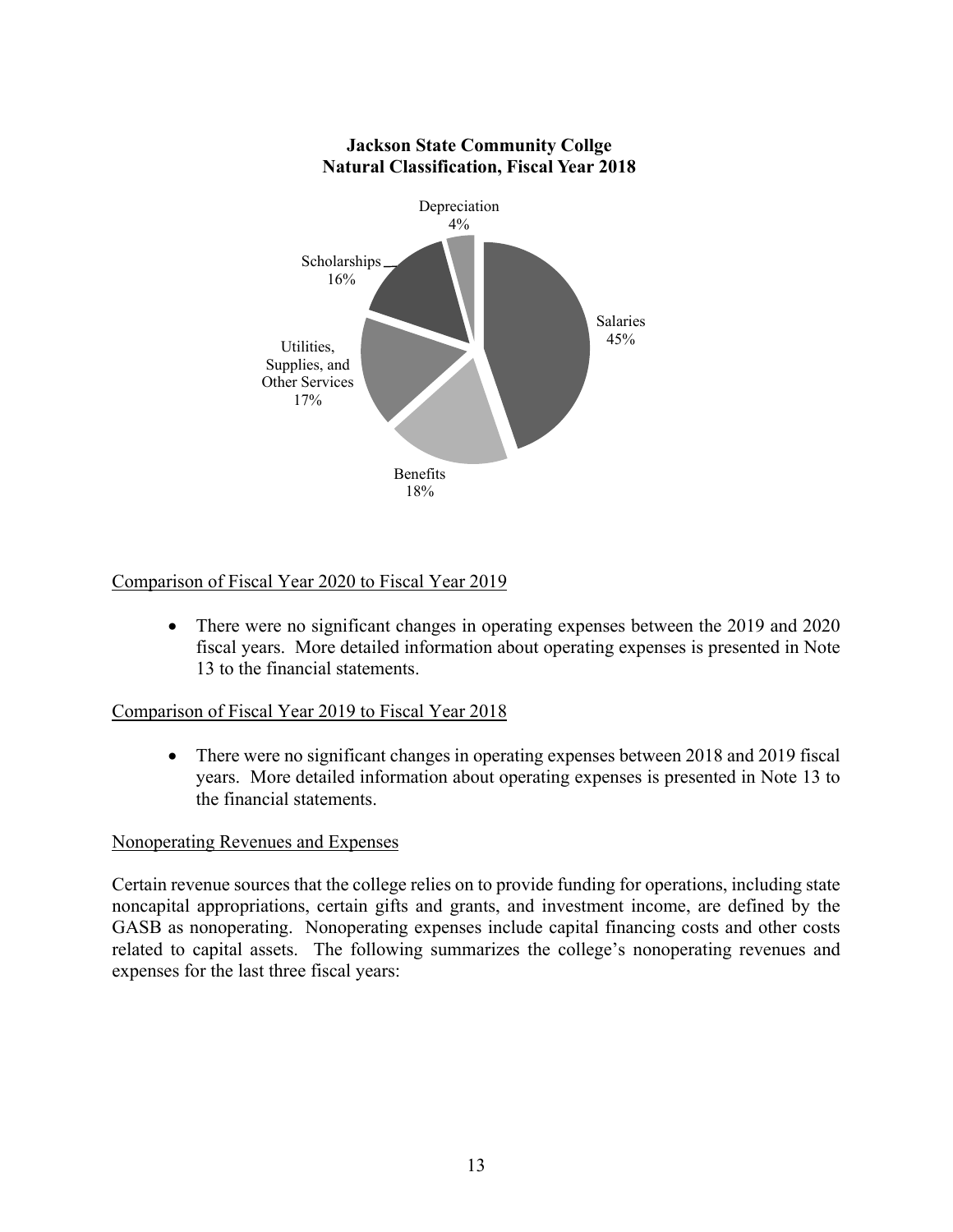#### **Jackson State Community College Nonoperating Revenues and Expenses, Fiscal Year 2020 (in thousands of dollars)**



#### **Jackson State Community College Nonoperating Revenues and Expenses, Fiscal Year 2019 (in thousands of dollars)**

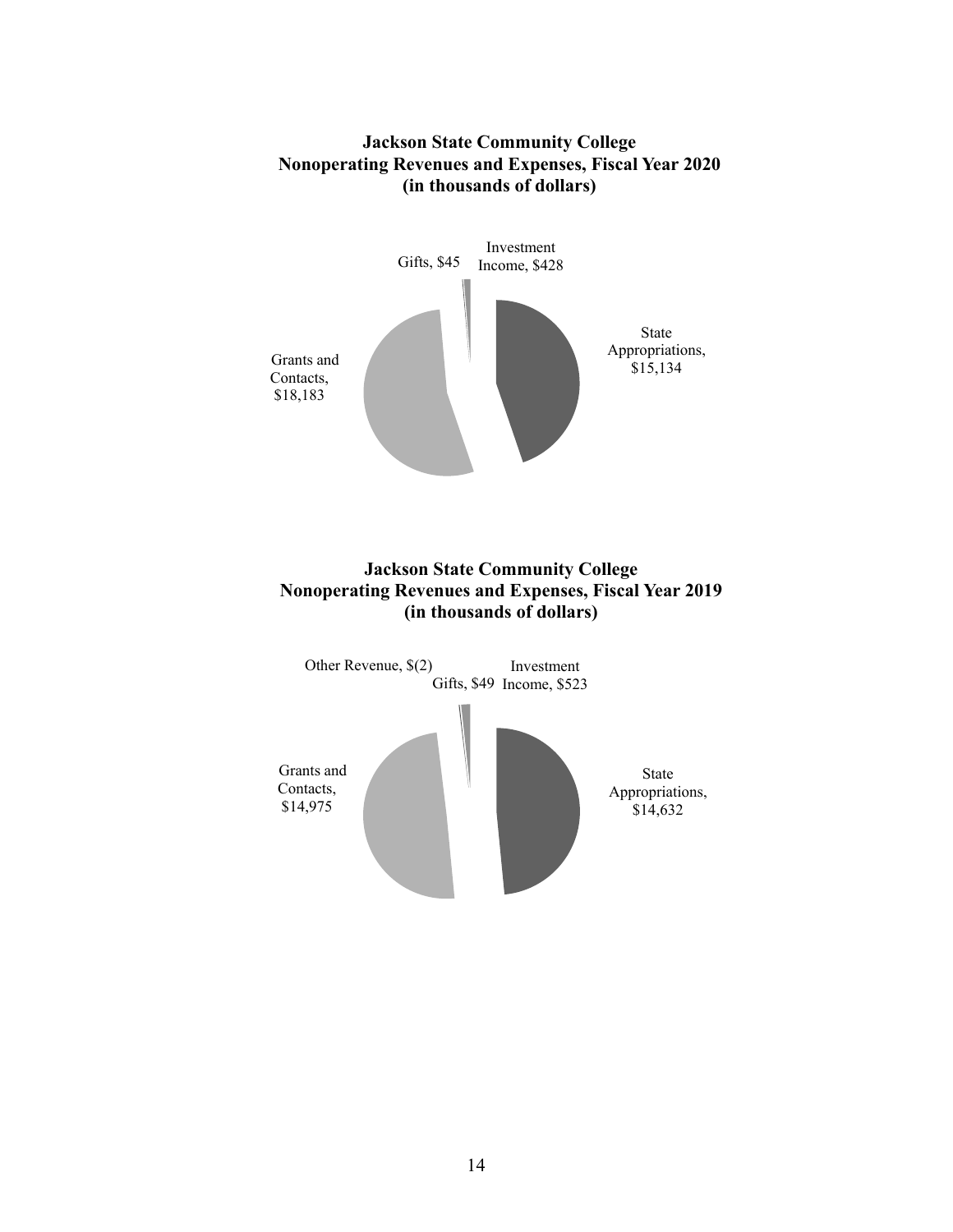#### **Jackson State Community College Nonoperating Revenues and Expenses, Fiscal Year 2018 (in thousands of dollars)**



#### Comparison of Fiscal Year 2020 to Fiscal Year 2019

- State appropriations increased by \$502,328.51, or 3.43%. This is due in majority to \$317,600.00 for OPEB changes and \$153,900.00 for formula outcomes changes.
- Nonoperating grants and contracts increased by \$3,208,512.75, or 21.43%. This increase is due, primarily, to an increase in the CARES Act-Student Grant Allocation and increases in Pell, TSAC, and Lottery funding.
- Investment income decreased by \$92,227.93, or 17.73%. This decrease is due to the return on LGIP investments.

#### Comparison of Fiscal Year 2019 to Fiscal Year 2018

- State appropriations increased by \$933,938.30, or  $6.82\%$ . This is due in majority to the following: \$452,100.00 for OPEB changes, \$129,000.00 for outcome growth premium increase, \$63,400.00 to group health insurance premium adjustments, and \$37,200.00 for formula outcomes change.
- Nonoperating grants and contracts increased by \$2,024,516.94, or 15.6%. This increase is due, primarily, to an increase in Pell funding and the Tennessee Reconnect Grant.
- Investment income increased by \$266,118.13, or 104%. This increase is due to an increased return on LGIP investments.

#### Other Revenues

This category is composed of state appropriations for capital purposes. These amounts were as follows for the last three fiscal years: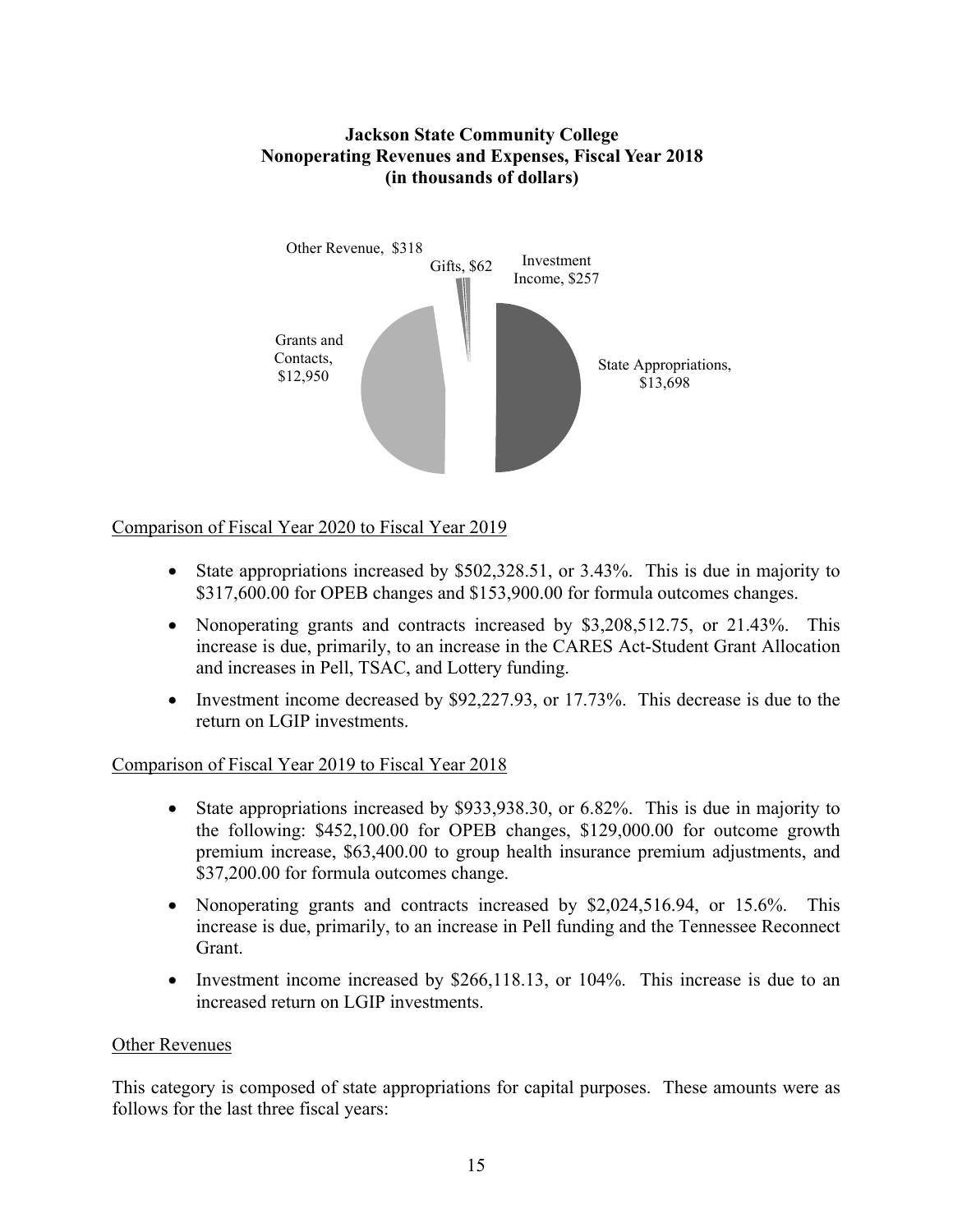**Jackson State Community College Other Revenues by Source, Fiscal Year 2020 (in thousands of dollars)**



**Jackson State Community College Other Revenues by Source, Fiscal Year 2019 (in thousands of dollars)**



Capital Appropriations, \$1,051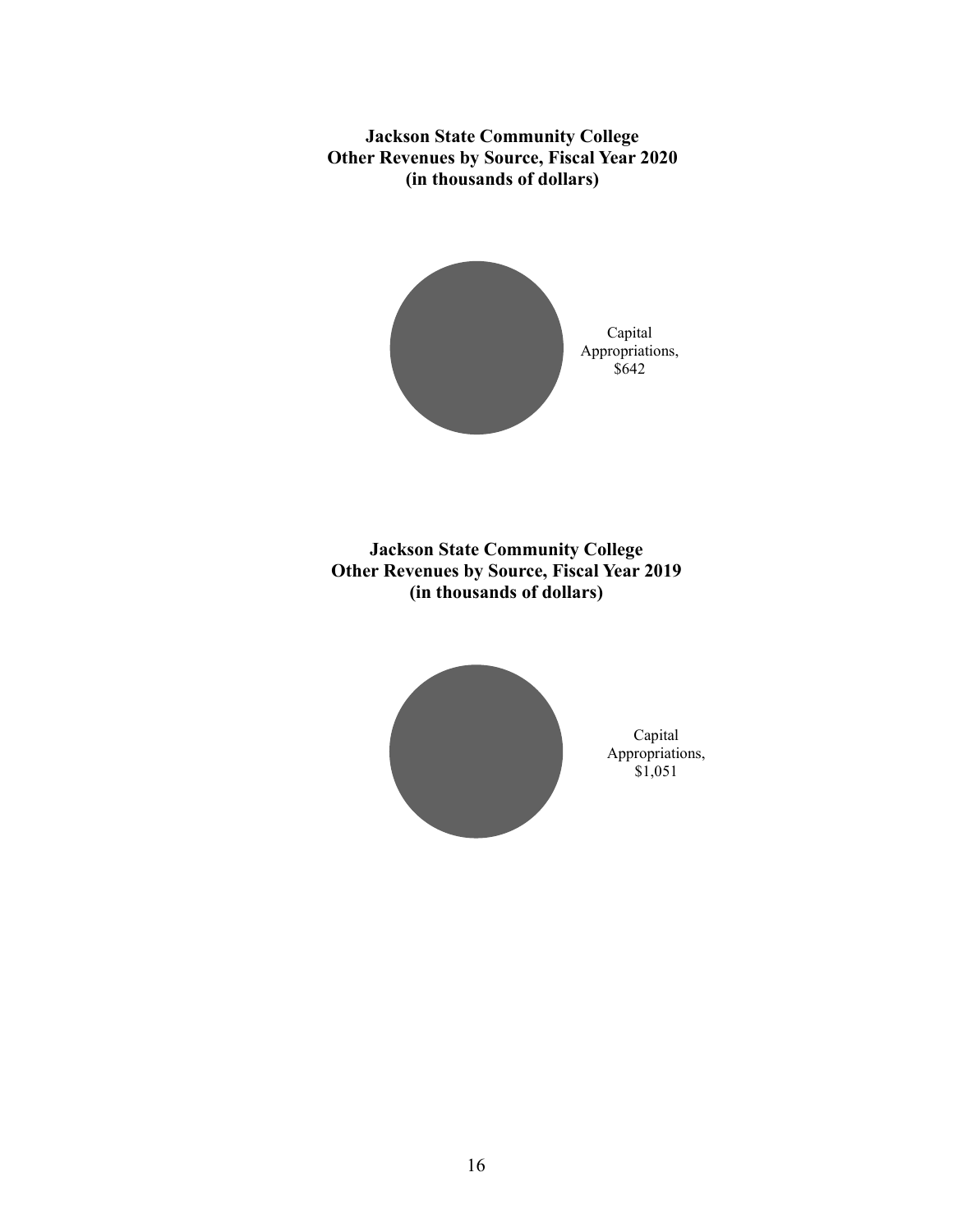**Jackson State Community College Other Revenues by Source, Fiscal Year 2018 (in thousands of dollars)**



#### Comparison of Fiscal Year 2020 to Fiscal Year 2019

 Capital appropriations decreased \$409,025.36, or 39%. The projects included HVAC repairs of the Library Building, which concluded during the year, and the McWherter Center, which was in progress at year-end.

#### Comparison of Fiscal Year 2019 to Fiscal Year 2018

• Capital appropriations increased \$192,836.82, or 22.5%. The increase is due to roof repairs of the Science Building.

#### **Capital Assets and Debt Administration**

#### Capital Assets

Jackson State Community College had \$35,820,054.92 invested in capital assets, net of accumulated depreciation of \$20,252,877.95 at June 30, 2020; \$36,336,333.91 invested in capital assets, net of accumulated depreciation of \$18,820,422.07 at June 30, 2019; and \$36,810,936.44 invested in capital assets, net of accumulated depreciation of \$18,359,794.86 at June 30, 2018. Depreciation charges totaled \$1,531,127.35; \$1,538,602.52; and \$1,447,160.86 for the years ended June 30, 2020; June 30, 2019; and June 30, 2018, respectively.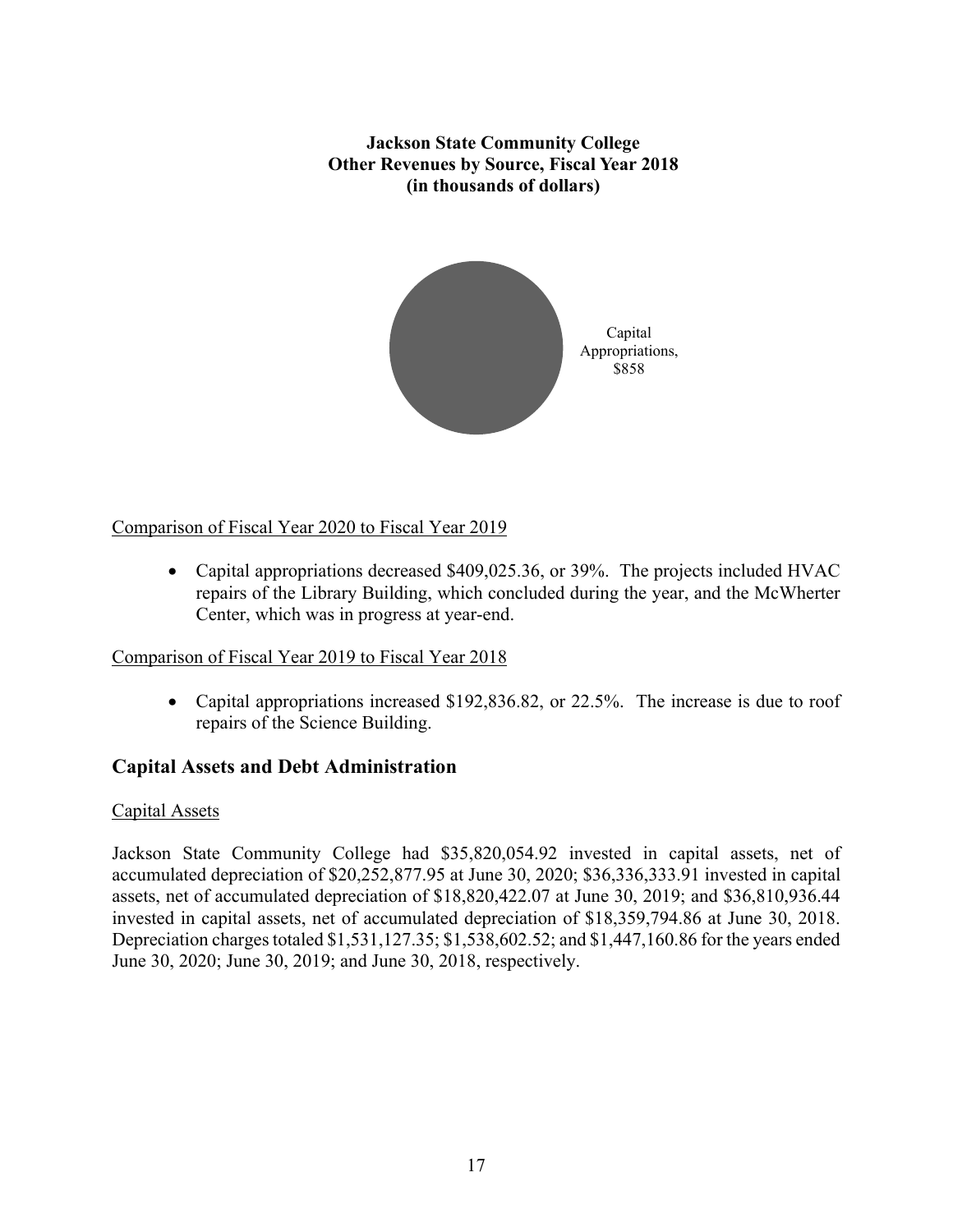|                                      | 2020     | 2019     | 2018     |
|--------------------------------------|----------|----------|----------|
| Land                                 | 294<br>S | 294      | 294      |
| Land improvements and infrastructure | 5,667    | 5,549    | 4,006    |
| <b>Buildings</b>                     | 27,606   | 28,183   | 28,753   |
| Equipment                            | 1,999    | 2,154    | 2,417    |
| Library holdings                     | 64       | 68       | 74       |
| Projects in progress                 | 190      | 88       | 1,267    |
| Total                                | \$35,820 | \$36,336 | \$36,811 |

#### **Schedule of Capital Assets, Net of Depreciation (in thousands of dollars)**

Significant additions to capital assets occurred in fiscal year 2020. These additions of \$365,277.19 were from equipment and library holdings. Significant additions to capital assets occurred in fiscal year 2019. These additions of \$299,201.07 were for equipment, building improvements, and library holdings.

At June 30, 2020, outstanding commitments under construction contracts totaled \$2,478,677.26 for various renovations and repairs of buildings and infrastructure. Future state capital outlay appropriations will fund \$1,090,009.99 of these costs. At June 30, 2019, outstanding commitments under construction contracts totaled \$2,132,565.62 for various renovations and repairs of buildings and infrastructure. Future state capital outlay appropriations will fund \$827,198.80 of these costs.

More detailed information about the college's capital assets is presented in Note 5 to the financial statements.

#### Debt

The college had no outstanding debt at June 30, 2020; June 30, 2019; and June 30, 2018, respectively.

#### **Economic Factors That Will Affect the Future**

On December 31, 2019, China reported cases of the COVID-19 virus occurring in Wuhan, China, to the World Health Organization (WHO). At that time, there was little confirmed evidence of human-to-human transmission and the WHO did not declare the outbreak to be a public health emergency of international concern until January 31, 2020. On March 11, 2020, the WHO declared COVID-19 to be a global pandemic. To help slow the transmission of the virus in Tennessee, the Tennessee Board of Regents (TBR) took the following actions: 1) Employees whose job responsibilities allowed were instructed to begin an alternate work-from-home schedule beginning March 17, 2020. 2) Most TBR institutions were on spring break the week of March 17. Spring break was extended an additional week to allow faculty to convert classes to an online format. All classes resumed on March 30 and followed an online format until the end of the spring 2020 semester, and most extended the online format through the summer 2020 semester. At this time,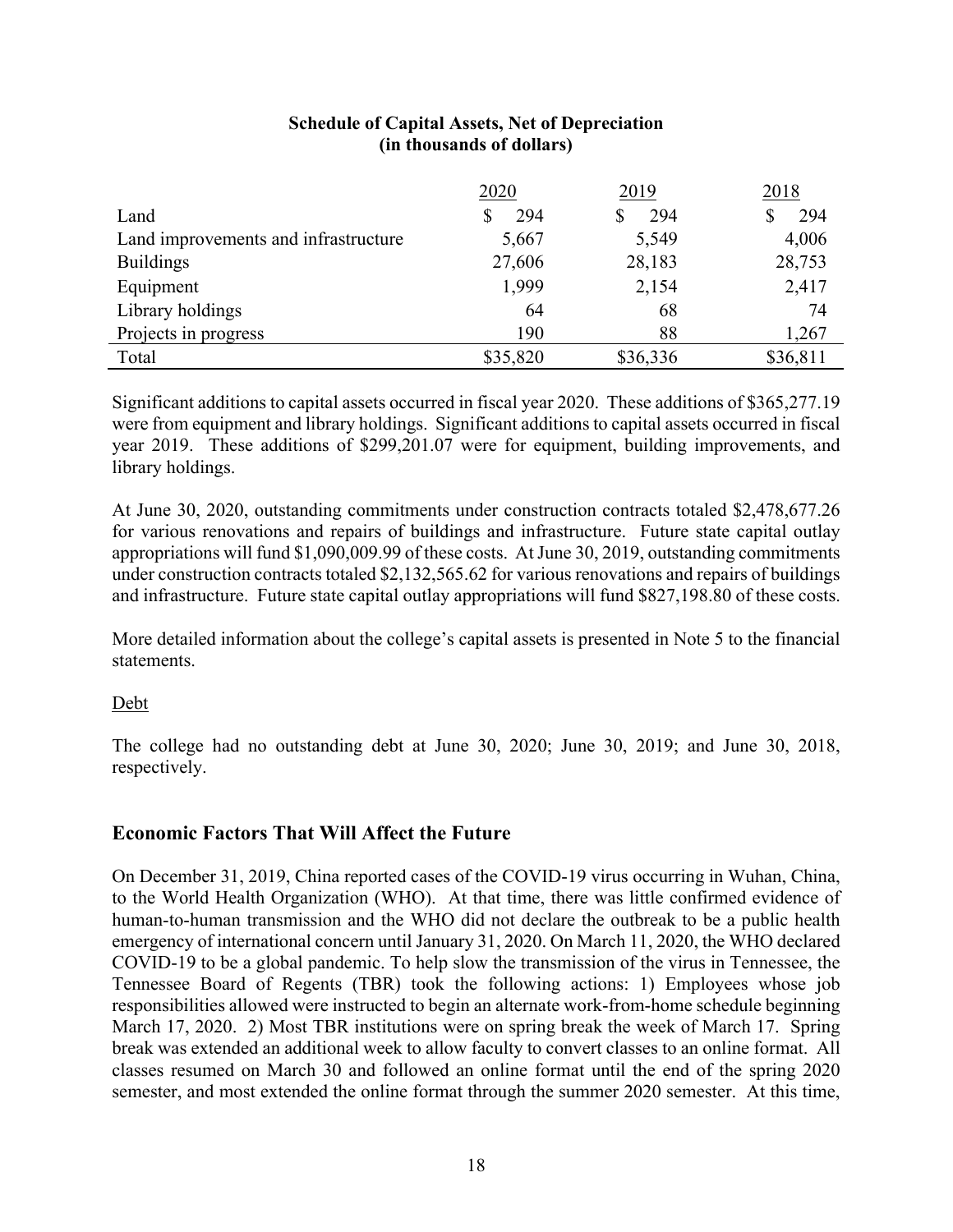the college offers three versions of instruction for the fall semester. Faculty will use three options to provide a safe environment for students and employees: online classes, FLEX, and hybrid. COVID-19 could have a negative impact on the state's revenue collections, state funding for higher education, higher education enrollment, the fair value of higher education's investments, and interest in college programs involving international travel. The full impact of COVID-19 and the scope of any adverse impact on the college's finances and operations cannot be fully determined at this time.

The economic position of Jackson State Community College is dependent on the State of Tennessee. State appropriations are a major source of funding for the college. Shortfalls in state revenues may have a significant impact on the college's revenue.

Tuition increased by 2.5% for the 2019–2020 fiscal year. Prior years have indicated that the increase has not deterred the majority of students from continuing to attend the college. Students are paying more for their education as tuition increases and state appropriations decrease. In order to control rising tuition costs, it will become more critical that community colleges operate at continually higher levels of efficiency in order to maintain a lower cost structure. This will help ensure accessibility to those students who will be outside the financial aid boundaries. Further, the state's Drive to 55 program, which includes initiatives such as TN Promise and TN Reconnect, may further increase enrollment at the college. These initiatives, coupled with a move toward performance funding, will help ensure student retention and success. Finally, GASB 68 and GASB 75 continue to significantly impact the financial statements of the college with a negative overall impact.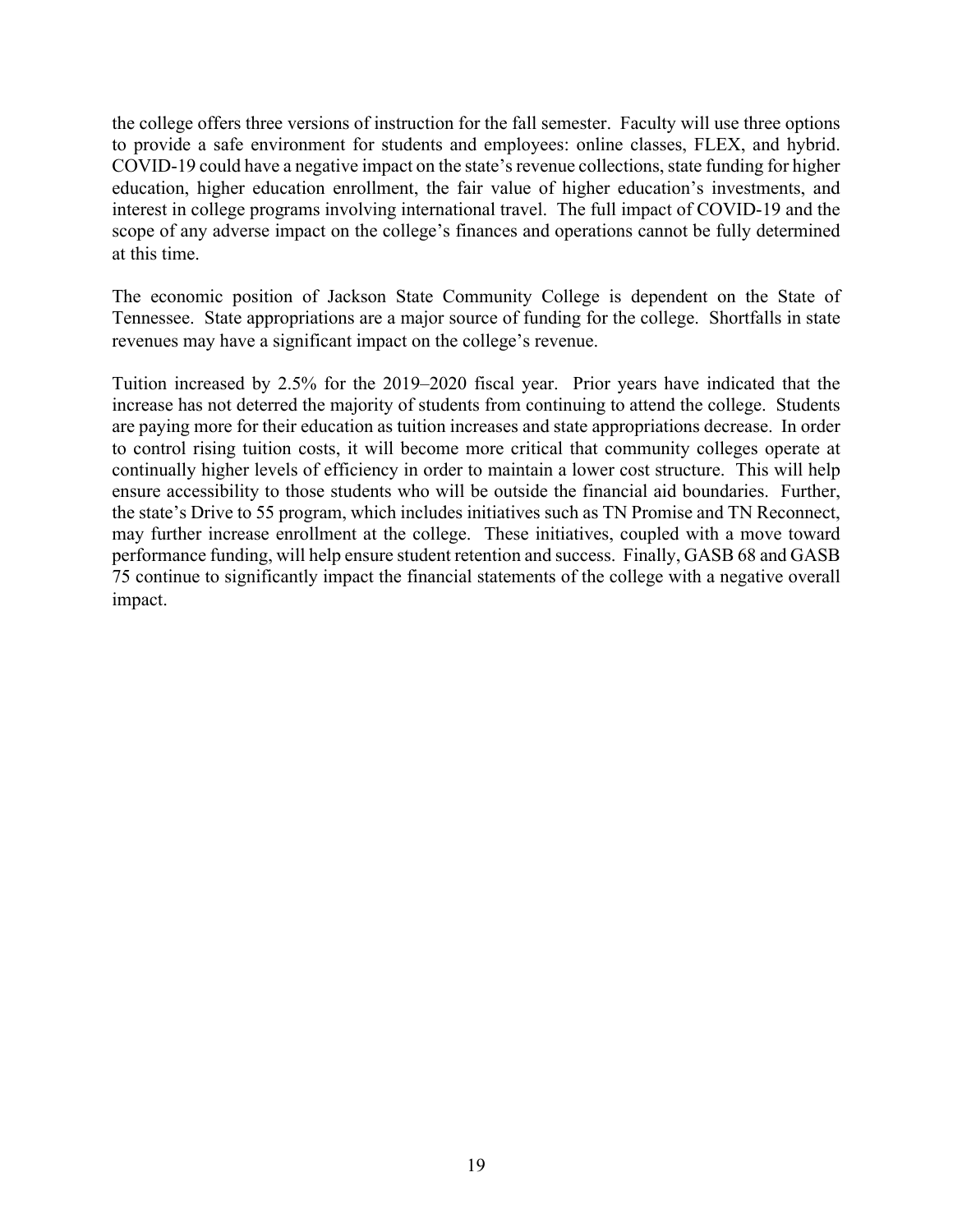#### **Tennessee Board of Regents JACKSON STATE COMMUNITY COLLEGE Statements of Net Position June 30, 2020, and June 30, 2019**

|                                                       | Jackson State Community College |                           |                          |                          |
|-------------------------------------------------------|---------------------------------|---------------------------|--------------------------|--------------------------|
|                                                       | June 30, 2020                   | June 30, 2019             | June 30, 2020            | June 30, 2019            |
| <b>Assets</b>                                         |                                 |                           |                          |                          |
| Current assets:                                       |                                 |                           |                          |                          |
| Cash and cash equivalents (Notes 2, 3, and 15)        | \$<br>8,136,831.59              | 4,913,775.86<br>\$        | \$<br>371,367.23         | \$<br>340,873.50         |
| Accounts, notes, and grants receivable (net) (Note 4) | 874,529.22                      | 780,886.28                |                          |                          |
| Due from State of Tennessee                           | 347,644.10                      | 196,152.02                |                          |                          |
| Prepaid expenses                                      | 128,857.95<br>9,487,862.86      | 12,978.15<br>5,903,792.31 |                          |                          |
| Total current assets<br>Noncurrent assets:            |                                 |                           | 371,367.23               | 340,873.50               |
| Cash and cash equivalents (Notes 2, 3, and 15)        | 19,959,290.41                   | 18,989,418.72             | 112,728.66               | 104,567.24               |
| Investments (Note 15)                                 |                                 |                           | 2,255,386.42             | 2,175,588.64             |
| Investment in Tennessee Retiree Group Trust (Note 8)  | 119,553.00                      | 57,160.07                 |                          |                          |
| Due from State of Tennessee                           |                                 | 27,038.36                 |                          |                          |
| Capital assets (net) (Note 5)                         | 35,820,054.92                   | 36,336,333.91             |                          |                          |
| Net pension asset (Note 8)                            | 104,639.00                      | 100,399.00                |                          |                          |
| Total noncurrent assets                               | 56,003,537.33                   | 55,510,350.06             | 2,368,115.08             | 2,280,155.88             |
| Total assets                                          | 65,491,400.19                   | 61,414,142.37             | 2,739,482.31             | 2,621,029.38             |
|                                                       |                                 |                           |                          |                          |
| <b>Deferred outflows of resources</b>                 |                                 |                           |                          |                          |
| Deferred outflows related to OPEB (Note 9)            | 2,108,480.00                    | 2,362,448.00              |                          |                          |
| Deferred outflows related to pensions (Note 8)        | 2,111,445.00                    | 2,810,629.05              | $\overline{\phantom{a}}$ |                          |
| Total deferred outflows of resources                  | 4,219,925.00                    | 5,173,077.05              | $\blacksquare$           |                          |
|                                                       |                                 |                           |                          |                          |
| <b>Liabilities</b>                                    |                                 |                           |                          |                          |
| Current liabilities:                                  |                                 |                           |                          |                          |
| Accounts payable (Note 6)                             | 637,059.74                      | 329,139.00                |                          |                          |
| Accrued liabilities                                   | 776,038.58                      | 747,821.56                |                          |                          |
| Due to State of Tennessee                             | 3,224.00                        | 135,307.29                |                          |                          |
| Unearned revenue                                      | 649,407.98                      | 711,860.26                |                          |                          |
| Total OPEB liability                                  |                                 | 213,681.00                |                          |                          |
| Compensated absences (Note 7)                         | 220,786.28                      | 222,022.38                |                          |                          |
| Deposits held in custody for others                   | 99,959.12                       | 102,505.16                |                          |                          |
| Total current liabilities<br>Noncurrent liabilities:  | 2,386,475.70                    | 2,462,336.65              | $\sim$                   | $\overline{\phantom{a}}$ |
| Total OPEB liability (Note 9)                         |                                 |                           |                          |                          |
| Net OPEB liability (Note 9)                           | 3,311,253.00                    | 6,613,342.00              |                          |                          |
| Net pension liability (Note 8)                        | 4,704,419.00                    | 5,497,325.00              |                          |                          |
| Compensated absences (Note 7)                         | 903,225.68                      | 836,764.40                |                          |                          |
| Total noncurrent liabilities                          | 8,918,897.68                    | 12,947,431.40             | $\overline{\phantom{a}}$ |                          |
| <b>Total liabilities</b>                              | 11,305,373.38                   | 15,409,768.05             | $\blacksquare$           | $\overline{\phantom{a}}$ |
|                                                       |                                 |                           |                          |                          |
| <b>Deferred inflows of resources</b>                  |                                 |                           |                          |                          |
| Deferred inflows related to OPEB (Note 9)             | 3,310,596.00                    | 461,964.00                |                          |                          |
| Deferred inflows related to pensions (Note 8)         | 799,335.00                      | 230,199.00                |                          |                          |
| Total deferred inflows of resources                   | 4,109,931.00                    | 692,163.00                | $\overline{\phantom{a}}$ |                          |
|                                                       |                                 |                           |                          |                          |
| <b>Net position</b>                                   |                                 |                           |                          |                          |
| Net investment in capital assets                      | 35,820,054.92                   | 36, 336, 333. 91          |                          |                          |
| Restricted for:                                       |                                 |                           |                          |                          |
| Nonexpendable:                                        |                                 |                           |                          |                          |
| Scholarships and fellowships                          |                                 |                           | 1,274,251.69             | 1,269,009.85             |
| Other                                                 |                                 |                           | 148,854.71               | 144,397.61               |
| Expendable:                                           |                                 |                           |                          |                          |
| Scholarships and fellowships                          | 122,207.07                      | 95,717.87                 | 1,030,546.80             | 942,513.49               |
| Instructional department uses                         | 463,627.14                      | 455,417.08                | 64,889.27                | 60,111.89                |
| Capital projects                                      |                                 |                           | 3,985.16                 | 3,976.14                 |
| Pension                                               | 104,639.00                      | 100,399.00                |                          |                          |
| Other                                                 | 200,818.65                      | 189,475.11                | 160,803.62               | 145,549.28               |
| Unrestricted                                          | 17,584,674.03                   | 13,307,945.40             | 56,151.06                | 55,471.12                |
| Total net position                                    | \$54,296,020.81                 | \$50,485,288.37           | \$2,739,482.31           | \$2,621,029.38           |

The notes to the financial statements are an integral part of this statement.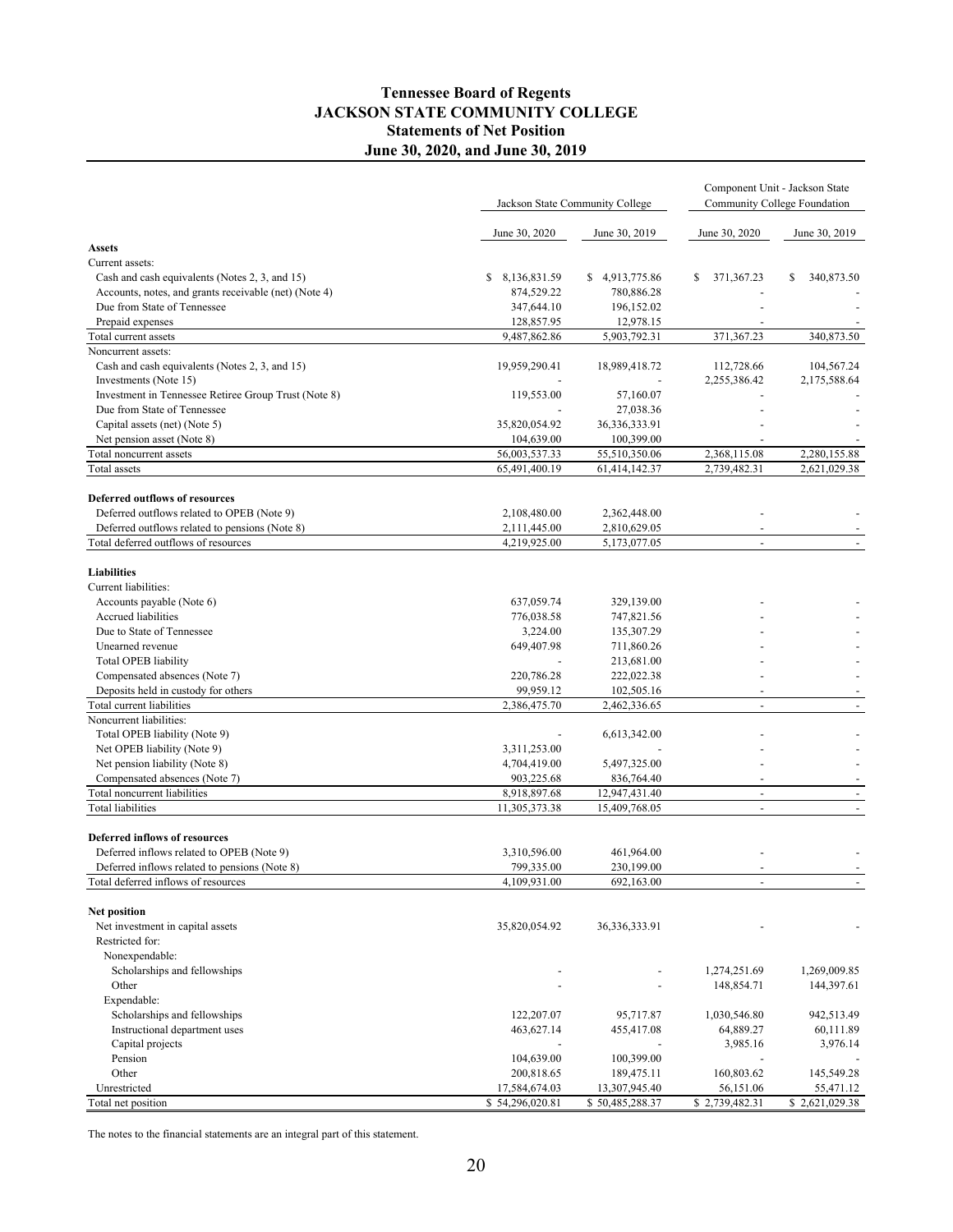#### **Tennessee Board of Regents JACKSON STATE COMMUNITY COLLEGE Statements of Revenues, Expenses, and Changes in Net Position For the Years Ended June 30, 2020, and June 30, 2019**

|                                                                     | Jackson State Community College |                   | Component Unit - Jackson State<br>Community College Foundation |                |  |  |
|---------------------------------------------------------------------|---------------------------------|-------------------|----------------------------------------------------------------|----------------|--|--|
|                                                                     | Year Ended                      | Year Ended        | Year Ended                                                     | Year Ended     |  |  |
| <b>Revenues</b>                                                     | June 30, 2020                   | June 30, 2019     | June 30, 2020                                                  | June 30, 2019  |  |  |
| Operating revenues:                                                 |                                 |                   |                                                                |                |  |  |
| Student tuition and fees (Note 10)                                  | \$<br>3,335,627.60              | \$5,475,874.43    |                                                                |                |  |  |
| Gifts and contributions                                             |                                 |                   | 87,161.89                                                      | 49,321.74      |  |  |
| Governmental grants and contracts                                   |                                 | 709,578.22        |                                                                |                |  |  |
| Nongovernmental grants and contracts                                | 1,205,785.26<br>3,429.00        | 3,429.00          |                                                                |                |  |  |
| Sales and services of educational activities                        | 144,551.79                      | 175,496.36        |                                                                |                |  |  |
| Sales and services of other activities                              | 152,889.52                      | 139,787.82        |                                                                |                |  |  |
| Auxiliary enterprises:                                              |                                 |                   |                                                                |                |  |  |
| Bookstore                                                           | 105,627.15                      | 178,706.38        |                                                                |                |  |  |
| Other operating revenues                                            | 34,958.47                       | 26,479.17         |                                                                |                |  |  |
| Total operating revenues                                            | 4,982,868.79                    | 6,709,351.38      | 87,161.89                                                      | 49,321.74      |  |  |
|                                                                     |                                 |                   |                                                                |                |  |  |
| <b>Expenses</b>                                                     |                                 |                   |                                                                |                |  |  |
| Operating expenses (Notes 13 and 15):                               |                                 |                   |                                                                |                |  |  |
| Salaries and wages                                                  | 15,836,021.12                   | 15,447,323.71     | 127,945.16                                                     | 115,392.47     |  |  |
| Benefits                                                            | 6,643,765.62                    | 7,130,223.03      | 47,322.18                                                      | 42,679.40      |  |  |
| Utilities, supplies, and other services                             | 5,841,111.02                    | 6,108,636.73      | 32,604.37                                                      | 37,965.16      |  |  |
| Scholarships and fellowships                                        | 5,751,791.38                    | 5,682,900.93      | 4,182.03                                                       | 14,530.68      |  |  |
| Depreciation expense                                                | 1,531,127.35                    | 1,538,602.52      |                                                                |                |  |  |
| Payments to or on behalf of Jackson State                           |                                 |                   |                                                                |                |  |  |
| <b>Community College</b>                                            |                                 |                   | 44,195.10                                                      | 48,859.00      |  |  |
| Total operating expenses                                            | 35,603,816.49                   | 35,907,686.92     | 256,248.84                                                     | 259,426.71     |  |  |
|                                                                     |                                 |                   |                                                                |                |  |  |
| Operating loss                                                      | (30,620,947.70)                 | (29, 198, 335.54) | (169,086.95)                                                   | (210, 104.97)  |  |  |
| Nonoperating revenues (expenses)                                    |                                 |                   |                                                                |                |  |  |
| State appropriations                                                | 15, 134, 062.50                 | 14,631,733.99     |                                                                |                |  |  |
| Gifts (including \$44,195.10 from component unit for the year ended |                                 |                   |                                                                |                |  |  |
| June 30, 2020, and \$48,859.00 for the year ended June 30, 2019)    | 44,695.10                       | 48,859.00         |                                                                |                |  |  |
| Grants and contracts                                                | 18,183,324.29                   | 14,974,811.54     |                                                                |                |  |  |
| Investment income (net of investment expense of \$16,452.17)        |                                 |                   |                                                                |                |  |  |
| for the component unit for the year ended June 30, 2020, and        |                                 |                   |                                                                |                |  |  |
| \$15,592.95 for the year ended June 30, 2019)                       | 427,897.61                      | 523,094.66        | 107,272.54                                                     | 127,443.62     |  |  |
| College support                                                     |                                 |                   | 175,267.34                                                     | 158,071.87     |  |  |
| Other nonoperating revenues (expense)                               |                                 | (1,715.61)        |                                                                |                |  |  |
| Total nonoperating revenues                                         | 33,789,979.50                   | 30,176,783.58     | 282,539.88                                                     | 285,515.49     |  |  |
|                                                                     |                                 |                   |                                                                |                |  |  |
| Income before other revenues, expenses, gains, or losses            | 3,169,031.80                    | 978,448.04        | 113,452.93                                                     | 75,410.52      |  |  |
| Capital appropriations                                              | 641,700.64                      | 1,050,726.00      |                                                                |                |  |  |
| Additions to permanent endowments                                   |                                 |                   | 5,000.00                                                       | 4,050.00       |  |  |
| Total other revenues                                                | 641,700.64                      | 1,050,726.00      | 5,000.00                                                       | 4,050.00       |  |  |
| Increase in net position                                            | 3,810,732.44                    | 2,029,174.04      | 118,452.93                                                     | 79,460.52      |  |  |
| Net position - beginning of year                                    | 50,485,288.37                   | 48,456,114.33     | 2,621,029.38                                                   | 2,541,568.86   |  |  |
| Net position - end of year                                          | \$54,296,020.81                 | \$50,485,288.37   | 2,739,482.31<br>$\mathbb{S}$                                   | \$2,621,029.38 |  |  |

The notes to the financial statements are an integral part of this statement.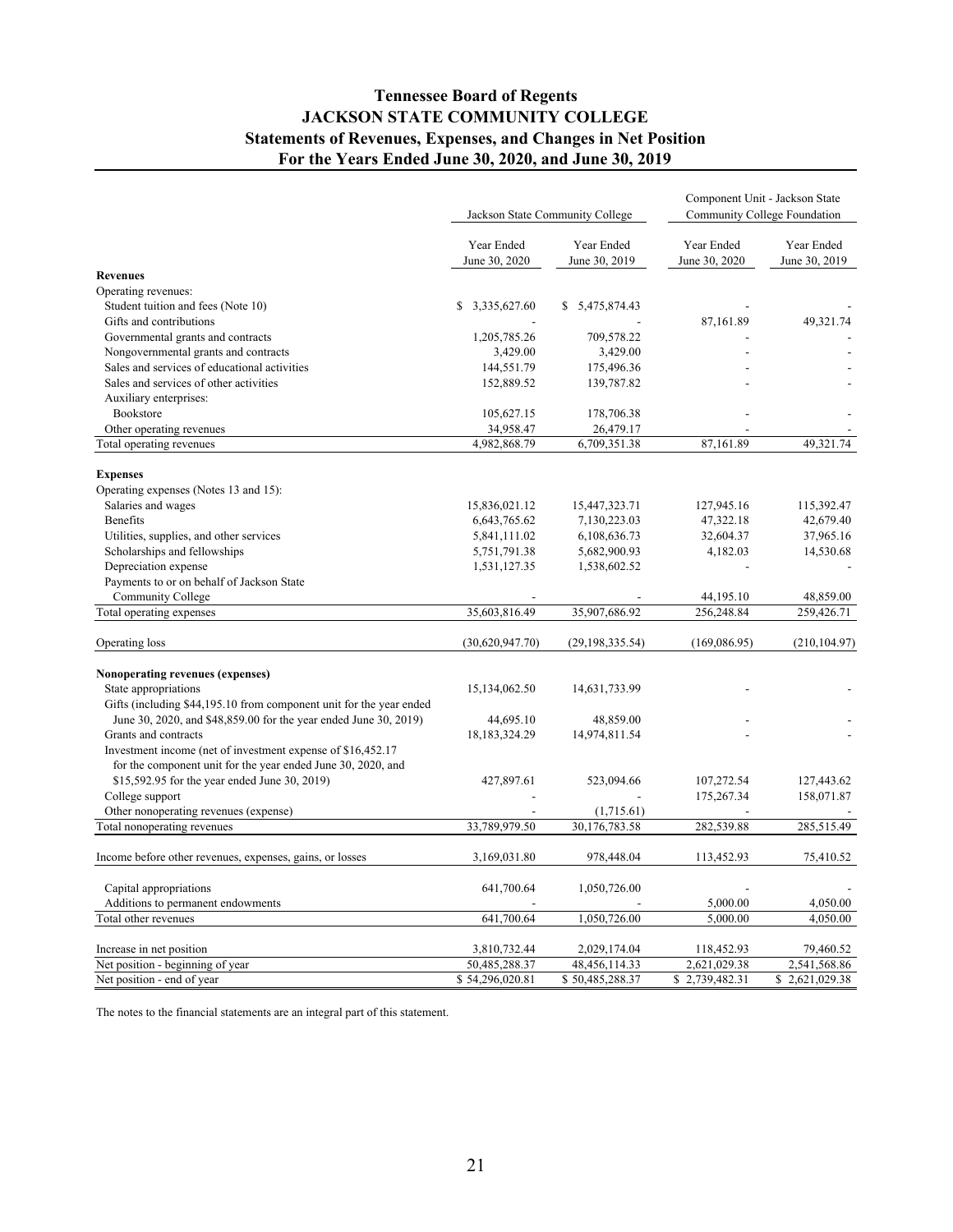#### **Tennessee Board of Regents JACKSON STATE COMMUNITY COLLEGE Statements of Cash Flows For the Years Ended June 30, 2020, and June 30, 2019**

|                                                                                                                                                                                                                                          | Year Ended | Year Ended                     |                                      |
|------------------------------------------------------------------------------------------------------------------------------------------------------------------------------------------------------------------------------------------|------------|--------------------------------|--------------------------------------|
|                                                                                                                                                                                                                                          |            | June 30, 2020                  | June 30, 2019                        |
| <b>Cash flows from operating activities</b>                                                                                                                                                                                              |            |                                |                                      |
| Tuition and fees                                                                                                                                                                                                                         | \$         | 3,273,518.22                   | \$<br>5,377,350.63                   |
| Grants and contracts                                                                                                                                                                                                                     |            | 1,486,723.97                   | 830,914.85                           |
| Sales and services of educational activities                                                                                                                                                                                             |            | 144,551.79                     | 175,496.36                           |
| Sales and services of other activities                                                                                                                                                                                                   |            | 152,889.52                     | 139,787.82                           |
| Payments to suppliers and vendors                                                                                                                                                                                                        |            | (5,903,276.14)                 | (5,737,852.21)                       |
| Payments to employees                                                                                                                                                                                                                    |            | (15,760,669.58)                | (15,405,023.64)                      |
| Payments for benefits                                                                                                                                                                                                                    |            | (7,072,005.37)                 | (6,277,349.00)                       |
| Payments for scholarships and fellowships                                                                                                                                                                                                |            | (5,751,791.38)                 | (5,682,900.93)                       |
| Funds received for deposits held for others                                                                                                                                                                                              |            |                                | 43,582.24                            |
| Funds disbursed for deposits held for others                                                                                                                                                                                             |            | (4,356.63)                     | (11,671,062.36)                      |
| Auxiliary enterprise charges:                                                                                                                                                                                                            |            |                                |                                      |
| Bookstore                                                                                                                                                                                                                                |            | 167,938.90                     | 178,664.93                           |
| Other receipts (payments)                                                                                                                                                                                                                |            | 34,958.47                      | 25,825.70                            |
| Net cash used for operating activities                                                                                                                                                                                                   |            | (29, 231, 518.23)              | (38,002,565.61)                      |
| Cash flows from noncapital financing activities<br>State appropriations<br>Gifts and grants received for other than capital or endowment purposes, including<br>\$44,195.10 from Jackson State Community College Foundation for the year |            | 15,107,700.00                  | 14,054,900.00                        |
| ended June 30, 2020, and \$48,859.00 for the year ended June 30, 2019                                                                                                                                                                    |            | 18,165,291.60                  | 14,927,429.61                        |
| Other noncapital financing receipts                                                                                                                                                                                                      |            |                                | 1,715.61                             |
| Net cash provided by noncapital financing activities                                                                                                                                                                                     |            | 33,272,991.60                  | 28,984,045.22                        |
|                                                                                                                                                                                                                                          |            |                                |                                      |
| Cash flows from capital and related financing activities                                                                                                                                                                                 |            |                                |                                      |
| Purchase of capital assets and construction                                                                                                                                                                                              |            | (214,050.35)                   | (262, 689.21)                        |
| Net cash used for capital and related financing activities                                                                                                                                                                               |            | (214, 050.35)                  | (262, 689.21)                        |
| <b>Cash flows from investing activities</b>                                                                                                                                                                                              |            |                                |                                      |
| Income on investments                                                                                                                                                                                                                    |            | 427,897.61                     | 523,094.66                           |
| Purchase of investments                                                                                                                                                                                                                  |            | (62, 393.21)                   | (57,160.07)                          |
| Net cash provided by investing activities                                                                                                                                                                                                |            | 365,504.40                     | 465,934.59                           |
| Net increase (decrease) in cash and cash equivalents<br>Cash and cash equivalents - beginning of year                                                                                                                                    |            | 4,192,927.42                   | (8,815,275.01)                       |
| Cash and cash equivalents - end of year                                                                                                                                                                                                  | \$         | 23,903,194.58<br>28,096,122.00 | \$<br>32,718,469.59<br>23.903.194.58 |
|                                                                                                                                                                                                                                          |            |                                |                                      |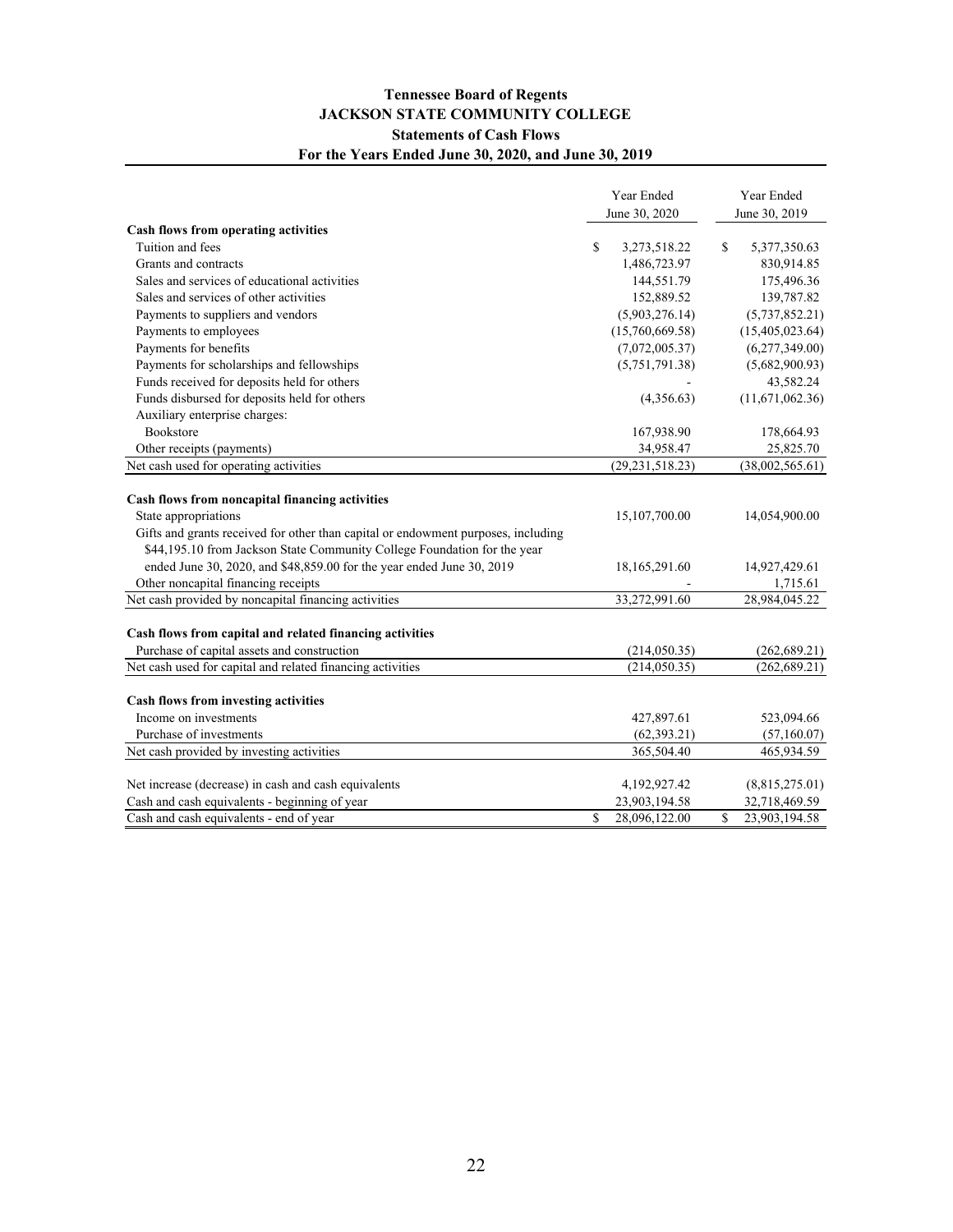#### **JACKSON STATE COMMUNITY COLLEGE Statements of Cash Flows (Continued) For the Years Ended June 30, 2020, and June 30, 2019 Tennessee Board of Regents**

| Year Ended<br>June 30, 2020                                                        |    |                   |    | Year Ended<br>June 30, 2019 |
|------------------------------------------------------------------------------------|----|-------------------|----|-----------------------------|
| Reconciliation of operating loss to net cash used for operating activities:        |    |                   |    |                             |
| Operating loss                                                                     | \$ | (30,620,947.70)   | S  | (29, 198, 335.54)           |
| Adjustments to reconcile operating loss to net cash used for operating activities: |    |                   |    |                             |
| Noncash operating expenses                                                         |    | 1,564,686.22      |    | 2,436,617.70                |
| Change in assets, liabilities, and deferrals:                                      |    |                   |    |                             |
| Receivables, net                                                                   |    | (328, 466.21)     |    | (278,315.06)                |
| Due from State of Tennessee                                                        |    | (124, 453.72)     |    | 165,607.66                  |
| Prepaid items                                                                      |    | (115,879.80)      |    | (10,388.82)                 |
| Net pension asset                                                                  |    | (4,240.00)        |    | (48,931.00)                 |
| Deferred outflows of resources                                                     |    | 953,153.05        |    | (1,470,669.17)              |
| Accounts payable                                                                   |    | 307,213.64        |    | 90,663.69                   |
| <b>Accrued liabilities</b>                                                         |    | 28,217.02         |    | (21,590.86)                 |
| Due to State of Tennessee                                                          |    | 1,691.00          |    | (28, 347.36)                |
| Unearned revenue                                                                   |    | (62, 452.28)      |    | 151,724.32                  |
| Deposits                                                                           |    |                   |    | (11,660,905.93)             |
| Compensated absences                                                               |    | 65,225.18         |    | 24,359.95                   |
| Net pension liability                                                              |    | (792,906.00)      |    | (655, 536.00)               |
| Total OPEB liability                                                               |    |                   |    | 2,141,548.00                |
| Net OPEB liability                                                                 |    | (3,515,770.00)    |    |                             |
| Deferred inflows of resources                                                      |    | 3,417,768.00      |    | 326,507.00                  |
| Other                                                                              |    | (4,356.63)        |    | 33,425.81                   |
| Net cash used for operating activities                                             | \$ | (29, 231, 518.23) | \$ | (38,002,565.61)             |
|                                                                                    |    |                   |    |                             |
| Noncash investing, capital, or financing transactions                              |    |                   |    |                             |
| Loss on disposal of capital assets                                                 | \$ |                   | \$ | (21, 568.45)                |
| Trade-in allowance                                                                 | \$ |                   | \$ | 19,852.84                   |
| Capital appropriations                                                             | \$ | 638,191.57        | \$ | 661,800.53                  |
| Purchase of capital assets and construction                                        | \$ | (638, 191.57)     | \$ | (661,800.53)                |
| Other capital and related financing receipts (payments)                            | \$ | 11,800.00         | S  |                             |

The notes to the financial statements are an integral part of this statement.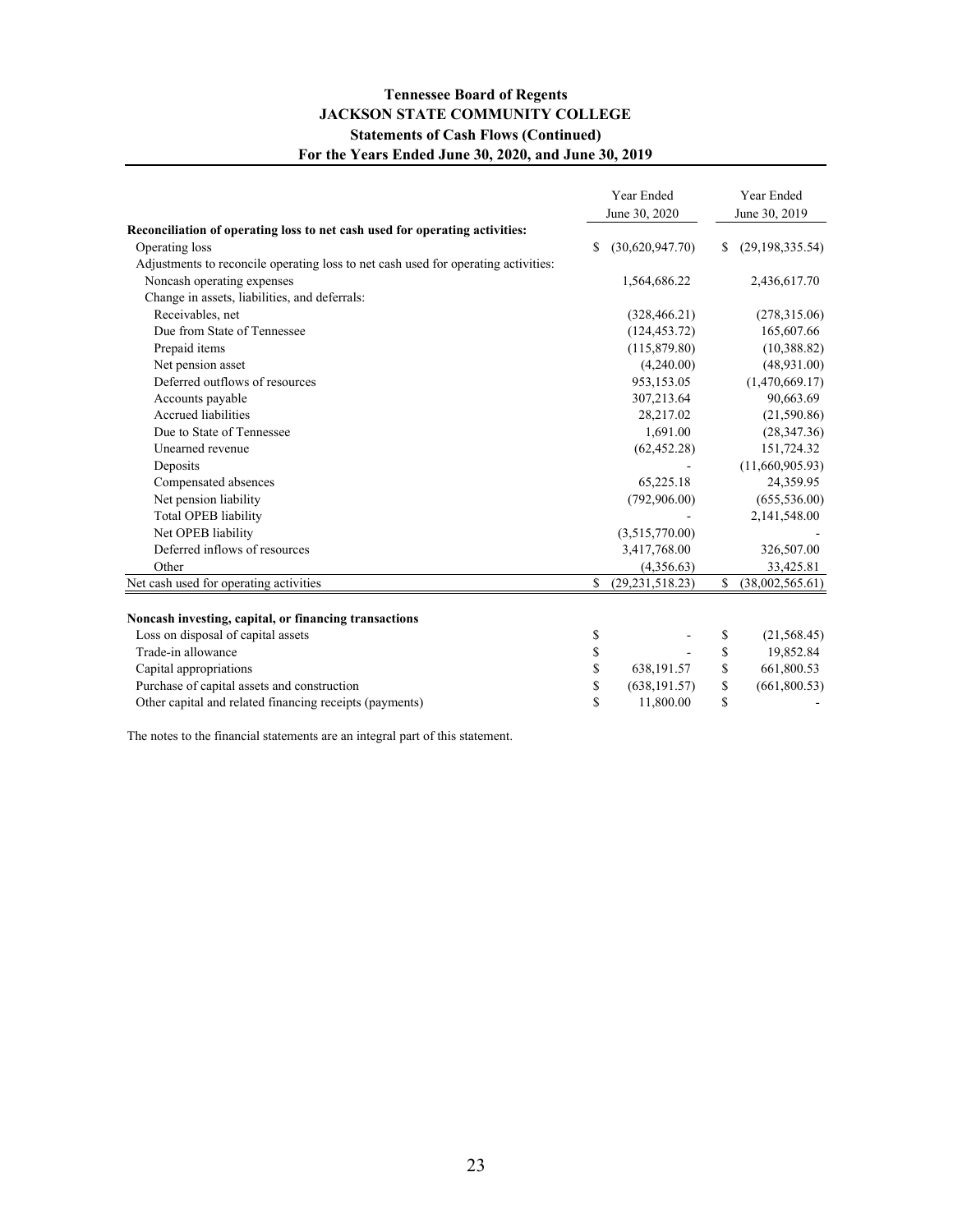## **Tennessee Board of Regents JACKSON STATE COMMUNITY COLLEGE Notes to the Financial Statements June 30, 2020, and June 30, 2019**

#### **Note 1. Summary of Significant Accounting Policies**

#### **Reporting Entity**

The college is a part of the State University and Community College System of Tennessee. This system is a component unit of the State of Tennessee because the state appoints a majority of the system's governing body and provides significant financial support; the system is discretely presented in the *Tennessee Comprehensive Annual Financial Report*. That report is available at [https://www.tn.gov/finance/rd-doa/fa-accfin-ar.html.](https://www.tn.gov/finance/rd-doa/fa-accfin-ar.html) 

The financial statements present only that portion of the system's activities that is attributable to the transactions of Jackson State Community College.

The Jackson State Community College Foundation is considered a component unit of the college. Although the college does not control the timing or amount of receipts from the foundation, the majority of resources, or income thereon, that the foundation holds and invests are restricted to the activities of the college by its donors. Because these restricted resources held by the foundation can only be used by, or for the benefit of, the college, the foundation is considered a component unit of the college and is discretely presented in the college's financial statements. See Note 15 for more detailed information about the component unit and how to obtain the report.

#### **Basis of Presentation**

The college's financial statements have been prepared in accordance with accounting principles generally accepted in the United States of America applicable to governmental colleges and universities engaged in business-type activities as prescribed by the Governmental Accounting Standards Board (GASB).

#### **Basis of Accounting**

For financial statement purposes, the college is considered a special-purpose government engaged only in business-type activities. Accordingly, the financial statements have been prepared using the economic resources measurement focus and the accrual basis of accounting. Revenues are recorded when earned, and expenses are recorded when a liability is incurred, regardless of the timing of related cash flows. Grants and similar items are recognized as revenue as soon as all of the provider's eligibility requirements have been met. All significant internal activity has been eliminated.

The college has classified its revenues and expenses as either operating or nonoperating according to the following criteria: Operating revenues and expenses are those that have the characteristics of exchange transactions. Operating revenues include (1) tuition and fees, net of scholarship discounts and allowances; (2) certain federal, state, local, and private grants and contracts; (3) sales and services of auxiliary enterprises, net of scholarship discounts and allowances; and (4) interest on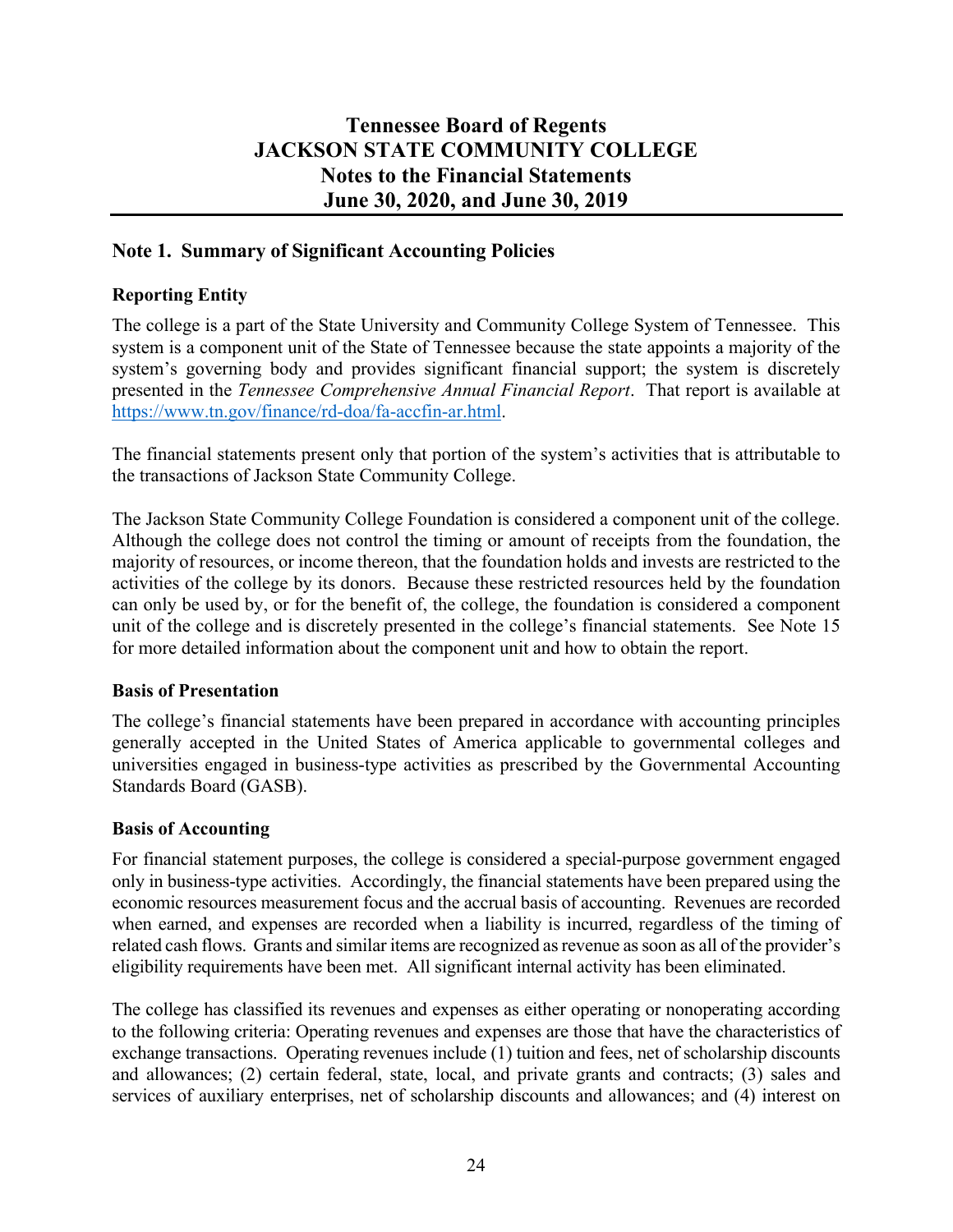institutional loans. Operating expenses include (1) salaries and wages; (2) employee benefits; (3) utilities, supplies, and other services; (4) scholarships and fellowships; and (5) depreciation.

Nonoperating revenues and expenses include activities that have the characteristics of nonexchange transactions, such as gifts, contributions, and other activities that are defined as nonoperating by GASB Statement 9, *Reporting Cash Flows of Proprietary and Nonexpendable Trust Funds and Governmental Entities That Use Proprietary Fund Accounting*, and GASB Statement 34, *Basic Financial Statements—and Management's Discussion and Analysis—for State and Local Governments,* such as state appropriations and investment income.

When both restricted and unrestricted resources are available for use, it is the college's policy to determine which to use first, depending upon existing facts and circumstances.

#### **Cash Equivalents**

This classification includes instruments that are readily convertible to known amounts of cash and have original maturities of three months or less.

#### **Compensated Absences**

The college's employees accrue annual and sick leave at varying rates, depending on length of service or classification. Some employees also earn compensatory time.

The amount of the liabilities for annual leave and compensatory time and their related benefits are reported in the statement of net position. There is no liability for unpaid accumulated sick leave since the college's policy is to pay this only if the employee is sick or upon death.

#### **Capital Assets**

Capital assets, which include property, plant, equipment, library holdings, works of art, historical treasures/collections, and intangible assets, are reported in the statement of net position at historical cost or at acquisition value at date of donation, less accumulated depreciation/amortization. The costs of normal maintenance and repairs that do not add to the value of the asset or materially extend the asset's useful life are not capitalized.

A capitalization threshold of \$100,000 is used for buildings, and \$50,000 is used for infrastructure. Equipment is capitalized when the unit acquisition cost is \$5,000 or greater. The capitalization threshold for additions and improvements to buildings and land is set at \$50,000. The capitalization threshold for intangible assets is set at \$100,000. The capitalization threshold for art, historical treasures/collections, and similar assets is set at \$5,000.

These assets, with the exception of works of art and historical treasures/collections deemed inexhaustible and land, are depreciated/amortized using the straight-line method over their estimated useful lives, which range from 5 to 60 years.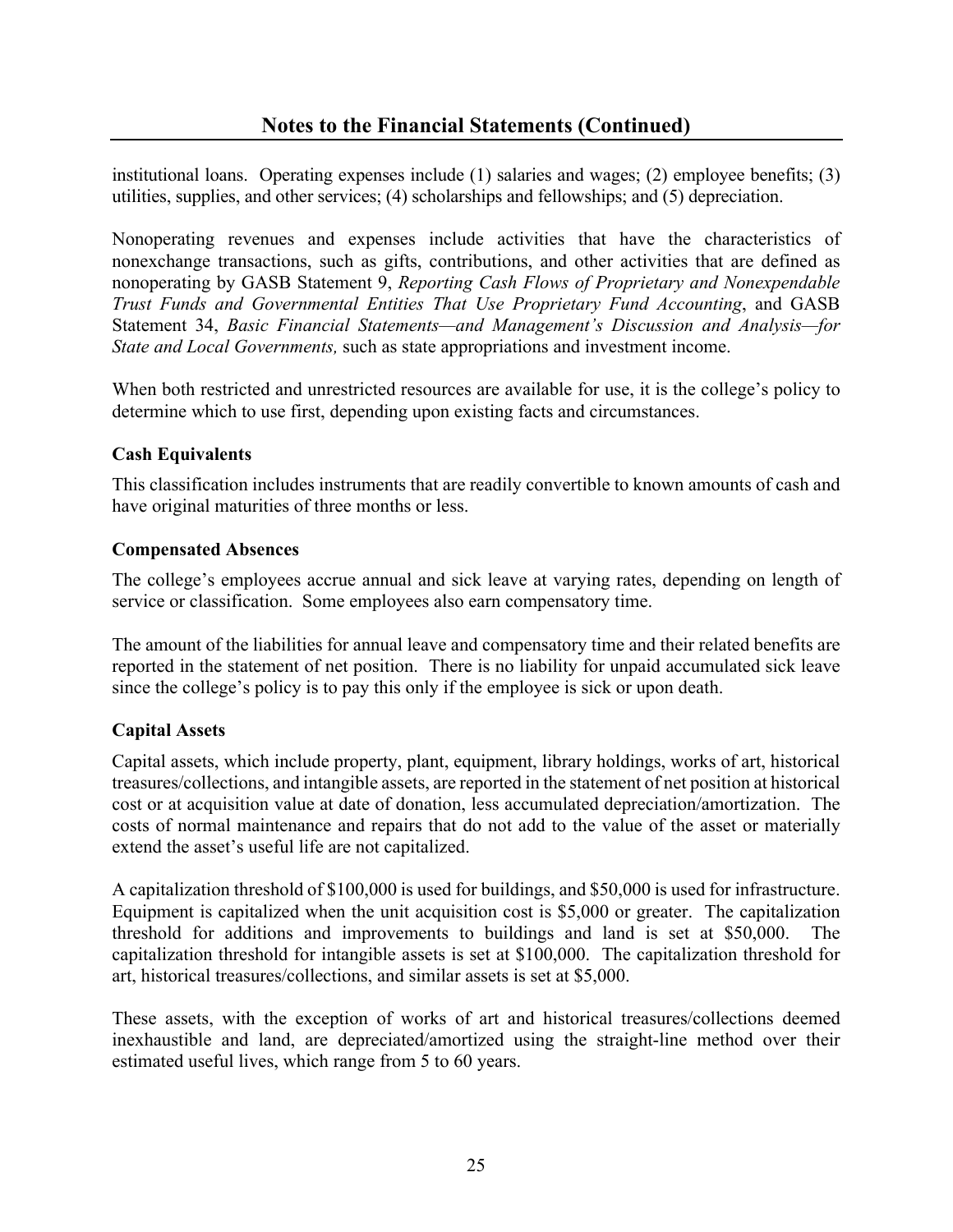#### **Pensions**

For purposes of measuring the net pension liability (asset), deferred outflows of resources and deferred inflows of resources related to pensions, and pension expense, information about the fiduciary net position of the Closed State and Higher Education Employee Pension Plan and the State and Higher Education Employee Retirement Plan in the Tennessee Consolidated Retirement System (TCRS) and additions to/deductions from the plans' fiduciary net positions have been determined on the same basis as they are reported by the TCRS. For this purpose, benefits (including refunds of employee contributions) are recognized when due and payable in accordance with the benefit terms of the Closed State and Higher Education Employee Pension Plan and the State and Higher Education Employee Retirement Plan. Investments are reported at fair value.

#### **Other Postemployment Benefits**

For purposes of measuring the net other postemployment benefits (OPEB) liability, as well as deferred outflows of resources and deferred inflows of resources related to OPEB and OPEB expense, information about the fiduciary net position of the Closed Employee Group OPEB Plan and additions to/deductions from the plan's fiduciary net position have been determined on the same basis as they are reported by the State of Tennessee Postemployment Benefits Trust. For this purpose, benefits are recognized when due and payable in accordance with the benefit terms of the Closed Employee Group OPEB Plan. Investments are reported at fair value.

#### **Net Position**

The college's net position is classified as follows:

Net investment in capital assets – This represents the college's total investment in capital assets, net of accumulated depreciation and net of outstanding debt obligations and deferred outflows/inflows of resources related to those capital assets. To the extent debt has been incurred but not yet expended for capital assets, such amounts are not included as a component of net investment in capital assets.

Nonexpendable restricted net position – Nonexpendable restricted net position consists of endowment and similar type funds in which donors or other outside sources have stipulated, as a condition of the gift instrument, that the principal is to be maintained inviolate and in perpetuity, and invested for the purpose of producing present and future income, which may be expendable or added to principal.

Expendable restricted net position – Expendable restricted net position includes resources that the college is legally or contractually obligated to spend in accordance with restrictions imposed by external third parties.

Unrestricted net position – Unrestricted net position represents resources derived from student tuition and fees; state appropriations; sales and services of educational departments; sales and services of other activities; and auxiliary enterprises. These resources are used for transactions relating to the educational and general operations of the college and may be used at the college's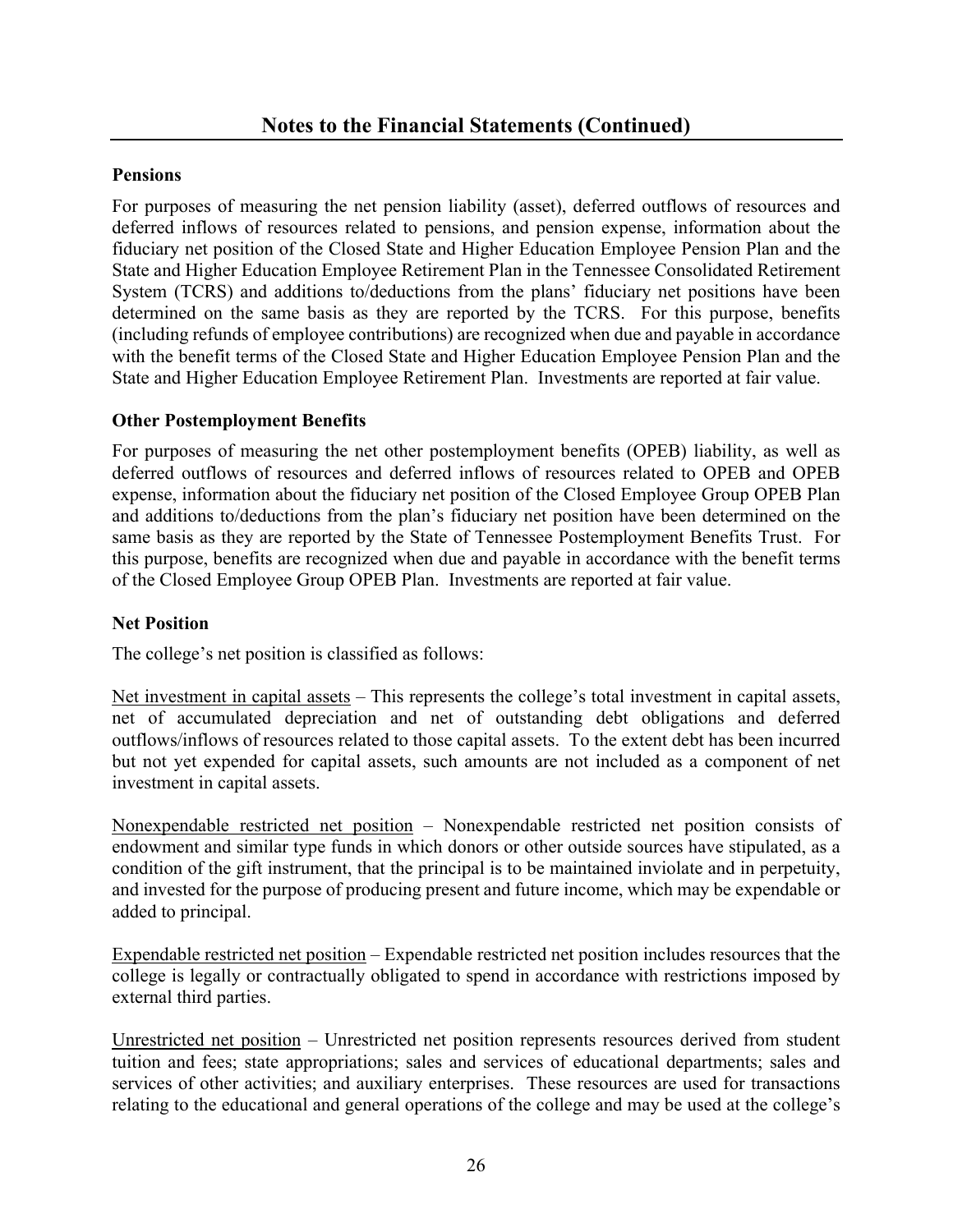discretion to meet current expenses for any purpose. The auxiliary enterprises are substantially self-supporting activities that provide services for students, faculty, and staff.

#### **Scholarship Discounts and Allowances**

Student tuition and fee revenues, as well as certain other revenues from students, are reported net of scholarship discounts and allowances in the statement of revenues, expenses, and changes in net position. Scholarship discounts and allowances are the difference between the stated charge for goods and services provided by the college and the amount that is paid by the student and/or third parties making payments on the student's behalf. Certain governmental grants, such as Pell grants and other federal, state, or nongovernmental programs, are recorded as either operating or nonoperating revenues in the college's financial statements. To the extent that revenues from such programs are used to satisfy tuition and fees and other student charges, the college has recorded a scholarship discount and allowance.

#### **Note 2. Cash**

This classification includes demand deposits and petty cash on hand. At June 30, 2020, cash consisted of \$3,919,805.82 in bank accounts; \$5,368.90 of petty cash on hand; \$24,135,456.81 in the Local Government Investment Pool (LGIP) administered by the State Treasurer; and \$35,490.47 in LGIP deposits for capital projects. At June 30, 2019, cash consisted of \$2,089,099.71 in bank accounts; \$5,368.90 of petty cash on hand; \$21,368,582.60 in the LGIP; and \$440,143.37 in LGIP deposits for capital projects.

The LGIP is administered by the State Treasurer and is measured at amortized cost. The fund's required risk disclosures are presented in the *State of Tennessee Treasurer's Report*. That report is available on the state's website at [https://treasury.tn.gov.](https://treasury.tn.gov) 

LGIP deposits for capital projects – Payments related to the college's capital projects are made by the State of Tennessee's Department of Finance and Administration. The college's estimated local share of the cost of each project is held in a separate LGIP account. As expenses are incurred, funds are withdrawn from the LGIP account by the system and transferred to the Department of Finance and Administration. The funds in the account are not available to the college for any other purpose until the project is completed and the system releases any remaining funds.

#### **Note 3. Investments**

#### **Credit Risk**

Credit risk is the risk that an issuer or other counterparty to an investment will not fulfill its obligations. The college is authorized by statute to invest funds in accordance with Tennessee Board of Regents policies. Under the current policy, funds other than endowments may be invested only in obligations of the United States or its agencies that are backed by the full faith and credit of the United States; repurchase agreements for United States securities; certificates of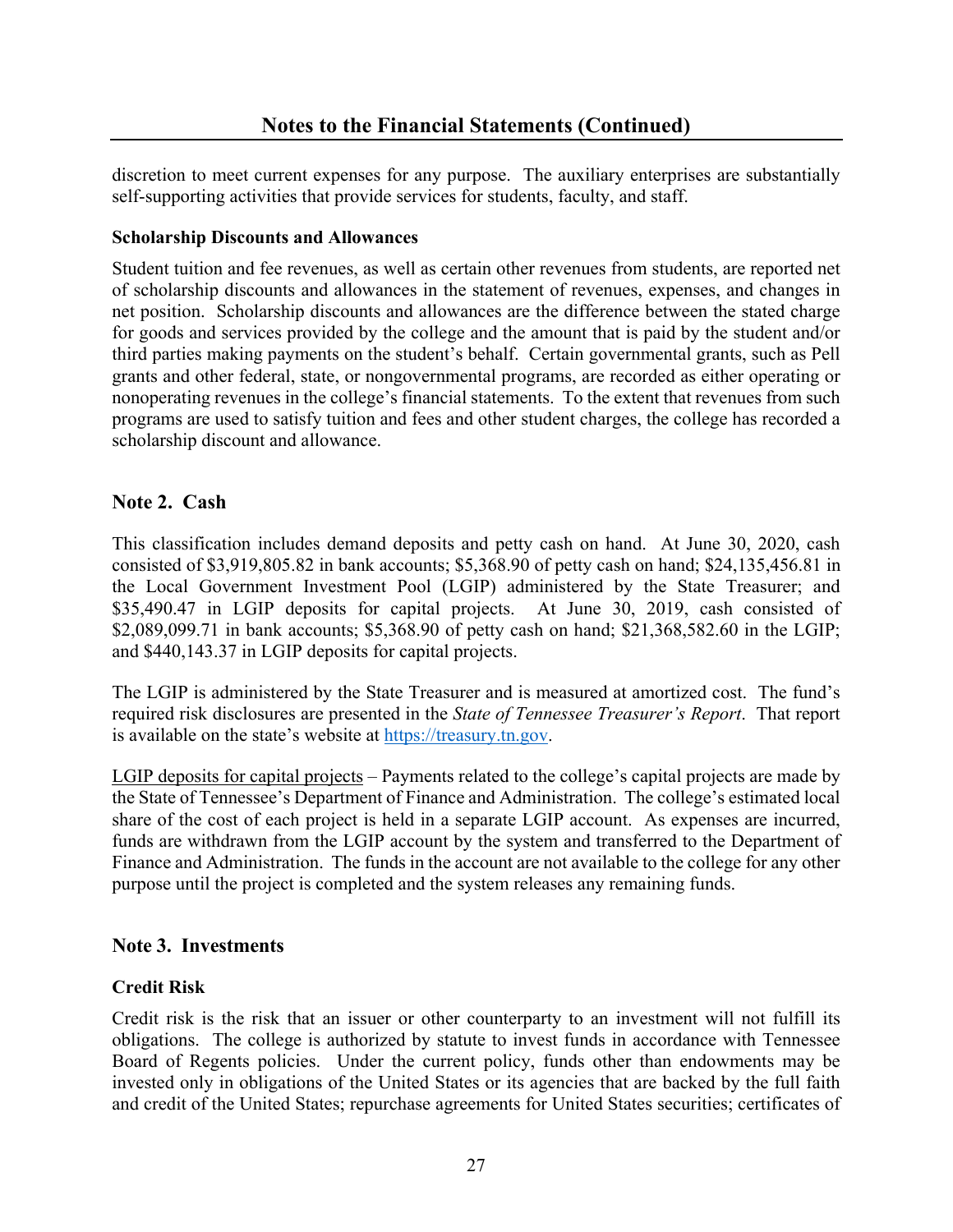deposit in banks and savings and loan associations; bankers' acceptances; commercial paper; money market mutual funds; and the State of Tennessee Local Government Investment Pool.

Tennessee Board of Regents policy restricts investments in bankers' acceptances and commercial paper. The policy requires that prime bankers' acceptances must be issued by domestic banks with a minimum AA rating or foreign banks with a AAA long-term debt rating by a majority of the rating services that have rated the issuer. Prime bankers' acceptances are required to be eligible for purchase by the Federal Reserve System. To be eligible, the original maturity must not be more than 270 days, and it must (1) arise out of the current shipment of goods between countries or with the United States, or (2) arise out of storage within the United States of goods that are under contract of sale or are expected to move into the channel of trade within a reasonable time and that are secured throughout their life by a warehouse receipt or similar document conveying title to the underlying goods.

Tennessee Board of Regents policy requires that prime commercial paper be limited to that of corporations that meet the following criteria: (1) Senior long-term debt, if any, should have a minimum rating of A1 or equivalent, and short-term debt should have a minimum rating of A1 or equivalent, as provided by a majority of the rating services that rate the issuer. If there is no longterm debt rating, the short-term debt rating must be A1 by all rating services (minimum of two). (2) The rating should be based on the merits of the issuer or guarantee by a nonbank. (3) A financial review should be made to ascertain the issuer's financial strength to cover the debt. (4) Commercial paper of a banking institution should not be purchased. Prime commercial paper shall not have a maturity that exceeds 270 days.

The value of the college's LGIP investments (at amortized cost) was \$24,170,947.28 at June 30, 2020, and \$21,808,725.97 at June 30, 2019. LGIP investments are not rated by nationally recognized statistical ratings organizations.

#### **Note 4. Receivables**

Receivables included the following:

|                                                  | June 30, 2020              | June 30, 2019              |
|--------------------------------------------------|----------------------------|----------------------------|
| Student accounts receivable<br>Grants receivable | \$591,142.79<br>545,499.28 | \$743,390.24<br>127,041.71 |
| Other receivables                                | 43,736.05                  | 24,152.67                  |
| Subtotal                                         | 1,180,378.12               | 894,584.62                 |
| Less allowance for doubtful accounts             | (305, 848.90)              | (113, 698.34)              |
| Total receivables                                | \$874,529.22               | \$780,886.28               |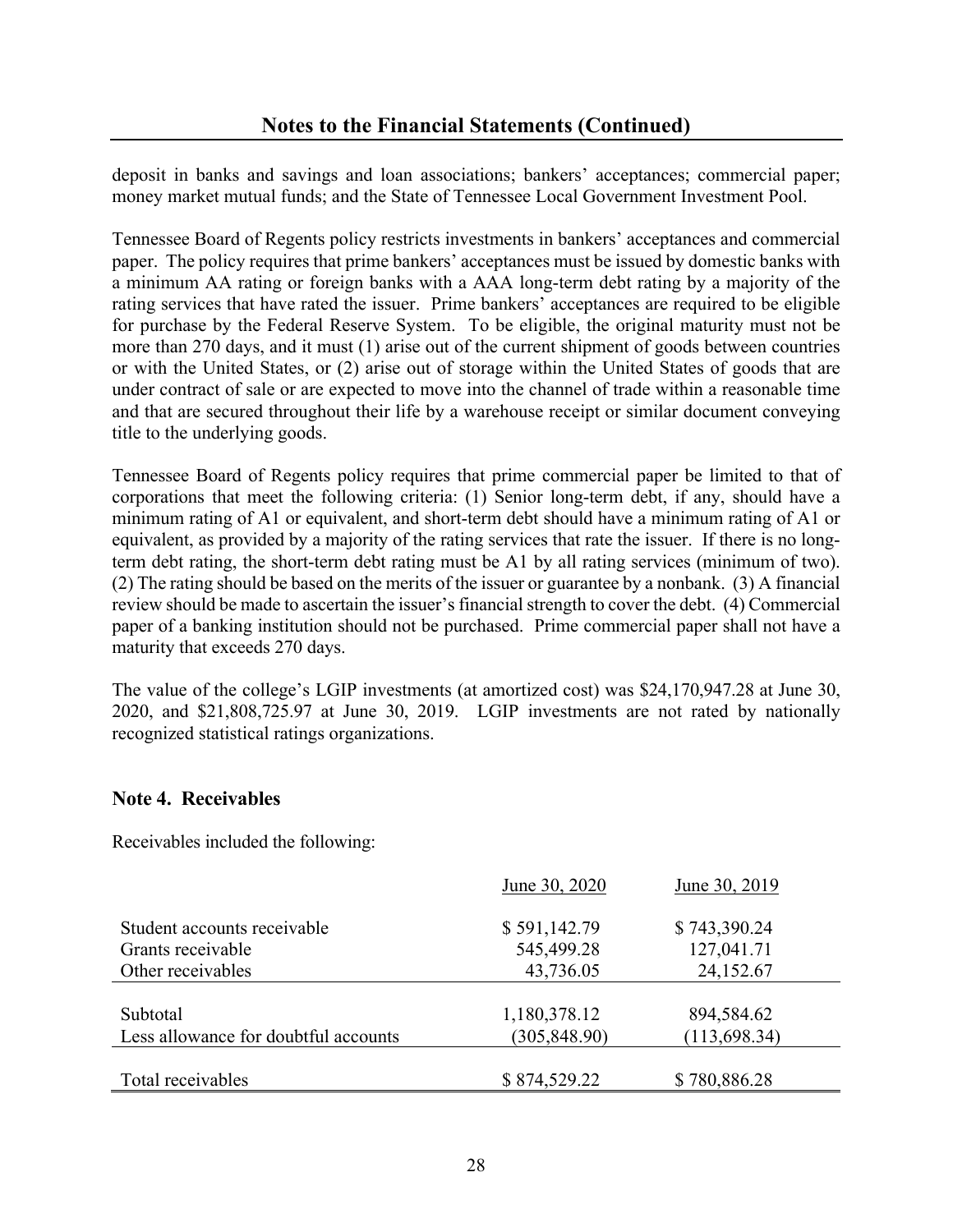#### **Note 5. Capital Assets**

Capital asset activity for the year ended June 30, 2020, was as follows:

|                            | Beginning        |                  |                  |                  |            |           |                       |                 |
|----------------------------|------------------|------------------|------------------|------------------|------------|-----------|-----------------------|-----------------|
|                            | Balance          | <b>Additions</b> |                  | <b>Transfers</b> | Reductions |           | <b>Ending Balance</b> |                 |
|                            |                  |                  |                  |                  |            |           |                       |                 |
| Land                       | \$<br>293,846.70 | \$               |                  | \$               | \$         |           | \$                    | 293,846.70      |
| Land improvements          |                  |                  |                  |                  |            |           |                       |                 |
| and infrastructure         | 8,021,229.30     |                  |                  | 547,861.33       |            |           |                       | 8,569,090.63    |
| <b>Buildings</b>           | 39,777,272.61    |                  |                  |                  |            |           |                       | 39,777,272.61   |
| Equipment                  | 5,948,285.35     |                  | 352,415.05       |                  |            | 74,938.00 |                       | 6,225,762.40    |
| Library holdings           | 91,136.40        |                  | 12,862.14        |                  |            | 23,733.47 |                       | 80,265.07       |
| Intangible assets          | 937,173.46       |                  |                  |                  |            |           |                       | 937,173.46      |
| Projects in progress       | 87,812.16        |                  | 649,571.17       | (547, 861.33)    |            |           |                       | 189,522.00      |
|                            |                  |                  |                  |                  |            |           |                       |                 |
| Total                      | 55,156,755.98    |                  | 1,014,848.36     |                  |            | 98,671.47 |                       | 56,072,932.87   |
|                            |                  |                  |                  |                  |            |           |                       |                 |
| Less accumulated           |                  |                  |                  |                  |            |           |                       |                 |
| depreciation/amortization: |                  |                  |                  |                  |            |           |                       |                 |
| Land improvements          |                  |                  |                  |                  |            |           |                       |                 |
| and infrastructure         | 2,472,358.11     |                  | 429,679.58       |                  |            |           |                       | 2,902,037.69    |
| <b>Buildings</b>           | 11,594,421.69    |                  | 576,555.17       |                  |            |           |                       | 12,170,976.86   |
| Equipment                  | 3,793,512.38     |                  | 507,866.89       |                  |            | 74,938.00 |                       | 4,226,441.27    |
| Library holdings           | 22,956.43        |                  | 17,025.71        |                  |            | 23,733.47 |                       | 16,248.67       |
| Intangible assets          | 937,173.46       |                  |                  |                  |            |           |                       | 937,173.46      |
|                            |                  |                  |                  |                  |            |           |                       |                 |
| Total                      | 18,820,422.07    |                  | 1,531,127.35     |                  |            | 98,671.47 |                       | 20,252,877.95   |
|                            |                  |                  |                  |                  |            |           |                       |                 |
| Capital assets, net        | \$36,336,333.91  |                  | \$ (516, 278.99) | \$               | \$         |           |                       | \$35,820,054.92 |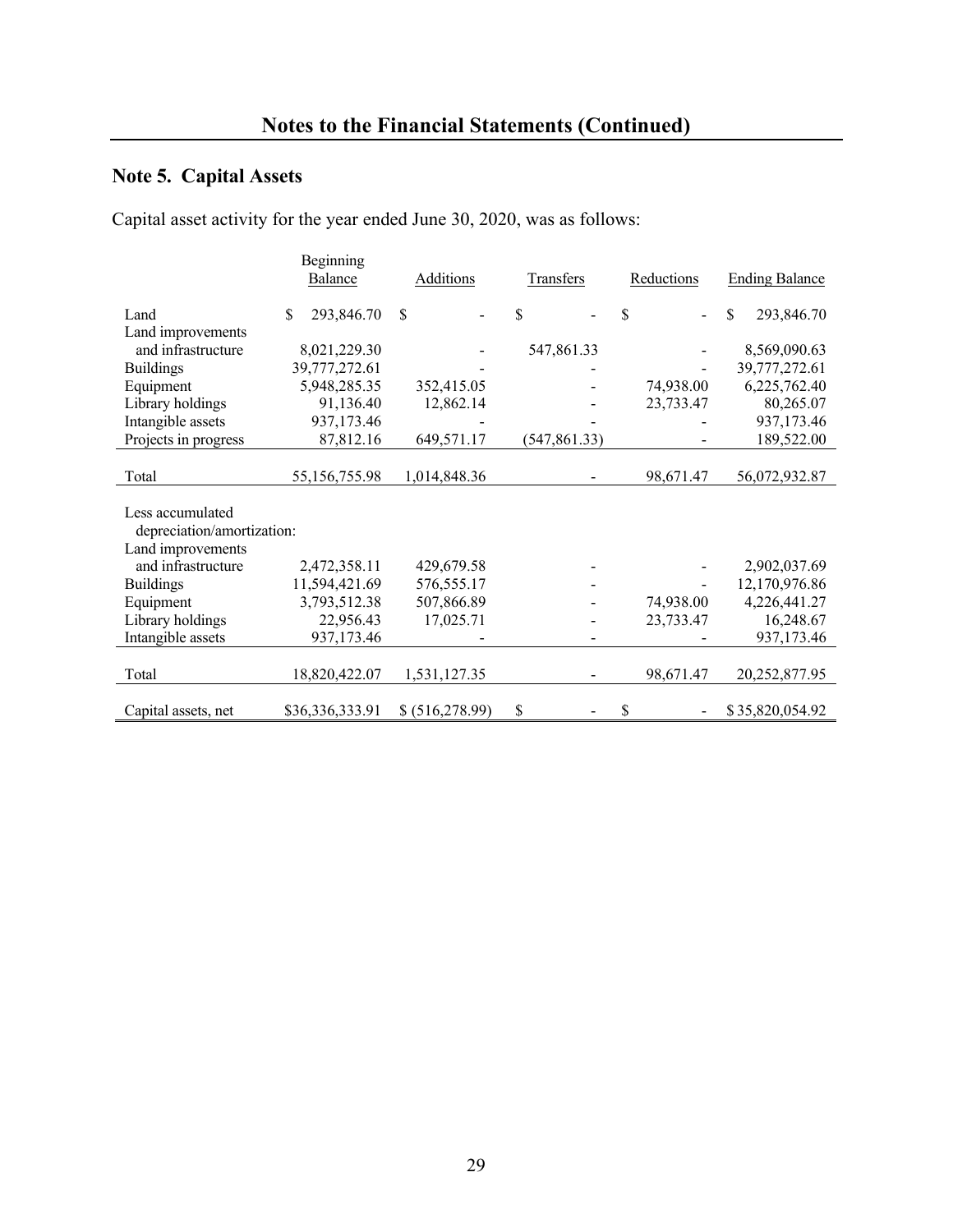|                            | Beginning        |                  |                |                 |                       |  |  |
|----------------------------|------------------|------------------|----------------|-----------------|-----------------------|--|--|
|                            | Balance          | <b>Additions</b> | Transfers      | Reductions      | <b>Ending Balance</b> |  |  |
|                            |                  |                  |                |                 |                       |  |  |
| Land                       | \$<br>293,846.70 | \$               | \$             | \$              | \$<br>293,846.70      |  |  |
| Land improvements          |                  |                  |                |                 |                       |  |  |
| and infrastructure         | 6,075,741.99     |                  | 1,945,487.31   |                 | 8,021,229.30          |  |  |
| <b>Buildings</b>           | 39,771,211.11    | 6,061.50         |                |                 | 39,777,272.61         |  |  |
| Equipment                  | 6,726,746.41     | 281,482.80       |                | 1,059,943.86    | 5,948,285.35          |  |  |
| Library holdings           | 99,226.69        | 11,656.77        |                | 19,747.06       | 91,136.40             |  |  |
| Intangible assets          | 937,173.46       |                  |                |                 | 937,173.46            |  |  |
| Projects in progress       | 1,266,784.94     | 766,514.53       | (1,945,487.31) |                 | 87,812.16             |  |  |
|                            |                  |                  |                |                 |                       |  |  |
| Total                      | 55,170,731.30    | 1,065,715.60     |                | 1,079,690.92    | 55,156,755.98         |  |  |
|                            |                  |                  |                |                 |                       |  |  |
| Less accumulated           |                  |                  |                |                 |                       |  |  |
| depreciation/amortization: |                  |                  |                |                 |                       |  |  |
| Land improvements          |                  |                  |                |                 |                       |  |  |
| and infrastructure         | 2,070,071.61     | 402,286.50       |                |                 | 2,472,358.11          |  |  |
| <b>Buildings</b>           | 11,017,866.51    | 576,555.18       |                |                 | 11,594,421.69         |  |  |
| Equipment                  | 4,309,694.00     | 542,046.63       |                | 1,058,228.25    | 3,793,512.38          |  |  |
| Library holdings           | 24,989.28        | 17,714.21        |                | 19,747.06       | 22,956.43             |  |  |
| Intangible assets          | 937,173.46       |                  |                |                 | 937,173.46            |  |  |
|                            |                  |                  |                |                 |                       |  |  |
| Total                      | 18,359,794.86    | 1,538,602.52     |                | 1,077,975.31    | 18,820,422.07         |  |  |
|                            |                  |                  |                |                 |                       |  |  |
| Capital assets, net        | \$36,810,936.44  | \$ (472,886.92)  | \$             | 1,715.61<br>\$. | \$36,336,333.91       |  |  |

Capital asset activity for the year ended June 30, 2019, was as follows:

#### **Note 6. Accounts Payable**

Accounts payable included the following:

|                            | June 30, 2020 |            |  | June 30, 2019 |  |
|----------------------------|---------------|------------|--|---------------|--|
| Vendors payable            |               | 255,739.18 |  | 185,245.79    |  |
| Unapplied student payments |               | 380,434.92 |  | 143,893.21    |  |
| Other payables             |               | 885.64     |  |               |  |
|                            |               |            |  |               |  |
| Total accounts payable     |               | 637,059.74 |  | 329,139.00    |  |

#### **Note 7. Long-term Liabilities**

Long-term liabilities activity for the year ended June 30, 2020, was as follows: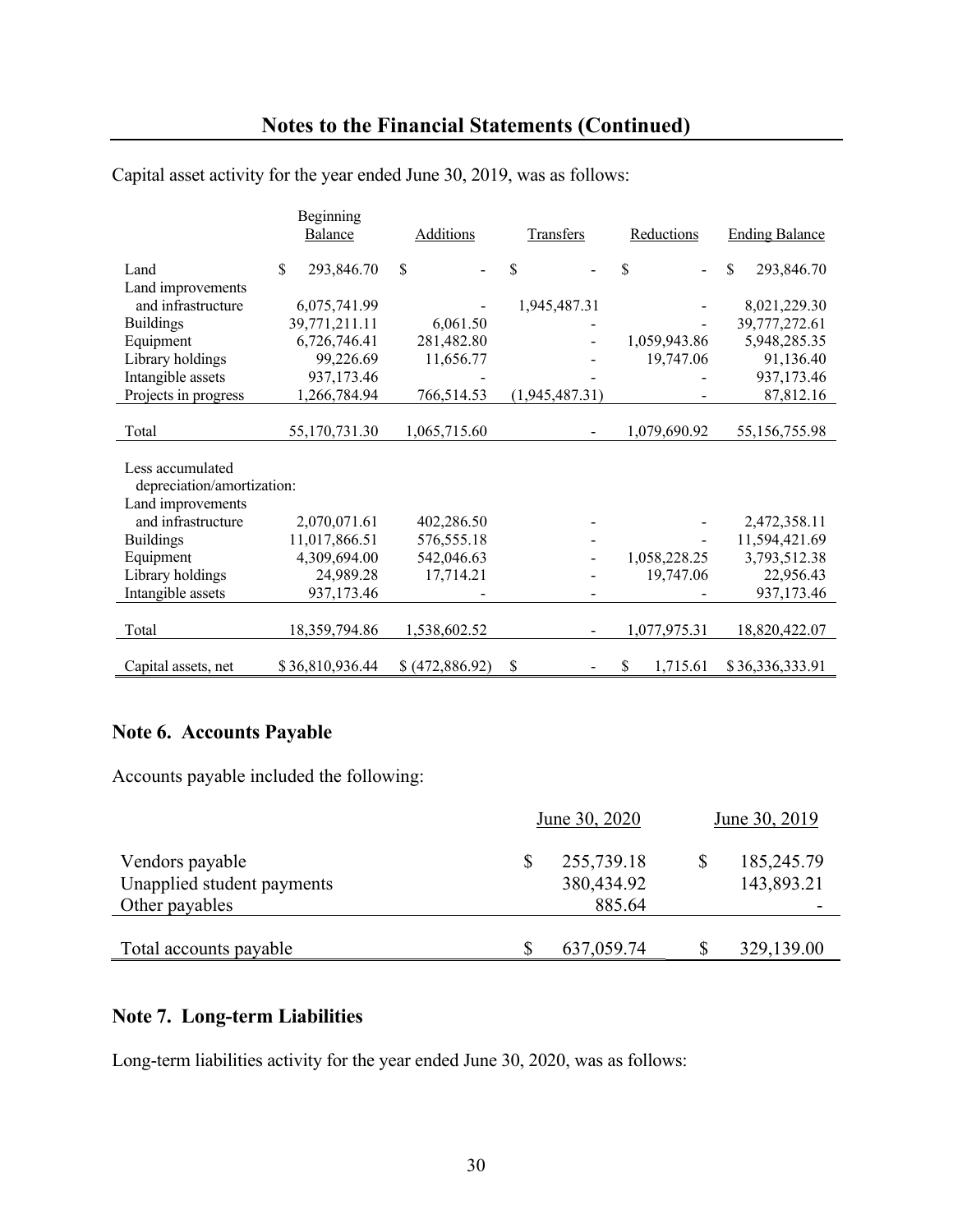| Beginning<br>Balance           |  | Additions    |  | Reductions |  | Ending<br>Balance |  | Current<br>Portion |            |
|--------------------------------|--|--------------|--|------------|--|-------------------|--|--------------------|------------|
| Compensated<br>absences        |  | 1,058,786.78 |  | 821,472.15 |  | 756,246.97        |  | 1.124.011.96       | 220,786.28 |
| Total long-term<br>liabilities |  | 1,058,786.78 |  | 821,472.15 |  | 756,246.97        |  | 1.124.011.96       | 220,786.28 |

#### **Notes to the Financial Statements (Continued)**

Long-term liabilities activity for the year ended June 30, 2019, was as follows:

|                                | Beginning<br>Balance |  | <b>Additions</b> |  | Reductions |    | Ending<br>Balance |  | Current<br>Portion |
|--------------------------------|----------------------|--|------------------|--|------------|----|-------------------|--|--------------------|
| Compensated<br>absences        | 1,034,426.83         |  | 795,594.36       |  | 771.234.41 | S. | 1,058,786.78      |  | 222,022.38         |
| Total long-term<br>liabilities | 1,034,426.83         |  | 795,594.36       |  | 771.234.41 |    | 1,058,786.78      |  | 222,022.38         |

#### **Note 8. Pension Plans**

#### **Defined Benefit Plans**

#### **Closed State and Higher Education Employee Pension Plan**

#### *General Information About the Pension Plan*

Plan description – State employees and higher education employees with membership in the Tennessee Consolidated Retirement System (TCRS) before July 1, 2014, are provided with pensions through the Closed State and Higher Education Employee Pension Plan. This plan is a component of the Public Employee Retirement Plan, an agent, multiple-employer defined benefit pension plan. The Closed State and Higher Education Employee Pension Plan stopped accepting new membership on June 30, 2014, but will continue providing benefits to existing members and retirees. Beginning July 1, 2014, a new agent defined benefit retirement plan, the State and Higher Education Employee Retirement Plan, became effective for state employees and higher education employees hired on or after July 1, 2014.

The TCRS was created by state statute under Title 8, Chapters 34–37, *Tennessee Code Annotated*. The TCRS Board of Trustees is responsible for the proper operation and administration of all employer pension plans in the TCRS. The Tennessee Treasury Department, an agency in the legislative branch of state government, administers the plans of the TCRS. The TCRS issues a publicly available financial report that can be obtained at [https://treasury.tn.gov.](https://treasury.tn.gov) 

Benefits provided – Title 8, Chapters 34–37, *Tennessee Code Annotated*, establishes the benefit terms and can be amended only by the Tennessee General Assembly. Members of the Closed State and Higher Education Employee Pension Plan are eligible to retire with an unreduced benefit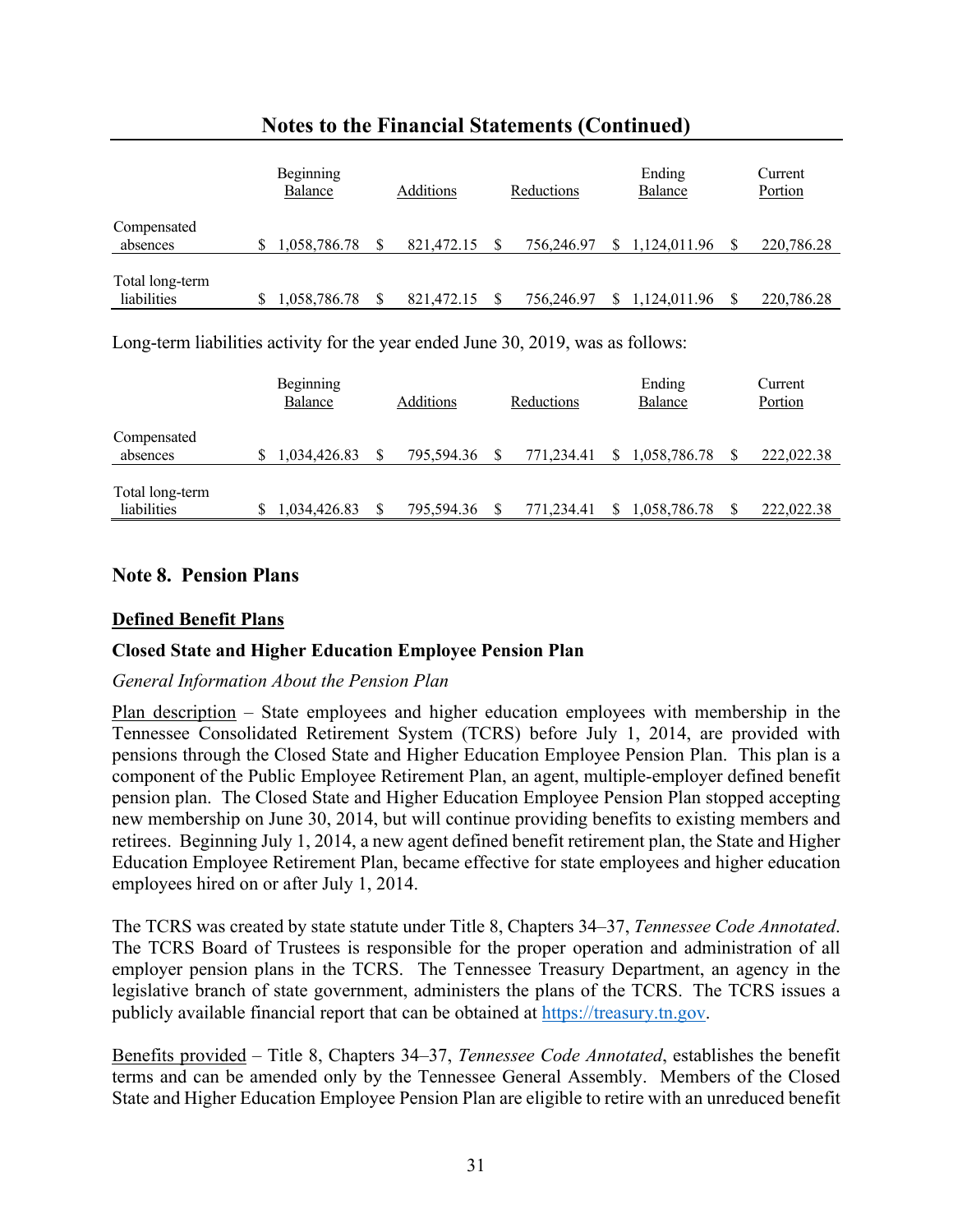at age 60 with 5 years of service credit or after 30 years of service credit regardless of age. Benefits are determined using the following formula:

Average of member's highest compensation for 5 consecutive years (up to Social Security integration level)  $x = 1.50\%$  x Years of Service<br>Credit  $x \quad 105\%$ Plus: Average of member's highest compensation for 5 consecutive years (over the Social Security integration level)  $x = 1.75\%$   $x = \frac{Y}{C}$   $\frac{1}{x}$ Credit  $x = 105\%$ 

A reduced early retirement benefit is available at age 55 and vested. Members are vested with 5 years of service credit. Service-related disability benefits are provided regardless of length of service. Five years of service is required for non-service-related disability eligibility. The servicerelated and non-service-related disability benefits are determined in the same manner as a service retirement benefit but are reduced 10% and include projected service credits. A variety of death benefits are available under various eligibility criteria. Member and beneficiary annuitants are entitled to automatic cost-of-living adjustments (COLAs) after retirement. A COLA is granted each July for annuitants retired prior to July 2 of the previous year. The COLA is based on the change in the consumer price index (CPI) during the prior calendar year, capped at 3%, and applied to the current benefit. No COLA is granted if the change in the CPI is less than 0.5%. A 1% COLA is granted if the CPI change is between 0.5% and 1%. A member who leaves employment may withdraw employee contributions, plus any accumulated interest.

Contributions – Contributions for state employees and higher education employees are established in the statutes governing the TCRS and may only be changed by the Tennessee General Assembly. The college's employees are noncontributory, as are most members in the Closed State and Higher Education Employee Pension Plan. State and higher education agencies make employer contributions at the rate set by the Board of Trustees as determined by an actuarial valuation. By law, employer contributions for the Closed State and Higher Education Employee Pension Plan are required to be paid. Employer contributions by the college for the years ended June 30, 2020, and June 30, 2019, to the Closed State and Higher Education Employee Pension Plan were \$1,479,517 and \$1,444,412, respectively, which is 19.66% and 19.23% of covered payroll, respectively. The employer rate, when combined with member contributions, is expected to finance the costs of benefits earned by members during the year and the cost of administration, as well as an amortized portion of any unfunded liability.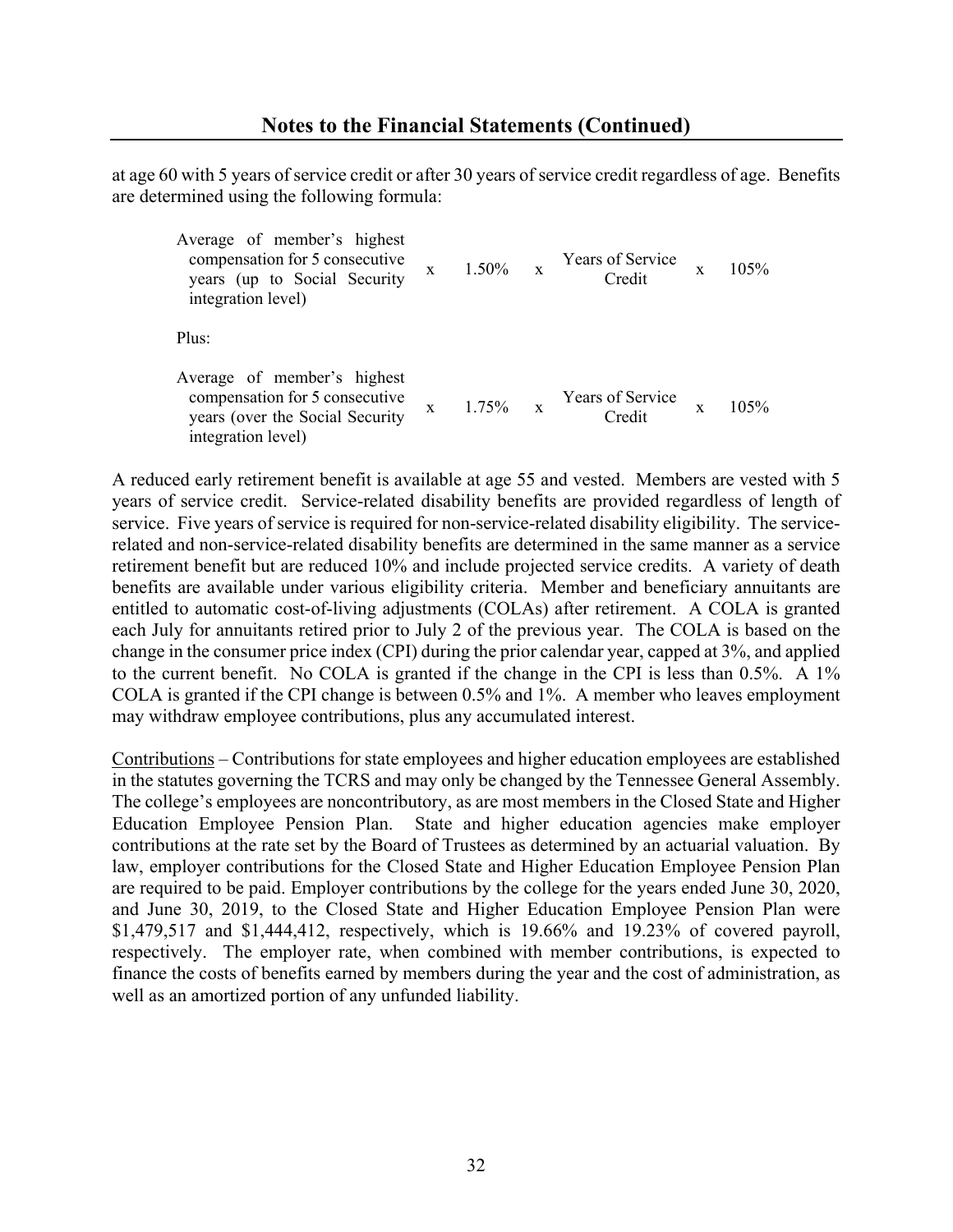#### *Pension Liabilities, Pension Expense, and Deferred Outflows of Resources and Deferred Inflows of Resources Related to Pensions*

Pension liability *–* At June 30, 2020, the college reported a liability of \$4,704,419 for its proportionate share of the net pension liability. The net pension liability was measured as of June 30, 2019, and the total pension liability used to calculate the net pension liability was determined by an actuarial valuation as of that date. The college's proportion of the net pension liability was based on a projection of the college's contributions during the year ended June 30, 2019, to the pension plan relative to the contributions of all participating state and higher education agencies. At the June 30, 2019, measurement date, the college's proportion was 0.333135%.

At June 30, 2019, the college reported a liability of \$5,497,325 for its proportionate share of the net pension liability. The net pension liability was measured as of June 30, 2018, and the total pension liability used to calculate the net pension liability was determined by an actuarial valuation as of that date. The college's proportion of the net pension liability was based on a projection of the college's contributions during the year ended June 30, 2018, to the pension plan relative to the contributions of all participating state and higher education agencies. At the June 30, 2018, measurement date, the college's proportion was 0.340305%.

Pension expense – For the years ended June 30, 2020, and June 30, 2019, the college recognized pension expense of \$1,961,824 and \$1,353,740, respectively.

Deferred outflows of resources and deferred inflows of resources – For the years ended June 30, 2020, and June 30, 2019, the college reported deferred outflows of resources and deferred inflows of resources related to pensions from the following sources:

|                                             | Deferred Outflows |           | Deferred Inflows |
|---------------------------------------------|-------------------|-----------|------------------|
| Fiscal Year 2020                            | of Resources      |           | of Resources     |
| Differences between expected and actual     |                   |           |                  |
| experience                                  | \$                | 221,169   | \$<br>74,373     |
| Net difference between projected and actual |                   |           |                  |
| earnings on pension plan investments        |                   |           | 618,776          |
| Changes in assumptions                      |                   | 338,406   |                  |
| Changes in proportion of net pension        |                   |           |                  |
| liability                                   |                   | 18,782    | 95,349           |
| JSCC's contributions subsequent to the      |                   |           |                  |
| measurement date of June 30, 2019           |                   | 1,479,517 |                  |
|                                             |                   |           |                  |
| Total                                       | \$                | 2,057,874 | \$<br>788,498    |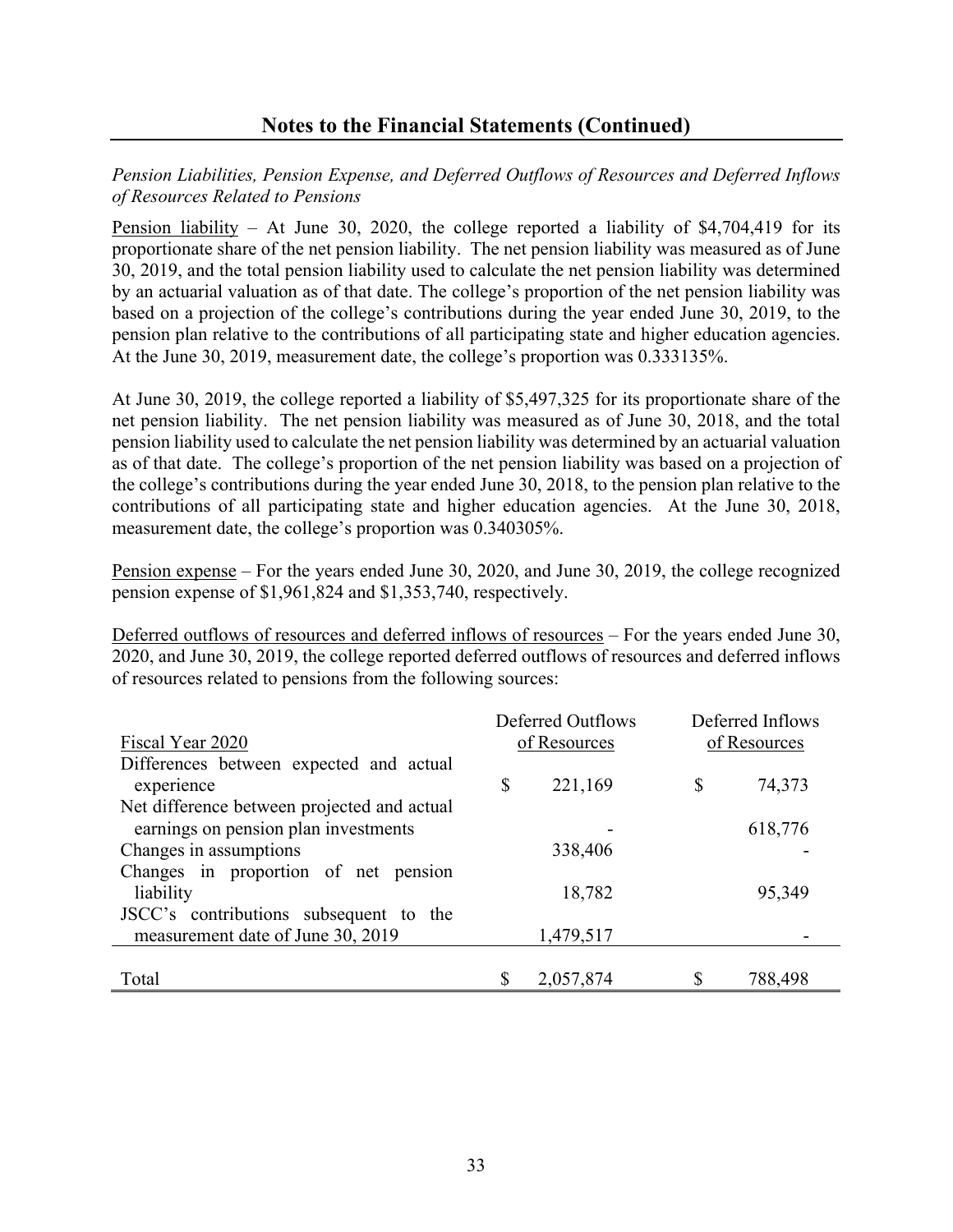| Fiscal Year 2019                                      | Deferred Outflows<br>of Resources |           | Deferred Inflows<br>of Resources |
|-------------------------------------------------------|-----------------------------------|-----------|----------------------------------|
| Differences between expected and actual<br>experience | \$                                | 496,607   | \$<br>25,556                     |
| Net difference between projected and actual           |                                   |           |                                  |
| earnings on pension plan investments                  |                                   |           | 158,010                          |
| Changes in assumptions                                |                                   | 691,378   |                                  |
| Changes in proportion of net pension liability        |                                   | 132,296   | 36,535                           |
| JSCC's contributions subsequent to the                |                                   |           |                                  |
| measurement date of June 30, 2018                     |                                   | 1,444,412 |                                  |
|                                                       |                                   |           |                                  |
| Total                                                 |                                   | 2,764,693 | 220,101                          |

Deferred outflows of resources, resulting from the college's employer contributions of \$1,479,517 subsequent to the measurement date, will be recognized as a decrease in net pension liability in the year ending June 30, 2021. Other amounts reported as deferred outflows of resources and deferred inflows of resources related to pensions will be recognized in pension expense as follows:

| Year Ending June 30 |          |            |
|---------------------|----------|------------|
| 2021                | <b>S</b> | 421,756    |
| 2022                |          | (444,002)  |
| 2023                |          | (167, 834) |
| 2024                |          | (20,061)   |

In the table above, positive amounts will increase pension expense, while negative amounts will decrease pension expense.

Actuarial assumptions – The total pension liability as of the June 30, 2019, and June 30, 2018, actuarial valuations was determined using the following actuarial assumptions, applied to all periods included in the measurement:

| Inflation                 | $2.5\%$                                                                                     |
|---------------------------|---------------------------------------------------------------------------------------------|
| Salary increases          | Graded salary ranges from 8.72% to 3.44% based<br>on age, including inflation, averaging 4% |
| Investment rate of return | 7.25%, net of pension plan investment expenses,<br>including inflation                      |
| Cost-of-living adjustment | $2.25\%$                                                                                    |

Mortality rates were developed by the actuary using the results of the actuarial experience study performed for the period July 1, 2012, through June 30, 2016, and were adjusted for expected future improvements in life expectancy. Mortality assumptions utilize the RP-2014 industry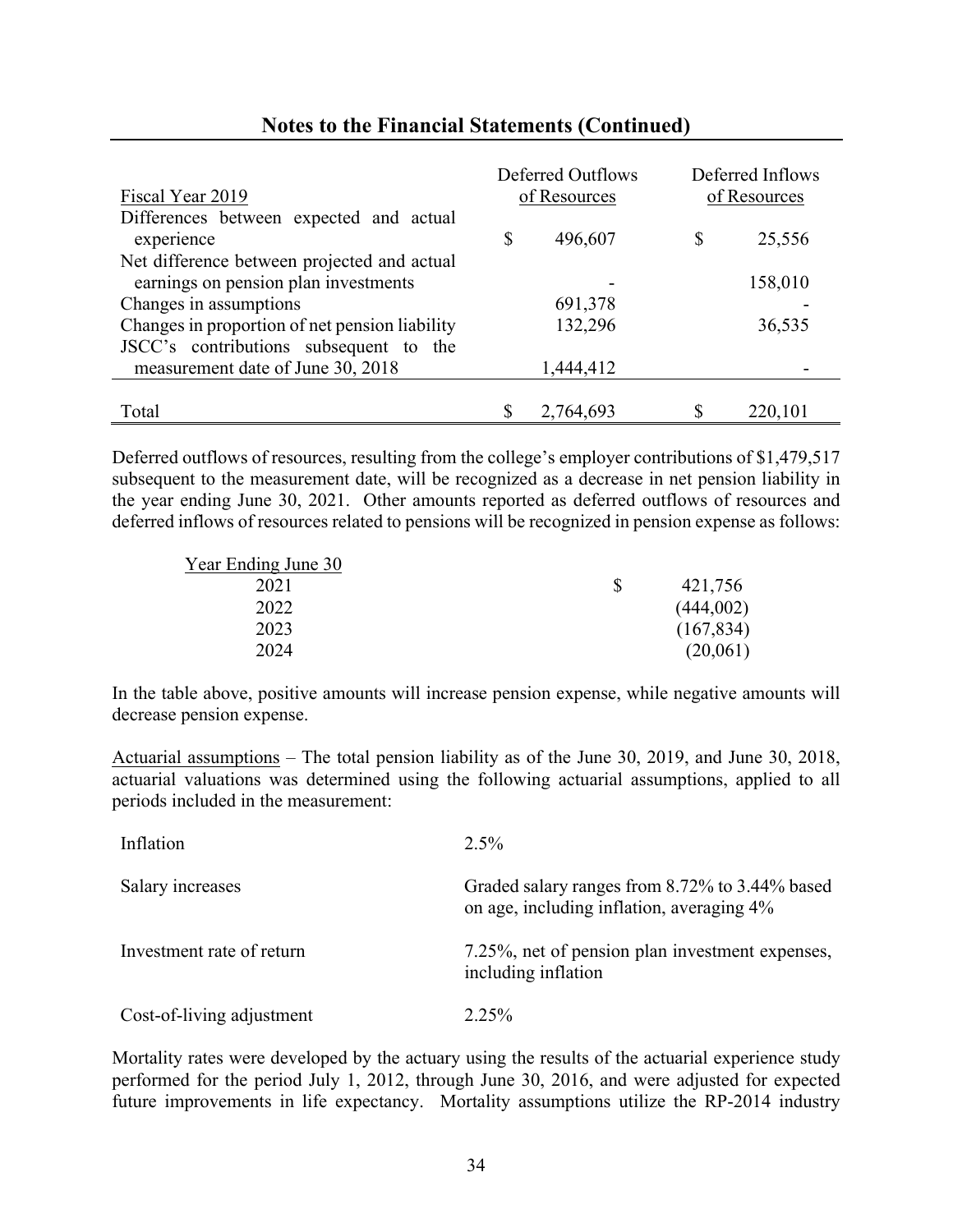standard base table adjusted for TCRS experience, with mortality improvement projected six years beyond each actuarial valuation date.

The actuarial assumptions used in the June 30, 2019, and June 30, 2018, actuarial valuations were based on the results of an actuarial experience study performed for the period July 1, 2012, through June 30, 2016. The demographic assumptions were adjusted to more closely reflect actual and expected future experience.

The long-term expected rate of return on pension plan investments was established by the TCRS Board of Trustees in conjunction with the June 30, 2016, actuarial experience study. This return was selected from a range of values developed using historical market returns and future capital market projections. The future capital market projections were produced using a building-block method in which a best estimate of expected future real rates of return (expected returns, net of pension plan investment expense and inflation) is developed for each major asset class. These best estimates are combined to produce the future capital market projection by weighting the expected future real rates of return by the target asset allocation percentage and by adding expected inflation of 2.5%. The best estimates of geometric real rates of return and the TCRS investment policy target asset allocation for each major asset class are summarized in the following table:

|                                       | Long-term Expected  | Target     |
|---------------------------------------|---------------------|------------|
| <b>Asset Class</b>                    | Real Rate of Return | Allocation |
| U.S. equity                           | 5.69%               | 31%        |
| Developed market international equity | 5.29%               | 14%        |
| Emerging market international equity  | 6.36%               | $4\%$      |
| Private equity and strategic lending  | 5.79%               | 20%        |
| U.S. fixed income                     | 2.01%               | 20%        |
| Real estate                           | 4.32%               | 10%        |
| Short-term securities                 | $0.00\%$            | $1\%$      |
|                                       |                     | 100%       |

The long-term expected rate of return on pension plan investments was established by the TCRS Board of Trustees as 7.25% based on a comparison of historical market returns and future capital market projections.

Discount rate – The discount rate used to measure the total pension liability at the June 30, 2019, and June 30, 2018, measurement dates was 7.25%. The projection of cash flows used to determine the discount rate assumed that employee contributions will be made at the current rate and that contributions from all state and higher education agencies will be made at the actuarially determined contribution rate in accordance with the funding policy of the TCRS Board of Trustees and as required to be paid by state statute. Based on those assumptions, the pension plan's fiduciary net position was projected to be available to make projected future benefit payments of current active and inactive members. Therefore, the long-term expected rate of return on pension plan investments was applied to all periods of projected benefit payments to determine the total pension liability.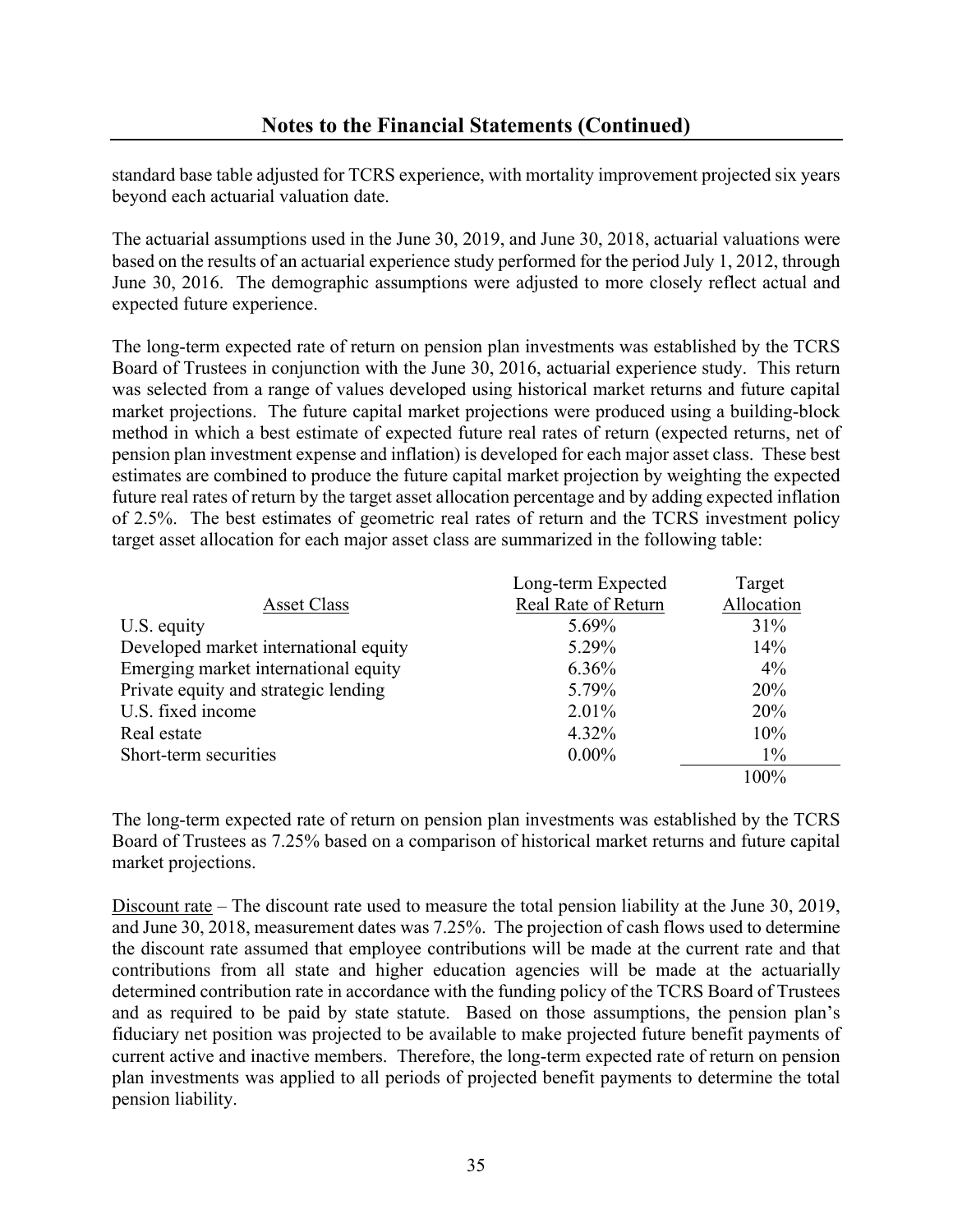Sensitivity of the proportionate share of net pension liability to changes in the discount rate – The following presents the college's proportionate share of the net pension liability calculated using the discount rate of 7.25%, as well as what the college's proportionate share of the net pension liability would be if it were calculated using a discount rate that is 1 percentage point lower (6.25%) or 1 percentage point higher (8.25%) than the current rate:

|                                                                       |              | Current       |             |
|-----------------------------------------------------------------------|--------------|---------------|-------------|
|                                                                       | 1% Decrease  | Discount Rate | 1% Increase |
| June 30, 2020                                                         | $(6.25\%)$   | $(7.25\%)$    | (8.25%)     |
| College's proportionate share of the net<br>pension liability (asset) | \$11,352,940 | \$4,704,419   | \$(704,029) |
|                                                                       |              | Current       |             |
|                                                                       | 1% Decrease  | Discount Rate | 1% Increase |
| June 30, 2019                                                         | $(6.25\%)$   | $(7.25\%)$    | $(8.25\%)$  |
| College's proportionate share of the net<br>pension liability (asset) | \$12,082,054 | \$5,497,325   | \$(44,359)  |

Pension plan fiduciary net position – Detailed information about the pension plan's fiduciary net position is available in a separately issued TCRS financial report at [https://treasury.tn.gov/tcrs.](https://treasury.tn.gov/tcrs) 

#### *Payable to the Pension Plan*

At June 30, 2020, the college reported a payable of \$227.59 for the outstanding amount of legally required contributions to the pension plan required for the year ended June 30, 2020.

#### **State and Higher Education Employee Retirement Plan**

#### *General Information About the Pension Plan*

Plan description – State employees and higher education employees with membership in the Tennessee Consolidated Retirement System (TCRS) before July 1, 2014, are provided with pensions through the Closed State and Higher Education Employee Pension Plan, an agent plan within the Public Employee Retirement Plan administered by the TCRS. TCRS is a multipleemployer pension plan. The Closed State and Higher Education Pension Plan was closed effective June 30, 2014, and covers employees hired before July 1, 2014. Employees hired after June 30, 2014, are provided with pensions through a legally separate plan referred to as the State and Higher Education Employee Retirement Plan, an agent plan within the Public Employee Retirement Plan administered by the TCRS. The TCRS was created by state statute under Title 8, Chapters 34–37, *Tennessee Code Annotated*.

Benefits provided – Title 8, Chapters 34–37, *Tennessee Code Annotated,* establishes the benefit terms and can be amended only by the Tennessee General Assembly. Members of the State and Higher Education Employee Retirement Plan are eligible to retire at age 65 with 5 years of service credit or pursuant to the rule of 90 in which the member's age and years of service credit total 90. Members are entitled to receive unreduced service retirement benefits, which are determined by a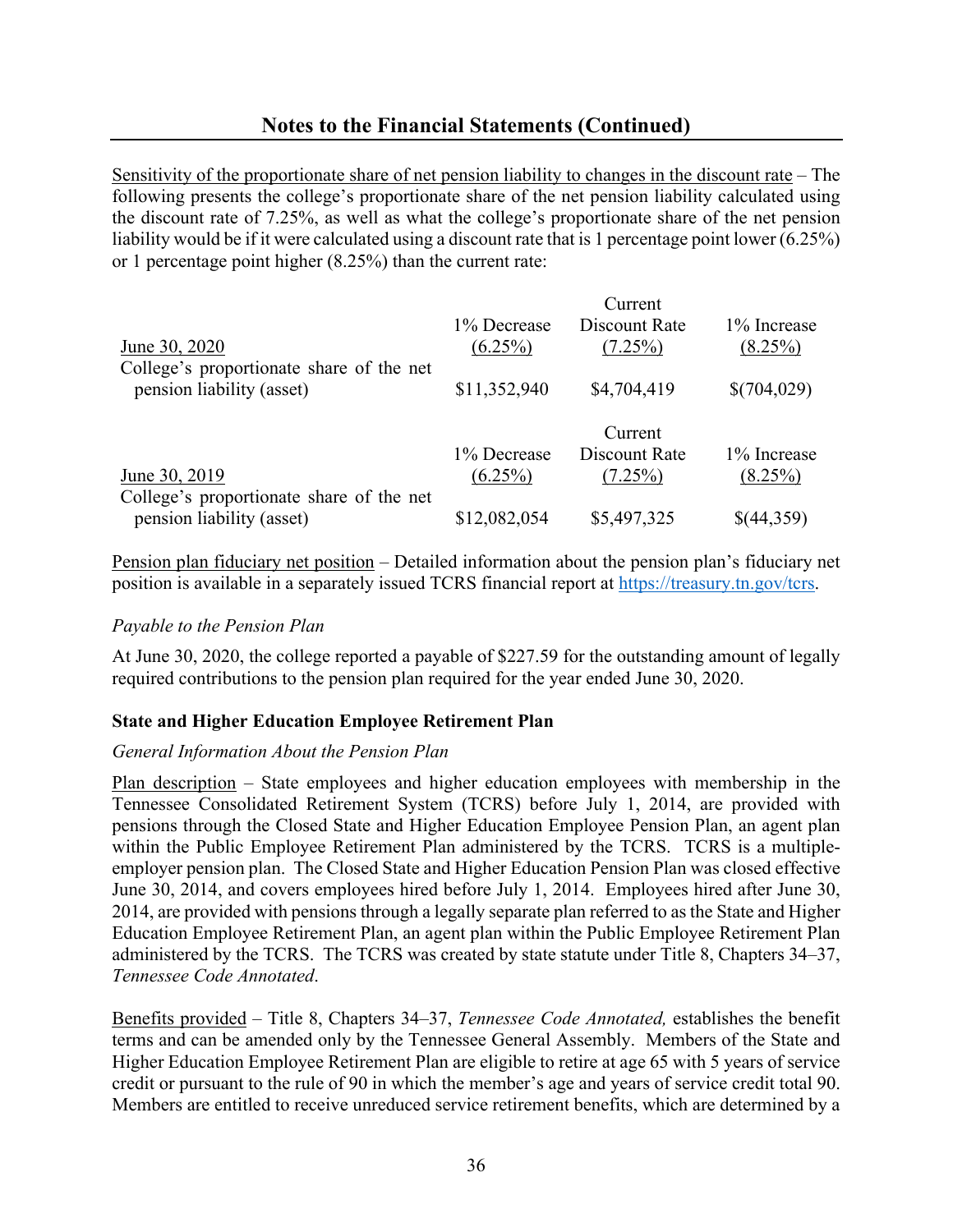formula multiplying the member's highest 5 consecutive year average compensation by 1% multiplied by the member's years of service credit. A reduced early retirement is available at age 60 with 5 years of service credit or pursuant to the rule of 80 in which a member's age and years of service credit total 80. Service-related disability benefits are provided regardless of length of service. Five years of service is required for non-service-related disability eligibility. The servicerelated and non-service-related disability benefits are determined in the same manner as a service retirement benefit but are reduced 10% and include projected service credits. A variety of death benefits are available under various eligibility criteria.

Member and beneficiary annuitants are entitled to automatic cost-of-living adjustments (COLAs) after retirement. A COLA is granted each July for annuitants retired prior to July 2 of the previous year. The COLA is based on the change in the consumer price index (CPI) during the prior calendar year, capped at 3%, and applied to the current benefit. No COLA is granted if the change in the CPI is less than 0.5%. A 1% COLA is granted if the CPI change is between 0.5% and 1%. A member who leaves employment may withdraw employee contributions, plus any accumulated interest.

Contributions – Contributions for state and higher education employees are established in the statutes governing the TCRS and may only be changed by the Tennessee General Assembly. Employees contribute 5% of their salary to the State and Higher Education Employee Retirement Plan. The higher education institutions make employer contributions at the rate set by the Board of Trustees as determined by an actuarial valuation. By law, employer contributions for the State and Higher Education Employee Retirement Plan are required to be paid. Employer contributions by the college for the years ended June 30, 2020, and June 30, 2019, to the State and Higher Education Employee Retirement Plan were \$45,319 and \$39,285, respectively, which is 1.73% and 1.66% of covered payroll, respectively. The employer rate, when combined with member contributions, is expected to finance the costs of benefits earned by members during the year and the cost of administration, as well as an amortized portion of any unfunded liability.

### *Pension Assets, Pension Expense, and Deferred Outflows of Resources and Deferred Inflows of Resources Related to Pensions*

Pension asset – At June 30, 2020, the college reported an asset of \$104,639 for its proportionate share of the net pension asset. The net pension asset was measured as of June 30, 2019, and the total pension liability used to calculate the net pension asset was determined by an actuarial valuation as of that date. The college's proportion of the net pension asset was based on a projection of the college's contributions during the year ended June 30, 2019, to the pension plan relative to the contributions of all participating state and higher education agencies. At the June 30, 2019, measurement date, the college's proportion was 0.252280%.

At June 30, 2019, the college reported an asset of \$100,399 for its proportionate share of the net pension asset. The net pension asset was measured as of June 30, 2018, and the total pension liability used to calculate the net pension asset was determined by an actuarial valuation as of that date. The college's proportion of the net pension asset was based on a projection of the college's contributions during the year ended June 30, 2018, to the pension plan relative to the contributions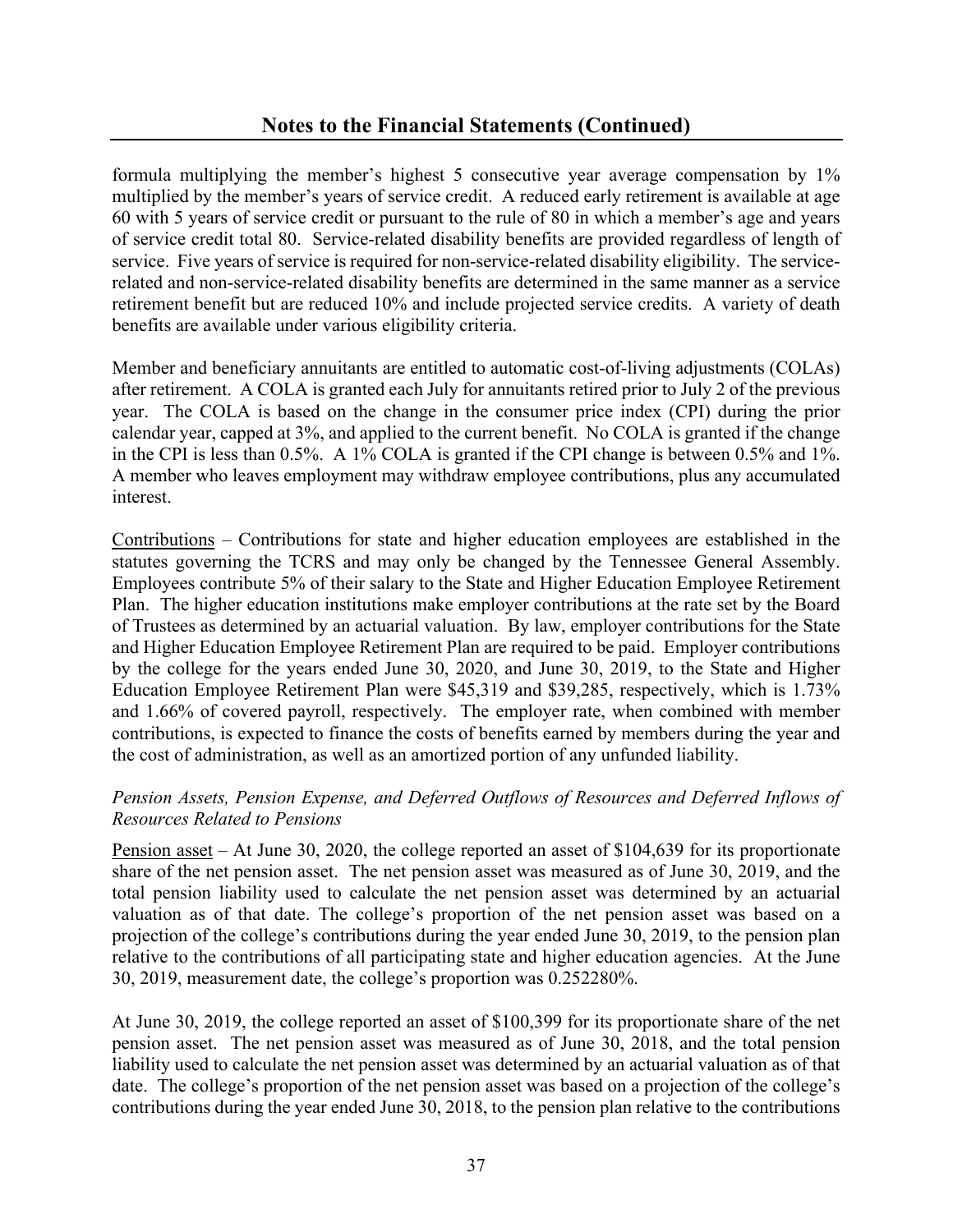of all participating state and higher education agencies. At the June 30, 2018, measurement date, the college's proportion was 0.260286%.

Pension expense – For the years ended June 30, 2020, and June 30, 2019, the college recognized a pension expense of \$34,099 and \$29,173, respectively.

Deferred outflows of resources and deferred inflows of resources – For the years ended June 30, 2020, and June 30, 2019, the college reported deferred outflows of resources and deferred inflows of resources related to pensions from the following sources:

|                                                       | <b>Deferred Outflows</b> |                   |              | Deferred Inflows |
|-------------------------------------------------------|--------------------------|-------------------|--------------|------------------|
| Fiscal Year 2020                                      |                          | of Resources      |              | of Resources     |
| Differences between expected and actual<br>experience | $\mathbb{S}$             | 2,333             | $\mathbb{S}$ | 3,394            |
| Net difference between projected and actual           |                          |                   |              |                  |
| earnings on pension plan investments                  |                          |                   |              | 4,322            |
| Changes in assumptions                                |                          | 2,892             |              |                  |
| Changes in proportion of net pension asset            |                          | 3,027             |              | 3,121            |
| JSCC's contributions subsequent to the                |                          |                   |              |                  |
| measurement date of June 30, 2019                     |                          | 45,319            |              |                  |
|                                                       |                          |                   |              |                  |
| Total                                                 | \$                       | 53,571            | \$           | 10,837           |
|                                                       |                          |                   |              |                  |
|                                                       |                          |                   |              |                  |
|                                                       |                          | Deferred Outflows |              | Deferred Inflows |
| Fiscal Year 2019                                      |                          | of Resources      |              | of Resources     |
| Differences between expected and actual               | $\mathbb{S}$             | 2,808             | \$           | 1,683            |
| experience                                            |                          |                   |              |                  |
| Net difference between projected and actual           |                          |                   |              |                  |
| earnings on pension plan investments                  |                          |                   |              | 4,848            |
| Changes in assumptions                                |                          | 3,411             |              |                  |
| Changes in proportion of net pension asset            |                          | 348               |              | 3,567            |
| JSCC's contributions subsequent to the                |                          |                   |              |                  |
| measurement date of June 30, 2018                     |                          | 39,285            |              |                  |
|                                                       |                          |                   |              |                  |

Deferred outflows of resources, resulting from the college's employer contributions of \$45,319 subsequent to the measurement date, will be recognized as a decrease in net pension liability in the year ending June 30, 2021. Other amounts reported as deferred outflows of resources and deferred inflows of resources related to pensions will be recognized in pension expense as follows: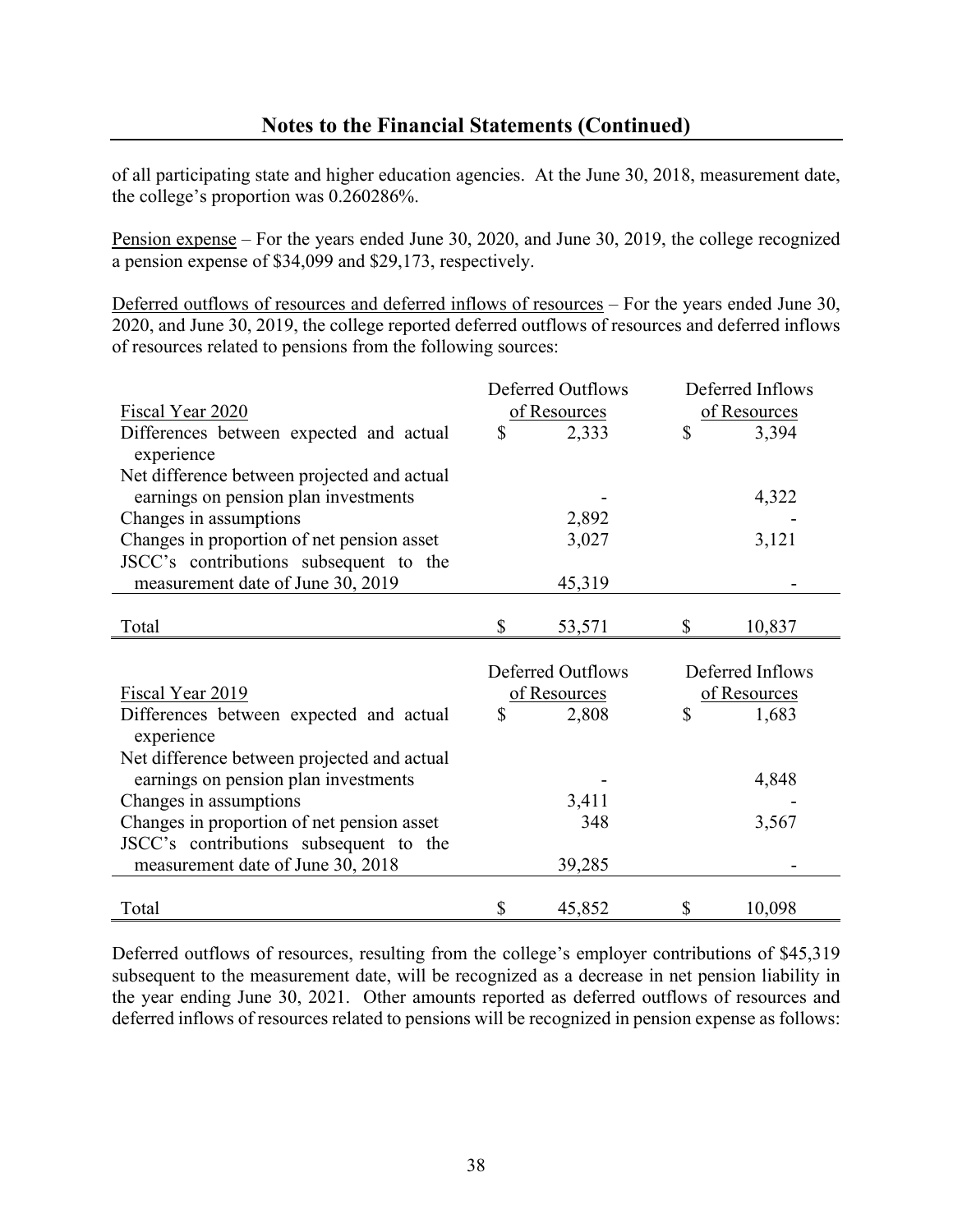| Year Ending June 30 |         |
|---------------------|---------|
| 2021                | (1,227) |
| 2022                | (1,770) |
| 2023                | (636)   |
| 2024                | (15)    |
| 2025                | 495     |
| Thereafter          | 568     |

In the table above, positive amounts will increase pension expense, while negative amounts will decrease pension expense.

Actuarial assumptions – The total pension liability as of the June 30, 2019, and June 30, 2018, actuarial valuations was determined using the following actuarial assumptions, applied to all periods included in the measurement:

| Inflation                 | $2.5\%$                                                                                     |
|---------------------------|---------------------------------------------------------------------------------------------|
| Salary increases          | Graded salary ranges from 8.72% to 3.44% based<br>on age, including inflation, averaging 4% |
| Investment rate of return | 7.25%, net of pension plan investment expenses,<br>including inflation                      |
| Cost-of-living adjustment | $2.25\%$                                                                                    |

Mortality rates were developed by the actuary using the results of the actuarial experience study performed for the period July 1, 2012, through June 30, 2016, and were adjusted for expected future improvements in life expectancy. Mortality assumptions utilize the RP-2014 industry standard base table adjusted for TCRS experience, with generational mortality improvement.

The actuarial assumptions used in the June 30, 2019, and June 30, 2018, actuarial valuations were based on the results of an actuarial experience study performed for the period July 1, 2012, through June 30, 2016. The demographic assumptions were adjusted to more closely reflect actual and expected future experience.

The long-term expected rate of return on pension plan investments was established by the TCRS Board of Trustees in conjunction with the June 30, 2016, actuarial experience study. This return was selected from a range of values developed using historical market returns and future capital market projections. The future capital market projections were produced using a building-block method in which a best estimate of expected real rates of return (expected returns, net of pension plan investment expense and inflation) is developed for each major asset class. These best estimates are combined to produce the future capital market projection by weighting the expected future real rates of return by the target asset allocation percentage and by adding expected inflation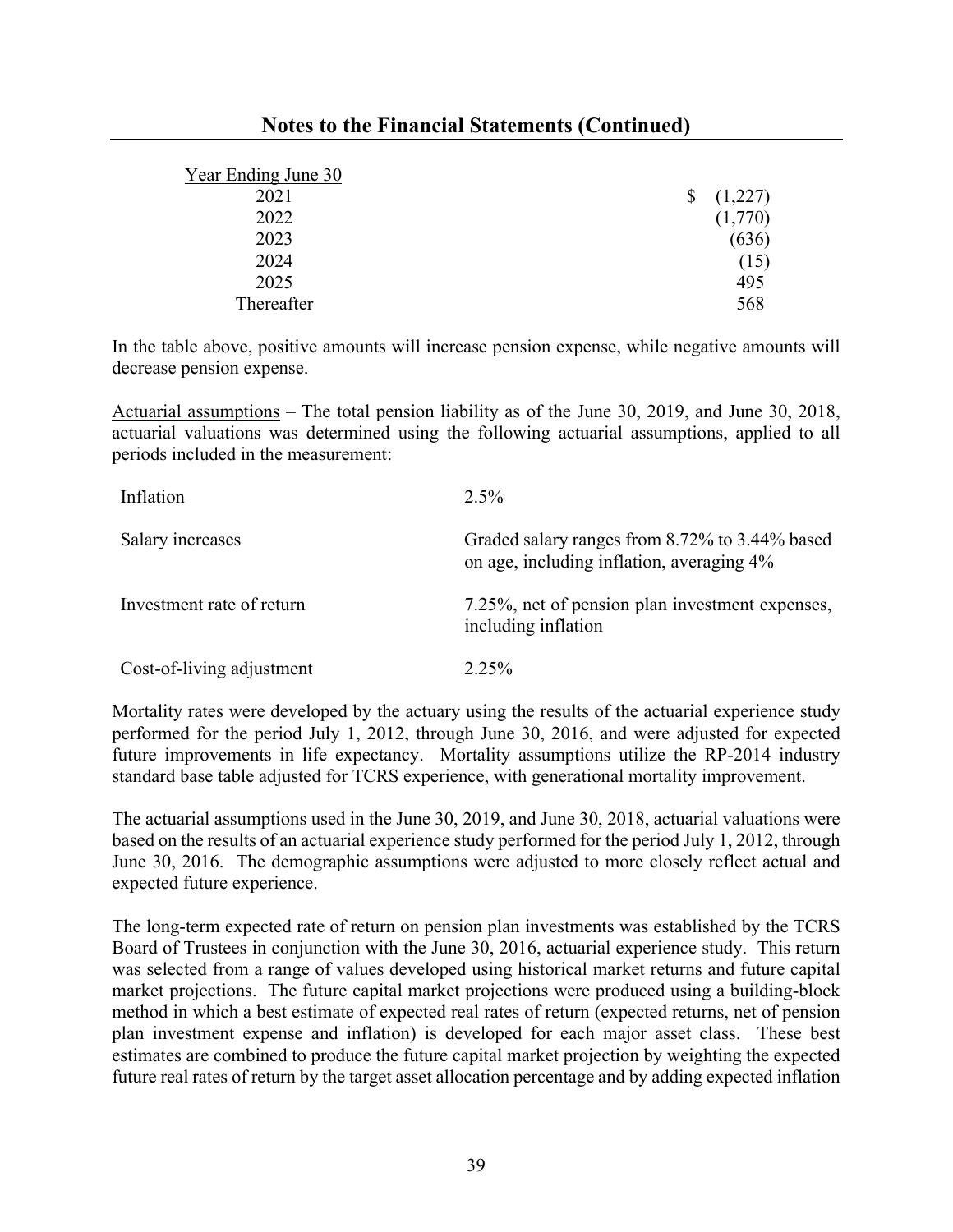of 2.5%. The best estimates of geometric real rates of return and the TCRS investment policy target asset allocation for each major asset class are summarized in the following table:

|                                       | Long-term Expected  | Target     |
|---------------------------------------|---------------------|------------|
| <b>Asset Class</b>                    | Real Rate of Return | Allocation |
| U.S. equity                           | 5.69%               | 31%        |
| Developed market international equity | 5.29%               | 14%        |
| Emerging market international equity  | $6.36\%$            | $4\%$      |
| Private equity and strategic lending  | 5.79%               | 20%        |
| U.S. fixed income                     | 2.01%               | 20%        |
| Real estate                           | 4.32%               | 10%        |
| Short-term securities                 | $0.00\%$            | $1\%$      |
|                                       |                     | 100%       |

The long-term expected rate of return on pension plan investments was established by the TCRS Board of Trustees as 7.25% based on a comparison of historical market returns and future capital market projections.

Discount rate – The discount rate used to measure the total pension liability at June 30, 2020, and June 30, 2019, was 7.25%. The projection of cash flows used to determine the discount rate assumed that employee contributions will be made at the current rate and that contributions from all state and higher education agencies will be made at the actuarially determined contribution rate in accordance with the funding policy of the TCRS Board of Trustees and as required to be paid by state statute. Based on those assumptions, the pension plan's fiduciary net position was projected to be available to make projected future benefit payments of current active and inactive members. Therefore, the long-term expected rate of return on pension plan investments was applied to all periods of projected benefit payments to determine the total pension liability.

Sensitivity of the proportionate share of net pension asset to changes in the discount rate – The following presents the college's proportionate share of the net pension asset calculated using the discount rate of 7.25%, as well as what the college's proportionate share of the net pension asset would be if it were calculated using a discount rate that is 1 percentage point lower (6.25%) or 1 percentage point higher (8.25%) than the current rate:

|                                          |             | Current       |              |
|------------------------------------------|-------------|---------------|--------------|
|                                          | 1% Decrease | Discount Rate | 1\% Increase |
| June 30, 2020                            | $(6.25\%)$  | $(7.25\%)$    | $(8.25\%)$   |
| College's proportionate share of the net |             |               |              |
| pension asset (liability)                | \$(17,142)  | \$104,639     | \$196,252    |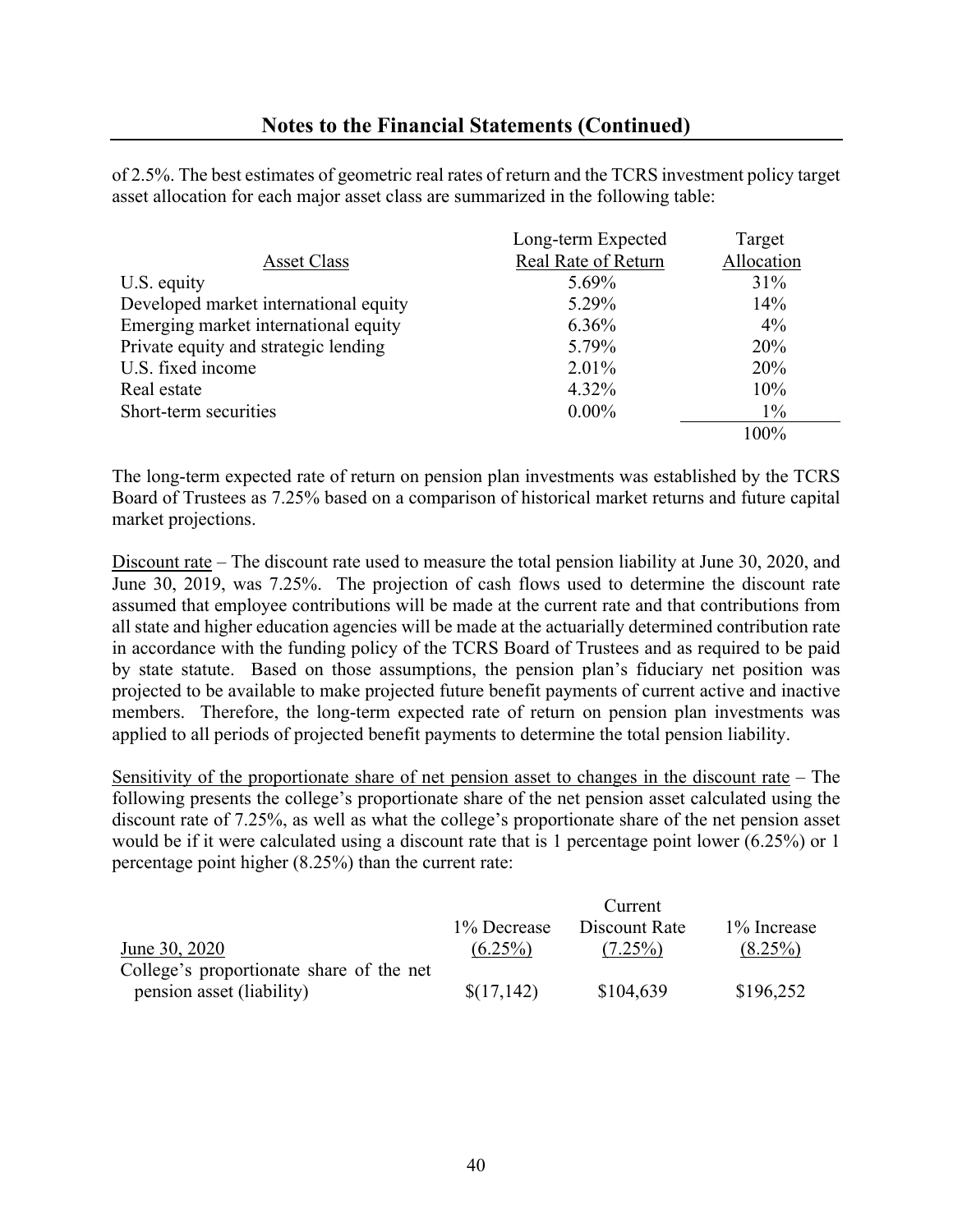|                                                           |             | Current       |              |
|-----------------------------------------------------------|-------------|---------------|--------------|
|                                                           | 1% Decrease | Discount Rate | 1\% Increase |
| June 30, 2019                                             | $(6.25\%)$  | $(7.25\%)$    | $(8.25\%)$   |
| College's proportionate share of the net<br>pension asset | \$16,654    | \$100,399     | \$163,037    |

Pension plan fiduciary net position – Detailed information about the pension plan's fiduciary net position is available in a separately issued TCRS financial report at [https://treasury.tn.gov/tcrs.](https://treasury.tn.gov/tcrs) 

#### *Payable to the Pension Plan*

At June 30, 2019, the college reported a payable of \$35.91, for the outstanding amount of legally required contributions to the pension plan required for the year ended June 30, 2019.

#### **Total Defined Benefit Pension Expense**

The total pension expense for the year ended June 30, 2020, for all state and local government defined benefit pension plans was \$1,995,923. The total pension expense for the year ended June 30, 2019, for all state and local government defined benefit pension plans was \$1,382,913.

#### **Defined Contribution Plans**

#### **Optional Retirement Plans**

Plan description – The college contributes to the Optional Retirement Plan (ORP). The ORP, administered by the Tennessee Treasury Department, is a defined contribution plan. The ORP was established by state statute in Title 8, Chapter 25, Part 2, *Tennessee Code Annotated*. This statute also sets out the plan provisions. The plan provisions are amended by the Tennessee General Assembly. The ORP was designed to provide benefits at retirement to faculty and staff who are exempt from the overtime provision of the Fair Labor Standards Act and who waive membership in the TCRS. In a defined contribution plan, benefits depend solely on amounts contributed to the plan plus investment earnings.

Funding policy – For employees employed prior to July 1, 2014, plan members are noncontributory. The college contributes an amount equal to 10% of the employee's base salary up to the social security wage base and 11% above the social security wage base. For employees hired after June 30, 2014, plan members will contribute 5% to the ORP and the college will contribute 9% of the employee's base salary. Pension expense equaled the required contributions made to the ORP and was \$369,039.79 for the year ended June 30, 2020; \$372,400.99 for the year ended June 30, 2019; and \$357,946.00 for the year ended June 30, 2018. Contributions met the requirements for each year.

Members are immediately 100% vested in the employer contributions made pursuant to the ORP. The Treasury Department has selected three investment vendors who offer a variety of investment products, and members are responsible for selecting how the contributions are invested. Each member makes the decision when to reallocate future contributions or when to transfer funds from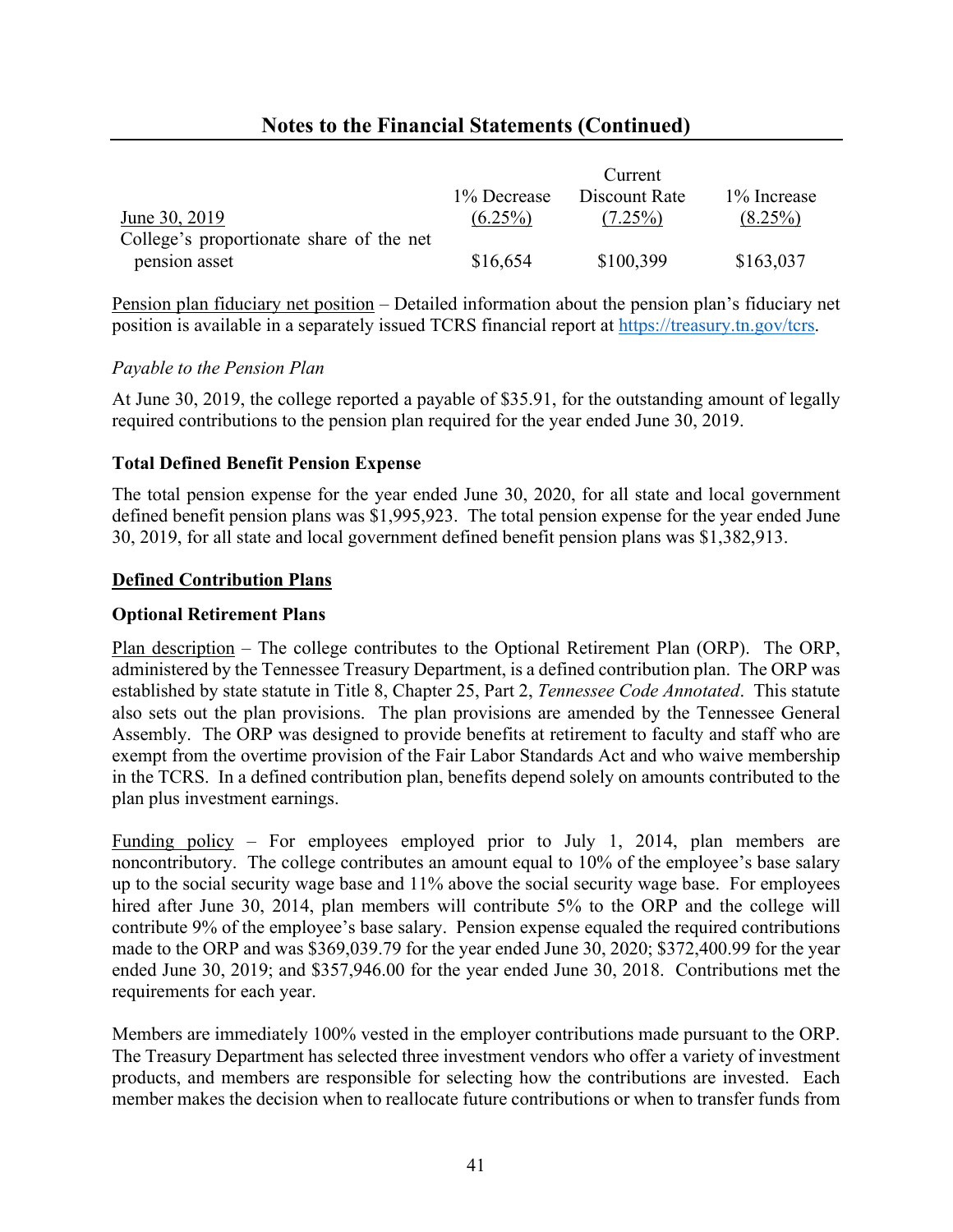one investment product to another. Funds are held by the investment vendor in the name of the member, not in the name of the State of Tennessee. The State of Tennessee has no discretion over these funds other than to make the initial contributions.

#### **Deferred Compensation Plans**

Employees are offered three deferred compensation plans. The college, through the State of Tennessee, provides two plans, one established pursuant to the *Internal Revenue Code* (IRC), Section 457, and the other pursuant to IRC, Section 401(k). The third plan is administered by the college and was established in accordance with IRC, Section 403(b). The plans are outsourced to third-party vendors, and the administrative costs assessed by the vendors of these plans are the responsibility of plan participants. Section 401(k), Section 403(b), and Section 457 plan assets remain the property of the contributing employees, and they are not presented in the accompanying financial statements. Sections 401(k), 403(b), and 457 establish participation, contribution, and withdrawal provisions for the plans. Participation in the 403(b) and the 457 plans is voluntary for employees. The college provides up to a \$50 monthly employer match for employees who participate in the state's 401(k) plan. Employees hired before July 1, 2014, voluntarily participate in the state's 401(k) plan. Pursuant to Public Chapter No. 259 of Public Acts of 2013*,* employees hired after June 30, 2014, are automatically enrolled in the state's 401(k) plan if they elect to be in the TCRS pension plan. Employees contribute 2% of their salary, with the employer contributing an additional non-matching 5%. Employees may opt out of the 2% auto enrollment. Such contribution rates may only be amended by the Tennessee General Assembly. There are certain automatic cost controls and unfunded liability controls in the defined benefit plan where the employees participate that may impact the non-matching 5% employer contribution to the 401(k) plan.

Employees are immediately vested in both the employee and employer contributions in all plans. The IRC establishes maximum limits that an employee can contribute to these plans. The employee may increase, decrease, or stop contributions at any time for all three plans.

During the year ended June 30, 2020, contributions totaling \$343,213.53 were made by employees participating in the 401(k) plan, and the college recognized pension expense of \$246,223.68 for employer contributions. During the year ended June 30, 2019, contributions totaling \$291,825.08 were made by employees participating in the 401(k) plan, with contributions of \$232,109.03 made by the college. During the year ended June 30, 2018, contributions totaling \$262,258.44 were made by employees participating in the 401(k) plan, with contributions of \$202,657.40 made by the college.

# **Note 9. Other Postemployment Benefits**

#### **Closed State Employee Group OPEB Plan**

#### *General Information About the OPEB Plan*

Plan description – Employees of the college who were hired prior to July 1, 2015, and choose coverage, are provided with pre-65 retiree health insurance benefits through the Closed State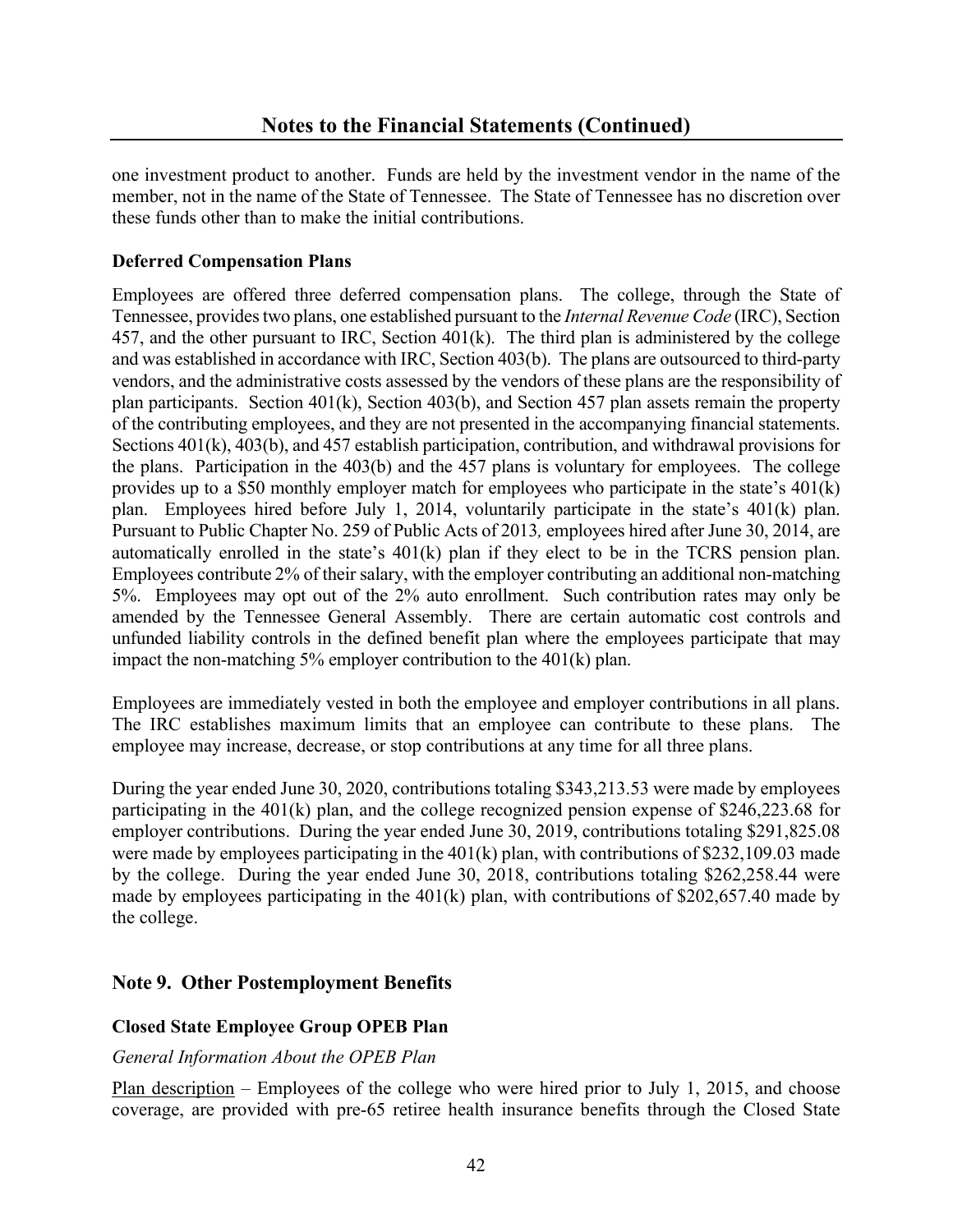Employee Group OPEB Plan (EGOP) administered by the Tennessee Department of Finance and Administration. This plan is considered to be a single-employer defined benefit plan that is used to provide postemployment benefits other than pensions (OPEB). This plan is closed to the employees of all participating employers that were hired on or after July 1, 2015. The employers participating in this plan include the State of Tennessee (primary government), the Tennessee Student Assistance Corporation, the Tennessee Housing Development Agency, the University of Tennessee, and the institutions that make up the State University and Community College System. The State of Tennessee Postemployment Benefits Trust (OPEB Trust) was established to accumulate resources to pay for the retiree benefits of EGOP participants. The OPEB Trust [prepares a stand-alone financial report that can be found at https://www.tn.gov/finance/rd](https://www.tn.gov/finance/rd-doa/43)doa/opeb22121.html.

Benefits provided – The EGOP is offered to provide health insurance coverage to eligible retired and disabled participants and is the only postemployment benefit provided to eligible pre-65 participants. Benefits are established and amended by an insurance committee created by Title 8, Chapter 27, Section 201, *Tennessee Code Annotated*. All retirees and disabled employees of the primary government and certain component units, who are eligible and choose coverage, and who have not yet reached the age of 65, are enrolled in this plan. All members have the option of choosing between the premier preferred provider organization (PPO) plan, the standard PPO plan, or the wellness health savings consumer-driven health plan (CDHP) for healthcare benefits. Retired plan members receive the same plan benefits as active employees, at a blended premium rate that considers the cost of active and retired employees. This creates an implicit subsidy for the retirees. The retirees' cost is then directly subsidized, by the employers, based on years of service. Therefore, retirees with 30 years of service are subsidized 80%; 20 but less than 30 years, 70%; and less than 20 years, 60%. Previously, this plan was funded on a pay-as-you-go basis, and there were no assets accumulating in a trust that meets the criteria of paragraph 4 of GASB Statement 75. However, during the fiscal year ended June 30, 2019, the plan transitioned to a prefunding arrangement where assets will be accumulating in a qualifying trust.

Contributions – Annually, an insurance committee, created in accordance with Title 8, Chapter 27, Section 201, *Tennessee Code Annotated*, establishes the required contributions to the plan by member employees through the premiums established to approximate claims cost for the year. Pre-age 65 retired members of the EGOP pay a premium based on a blended rate that considers the cost of active and retired employees as well as their individual years of service. Therefore, retirees pay either 20%, 30%, 40%, or 100% of the appropriate premium rate. These payments are deposited into the OPEB Trust. Once the plan transitioned to the prefunding arrangement through the qualifying trust, employers began making contributions to the OPEB Trust based on an actuarially determined contribution (ADC) rate calculated in a manner to meet the funding goals of the state. These payments are deposited into the OPEB Trust. The total ADC rate for plan employers for the year ended June 30, 2020, was \$145.4 million. The college's share of the ADC was \$523,392. For the years ended June 30, 2020, and June 30, 2019, the college contributed 523,392 and \$418,398 to the OPEB Trust, respectively. The Tennessee General Assembly has the authority to change the contribution requirements of the employees participating in the EGOP.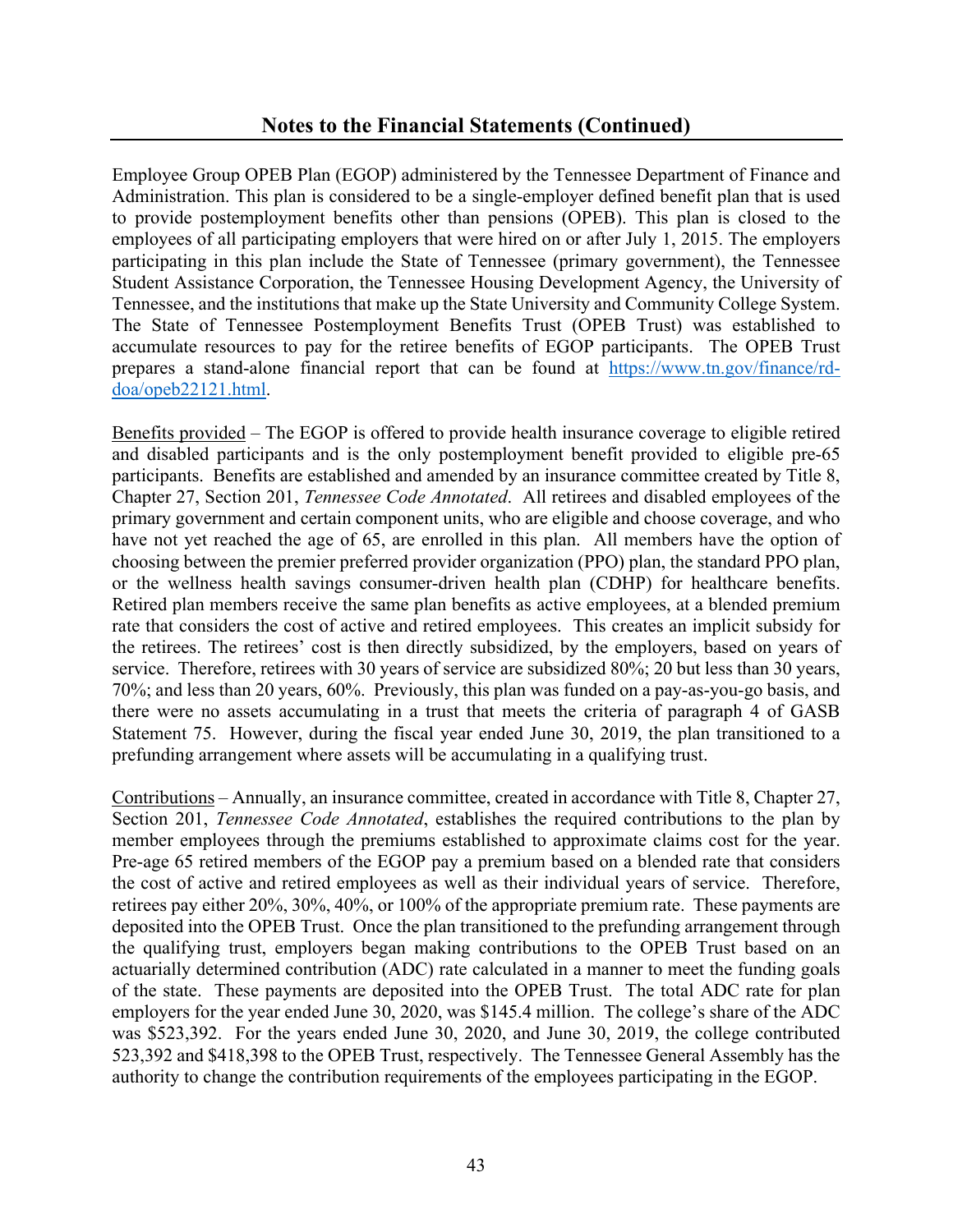#### *Net OPEB Liability, OPEB Expense, and Deferred Outflows of Resources and Deferred Inflows of Resources Related to OPEB*

Proportionate share – The college's proportionate share of the collective net OPEB liability related to the EGOP was \$3,311,253 at June 30, 2020. The college's proportionate share of the collective total OPEB liability related to the EGOP was \$6,827,023 at June 30, 2019. At the June 30, 2019, measurement date, the college's proportion of the collective net OPEB liability was 0.347755%. The proportion existing at the June 30, 2018, measurement date was 0.492841%. This resulted in a change in proportion of (0.145086%) between the June 30, 2019, and June 30, 2018, measurement dates. The proportion existing at the June 30, 2017, measurement date was 0.349001%. This resulted in a change in proportion of 0.143840% between the June 30, 2018, and the June 30, 2017, measurement dates. The college's proportion of the collective net OPEB liability was based on a projection of the long-term share of contributions to the OPEB plan relative to the projected share of contributions of all participating employers, actuarially determined. The collective total OPEB liability at June 30, 2020, was determined by an actuarial valuation with a valuation date of June 30, 2019, and a measurement date of June 30, 2019. The collective total OPEB liability at June 30, 2019, was determined by an actuarial valuation with a valuation date of June 30, 2018, and a measurement date of June 30, 2018.

OPEB expense – For the years ended June 30, 2020, and June 30, 2019, the college recognized OPEB expense of \$110,220 and \$771,302, respectively.

Deferred outflows of resources and deferred inflows of resources – For the year ended June 30, 2020, the college reported deferred outflows of resources and deferred inflows of resources related to OPEB paid by the EGOP from the following sources:

|                                                                                  | Deferred Outflows | Deferred Inflows |
|----------------------------------------------------------------------------------|-------------------|------------------|
|                                                                                  | of Resources      | of Resources     |
| Differences between expected and actual<br>experience                            | $\mathbb{S}$      | \$<br>210,838    |
| Changes in assumptions                                                           | 180,974           | 790,950          |
| Net difference between actual and projected<br>investment earnings               | 2,431             |                  |
| Changes in proportion and differences<br>between benefits paid and proportionate |                   |                  |
| share of benefits paid                                                           | 1,401,683         | 2,308,808        |
| Contributions<br>subsequent<br>the<br>to                                         |                   |                  |
| measurement date                                                                 | 523,392           |                  |
|                                                                                  |                   |                  |
| Total                                                                            | \$<br>2,108,480   | \$<br>3,310,596  |

For the year ended June 30, 2019, the college reported deferred outflows of resources and deferred inflows of resources related to OPEB paid by the EGOP from the following sources: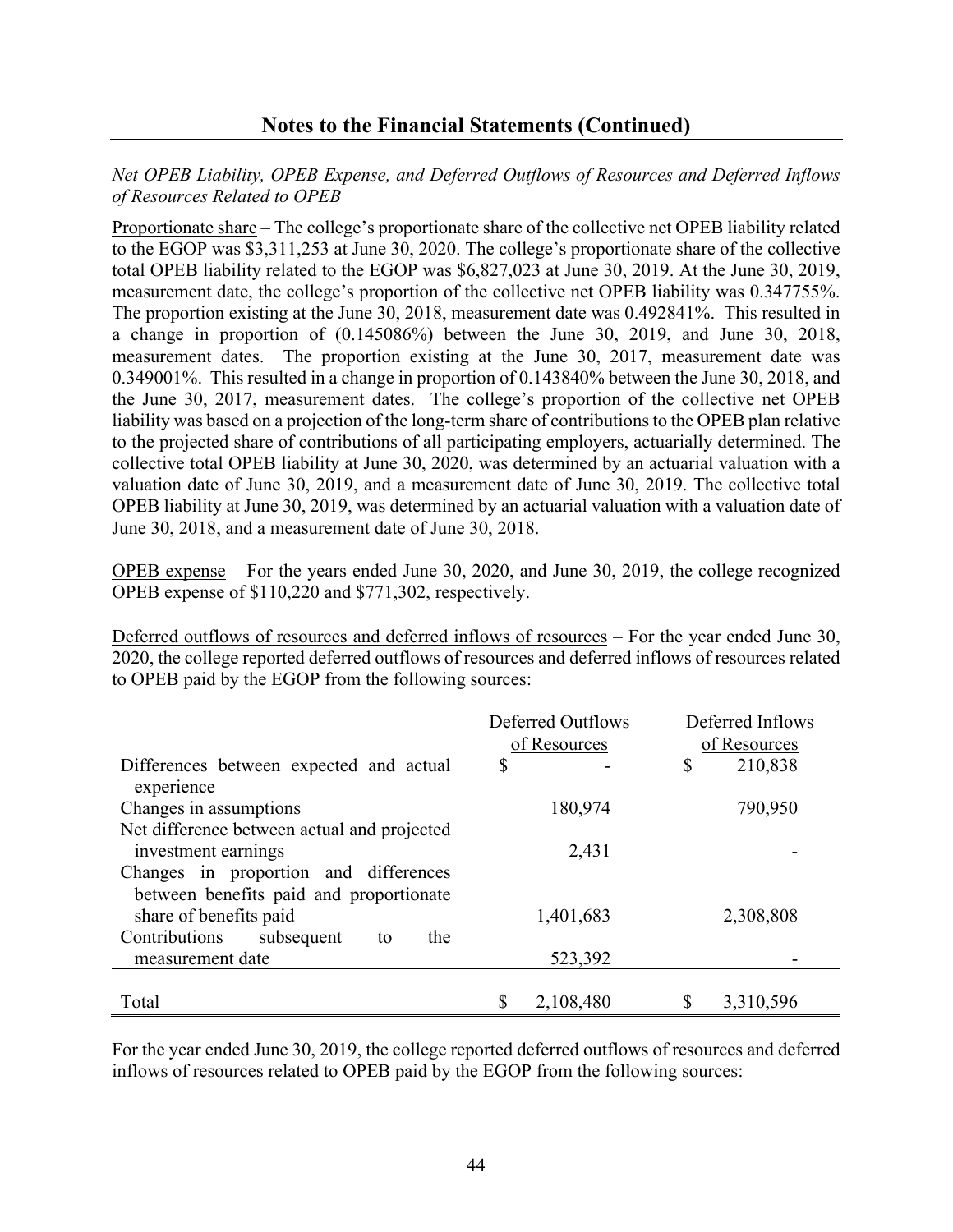|                                                       | Deferred Outflows<br>of Resources |   | Deferred Inflows<br>of Resources |
|-------------------------------------------------------|-----------------------------------|---|----------------------------------|
| Differences between expected and actual<br>experience | \$                                | S | 244,033                          |
| Changes in assumptions                                | 300,697                           |   | 217,931                          |
| Net difference between actual and projected           |                                   |   |                                  |
| investment earnings                                   |                                   |   |                                  |
| Changes in proportion and differences                 |                                   |   |                                  |
| between benefits paid and proportionate               |                                   |   |                                  |
| share of benefits paid                                | 1,643,353                         |   |                                  |
| Contributions<br>subsequent<br>the<br>to              |                                   |   |                                  |
| measurement date                                      | 418,398                           |   |                                  |
|                                                       |                                   |   |                                  |
| Total                                                 | S<br>2,362,448                    |   | 461,964                          |

Deferred outflows of resources at June 30, 2020, resulting from the college's employer contributions of \$523,392 subsequent to the measurement date, will be recognized as a decrease in net OPEB liability in the year ending June 30, 2021. Other amounts reported as deferred outflows of resources and deferred inflows of resources related to OPEB will be recognized in OPEB expense as follows:

| 2021       | \$(275,108) |
|------------|-------------|
| 2022       | (275,108)   |
| 2023       | (275,108)   |
| 2024       | (275, 108)  |
| 2025       | (275,716)   |
| Thereafter | (349,360)   |

In the table above, positive amounts will increase OPEB expense, while negative amounts will decrease OPEB expense.

Actuarial assumptions used for the measurement date of June 30, 2019 – The collective total OPEB liability in the June 30, 2019, actuarial valuation was determined using the following actuarial assumptions and other inputs, applied to all periods included in the measurement, unless otherwise specified:

| Inflation                   | $2.2\%$                                                                                     |
|-----------------------------|---------------------------------------------------------------------------------------------|
| Salary increases            | Graded salary ranges from 8.72% to 3.44% based<br>on age, including inflation, averaging 4% |
| Healthcare cost trend rates | 6.03% for 2020, decreasing annually to an<br>ultimate rate of 4.5% for 2029 and later years |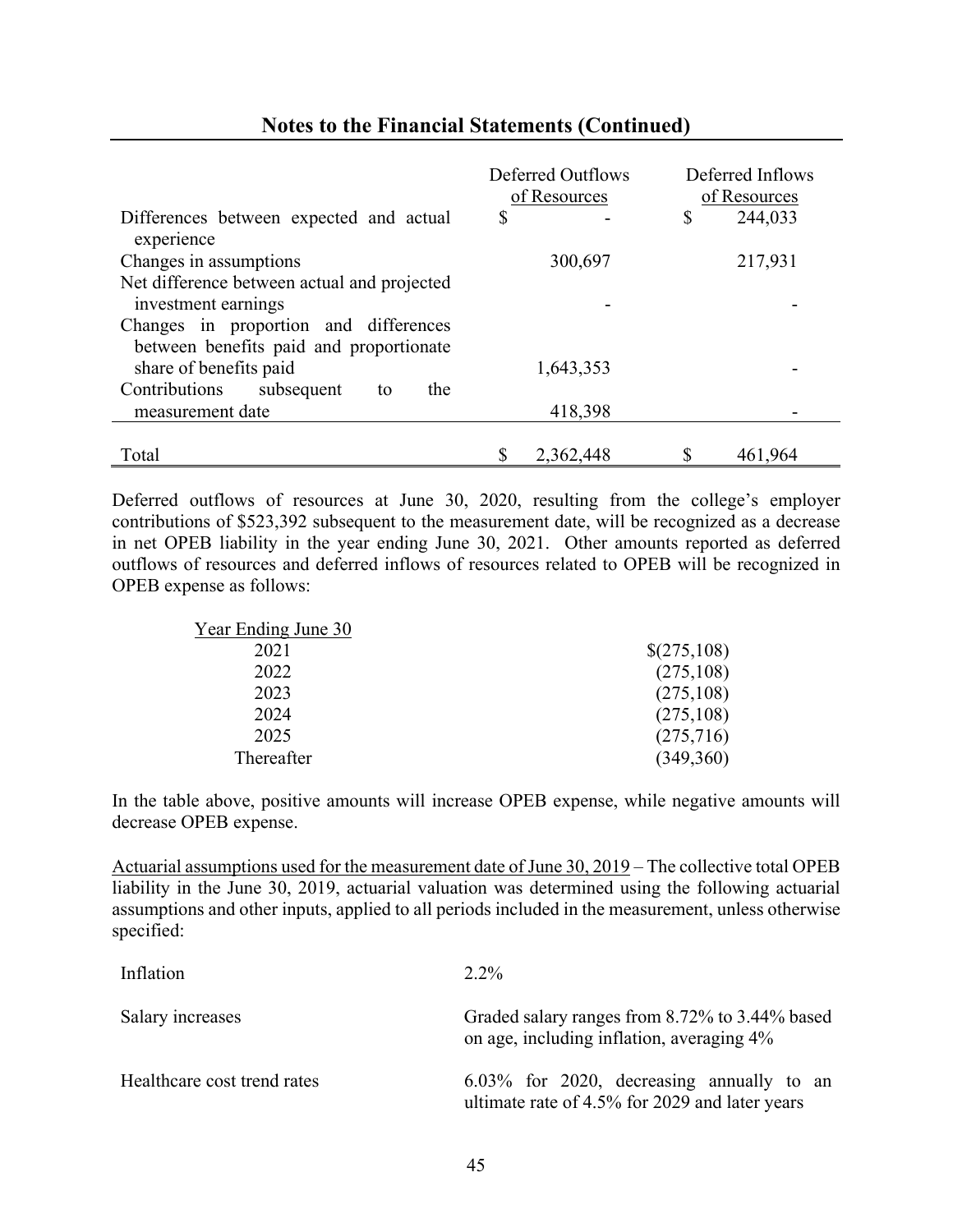Retiree's share of benefit-related costs Members are required to make monthly contributions in order to maintain their coverage. For the purpose of this valuation, a weighted average has been used with weights derived from the current distribution of members among plans offered.

Unless noted otherwise, the actuarial demographic assumptions used in the June 30, 2019, valuations were the same as those employed in the July 1, 2017, pension actuarial valuation of the Tennessee Consolidated Retirement System (TCRS) for Group I employees. These assumptions were developed by TCRS based on the results of an actuarial experience study for the period July 1, 2012, through June 30, 2016. The demographic assumptions were adjusted to more closely reflect actual and expected future experience. Mortality tables are used to measure the probabilities of participants dying before and after retirement. The mortality rates employed in this valuation are taken from the RP-2014 Healthy Participant Mortality Table for pre-retirement mortality and the RP-2014 Mortality Table for Annuitants for non-disabled post-retirement mortality, with mortality improvement projected to all future years using Scale MP-2016. Postretirement tables are Blue Collar and adjusted with a 2% load for males and a -3% load for females. Mortality rates for impaired lives are the same as those used by TCRS and are taken from a genderdistinct table published in the IRS Ruling 96-7 for disabled lives with a 10% load.

Long-term expected rate of return at June 30, 2019 – The long-term expected rate of return of 6% on OPEB Trust investments was determined using a building-block method in which best-estimate ranges of expected future real rates of return (expected returns, net of OPEB plan investment expense and inflation) are developed for each major class. These ranges are combined to produce the long-term expected rate of return by weighting the expected future real rates of return by the target asset allocation percentage and by adding expected inflation. Section 8-27-802, *Tennessee Code Annotated,* establishes the responsibility of the trustees to adopt written investment policies authorizing how assets in the OPEB Trust may be invested and reinvested by the State Treasurer. The treasurer may invest trust assets in any security or investment in which the Tennessee Consolidated Retirement System (TCRS) is permitted to invest, provided that investments by the OPEB Trust shall be governed by the investment policies and guidelines adopted by the trustees. Any changes to the investment policy will be the responsibility of the established trustees. The OPEB Trust investment policy target asset allocation and allocation range for each major asset class is summarized in the following table: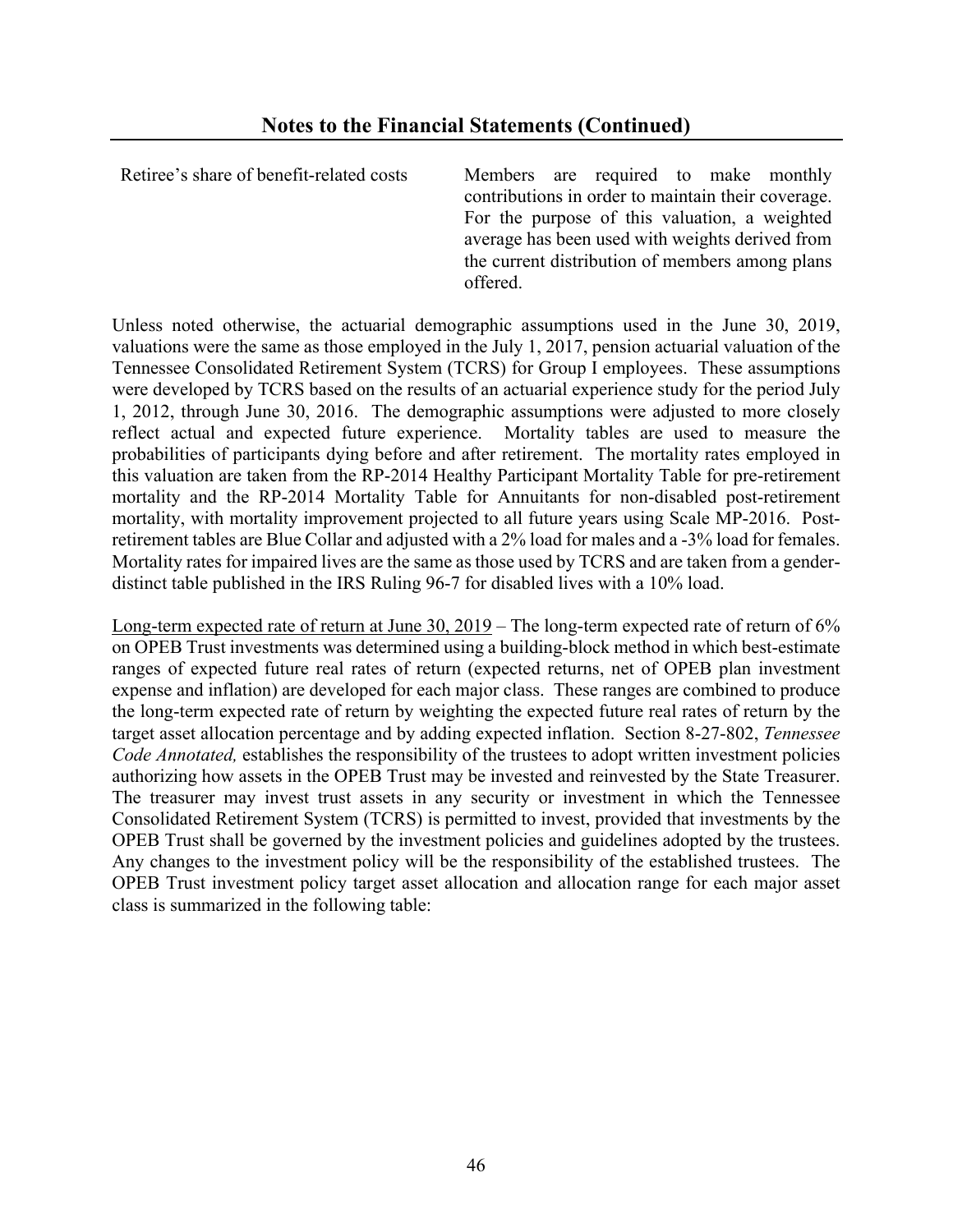|                                        | <b>Allocation Range</b> |         |            |
|----------------------------------------|-------------------------|---------|------------|
|                                        |                         |         | Total      |
| <b>Asset Class</b>                     | Minimum                 | Maximum | Allocation |
| Equities                               | 25%                     | 80%     | 53%        |
| Fixed income and short-term securities | 20%                     | 50%     | 25%        |
| Real estate                            | $0\%$                   | 20%     | 10%        |
| Private equity and strategic lending   | $0\%$                   | 20%     | 7%         |
| Cash and cash equivalents              | $0\%$                   | 25%     | $5\%$      |
|                                        |                         |         | 100%       |

The best estimates of geometric real rates of return for each major asset class included in the target asset allocation as of June 30, 2019, are summarized in the following table:

|                                       | Long-term Expected  |
|---------------------------------------|---------------------|
| <b>Asset Class</b>                    | Real Rate of Return |
| U.S. equity                           | 4.75%               |
| Developed market international equity | 5.63%               |
| Emerging market international equity  | 5.95%               |
| Private equity and strategic lending  | 4.60%               |
| U.S. fixed income                     | 0.63%               |
| Real estate                           | 4.28%               |

Discount rate – The discount rate used to measure the total OPEB liability was 6%. This represents an increase of 2.38% over the 3.62% used at the prior measurement date. The projection of cash flows used to determine the single discount rate assumed that employer contributions will be made at rates equal to the ADC rates pursuant to an actuarial valuation in accordance with the state's funding goals. Inactive plan members are assumed to contribute their share of the premium rate for the coverage option in which they are enrolled. Based on those assumptions, the OPEB Trust fiduciary net position was projected to be available to make all projected future benefit payments of current plan members. Therefore, the long-term expected rate of return on OPEB Trust investments was applied to all periods of projected benefit payments to determine the total OPEB liability. The change in discount rate used is due to the transition of the EGOP from a pay-as-yougo arrangement to a prefunding arrangement through a qualified trust.

Changes in assumptions used for the measurement date of June  $30$ ,  $2019$  – The discount rate was changed from 3.62% as of the beginning of the measurement period to 6% as of June 30, 2019. This change in assumption decreased the total OPEB liability. Other minor changes in assumptions were made; however, the impact on the net OPEB liability was considered to be insignificant.

Sensitivity of the proportionate share of the collective net OPEB liability to changes in the discount rate at June 30, 2020 – The following presents the college's proportionate share of the collective net OPEB liability of the EGOP, as well as what the proportionate share of the collective net OPEB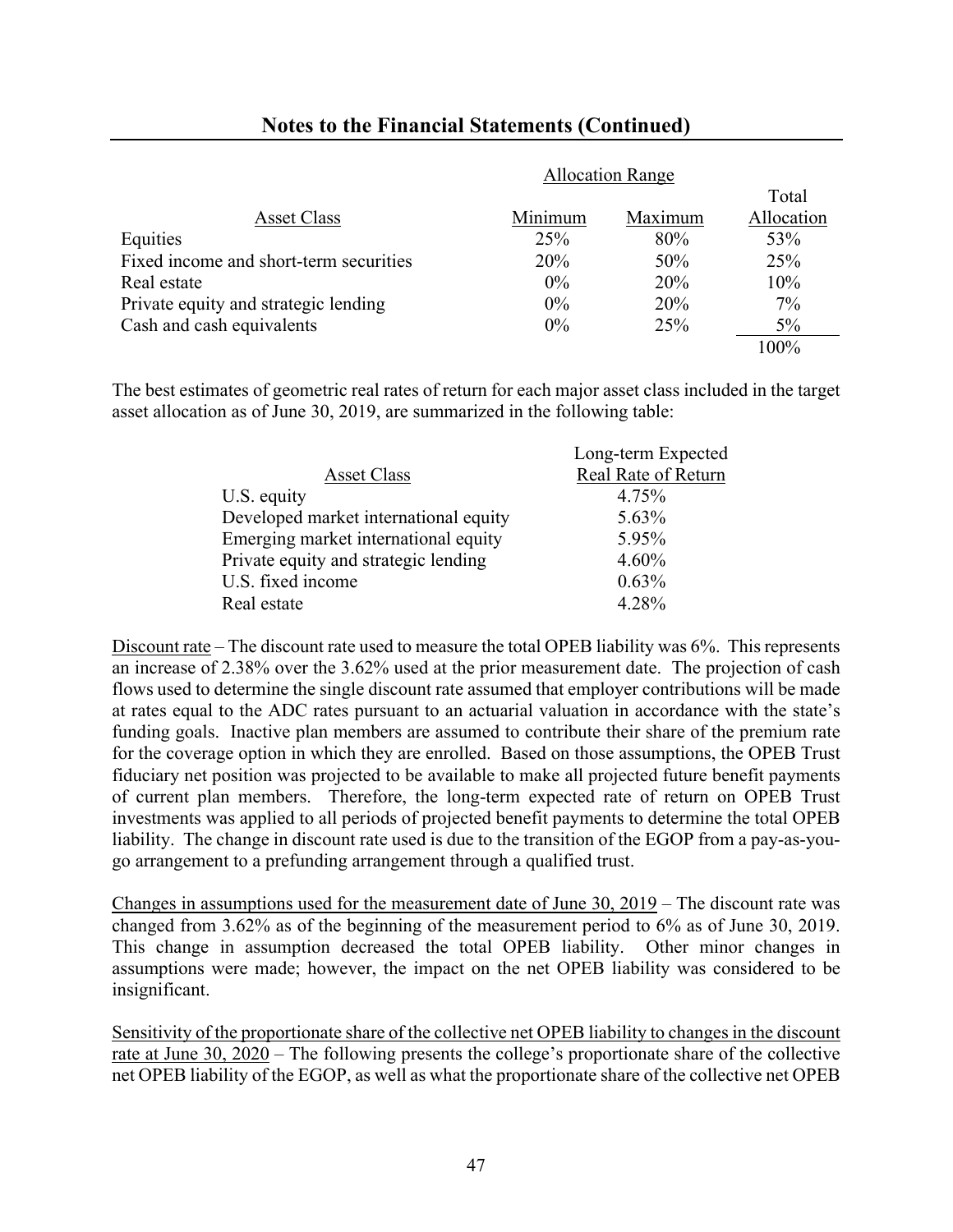liability would be if it were calculated using a discount rate that is 1 percentage point lower (5%) or 1 percentage point higher (7%) than the current rate (expressed in thousands):

|                                      |             | Current       |              |
|--------------------------------------|-------------|---------------|--------------|
|                                      | 1% Decrease | Discount Rate | 1\% Increase |
|                                      | (5%)        | (6%)          | (7%)         |
| College's proportionate share of the |             |               |              |
| collective net OPEB liability        | \$3,591,540 | \$3,311,253   | \$3,052,033  |

Sensitivity of the proportionate share of the collective net OPEB liability to changes in the healthcare cost trend rate at June 30, 2020 – The following presents the college's proportionate share of the collective net OPEB liability of the EGOP, as well as what the proportionate share of the collective net OPEB liability would be if it were calculated using a healthcare cost trend rate that is 1 percentage point lower (5.03% decreasing to 3.5%) or 1 percentage point higher (7.03% decreasing to 5.5%) than the current rate (expressed in thousands):

|                                      | 1% Decrease   | Healthcare Cost       | 1% Increase   |
|--------------------------------------|---------------|-----------------------|---------------|
|                                      | $(5.03\%$     | Trend Rates $(6.03\%$ | $(7.03\%$     |
|                                      | decreasing to | decreasing to         | decreasing to |
|                                      | $3.5\%$       | $4.5\%$               | $5.5\%$       |
| College's proportionate share of the |               |                       |               |
| collective net OPEB liability        | \$2,967,138   | \$3,311,253           | \$3,708,012   |

Actuarial assumptions used for the measurement date of June 30, 2018 – The collective total OPEB liability in the June 30, 2018, actuarial valuation was determined using the following actuarial assumptions, applied to all periods included in the measurement, unless otherwise specified:

| Inflation                                | 2.25%                                                                                                                                                                                                                                                         |
|------------------------------------------|---------------------------------------------------------------------------------------------------------------------------------------------------------------------------------------------------------------------------------------------------------------|
| Salary increases                         | Graded salary ranges from 8.72% to 3.44% based<br>on age, including inflation                                                                                                                                                                                 |
| Healthcare cost trend rates              | 6.75% for 2019, decreasing annually to an<br>ultimate rate of 3.91% for 2050 and later years                                                                                                                                                                  |
| Retiree's share of benefit-related costs | Members are required to make monthly<br>contributions in order to maintain their coverage.<br>For the purpose of this valuation, a weighted<br>average has been used with weights derived from<br>the current distribution of members among plans<br>offered. |

Unless noted otherwise, the actuarial demographic assumptions used in the June 30, 2018, valuations were the same as those employed in the July 1, 2017, pension actuarial valuation of the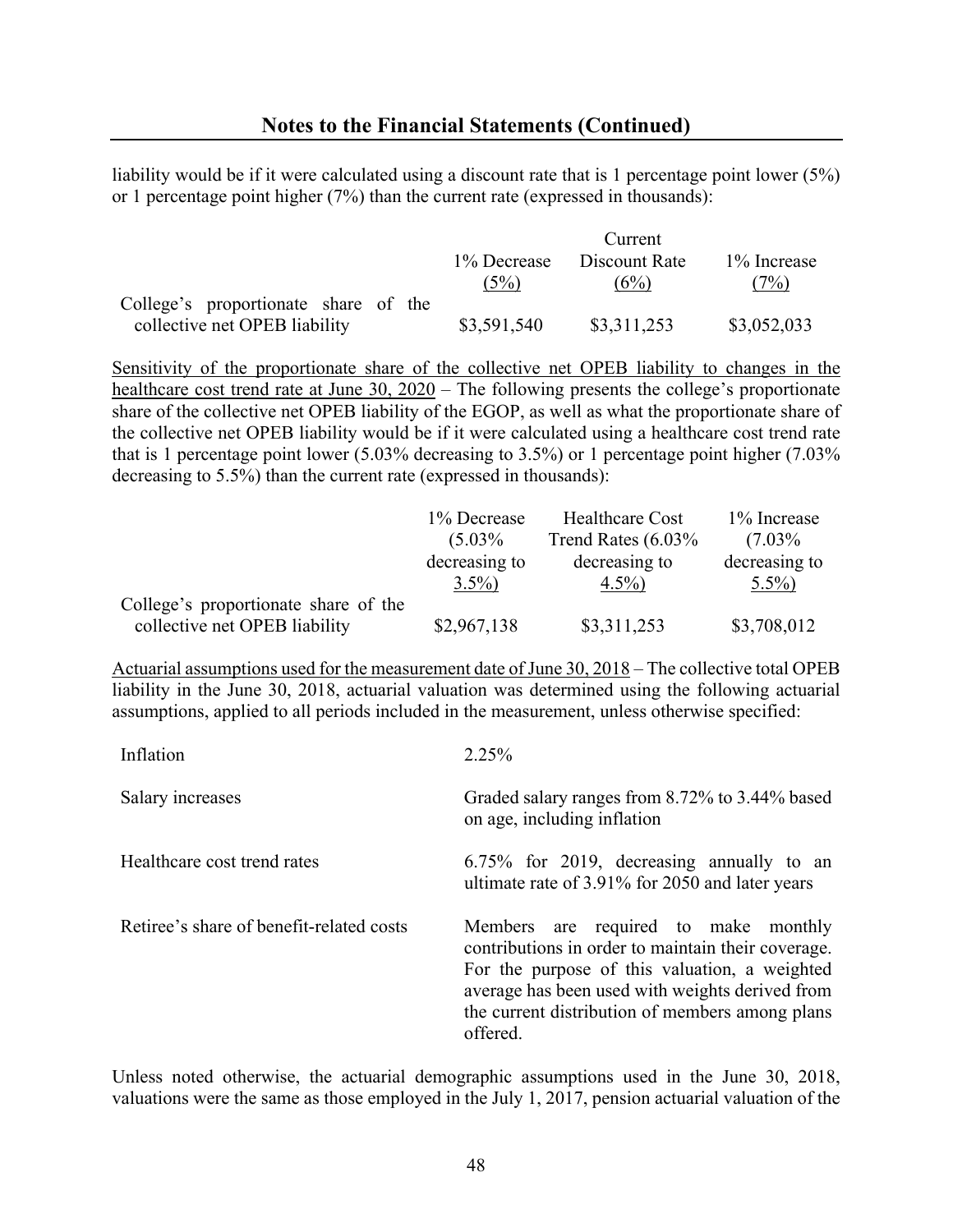Tennessee Consolidated Retirement System (TCRS). These assumptions were developed by TCRS based on the results of an actuarial experience study for the period July 1, 2012, through June 30, 2016. The demographic assumptions were adjusted to more closely reflect actual and expected future experience. Mortality tables are used to measure the probabilities of participants dying before and after retirement. The mortality rates employed in this valuation are taken from the RP-2014 Healthy Participant Mortality Table for pre-retirement mortality and the RP-2014 Mortality Table for Annuitants for non-disabled post-retirement mortality, with mortality improvement projected to all future years using Scale MP-2016. Post-retirement tables are Blue Collar and adjusted with a 2% load for males and a -3% load for females. Mortality rates for impaired lives are the same as those used by TCRS and are taken from a gender-distinct table published in the IRS Ruling 96-7 for disabled lives with a 10% load.

Discount rate – The discount rate used to measure the total OPEB liability was 3.62%. This rate reflects the interest rate derived from yields on 20-year, tax-exempt general obligation municipal bonds, prevailing on the measurement date, with an average rating of AA/Aa as shown on the Fidelity 20-Year Municipal GO AA index.

Changes in assumptions used for the measurement date of June 30, 2018 – The discount rate was changed from 3.56% as of the beginning of the measurement period to 3.62% as of June 30, 2018. This change in assumption decreased the total OPEB liability. Additionally, the near-term healthcare cost trend rates were changed from 5.4%, 5.3%, and 5.2% for plan years 2019, 2020, and 2021, respectively, to 6.75%, 6.25%, and 5.75%, respectively. Furthermore, the assumed initial per capita costs and premium amounts were revised to reflect rates adopted for the 2019 plan year. These two changes in assumptions increased the total OPEB liability.

Significant changes subsequent to the measurement date of June 30, 2018 – During fiscal year 2019, the EGOP transitioned from a pay-as-you-go funding arrangement to a prefunded arrangement where assets would be deposited and accumulated in a qualifying trust, and benefits would be paid directly from the trust assets. In the first year of this arrangement, participating employers made estimated total contributions to the trust of \$297.2 million. The trust had an estimated net position of \$213.3 million at June 30, 2019. These plan assets will significantly reduce the net OPEB liability recorded by employers for the year ended June 30, 2020.

Sensitivity of the proportionate share of the collective total OPEB liability to changes in the discount rate at June 30, 2019 – The following presents the college's proportionate share of the collective total OPEB liability of the EGOP, as well as what the proportionate share of the collective total OPEB liability would be if it were calculated using a discount rate that is 1 percentage point lower (2.62%) or 1 percentage point higher (4.62%) than the current rate (expressed in thousands):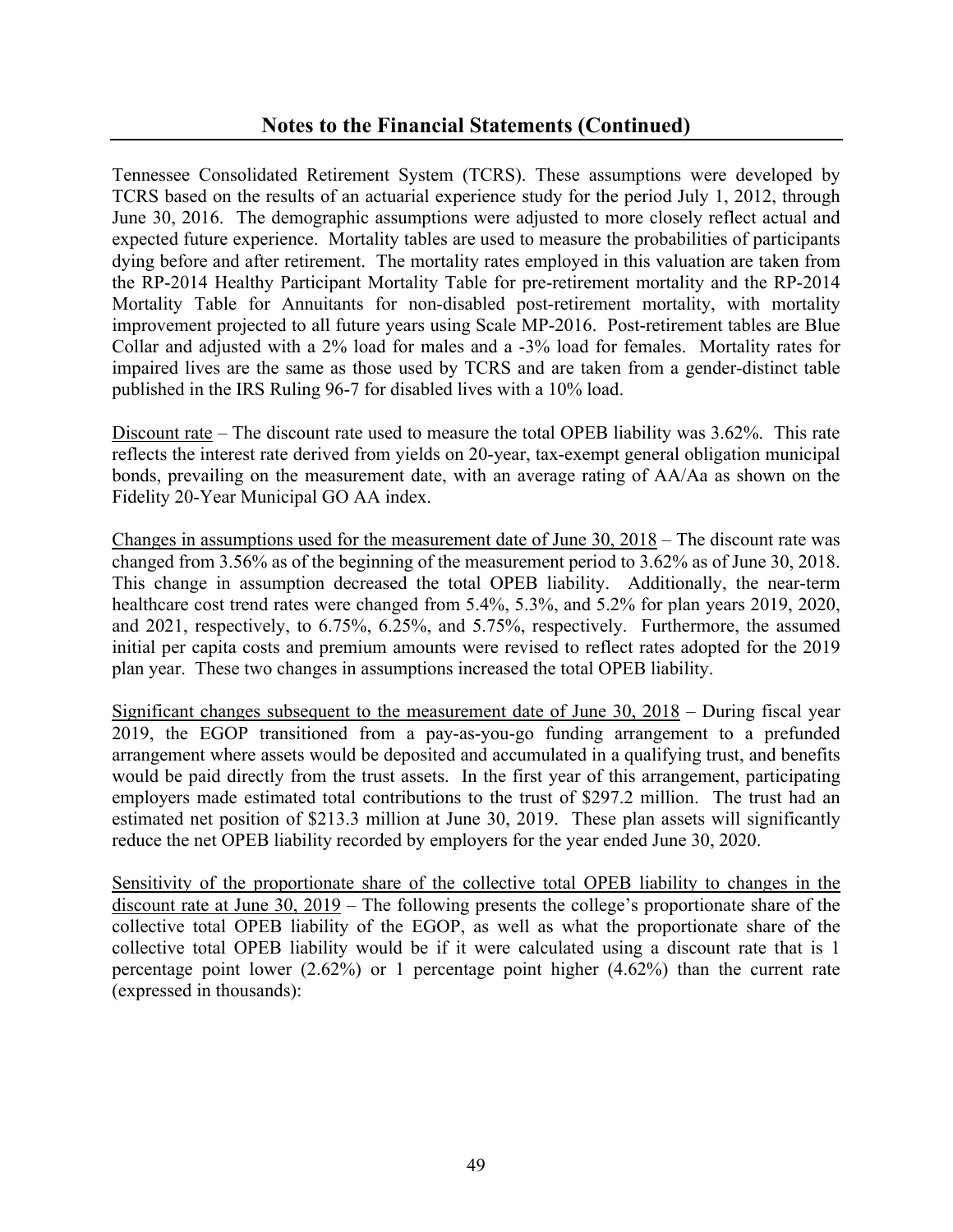|                                      |             | Current       |              |
|--------------------------------------|-------------|---------------|--------------|
|                                      | 1% Decrease | Discount Rate | 1\% Increase |
|                                      | $(2.62\%)$  | $(3.62\%)$    | $(4.62\%)$   |
| College's proportionate share of the |             |               |              |
| collective total OPEB liability      | \$7,283,601 | \$6,827,023   | \$6,397,347  |

Sensitivity of the proportionate share of the collective total OPEB liability to changes in the healthcare cost trend rate at June 30, 2019 – The following presents the college's proportionate share of the collective total OPEB liability of the EGOP, as well as what the proportionate share of the collective total OPEB liability would be if it were calculated using a healthcare cost trend rate that is 1 percentage point lower (5.75% decreasing to 2.91%) or 1 percentage point higher (7.75% decreasing to 4.91%) than the current rate (expressed in thousands):

|                                                                         | 1% Decrease   | <b>Healthcare Cost</b>  | 1% Increase   |
|-------------------------------------------------------------------------|---------------|-------------------------|---------------|
|                                                                         | (5.75%        | <b>Trend Rates</b>      | $(7.75\%$     |
|                                                                         | decreasing to | $(6.75\%$ decreasing to | decreasing to |
|                                                                         | $2.91\%$      | $3.91\%$                | $4.91\%$      |
| College's proportionate share of the<br>collective total OPEB liability | \$6,165,281   | \$6,827,023             | \$7,600,120   |
|                                                                         |               |                         |               |

#### **Closed Tennessee OPEB Plan**

#### *General Information About the OPEB Plan*

Plan description – Employees of the college who were hired prior to July 1, 2015, and choose coverage, are provided with post-65 retiree health insurance benefits through the Closed Tennessee OPEB Plan (TNP) administered by the Tennessee Department of Finance and Administration. This plan is considered to be a multiple-employer defined benefit plan that is used to provide postemployment benefits other than pensions (OPEB). However, for accounting purposes, this plan will be treated as a single-employer plan. This plan is closed to the employees of all participating employers that were hired on or after July 1, 2015. The State of Tennessee (primary government), as well as the Tennessee Student Assistance Corporation, the Tennessee Housing Development Agency, the University of Tennessee, and the other institutions that make up the State University and Community College System, also participate in this plan. This plan also serves eligible post-65 retirees of employers who participate in the state-administered Teacher Group Insurance and Local Government Group Insurance Plans.

Benefits provided – The TNP is offered to help fill most of the coverage gaps created by Medicare and is the only postemployment benefit provided to eligible post-65 retired and disabled employees of participating employers. This plan does not include pharmacy. In accordance with Title 8, Chapter 27, Section 209, *Tennessee Code Annotated*, benefits are established and amended by cooperation of insurance committees created by Sections 8-27-201, 301, and 701, *Tennessee Code Annotated*. Retirees and disabled employees of the state, component units, local education agencies, and certain local governments, who have reached the age of 65, are Medicare-eligible, and also receive a benefit from the Tennessee Consolidated Retirement System, may participate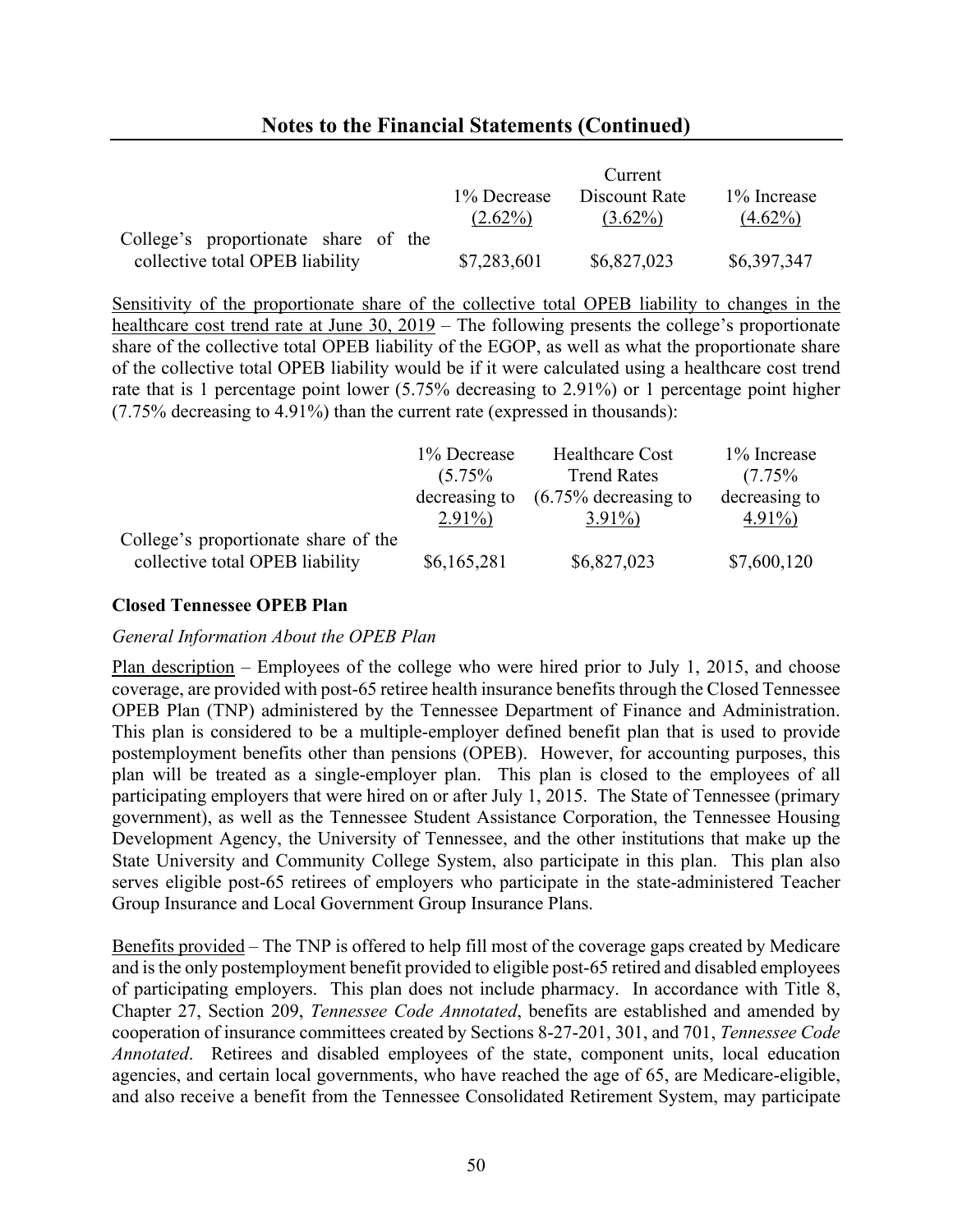in this plan. All plan members receive the same plan benefits at the same premium rates. Many retirees receive direct subsidies toward their premium cost; however, participating employers determine their own policy in this regard. The primary government contributes to the premiums of component unit retirees based on years of service. Therefore, retirees with 30 years of service receive \$50 per month; 20 but less than 30 years, \$37.50; and 15 but less than 20 years, \$25. The college does not provide any subsidies for retirees in the TNP. The primary government paid \$26,362.50 for OPEB as the benefits came due during the fiscal year ended June 30, 2020, and \$30,800.00 for OPEB as the benefits came due during the fiscal year ended June 30, 2019. This plan is funded on a pay-as-you-go basis, and there are no assets accumulating in a trust that meets the criteria of paragraph 4 of GASB Statement 75.

In accordance with Title 8, Chapter 27, Part 209, *Tennessee Code Annotated*, the state insurance committees established by Sections 8-27-201, 301, and 701, *Tennessee Code Annotated,* determine the required payments to the plan by member employers and employees. Claims liabilities of the plan are periodically computed using actuarial and statistical techniques to establish premium rates. Administrative costs are allocated to plan participants.

### *Total OPEB Liability and OPEB Expense*

Proportionate share – The primary government is entirely responsible for the TNP OPEB liability associated with the college's employees. The primary government's proportionate share of the total OPEB liability associated with the college was \$711,323 at June 30, 2020. At the June 30, 2019, measurement date, the proportion of the collective total OPEB liability associated with the college was 0.406364%. This represents a change of -0.044017% from the prior proportion of 0.450381%. The proportion of the collective total OPEB liability associated with the college was based on a projection of the long-term share of contributions to the OPEB plan relative to the projected share of contributions of all participating employers, actuarially determined. The collective total OPEB liability was determined by an actuarial valuation with a valuation date of June 30, 2019, and a measurement date of June 30, 2019.

The primary government's proportionate share of the total OPEB liability associated with the college was \$778,545 at June 30, 2019. At the June 30, 2018, measurement date, the proportion of the collective total OPEB liability associated with the college was 0.450381%. This represents a change of 0.063711% from the prior proportion of 0.386670%. The proportion of the collective total OPEB liability associated with the college was based on a projection of the long-term share of contributions to the OPEB plan relative to the projected share of contributions of all participating employers, actuarially determined. The collective total OPEB liability was determined by an actuarial valuation with a valuation date of June 30, 2018, and a measurement date of June 30, 2018.

Actuarial assumptions used for the measurement date of June 30, 2019 – The total OPEB liability in the June 30, 2019, actuarial valuation was determined using the following actuarial assumptions, applied to all periods included in the measurement, unless otherwise specified: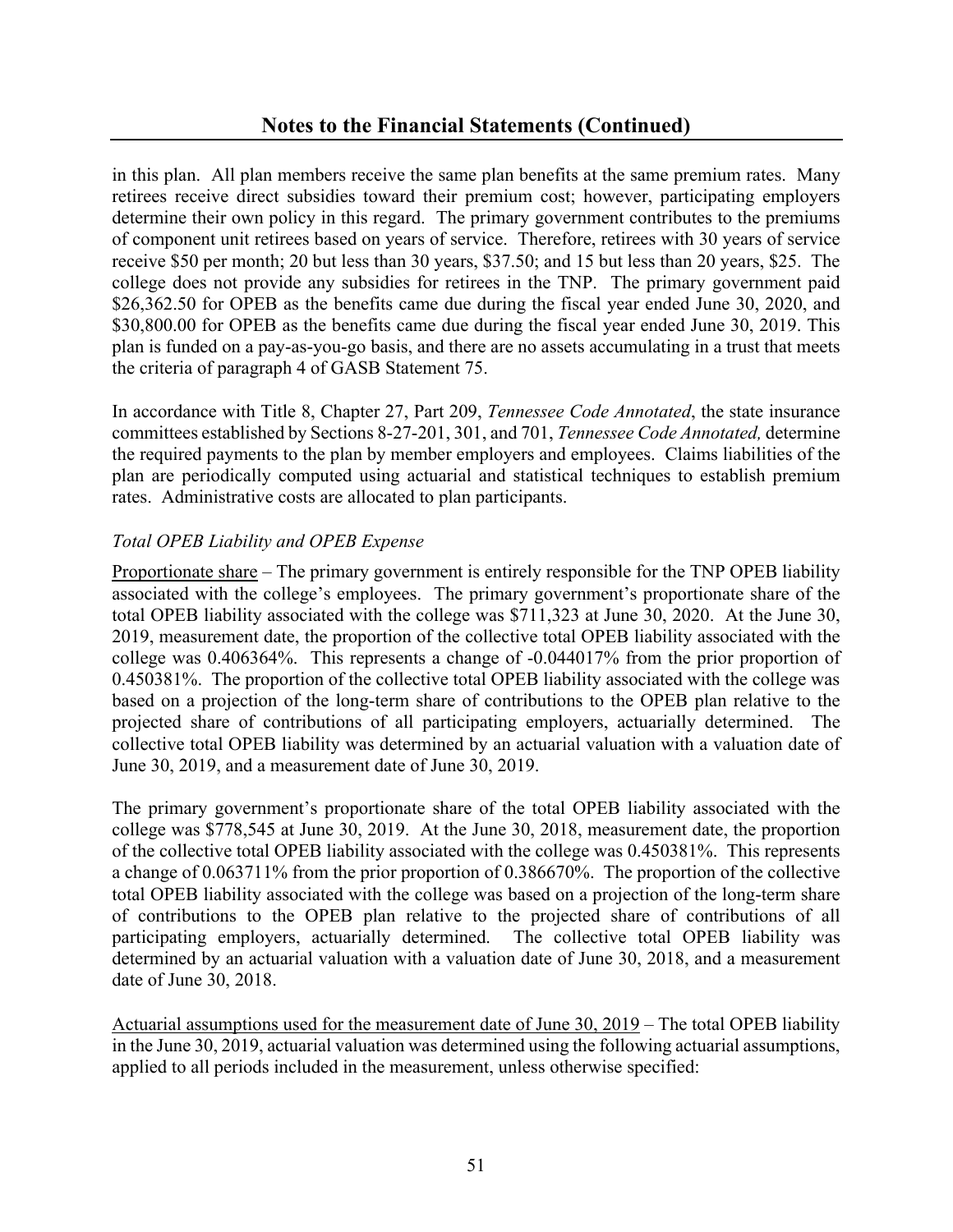| Inflation                   | $2.2\%$                                                                                                                                                                                     |
|-----------------------------|---------------------------------------------------------------------------------------------------------------------------------------------------------------------------------------------|
| Salary increases            | Graded salary ranges from 8.72% to 3.44% based<br>on age, including inflation, averaging 4%                                                                                                 |
| Healthcare cost trend rates | The premium subsidies provided to retirees in the<br>Closed Tennessee OPEB Plan are assumed to<br>remain unchanged for the entire projection;<br>therefore, trend rates are not applicable. |

Unless noted otherwise, the actuarial demographic assumptions used in the June 30, 2019, valuations were the same as those employed in the July 1, 2017, pension actuarial valuation of the Tennessee Consolidated Retirement System (TCRS) for Group I employees. These assumptions were developed by TCRS based on the results of an actuarial experience study for the period July 1, 2012, through June 30, 2016. The demographic assumptions were adjusted to more closely reflect actual and expected future experience. Mortality tables are used to measure the probabilities of participants dying before and after retirement. The mortality rates employed in this valuation are taken from the RP-2014 Healthy Participant Mortality Table for pre-retirement mortality and the RP-2014 Mortality Table for Annuitants for non-disabled post-retirement mortality, with mortality improvement projected to all future years using Scale MP-2016. Postretirement tables are Blue Collar and adjusted with a 2% load for males and a -3% load for females. Mortality rates for impaired lives are the same as those used by TCRS and are taken from a genderdistinct table published in IRS Ruling 96-7 for disabled lives with a 10% load.

Discount rate at June 30, 2020 – The discount rate used to measure the total OPEB liability was 3.51%. This rate reflects the interest rate derived from yields on 20-year, tax-exempt general obligation municipal bonds, prevailing on the measurement date, with an average rating of AA as shown on the Bond Buyer GO 20-Bond Municipal Bond index.

Changes in assumptions used for the measurement date of June 30, 2019 – The discount rate was changed from 3.62% as of the beginning of the measurement period to 3.51% as of June 30, 2019. This change in assumption increased the total OPEB liability.

Sensitivity of the proportionate share of the collective total OPEB liability to changes in the discount rate at June  $30, 2020$  – The following presents the primary government's proportionate share of the college's related collective total OPEB liability, as well as what the proportionate share of the collective total OPEB liability would be if it were calculated using a discount rate that is 1 percentage point lower (2.51%) or 1 percentage point higher (4.51%) than the current rate. The college does not report a proportionate share of the OPEB liability for employees in the TNP.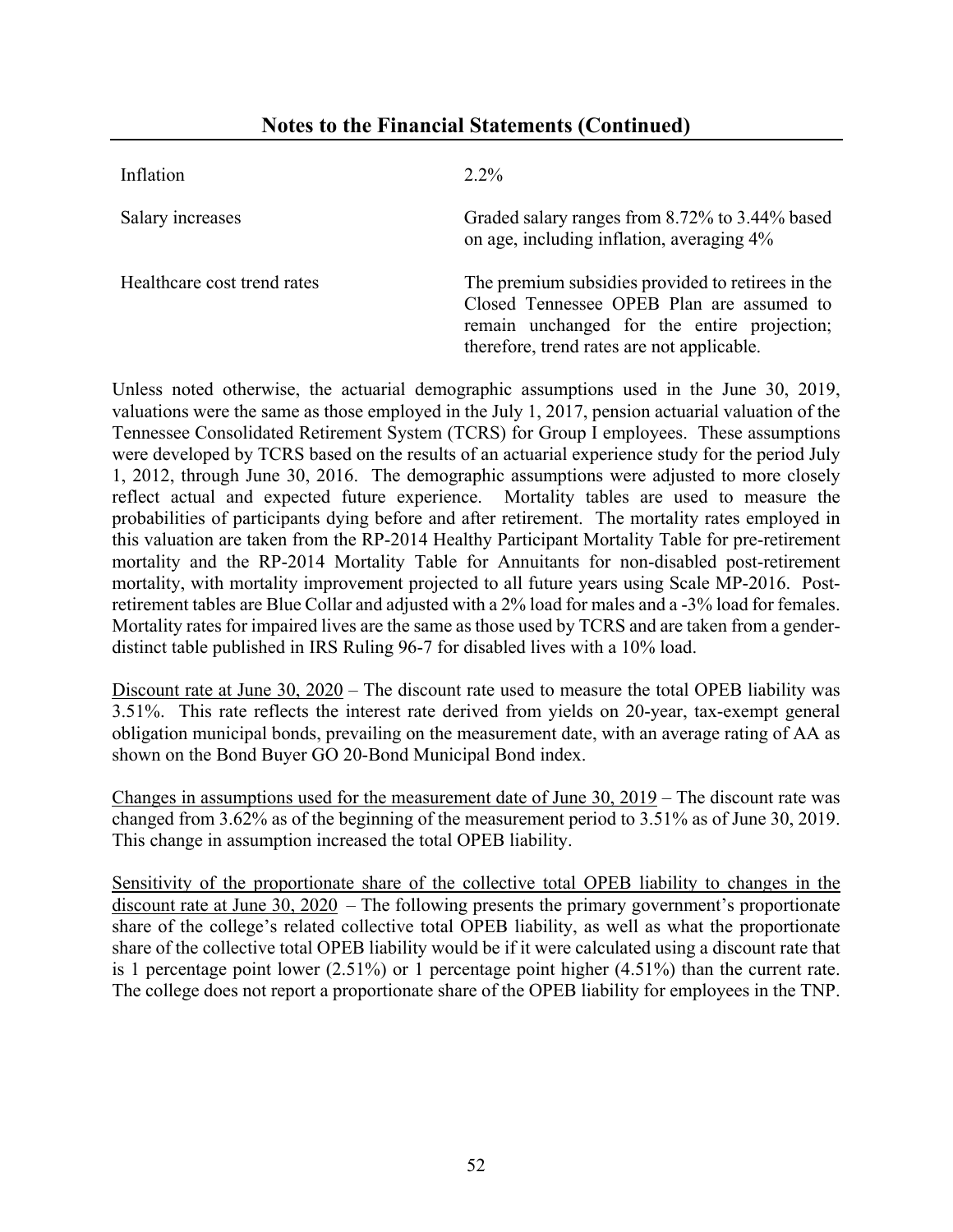|                                          |             | Current       |              |
|------------------------------------------|-------------|---------------|--------------|
|                                          | 1% Decrease | Discount Rate | 1\% Increase |
|                                          | $(2.51\%)$  | $(3.51\%)$    | $(4.51\%)$   |
| Primary government's proportionate share |             |               |              |
| of the collective total OPEB liability   | \$805,982   | \$711,323     | \$632,395    |

Actuarial assumptions used for the measurement date of June 30, 2018 – The total OPEB liability in the June 30, 2018, actuarial valuation was determined using the following actuarial assumptions, applied to all periods included in the measurement, unless otherwise specified:

| Inflation                   | 2.25%                                                                                                                                                                                       |
|-----------------------------|---------------------------------------------------------------------------------------------------------------------------------------------------------------------------------------------|
| Salary increases            | Graded salary ranges from 8.72% to 3.44% based<br>on age, including inflation                                                                                                               |
| Healthcare cost trend rates | The premium subsidies provided to retirees in the<br>Closed Tennessee OPEB Plan are assumed to<br>remain unchanged for the entire projection;<br>therefore, trend rates are not applicable. |

Unless noted otherwise, the actuarial demographic assumptions used in the June 30, 2018, valuations were the same as those employed in the July 1, 2017, pension actuarial valuation of the Tennessee Consolidated Retirement System (TCRS). These assumptions were developed by TCRS based on the results of an actuarial experience study for the period July 1, 2012, through June 30, 2016. The demographic assumptions were adjusted to more closely reflect actual and expected future experience. Mortality tables are used to measure the probabilities of participants dying before and after retirement. The mortality rates employed in this valuation are taken from the RP-2014 Healthy Participant Mortality Table for pre-retirement mortality and the RP-2014 Mortality Table for Annuitants for non-disabled post-retirement mortality, with mortality improvement projected to all future years using Scale MP-2016. Post-retirement tables are Blue Collar and adjusted with a 2% load for males and a -3% load for females. Mortality rates for impaired lives are the same as those used by TCRS and are taken from a gender-distinct table published in IRS Ruling 96-7 for disabled lives with a 10% load.

Discount rate at June 30, 2019 – The discount rate used to measure the total OPEB liability was 3.62%. This rate reflects the interest rate derived from yields on 20-year, tax-exempt general obligation municipal bonds, prevailing on the measurement date, with an average rating of AA/Aa as shown on the Fidelity 20-Year Municipal GO AA index.

Changes in assumptions used for the measurement date of June 30, 2018 – The discount rate was changed from 3.56% as of the beginning of the measurement period to 3.62% as of June 30, 2018. This change in assumption decreased the total OPEB liability.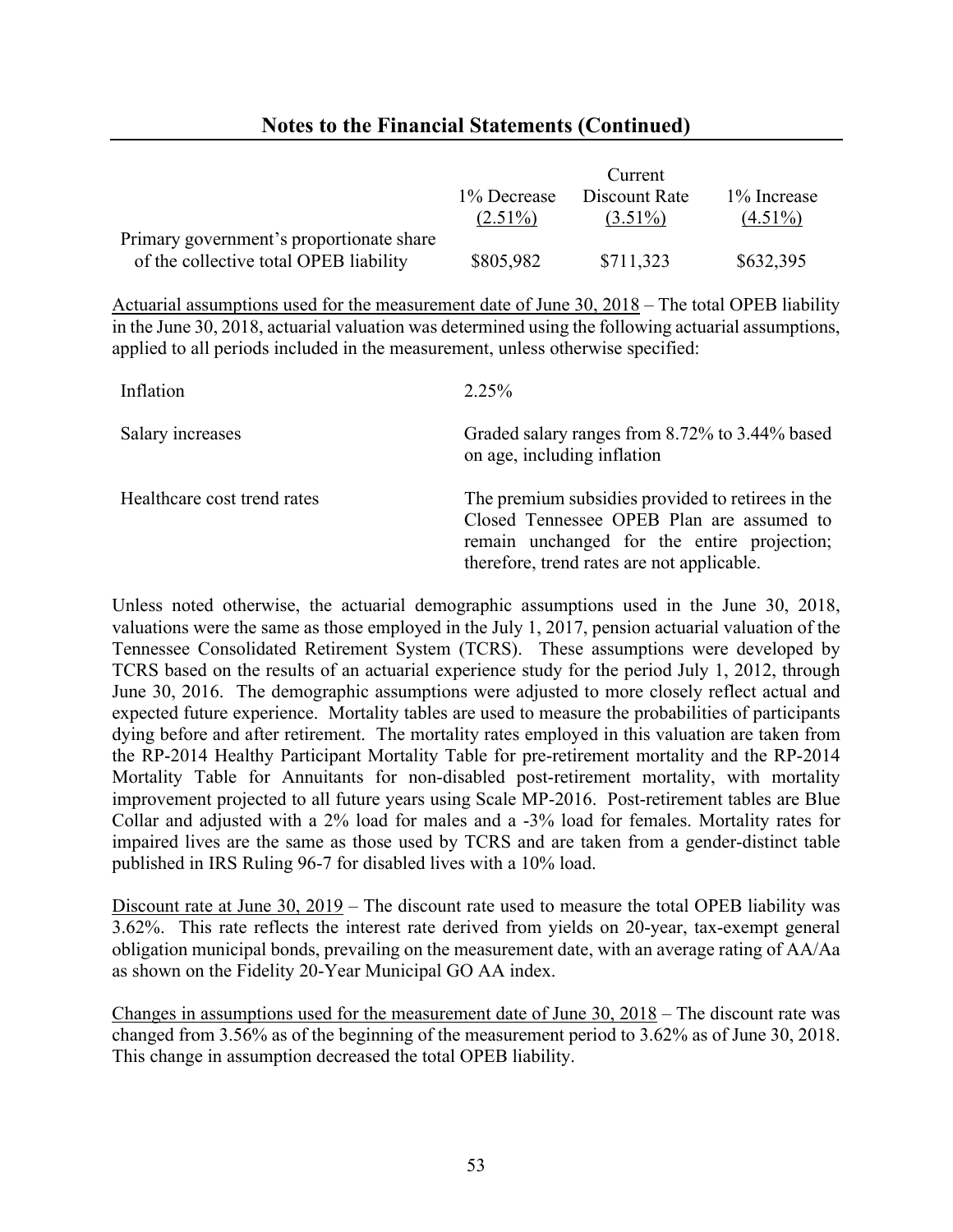Sensitivity of the proportionate share of the collective total OPEB liability to changes in the discount rate at June 30, 2019 – The following presents the primary government's proportionate share of the college's related collective total OPEB liability, as well as what the proportionate share of the collective total OPEB liability would be if it were calculated using a discount rate that is 1 percentage point lower (2.62%) or 1 percentage point higher (4.62%) than the current rate. The college does not report a proportionate share of the OPEB liability for employees in the TNP.

|                                          | Current     |               |              |  |  |
|------------------------------------------|-------------|---------------|--------------|--|--|
|                                          | 1% Decrease | Discount Rate | 1\% Increase |  |  |
|                                          | $(2.62\%)$  | $(3.62\%)$    | $(4.62\%)$   |  |  |
| Primary government's proportionate share |             |               |              |  |  |
| of the collective total OPEB liability   | \$878,963   | \$778,545     | \$694,205    |  |  |

OPEB expense – For the years ended June 30, 2020, and June 30, 2019, the primary government recognized OPEB expense of \$29,361 and \$47,735, respectively, for employees of the college participating in the TNP.

#### **Total OPEB Expense**

The total OPEB expense for the year ended June 30, 2020, was \$139,581, which consisted of OPEB expense of \$110,220 for the EGOP and \$29,361 paid by the primary government for the TNP. The total OPEB expense for the year ended June 30, 2019, was \$819,037, which consisted of OPEB expense of \$771,302 for the EGOP and \$47,735 paid by the primary government for the TNP.

#### **Note 10. Revenues**

A summary of adjustments and allowances by revenue classification is presented as follows:

| Fiscal Year 2020<br>Revenue Source |               | Gross Revenue |                                | Less Scholarship<br>Allowances | Less Uncollectible<br>Debts |    | Net Revenue  |  |
|------------------------------------|---------------|---------------|--------------------------------|--------------------------------|-----------------------------|----|--------------|--|
| <b>Operating revenues:</b>         |               |               |                                |                                |                             |    |              |  |
| Tuition and fees                   | \$            | 17,123,456.44 | S                              | (13, 553, 689.38)              | \$<br>(234, 139.46)         | \$ | 3,335,627.60 |  |
| Total                              | \$            | 17,123,456.44 | \$                             | (13, 553, 689.38)              | \$<br>(234, 139.46)         | \$ | 3,335,627.60 |  |
| Fiscal Year 2019<br>Revenue Source | Gross Revenue |               | Less Scholarship<br>Allowances |                                | Less Uncollectible<br>Debts |    | Net Revenue  |  |
| <b>Operating revenues:</b>         |               |               |                                |                                |                             |    |              |  |
| Tuition and fees                   | \$            | 16,204,205.43 | \$                             | (10,641,653.82)                | \$<br>(86, 677.18)          | \$ | 5,475,874.43 |  |
| Total                              | \$            | 16.204.205.43 | \$                             | (10,641,653.82)                | \$<br>(86, 677.18)          | \$ | 5.475.874.43 |  |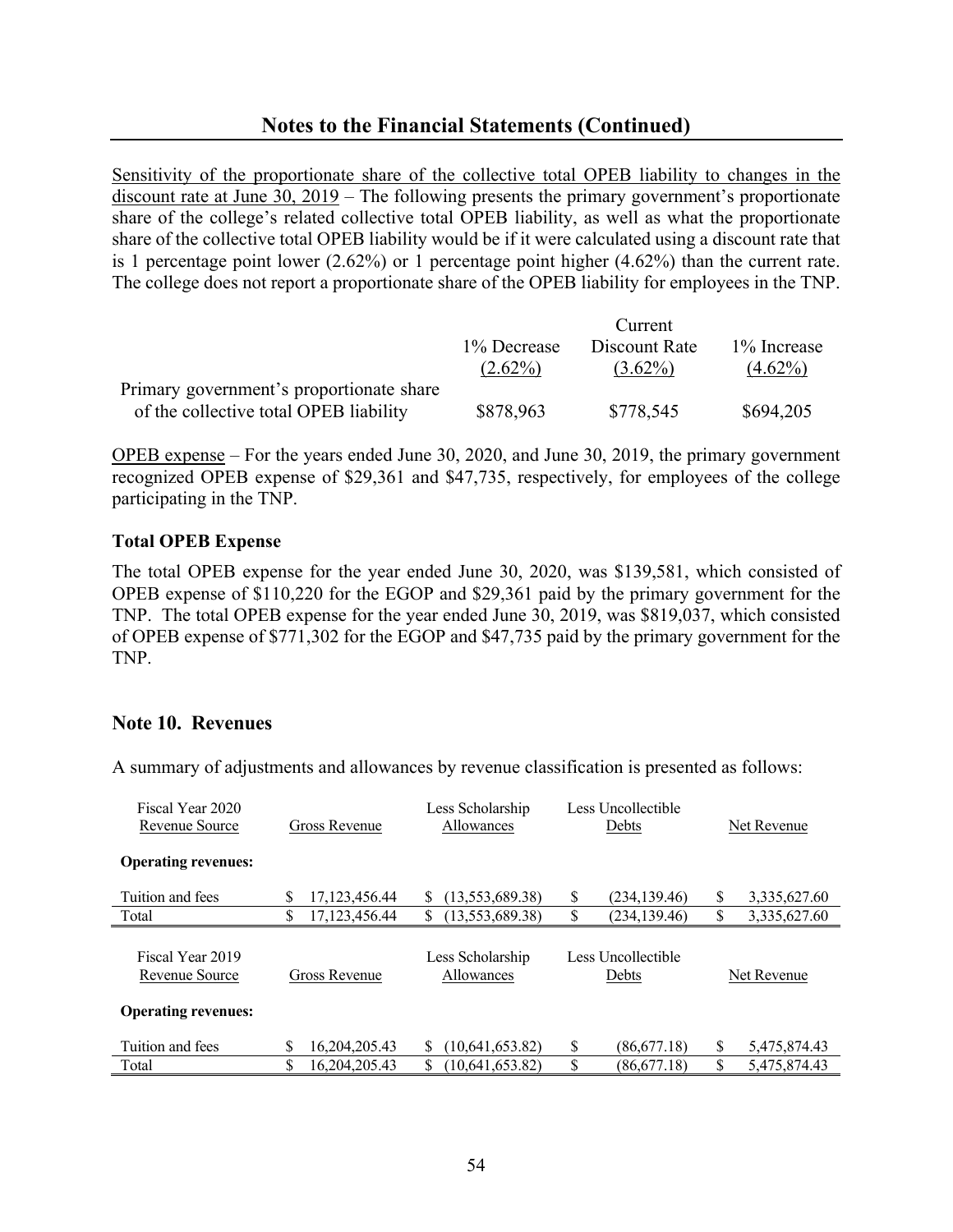#### **Note 11. Insurance-related Activities**

It is the policy of the state not to purchase commercial insurance for the risks associated with casualty losses for general liability, automobile liability, medical malpractice liability, and workers' compensation. By statute, the maximum liability for general liability, automobile liability, and medical malpractice liability is \$300,000 per person and \$1,000,000 per occurrence. The state's management believes it is more economical to manage these risks internally and set aside assets for claim settlement in its internal service fund, the Risk Management Fund (RMF). The state purchases commercial insurance for real property; crime and fidelity coverage on the state's officials and employees; and cyber liability coverage. For property coverage, the deductible for an individual state agency is the first \$25,000 of losses. The RMF is responsible for property losses for the annual aggregate deductible of \$7.5 million for perils other than earthquake and flood. Purchased insurance coverage is responsible for losses exceeding the \$7.5 million annual aggregate deductible. For earthquake and flood, there is a deductible of \$10 million per occurrence. The maximum insurance coverage is \$750 million per year for perils other than earthquake and flood. The maximum flood insurance coverage is \$50 million per occurrence, except there is only \$25 million of coverage in flood zones A and V. The maximum earthquake insurance coverage is \$50 million per occurrence. The amounts of settlements have not exceeded insurance coverage for each of the three past fiscal years.

The college participates in the RMF. The fund allocates the cost of providing claims servicing and claims payment by charging a premium to the college based on a percentage of the college's expected loss costs, which include both experience and exposures. This charge considers recent trends in actual claims experience of the state as a whole. Information regarding the determination of the claims liabilities and the changes in the balances of the claims liabilities for the year ended June 30, 2020, is presented in the *Tennessee Comprehensive Annual Financial Report*. That report is available on the state's website at [https://www.tn.gov/finance/rd-doa/fa-accfin-ar.html. A](https://www.tn.gov/finance/rd-doa/fa-accfin-ar.html)t June 30, 2020, the Risk Management Fund held \$231 million in cash designated for payment of claims. At June 30, 2019, the Risk Management Fund held \$186 million in cash designated for payment of claims.

At June 30, 2020, the scheduled coverage for the college was \$117,452,600 for buildings and \$34,477,300 for contents. At June 30, 2019, the scheduled coverage for the college was \$117,447,900 for buildings and \$33,669,200 for contents.

The state has also set aside assets in the Employee Group Insurance Fund, an internal service fund, to provide a program of health insurance coverage for the employees of the state, with the risk retained by the state. The college participates in the Employee Group Insurance Fund. The fund allocates the cost of providing claims servicing and claims payment by charging a premium to the college based on estimates of the ultimate cost of claims, including the cost of claims that have been reported but not settled and of claims that have been incurred but not reported. Employees and providers have 13 months to file medical claims.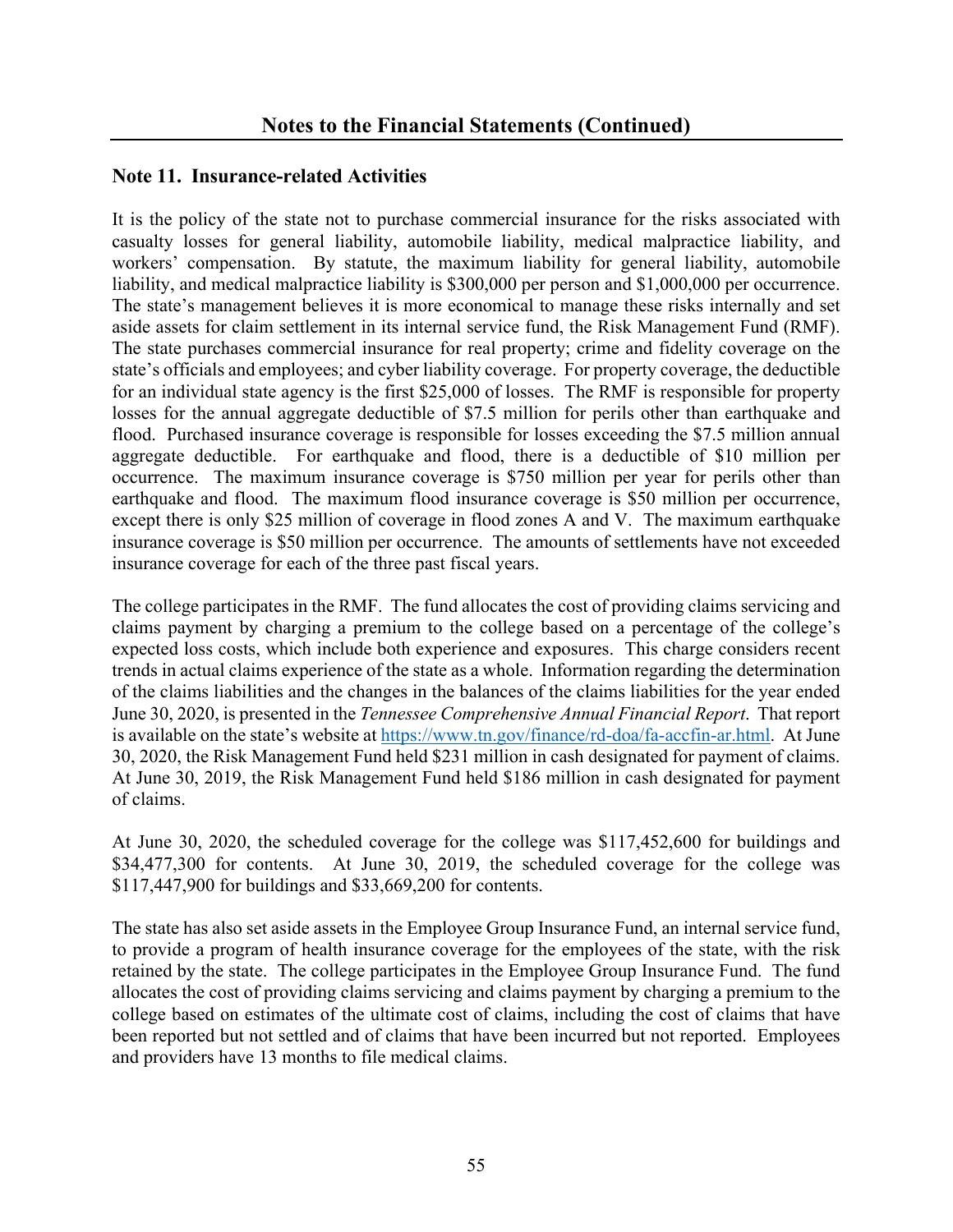### **Note 12. Commitments and Contingencies**

#### **Sick Leave**

The college records the cost of sick leave when paid. The dollar amount of unused sick leave was \$5,083,680.97 at June 30, 2020, and \$4,989,524.29 at June 30, 2019.

#### **Operating Leases**

The college has entered into various operating leases for buildings and equipment. Such leases will probably continue to be required. Expenses under operating leases for personal property were \$55,006.31 for the year ended June 30, 2020. The amount for the year ended June 30, 2019, was \$48,720.32. All operating leases are cancelable at the lessee's option.

#### **Construction in Progress**

At June 30, 2020, outstanding commitments under construction contracts totaled \$2,478,677.26 for HVAC replacement, building and elevator updates, and other replacements, of which \$1,090,009.99 will be funded by future state capital outlay appropriations.

At June 30, 2019, outstanding commitments under construction contracts totaled \$2,132,565.62 for ADA adaptations, HVAC and roof projects, and building and elevator modernizations, of which  $$827,198.80$  will be funded by future state capital outlay appropriations.

#### **Litigation**

The college is involved in several lawsuits, none of which are expected to have a material effect on the accompanying financial statements.

# **Note 13. Natural Classification With Functional Classifications**

The college's operating expenses for the year ended June 30, 2020, are as follows: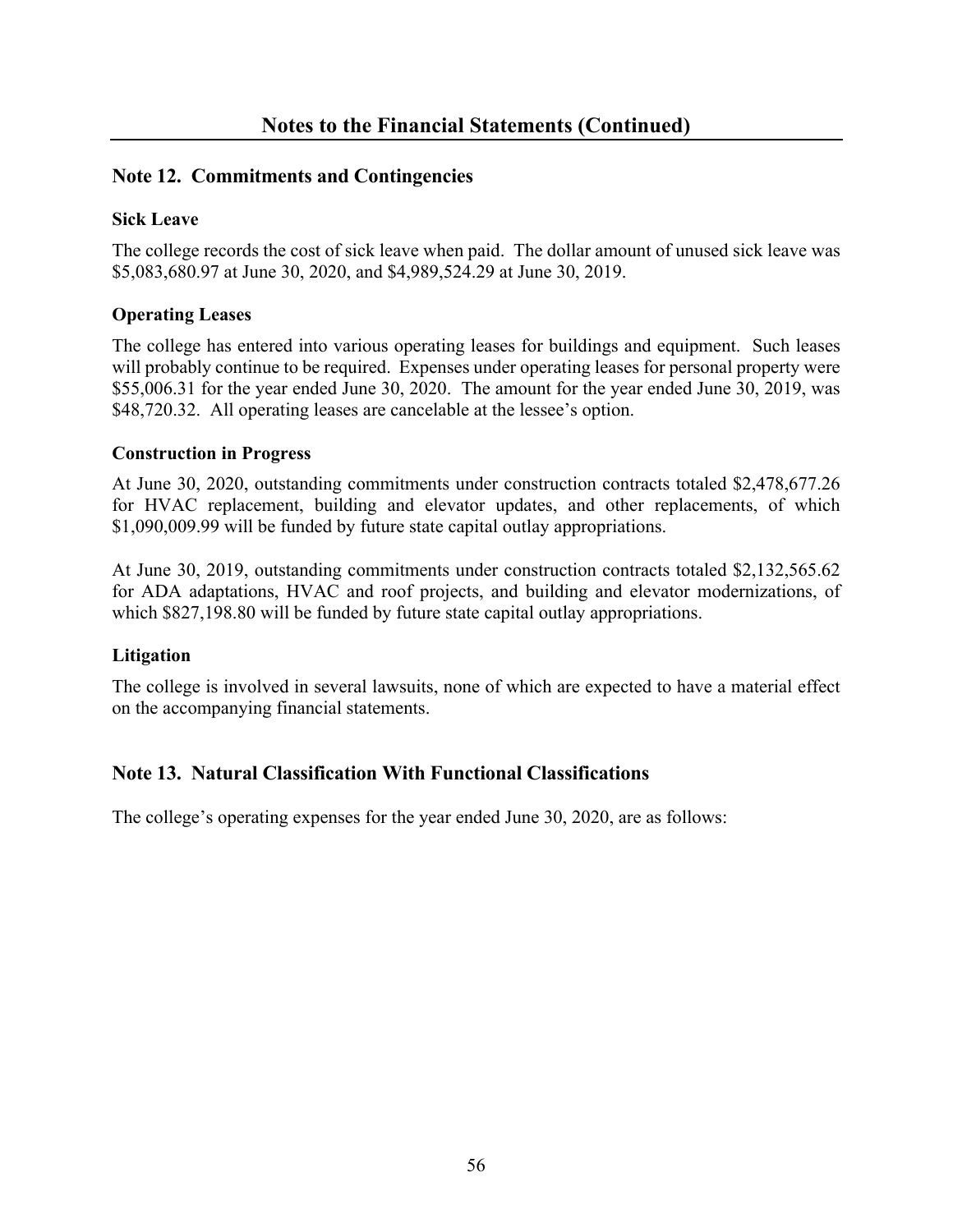| Functional<br>Classification |   | Salaries      |   | Benefits     |   | Other Operating |    | Scholarships |     | Depreciation                 | Total           |
|------------------------------|---|---------------|---|--------------|---|-----------------|----|--------------|-----|------------------------------|-----------------|
| Instruction                  | S | 8,552,034.32  | S | 3,124,535.07 | S | 2,049,081.96    | \$ | $\sim$       | S   | $\overline{\phantom{a}}$     | \$13,725,651.35 |
| Public service               |   | 59,400.91     |   | 12,121.42    |   | 46,892.25       |    |              |     |                              | 118,414.58      |
| Academic                     |   |               |   |              |   |                 |    |              |     |                              |                 |
| support                      |   | 2,408,535.30  |   | 880, 307. 35 |   | 196,309.35      |    |              |     | ۰                            | 3,485,152.00    |
| Student services             |   | 1,585,944.28  |   | 947,441.01   |   | 432,355.72      |    |              |     | $\blacksquare$               | 2,965,741.01    |
| Institutional                |   |               |   |              |   |                 |    |              |     |                              |                 |
| support                      |   | 2,209,992.80  |   | 1.105.753.61 |   | 1.289.549.19    |    |              |     | ۰                            | 4,605,295.60    |
| Maintenance                  |   |               |   |              |   |                 |    |              |     |                              |                 |
| and operation                |   | 1,020,113.51  |   | 573,607.16   |   | 1,826,922.55    |    |              |     | ٠                            | 3,420,643.22    |
| Scholarships and             |   |               |   |              |   |                 |    |              |     |                              |                 |
| fellowships                  |   |               |   |              |   |                 |    | 5,751,791.38 |     | $\qquad \qquad \blacksquare$ | 5,751,791.38    |
| Depreciation                 |   |               |   | ۰            |   |                 |    |              |     | 1,531,127.35                 | 1,531,127.35    |
|                              |   |               |   |              |   |                 |    |              |     |                              |                 |
| Total                        |   | 15.836.021.12 |   | 6,643,765.62 | S | 5,841,111.02    | S  | 5,751,791.38 | \$. | 1,531,127.35                 | \$35,603,816.49 |

#### Natural Classification

Natural Classification

The college's operating expenses for the year ended June 30, 2019, are as follows:

| Functional<br>Classification |   | Salaries      |   | Benefits     |     | Other Operating |    | Scholarships |    | Depreciation                 | Total           |
|------------------------------|---|---------------|---|--------------|-----|-----------------|----|--------------|----|------------------------------|-----------------|
| Instruction                  | S | 8,191,933.35  | S | 3,248,535.13 | \$. | 2,032,556.41    | \$ | ۰.           | \$ | $\overline{a}$               | \$13,473,024.89 |
| Public service               |   | 60,737.87     |   | 30.341.29    |     | 39,683.32       |    |              |    |                              | 130,762.48      |
| Academic                     |   |               |   |              |     |                 |    |              |    |                              |                 |
| support                      |   | 2,422,214.57  |   | 1,097,993.08 |     | 324,788.41      |    |              |    | ۰                            | 3,844,996.06    |
| Student services             |   | 1.546.608.39  |   | 921,770.36   |     | 531,235.59      |    |              |    | $\blacksquare$               | 2.999.614.34    |
| Institutional                |   |               |   |              |     |                 |    |              |    |                              |                 |
| support                      |   | 2,258,196.99  |   | 1.238.206.20 |     | 980,061.18      |    |              |    | $\qquad \qquad \blacksquare$ | 4,476,464.37    |
| Maintenance                  |   |               |   |              |     |                 |    |              |    |                              |                 |
| and operation                |   | 967,632.54    |   | 593,376.97   |     | 2,200,311.82    |    |              |    | $\qquad \qquad \blacksquare$ | 3,761,321.33    |
| Scholarships and             |   |               |   |              |     |                 |    |              |    |                              |                 |
| fellowships                  |   |               |   |              |     |                 |    | 5,682,900.93 |    |                              | 5,682,900.93    |
| Depreciation                 |   |               |   |              |     |                 |    |              |    | 1,538,602.52                 | 1,538,602.52    |
|                              |   |               |   |              |     |                 |    |              |    |                              |                 |
| Total                        |   | 15,447,323.71 |   | 7.130.223.03 | S   | 6.108.636.73    | S  | 5.682,900.93 | S  | 1.538.602.52                 | \$35,907,686.92 |

Expenses initially incurred by the academic support function as a result of providing internal services to the other functional classifications were allocated to the other functional areas by reducing the academic support function's operating expenses by the total amount of salaries, benefits, and operating expenses incurred in the provision of these services, and allocating this amount to the other functional areas' operating expenses on the basis of usage. As a result of this process, expenses totaling \$890,892.73 for the year ended June 30, 2020, and \$828,974.74 for the year ended June 30, 2019, were reallocated from academic support to the other functional areas.

#### **Note 14. On-behalf Payments**

During the year ended June 30, 2020, the State of Tennessee made payments of \$26,362.50 on behalf of the college for retirees participating in the Closed Tennessee OPEB Plan.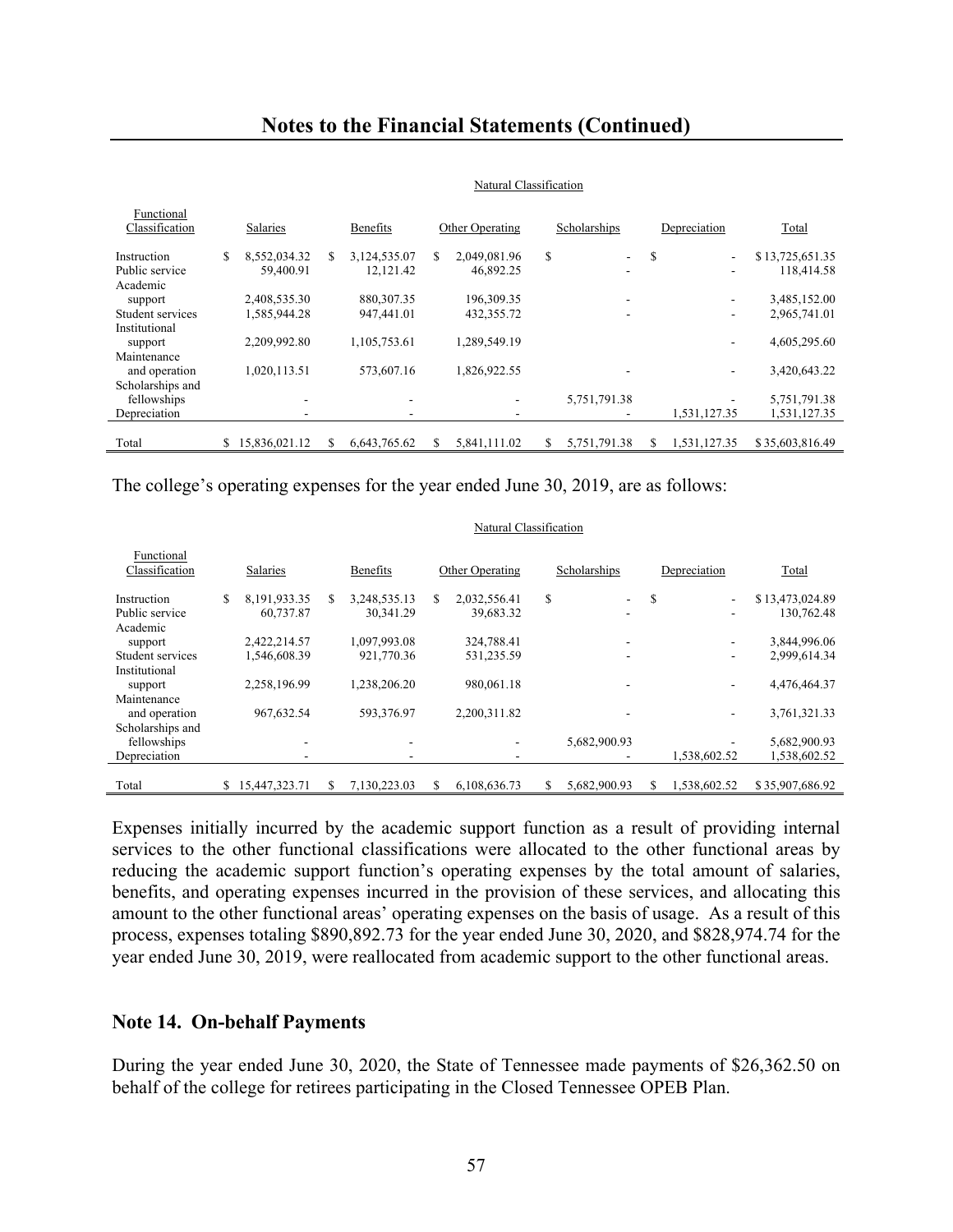During the year ended June 30, 2019, the State of Tennessee made payments of \$546,033.99 and \$30,800.00, respectively, on behalf of the college for retirees participating in the State Employee Group OPEB Plan and the Closed Tennessee OPEB Plan.

The State Employee Group OPEB Plan and the Closed Tennessee OPEB Plan are postemployment benefit healthcare plans and are discussed further in Note 9. The plans are reported in the *Tennessee Comprehensive Annual Financial Report*. That report is available on the state's website at [https://www.tn.gov/finance/rd-doa/fa-accfin-ar.html.](https://www.tn.gov/finance/rd-doa/fa-accfin-ar.html) 

### **Note 15. Component Unit**

The Jackson State Community College Foundation is a legally separate, tax-exempt organization supporting Jackson State Community College. The foundation acts primarily as a fund-raising organization to supplement the resources that are available to the college in support of its programs. The 17-member board of the foundation is self-perpetuating and consists of graduates and friends of the college. Although the college does not control the timing or amount of receipts from the foundation, the majority of resources, or income thereon, that the foundation holds and invests are restricted to the activities of the college by the donors. Because these restricted resources held by the foundation can only be used by, or for the benefit of, the college, the foundation is considered a component unit of the college and is discretely presented in the college's financial statements.

The foundation is a nonprofit organization that reports under Financial Accounting Standards Board standards. As such, certain revenue recognition criteria and presentation features are different from Governmental Accounting Standards Board revenue recognition criteria and presentation features. With the exception of necessary presentation adjustments, no modifications have been made to the foundation's financial information in the college's financial statements for these differences.

During the year ended June 30, 2020, the foundation made distributions of \$44,195.10 to or on behalf of the college for both restricted and unrestricted purposes. During the year ended June 30, 2019, the foundation made distributions of \$48,859.00 to or on behalf of the college for both restricted and unrestricted purposes. Complete financial statements for the foundation can be obtained from Mr. Timothy Dellinger at 2046 North Parkway, Jackson, TN 38301.

#### **Fair Value Measurements**

The foundation reports certain assets at fair value. Fair value has been determined using quoted prices in active markets for identical assets that are accessible at the measurement date (Level 1); inputs other than quoted market prices included in Level 1 that are directly or indirectly observable for the asset or liability (Level 2); or significant unobservable inputs (Level 3). The following table categorizes the recurring fair value measurements for assets at June 30, 2020, and at June 30, 2019.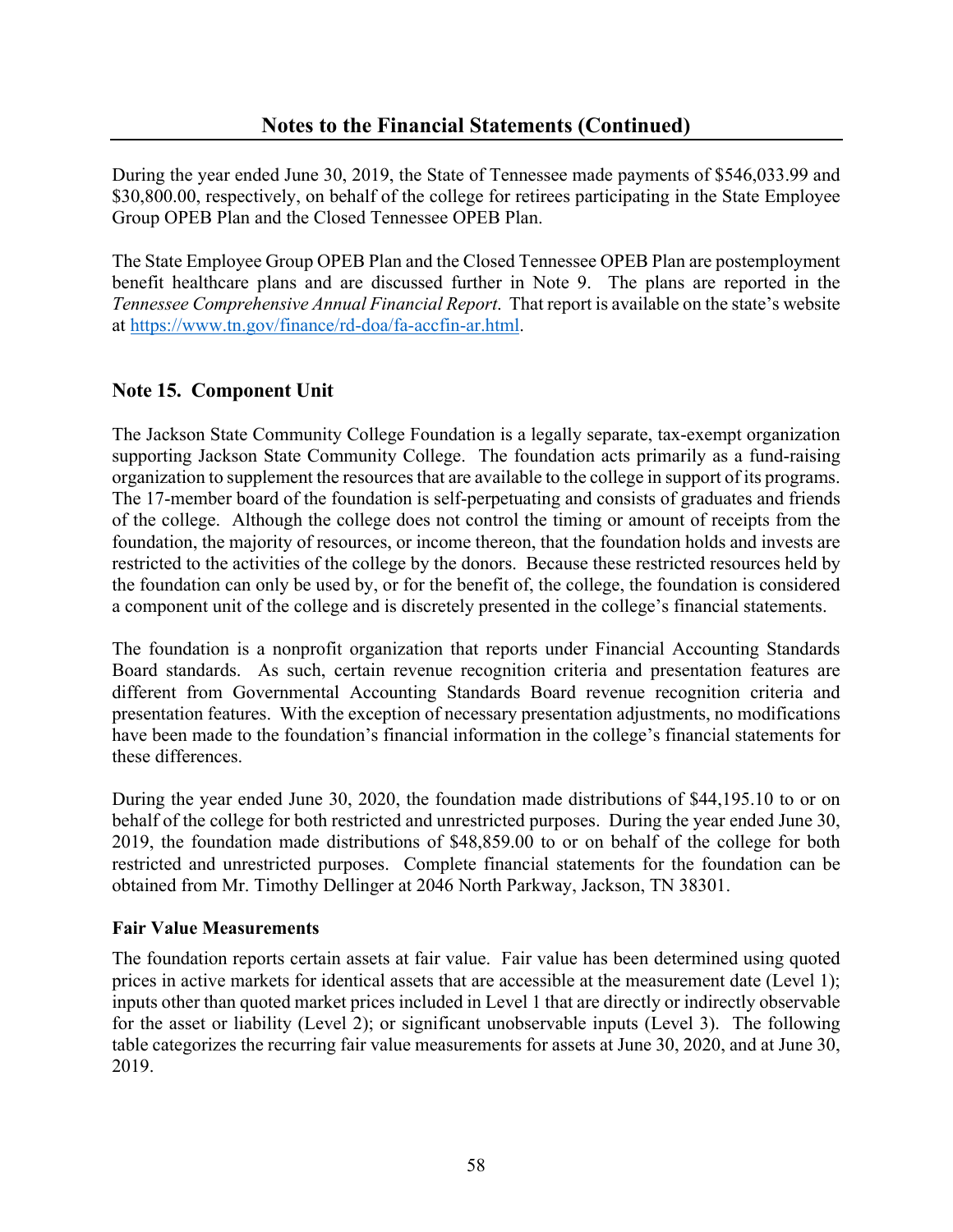|                  | June 30, 2020  | Quoted Prices in Active<br>Markets for Identical Assets<br>(Level 1) | Significant Other<br>Observable Inputs<br>(Level 2) |
|------------------|----------------|----------------------------------------------------------------------|-----------------------------------------------------|
| Assets:          |                |                                                                      |                                                     |
| Cash equivalents | 112,183.41     | 112,183.41                                                           |                                                     |
| Investments      | 2,255,386.42   | 2,082,709.86                                                         | 172,676.56                                          |
| Total assets     | \$2,367,569.83 | \$2,194,893.27                                                       | 172,676.56                                          |

|                  | June 30, 2019  | Quoted Prices in Active<br>Markets for Identical Assets<br>(Level 1) | Significant Other<br>Observable Inputs<br>(Level 2) |
|------------------|----------------|----------------------------------------------------------------------|-----------------------------------------------------|
| Assets:          |                |                                                                      |                                                     |
| Cash equivalents | 86,088.60      | 86,088.60                                                            |                                                     |
| Investments      | 2,175,588.64   | 2,000,032.34                                                         | 175,556.30                                          |
| Total assets     | \$2,261,677.24 | \$2,086,120.94                                                       | 175,556.30                                          |

### **Cash and Cash Equivalents**

Cash and cash equivalents consist of demand deposit accounts, certificates of deposit, and money market funds.

#### **Investments**

Investments are recorded on the date of contribution and are stated at fair value. Unrealized gains and losses are determined by the difference between fair values at the beginning and end of the year.

Investments held at June 30, 2020, were as follows:

| Mutual bond funds<br>Mutual equity funds<br>Annuity | \$ | Cost<br>978,955.35<br>808,868.98<br>180,000.00 | $\mathbb{S}$  | Fair Value<br>1,041,797.25<br>1,040,912.61<br>172,676.56 |
|-----------------------------------------------------|----|------------------------------------------------|---------------|----------------------------------------------------------|
| Total investments                                   | S  | 1,967,824.33                                   | <sup>S</sup>  | 2,255,386.42                                             |
| Investments held at June 30, 2019, were as follows: |    |                                                |               |                                                          |
| Mutual bond funds<br>Mutual equity funds<br>Annuity | \$ | Cost<br>977,708.94<br>794,181.94<br>180,000.00 | <sup>\$</sup> | Fair Value<br>999,127.62<br>1,000,904.72<br>175,556.30   |
| Total investments                                   | S  | 1,951,890.88                                   | S.            | 2,175,588.64                                             |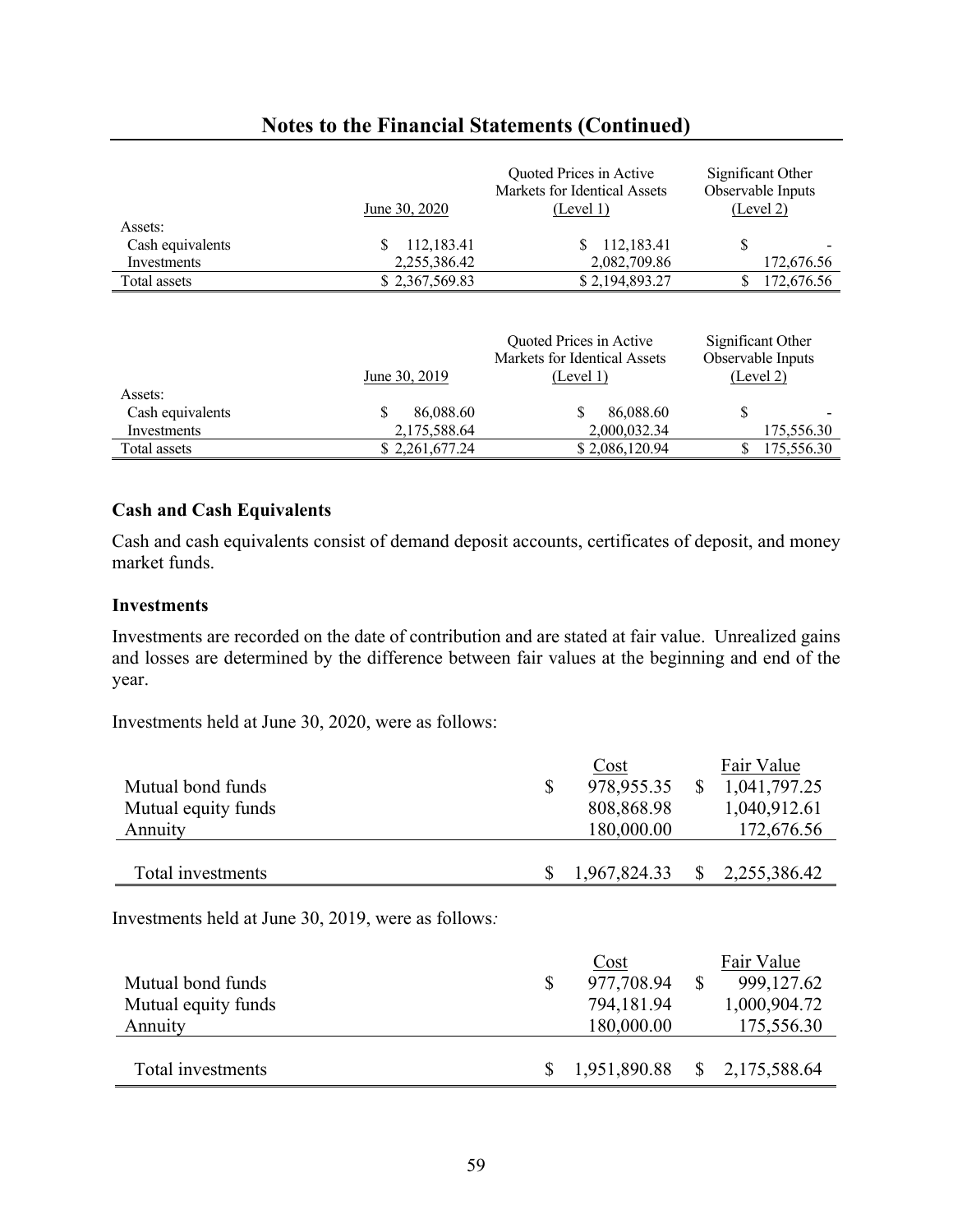Operating return *–* The Board of Trustees designates only a portion of the foundation's cumulative investment return for support of current operations; the remainder is retained to support operations of future years and to offset potential market declines. The amount computed under the endowment spending policy of the investment pool is used to support current operations.

#### **Liquidity and Availability**

Financial assets available for general expenditure—that is, without donor or other restrictions limiting their use, within one year of the statement of net position date—comprise the following:

|                           | At June 30, 2020 | At June 30, 2019 |
|---------------------------|------------------|------------------|
| Cash and cash equivalents | \$14,797.17      | \$15,758.46      |
| Total                     | \$14,797.17      | \$15,758.46      |

The foundation's endowment funds consist of donor-restricted endowments and a quasiendowment. Income from donor-restricted endowments is restricted for specific purposes and, therefore, is not available for general expenditure. \$100,000.31 from the quasi-endowment will be available within the next 12 months.

The foundation does not have a liquidity management plan.

#### **Endowments**

The Jackson State Community College Foundation's endowments consist of 53 individual funds established for a variety of purposes. Its endowment includes both donor-restricted endowment funds and funds designated by the Board of Trustees to function as endowments. As required by accounting principles generally accepted in the United States of America, net position associated with endowment funds, including funds designated by the Board of Trustees to function as endowments, is classified and reported based on the existence or absence of donor-imposed restrictions.

Interpretation of relevant law – The Jackson State Community College Foundation is subject to the Uniform Prudent Management of Institutional Funds Act (the Act) as adopted by Tennessee and thus classifies amounts in its donor-restricted endowment funds as net assets with donor restrictions because those net assets are time restricted until the foundation's board appropriates such amounts for expenditures. Most of those net assets are also subject to purpose restrictions that must be met before reclassifying those net assets to net assets without donor restrictions. The foundation's board has interpreted the Act as requiring the preservation of the fair value of the original gift as of the gift date of the donor-restricted endowment funds absent explicit donor stipulations to the contrary. As a result of this interpretation, when reviewing its donor-restricted endowment funds, the foundation considers a fund to be underwater if the fair value of the fund is less than the sum of (1) the original value of initial and subsequent gift amounts donated to the fund and (2) any accumulations to the fund that are required to be maintained in perpetuity in accordance with the direction of the applicable gift instrument. The foundation has interpreted the Act to permit spending from underwater funds in accordance with prudent measures required under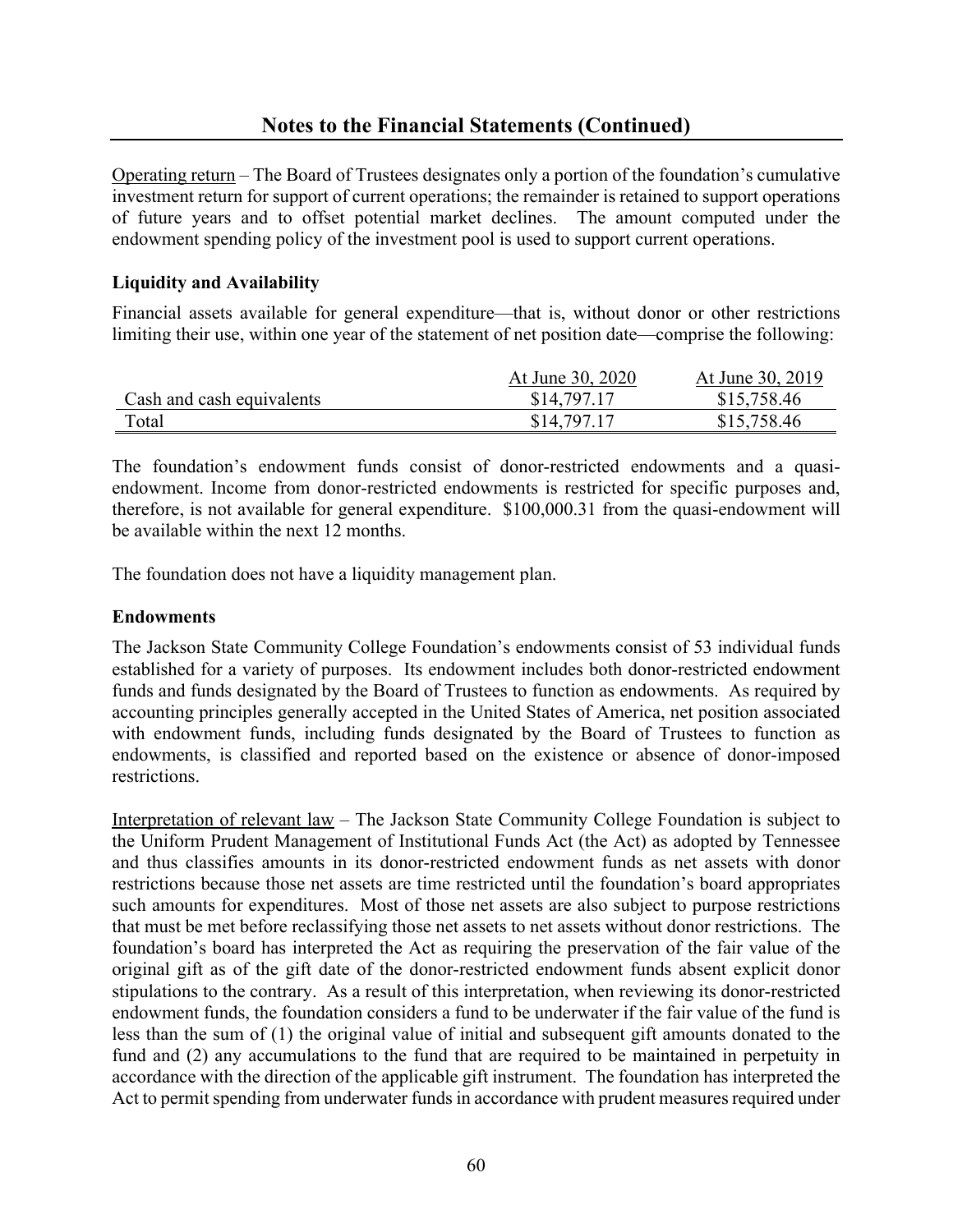the law. Additionally in accordance with the Act, the foundation considers the following factors in making a determination to appropriate or accumulate donor-restricted endowment funds: (1) the duration and preservation of the fund; (2) the purposes of the foundation and the donor-restricted endowment fund; (3) general economic conditions; (4) the possible effect of inflation or deflation; (5) the expected total return from income and the appreciation of investments; (6) the other resources of the foundation; and (7) the investment policies of the foundation.

#### Endowment Net Asset Composition by Type of Fund As of June 30, 2020

|                                                                                                                                                                             |   | <b>Without Donor</b><br>Restrictions |    | With Donor<br>Restrictions |     | Total                      |
|-----------------------------------------------------------------------------------------------------------------------------------------------------------------------------|---|--------------------------------------|----|----------------------------|-----|----------------------------|
| Board-designated endowment funds<br>Donor-restricted endowment funds:<br>Original donor-restricted gift<br>amount and amounts required to<br>be maintained in perpetuity by | S |                                      | \$ | 100,000.31                 | S   | 100,000.31                 |
| donor<br>Accumulated investment gains                                                                                                                                       |   |                                      |    | 1,423,106.40<br>382,669.34 |     | 1,423,106.40<br>382,669.34 |
| Term endowment<br>Total funds                                                                                                                                               | D |                                      | S  | 57,936.36<br>1.963.712.41  | \$. | 57,936.36<br>1,963,712.41  |

#### Endowment Net Asset Composition by Type of Fund As of June 30, 2019

|                                                                                                    |   | Without Donor<br>Restrictions |    | With Donor<br>Restrictions |   | Total        |
|----------------------------------------------------------------------------------------------------|---|-------------------------------|----|----------------------------|---|--------------|
| Board-designated endowment funds<br>Donor-restricted endowment funds:                              | S |                               | \$ | 100,000.31                 | S | 100,000.31   |
| Original donor-restricted gift<br>amount and amounts required to<br>be maintained in perpetuity by |   |                               |    |                            |   |              |
| donor                                                                                              |   |                               |    | 1,413,407.46               |   | 1,413,407.46 |
| Accumulated investment gains                                                                       |   |                               |    | 328,734.46                 |   | 328,734.46   |
| Term endowment                                                                                     |   |                               |    | 57,936.36                  |   | 57,936.36    |
| Total funds                                                                                        |   |                               | S  | 1,900,078.59               | S | 1,900,078.59 |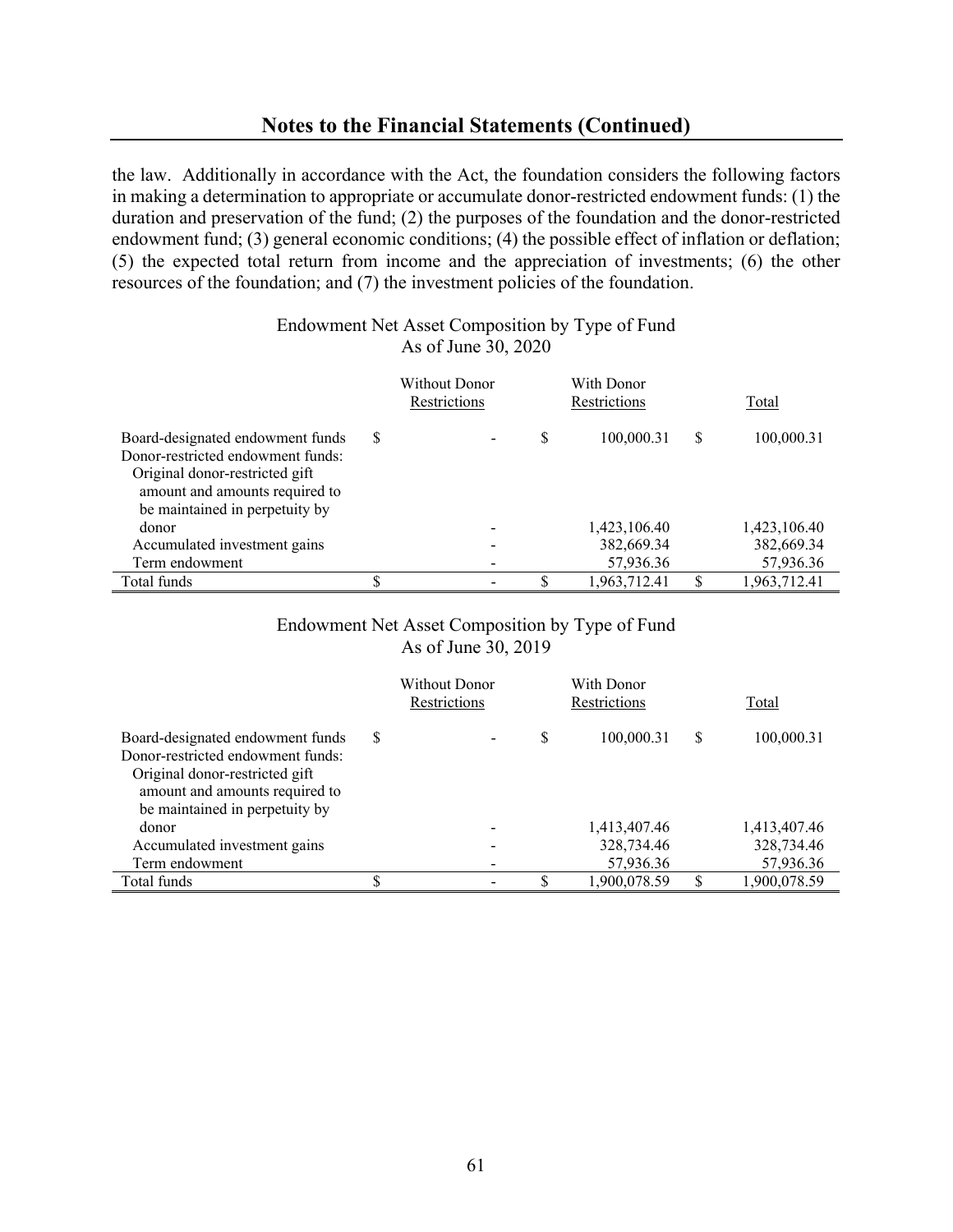|                                    |   | <b>Without Donor</b><br>Restrictions |    | With Donor<br>Restrictions |          | Total        |
|------------------------------------|---|--------------------------------------|----|----------------------------|----------|--------------|
| Endowment net assets, beginning of |   |                                      |    |                            |          |              |
| year                               | D |                                      | \$ | 1,900,078.59               | S        | 1,900,078.59 |
| Investment return, net             |   |                                      |    | 74,591.21                  |          | 74,591.21    |
| Contributions                      |   |                                      |    | 17,854.48                  |          | 17,854.48    |
| Appropriation of endowment assets  |   |                                      |    |                            |          |              |
| for expenditure                    |   |                                      |    | (29,045.11)                |          | (29,045.11)  |
| Other changes:                     |   |                                      |    |                            |          |              |
| <b>Balance Transfers</b>           |   |                                      |    | 233.24                     |          | 233.24       |
| Endowment net assets, end of year  | S |                                      | S  | 1,963,712.41               | <b>S</b> | 1,963,712.41 |

#### Changes in Endowment Net Assets As of June 30, 2020

#### Changes in Endowment Net Assets As of June 30, 2019

|                                    |   | <b>Without Donor</b><br>Restrictions |   | With Donor<br>Restrictions |   | Total        |
|------------------------------------|---|--------------------------------------|---|----------------------------|---|--------------|
| Endowment net assets, beginning of | S |                                      | S | 1,815,674.15               | S | 1,815,674.15 |
| year                               |   |                                      |   |                            |   |              |
| Investment return, net             |   |                                      |   | 88,299.20                  |   | 88,299.20    |
| Contributions                      |   |                                      |   | 18,037.48                  |   | 18,037.48    |
| Appropriation of endowment assets  |   |                                      |   |                            |   |              |
| for expenditure                    |   |                                      |   | (41, 932.24)               |   | (41, 932.24) |
| Other changes:                     |   |                                      |   |                            |   |              |
| Transfers to create endowment      |   |                                      |   |                            |   |              |
| funds                              |   |                                      |   | 20,000.00                  |   | 20,000.00    |
| Endowment net assets, end of year  |   |                                      | S | 1,900,078.59               | S | 1,900,078.59 |

Return objectives and risk parameters – The foundation has adopted investment and spending policies for endowment assets. Endowment assets include those assets of donor-restricted funds that the organization must hold in perpetuity or for a donor-specified period(s) as well as boarddesignated funds. Under this policy, as approved by the Board of Trustees, the endowment assets are invested in a manner that is intended to produce results that place a primary emphasis on preserving the principal of the endowment funds. The foundation expects its endowment funds, over time, to provide an average rate of return of approximately 2% annually. Actual returns in any given year may vary from this amount.

Strategies employed for achieving objectives – To satisfy its long-term rate-of-return objectives, the foundation relies on a total return strategy in which investment returns are achieved through both capital appreciation (realized and unrealized) and current yield (interest and dividends). The foundation targets a diversified asset allocation that allows funds to be invested up to a maximum of 65% in equity based investments and up to 75% in fixed income investments to achieve its longterm objectives within prudent risk restraints.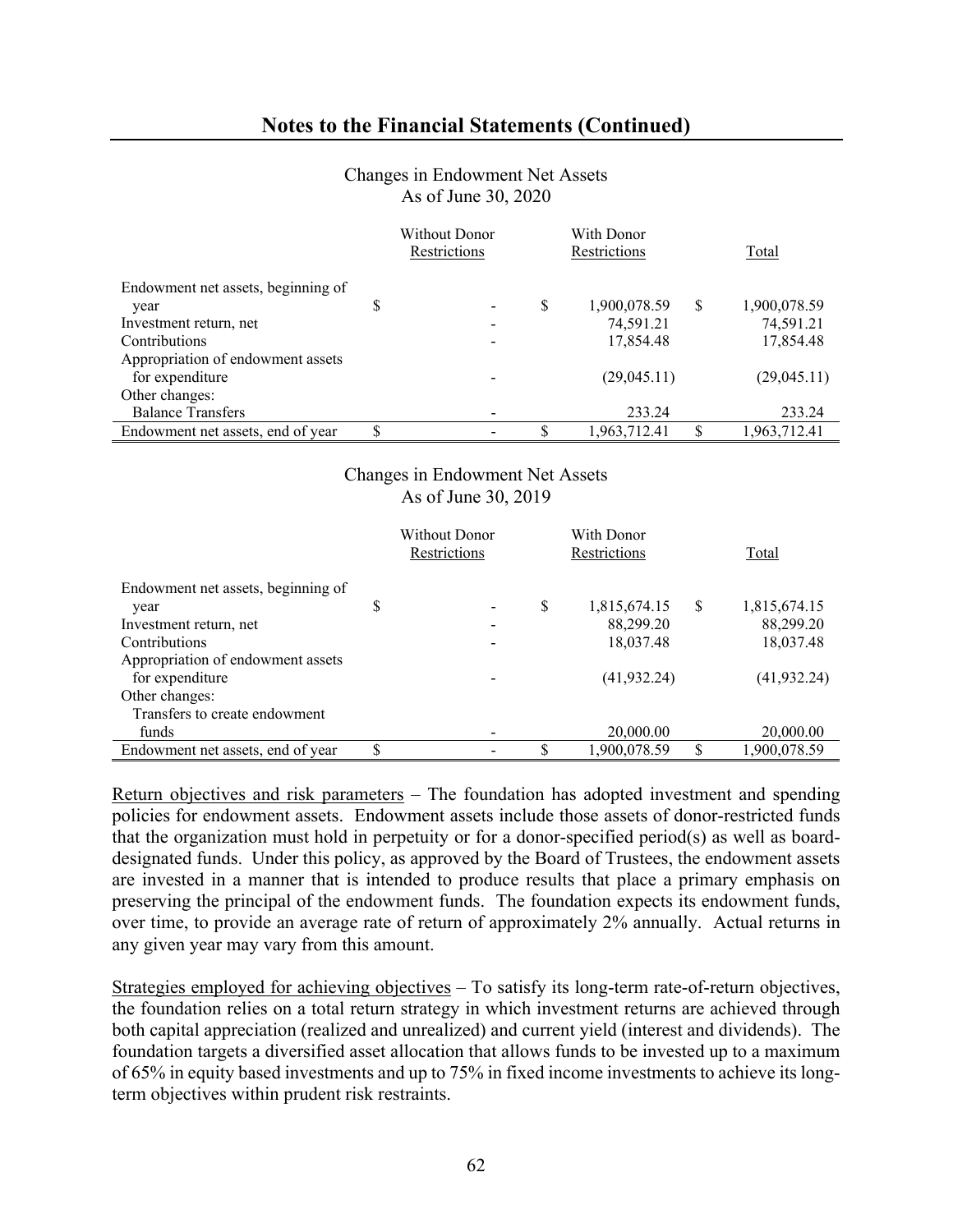Spending policy and how the investment objectives relate – The foundation has a policy of appropriating for distribution each year the funds that are above the permanently restricted endowments in a manner that is consistent with the wishes of the donor. The foundation chooses to spend only a portion of the endowment investment income (including changes in the value of investments) each year. Under the spending plan established by the foundation, 50% of unrealized gains and 75% of realized gains and current year earnings on endowments have been authorized for expenditures. In establishing this policy, the foundation considered the long-term expected return on its endowment. The current spending policy allows for the preservation of the fair value of the original gift as of the gift date of the donor-restricted endowment funds.

#### **Natural Classifications With Functional Classifications**

The foundation's operating expenses by functional classification for the year ended June 30, 2020, are as follows:

|                    | Natural Classification |             |             |             |                                |              |
|--------------------|------------------------|-------------|-------------|-------------|--------------------------------|--------------|
|                    |                        |             |             |             | Payments                       |              |
|                    |                        |             |             |             | Made to or on                  |              |
| Functional         |                        |             | Other       |             | Behalf of                      |              |
| Classification     | <b>Salaries</b>        | Benefits    | Operating   | Scholarship | College                        | Total        |
| Program services   | S<br>-                 | S           |             | \$4,182.03  | \$<br>$\overline{\phantom{0}}$ | 4,182.03     |
| Support activities | 127,945.16             | 47,322.18   | 32,604.37   |             |                                | 207,871.71   |
| Payments to        |                        |             |             |             |                                |              |
| college            |                        |             |             |             | 44,195.10                      | 44,195.10    |
| Total expenses     | \$127,945.16           | \$47,322.18 | \$32,604.37 | \$4,182.03  | \$44,195.10                    | \$256,248.84 |

The foundation's operating expenses by functional classification for the year ended June 30, 2019, are as follows:

|                    |              |                 | Natural Classification |             |               |              |
|--------------------|--------------|-----------------|------------------------|-------------|---------------|--------------|
|                    |              |                 |                        |             | Payments      |              |
|                    |              |                 |                        |             | Made to or on |              |
| Functional         |              |                 | Other                  |             | Behalf of     |              |
| Classification     | Salaries     | <b>Benefits</b> | Operating              | Scholarship | College       | Total        |
| Program services   |              |                 |                        | \$14,530.68 | ۰             | \$14,530.68  |
| Support activities | 115,392.47   | 42,679.40       | 37,965.16              |             |               | 196,037.63   |
| Payments to        |              |                 |                        |             |               |              |
| college            |              |                 |                        |             | 48,859.00     | 48,859.00    |
| Total expenses     | \$115,392.47 | \$42,679.40     | \$37,965.16            | \$14,530.68 | \$48,859.00   | \$259,426.71 |

#### **Support From Jackson State Community College**

The college paid certain payroll costs for college personnel who also performed services supporting the foundation amounting to \$175,267.34 in fiscal year 2020 and \$158,071.87 in fiscal year 2019. These supporting costs paid by the college are reflected in the statement of revenues, expenses, and changes in net position as college support, with a like amount included in expenses. The college provides office space and the use of certain common facilities and services to the foundation at no cost. These costs have not been recorded as college support because they are not considered to be significant to the operations of the foundation.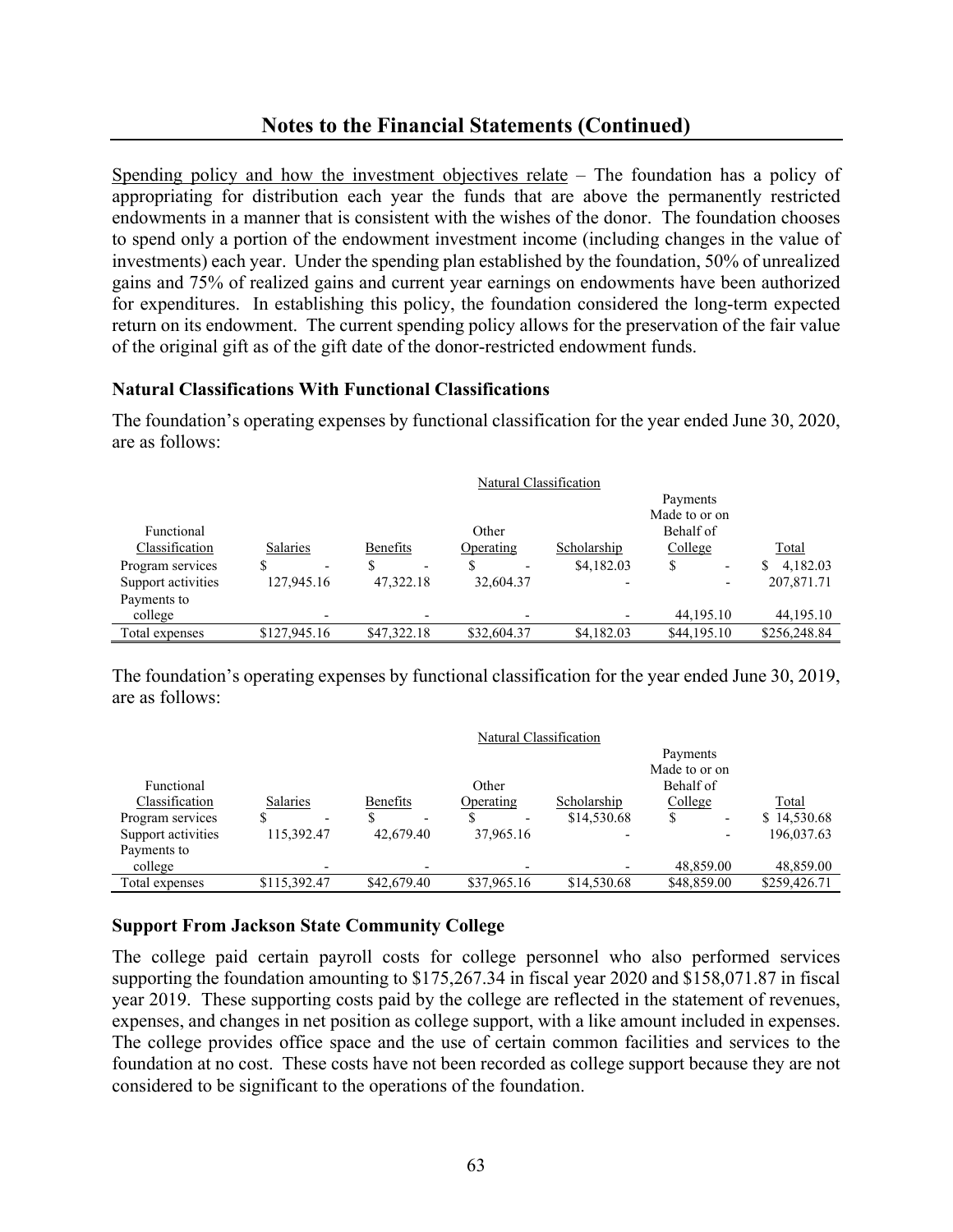#### **Change in Accounting Principle**

During fiscal year 2019, the foundation implemented the FASB Accounting Standards Update (ASU) No. 2016-14, *Not-for-Profit Entities (Topic 958): Presentation of Financial Statements for Not-for-Profit Entities*. This update improved the usefulness of information provided to donors and other users of the financial statements and addressed liquidity and financial flexibility.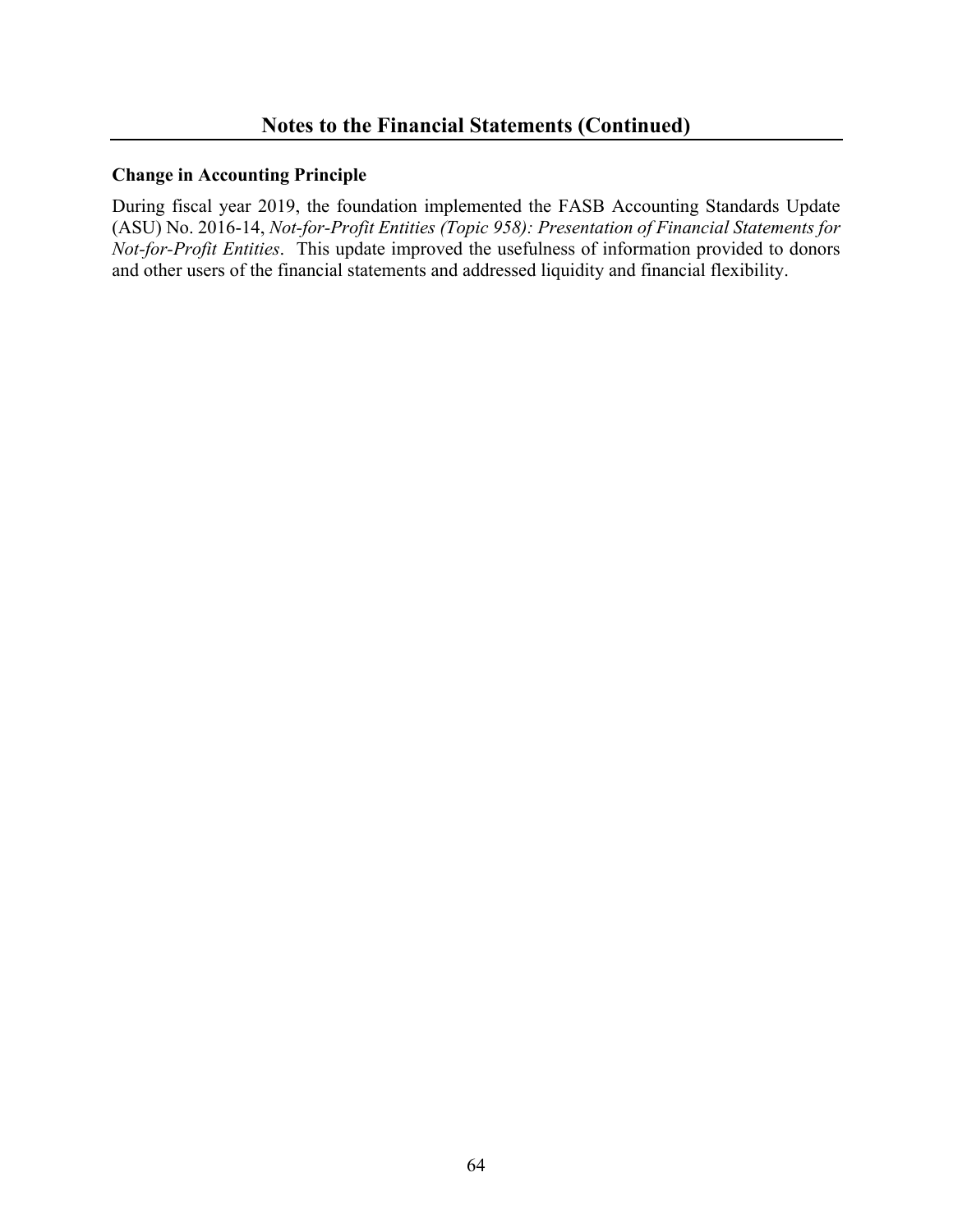# **Tennessee Board of Regents Jackson State Community College Required Supplementary Information Schedule of Jackson State Community College's Proportionate Share of the Net Pension Liability Closed State and Higher Education Employee Pension Plan Within TCRS**

|      |                 |               |             | Proportionate  | Plan                 |
|------|-----------------|---------------|-------------|----------------|----------------------|
|      |                 |               |             | Share of the   | <b>Fiduciary Net</b> |
|      |                 |               |             | Net Pension    | Position as a        |
|      |                 | Proportionate |             | Liability as a | Percentage of        |
|      | Proportion of   | Share of the  |             | Percentage of  | the Total            |
|      | the Net Pension | Net Pension   | Covered     | Its Covered    | Pension              |
|      | Liability       | Liability     | Payroll     | Payroll        | Liability            |
| 2020 | 0.333135%       | \$4,704,419   | \$7,511,245 | 62.63%         | 91.67%               |
| 2019 | 0.340305%       | 5,497,325     | 8,001,409   | 68.99%         | 90.26%               |
| 2018 | 0.343812%       | 6,152,861     | 8,248,208   | 74.60%         | 88.88%               |
| 2017 | 0.338357%       | 6,173,574     | 8,261,081   | 77.68%         | 87.96%               |
| 2016 | 0.321131%       | 4,140,285     | 8,385,442   | 49.37%         | 91.26%               |
| 2015 | 0.311292%       | 2,147,756     | 8,504,252   | 25.26%         | 95.11%               |

- 1) To correspond with the measurement date, the amounts presented were determined as of June 30 of the prior fiscal year.
- 2) This is a 10-year schedule; however, the information in this schedule is not required to be presented retroactively. Years will be added to this schedule in future years until 10 years of information is available.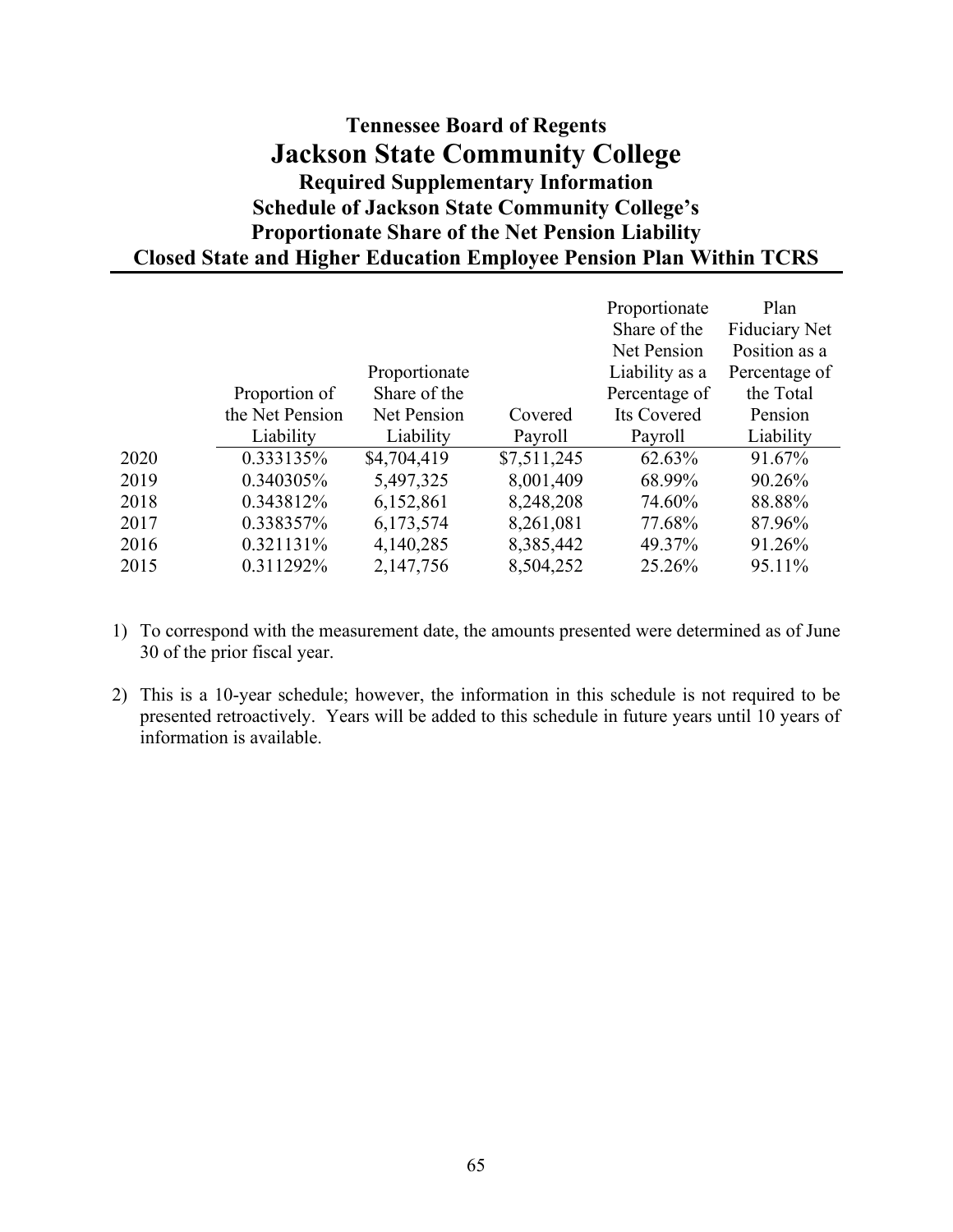# **Tennessee Board of Regents Jackson State Community College Required Supplementary Information Schedule of Jackson State Community College's Proportionate Share of the Net Pension Asset State and Higher Education Employee Retirement Plan Within TCRS**

|      |                 |               |             | Proportionate | Plan                 |
|------|-----------------|---------------|-------------|---------------|----------------------|
|      |                 |               |             | Share of the  | <b>Fiduciary Net</b> |
|      |                 |               |             | Net Pension   | Position as a        |
|      |                 | Proportionate |             | Asset as a    | Percentage of        |
|      | Proportion of   | Share of the  |             | Percentage of | the Total            |
|      | the Net Pension | Net Pension   | Covered     | Its Covered   | Pension              |
|      | Asset           | Asset         | Payroll     | Payroll       | Liability            |
| 2020 | 0.252280%       | \$104,639     | \$2,366,534 | 4.42%         | 122.36%              |
| 2019 | 0.260286%       | 100,399       | 1,853,477   | 5.40%         | 132.39%              |
| 2018 | 0.248179%       | 51,468        | 1,293,480   | 3.98%         | 131.51%              |
| 2017 | 0.230468%       | 19,416        | 710,068     | 2.76%         | 130.56%              |
| 2016 | 0.257854%       | 7,171         | 280,796     | 2.55%         | 142.55%              |

1) To correspond with the measurement date, the amounts presented were determined as of June 30 of the prior fiscal year.

2) This is a 10-year schedule; however, the information in this schedule is not required to be presented retroactively. Years will be added to this schedule in future years until 10 years of information is available.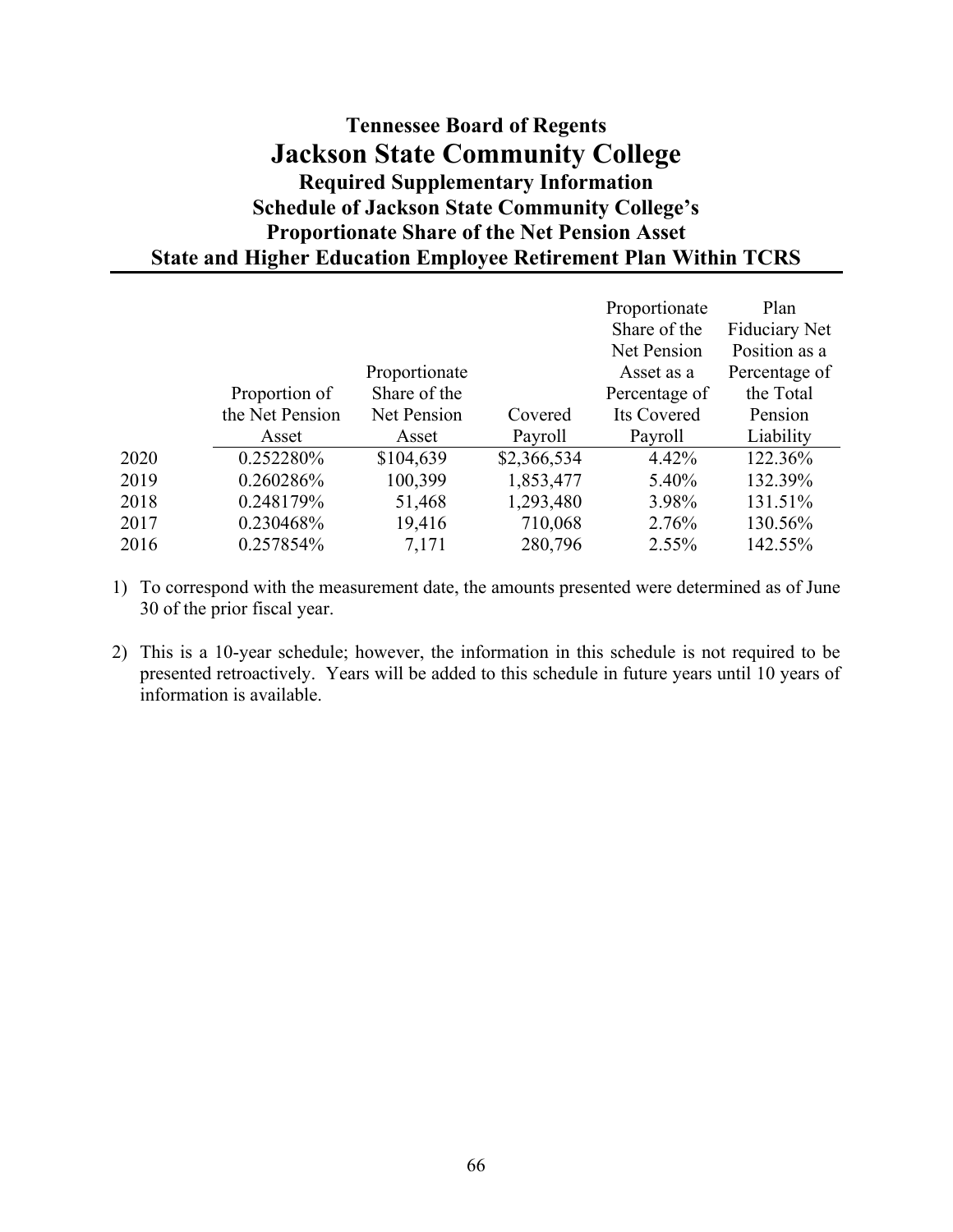# **Tennessee Board of Regents Jackson State Community College Required Supplementary Information Schedule of Jackson State Community College's Contributions Closed State and Higher Education Employee Pension Plan Within TCRS**

|      | Contractually<br>Determined<br>Contributions | Contributions<br>in Relation to<br>Contractually<br>Determined<br>Contributions | Contribution<br>Deficiency<br>Excess) | Covered<br>Payroll | Contributions<br>as a<br>Percentage of<br>Covered<br>Payroll |
|------|----------------------------------------------|---------------------------------------------------------------------------------|---------------------------------------|--------------------|--------------------------------------------------------------|
| 2020 | \$1,479,517                                  | \$1,479,517                                                                     | $\mathbb{S}$                          | \$7,525,518        | 19.66%                                                       |
| 2019 | 1,444,412                                    | 1,444,412                                                                       |                                       | 7,511,245          | 19.23%                                                       |
| 2018 | 1,509,865                                    | 1,509,865                                                                       |                                       | 8,001,409          | 18.87%                                                       |
| 2017 | 1,238,881                                    | 1,238,881                                                                       |                                       | 8,248,208          | 15.02%                                                       |
| 2016 | 1,241,641                                    | 1,241,641                                                                       |                                       | 8,261,081          | 15.03%                                                       |
| 2015 | 1,260,222                                    | 1,260,222                                                                       |                                       | 8,385,442          | 15.03%                                                       |
| 2014 | 1,278,189                                    | 1,278,189                                                                       |                                       | 8,504,252          | 15.03%                                                       |
| 2013 | 1,249,874                                    | 1,249,874                                                                       |                                       | 8,315,866          | 15.03%                                                       |
| 2012 | 1,233,329                                    | 1,233,329                                                                       |                                       | 8,271,825          | 14.91%                                                       |
| 2011 | 1,190,924                                    | 1,190,924                                                                       |                                       | 7,987,420          | 14.91%                                                       |

#### **Notes to Schedule:**

Changes of assumptions: In 2017, the following assumptions were changed: decreased inflation rate from 3% to 2.5%; decreased the investment rate of return from 7.5% to 7.25%; decreased the cost-of-living adjustment from 2.5% to 2.25%; and decreased salary growth graded ranges from an average of 4.25% to an average of 4%.

To correspond with the reporting date, the amounts presented were determined as of June 30 of the stated fiscal year.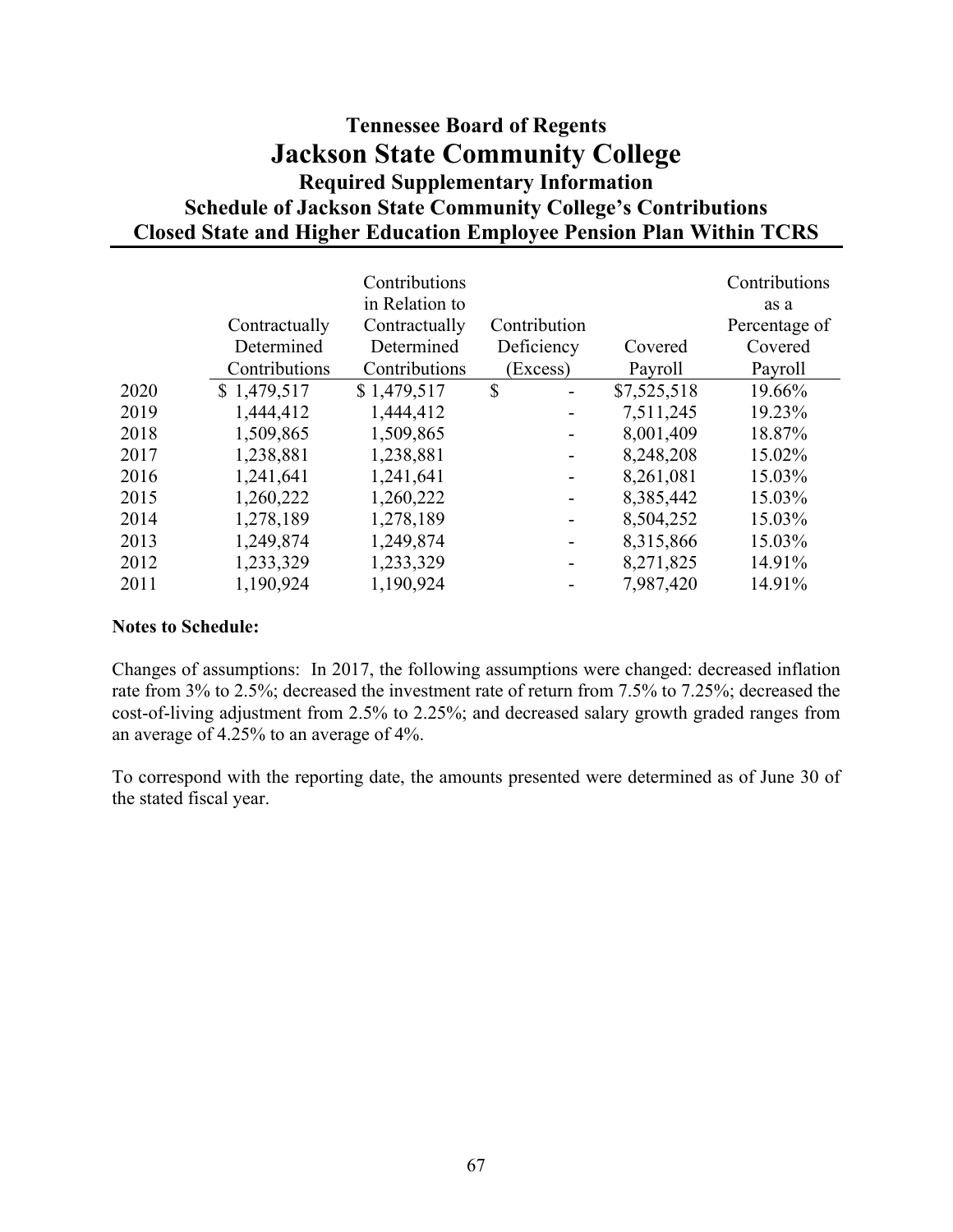# **Tennessee Board of Regents Jackson State Community College Required Supplementary Information Schedule of Jackson State Community College's Contributions State and Higher Education Employee Retirement Plan Within TCRS**

|      |            |               | Contributions<br>in Relation to |    |                          |             | Contributions<br>as a |
|------|------------|---------------|---------------------------------|----|--------------------------|-------------|-----------------------|
|      |            | Contractually | Contractually                   |    | Contribution             |             | Percentage of         |
|      | Determined |               | Determined                      |    | Deficiency               | Covered     | Covered               |
|      |            | Contributions | Contributions                   |    | Excess)                  | Payroll     | Payroll               |
| 2020 | \$         | 45,319        | \$<br>45,319                    | \$ |                          | \$2,619,588 | 1.73%                 |
| 2019 |            | 39,285        | 39,285                          |    | -                        | 2,366,534   | 1.66%                 |
| 2018 |            | 73,027        | 73,027                          |    |                          | 1,853,477   | 3.94%                 |
| 2017 |            | 50,750        | 50,750                          |    |                          | 1,293,480   | 3.92%                 |
| 2016 |            | 27,480        | 27,480                          |    | $\overline{\phantom{0}}$ | 710,068     | 3.87%                 |
| 2015 |            | 10,866        | 10,866                          |    |                          | 280,796     | 3.87%                 |

#### **Notes to Schedule:**

Changes of assumptions: In 2017, the following assumptions were changed: decreased inflation rate from 3% to 2.5%; decreased the investment rate of return from 7.5% to 7.25%; decreased the cost-of-living adjustment from 2.5% to 2.25%; and decreased salary growth graded ranges from an average of 4.25% to an average of 4%.

- 1) This is a 10-year schedule; however, contributions to this plan began in 2015. Years will be added to this schedule in future years until 10 years of information is available.
- 2) To correspond with the reporting date, the amounts presented were determined as of June 30 of the stated year.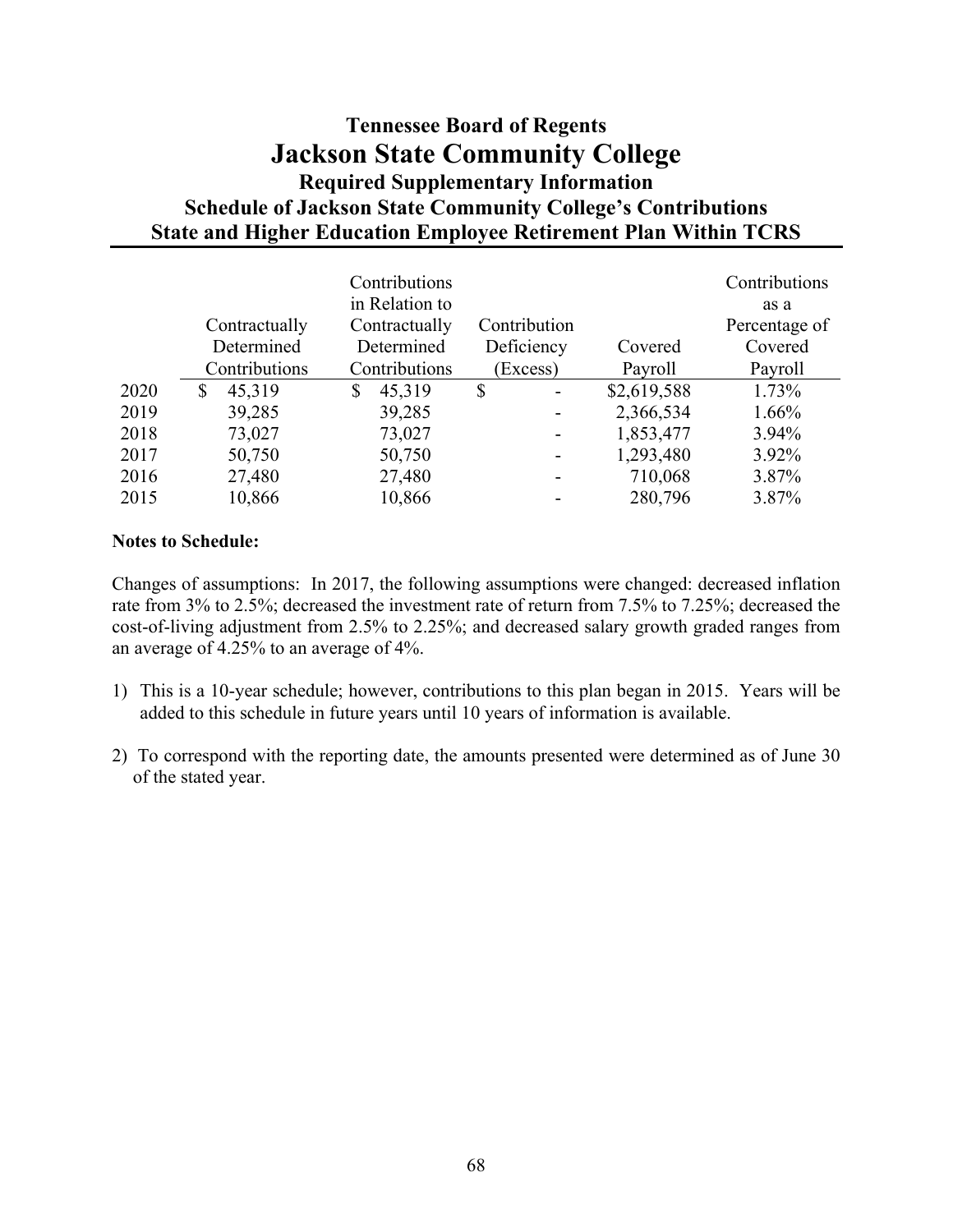# **Tennessee Board of Regents Jackson State Community College Required Supplementary Information Schedule of Jackson State Community College's Proportionate Share of the Collective Total/Net OPEB Liability Closed State Employee Group OPEB Plan**

|      |                |                       |              | College's               |                     |
|------|----------------|-----------------------|--------------|-------------------------|---------------------|
|      |                |                       |              | Proportionate           | <b>OPEB</b> Plan    |
|      |                |                       |              | Share of the            | Fiduciary           |
|      | College's      | College's             |              | Collective              | <b>Net Position</b> |
|      | Proportion of  | Proportionate         |              | <b>Total/Net OPEB</b>   | as a                |
|      | the Collective | Share of the          | College's    | Liability as a          | Percentage of       |
|      | Total/Net      | Collective            | Covered-     | Percentage of Its       | the Total           |
|      | <b>OPEB</b>    | Total/Net             | Employee     | Covered-                | <b>OPEB</b>         |
|      | Liability      | <b>OPEB</b> Liability | Payroll      | <b>Employee Payroll</b> | Liability           |
| 2020 | 0.347755%      | \$3,311,253           | \$10,496,487 | 31.55%                  | 18.33%              |
| 2019 | 0.492841%      | 6,827,023             | 10,649,635   | 64.11%                  | N/A                 |
| 2018 | 0.349001%      | 4,685,475             | 11,508,082   | 40.71%                  | N/A                 |
|      |                |                       |              |                         |                     |

- 1) This is a 10-year schedule; however, the information in this schedule is not required to be presented retroactively. Years will be added to this schedule in future fiscal years until 10 years of information is available.
- 2) The amounts reported for each fiscal year were determined as of the prior fiscal year-end.
- 3) During the fiscal year ended June 30, 2019, this plan transitioned from a pay-as-you-go plan to a prefunding arrangement.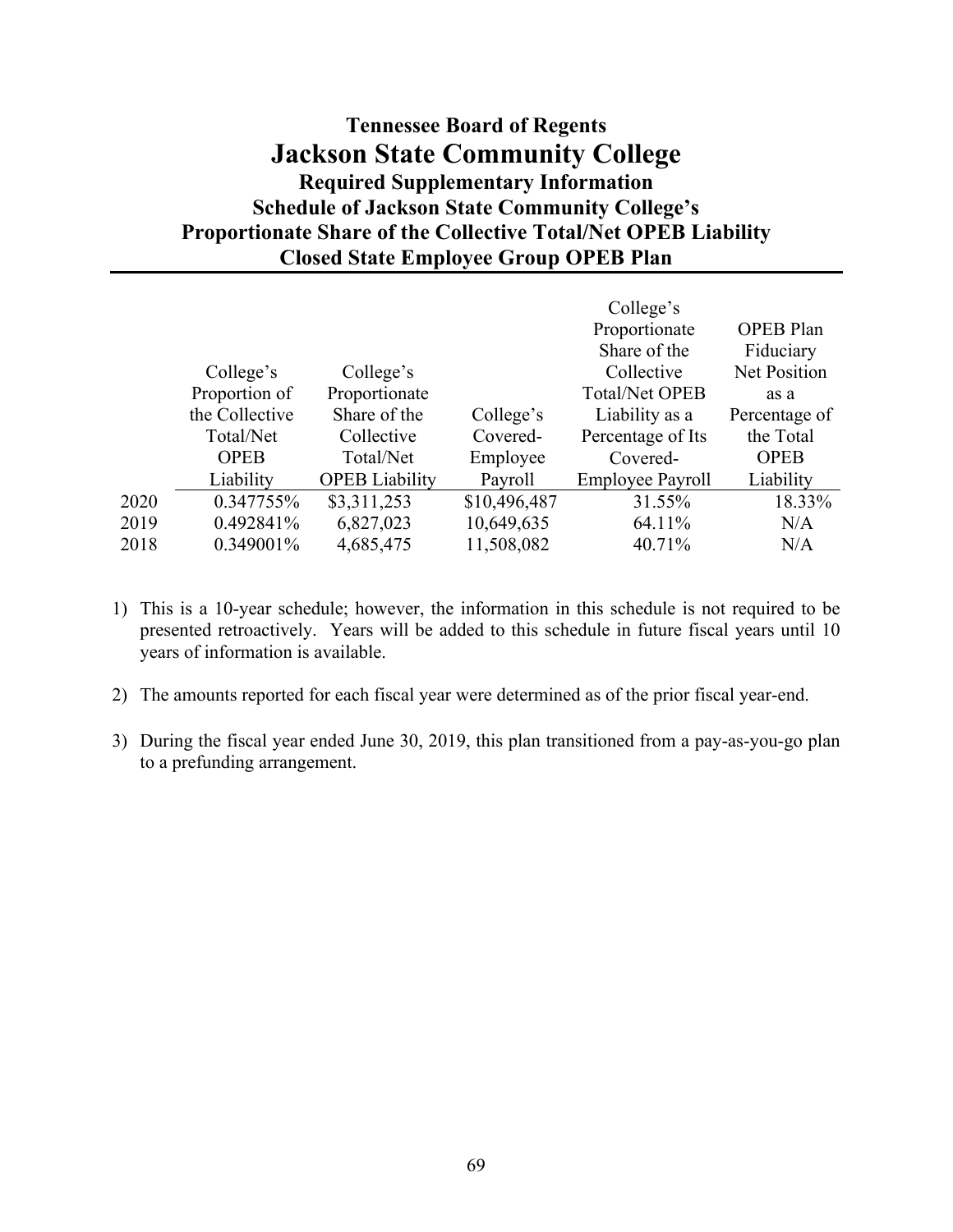# **Tennessee Board of Regents Jackson State Community College Required Supplementary Information Schedule of Jackson State Community College's Contributions Closed State Employee Group OPEB Plan**

|      |               | Contributions<br>in Relation to |                          |              | Contributions<br>as a Percentage |
|------|---------------|---------------------------------|--------------------------|--------------|----------------------------------|
|      | Actuarially   | Actuarially                     | Contribution             | Covered-     | of Covered-                      |
|      | Determined    | Determined                      | Deficiency               | Employee     | Employee                         |
|      | Contributions | Contributions                   | (Excess)                 | Payroll      | Payroll                          |
| 2020 | \$523,392     | \$523,392                       | $\overline{\phantom{a}}$ | \$13,233,130 | 3.96%                            |
| 2019 | 484,686       | 418,398                         | 66,288                   | 10,496,487   | 3.99%                            |

- 1) This is a 10-year schedule; however, the information in this schedule is not required to be presented retroactively. Years will be added to this schedule in future fiscal years until 10 years of information is available.
- 2) Actuarially determined contribution rates are determined based on valuations as of June 30 two years prior to the fiscal year-end in which the contributions are reported.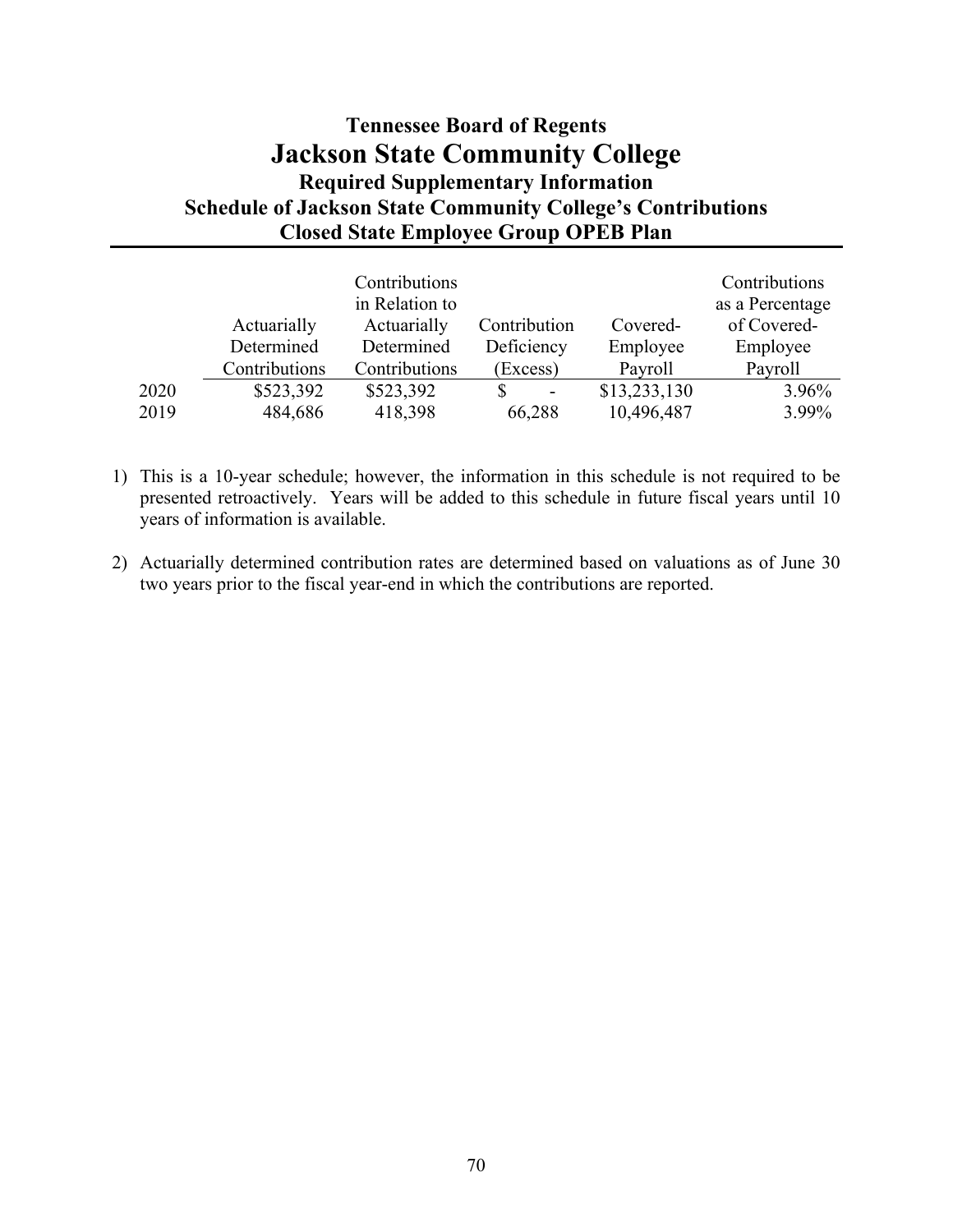# **Tennessee Board of Regents Jackson State Community College Required Supplementary Information Schedule of Jackson State Community College's Proportionate Share of the Collective Total OPEB Liability Closed Tennessee OPEB Plan**

|      |             |                          |                   |                                |              | College's             |
|------|-------------|--------------------------|-------------------|--------------------------------|--------------|-----------------------|
|      | College's   |                          | Primary           |                                |              | Proportionate         |
|      | Proportion  | College's                | Government's      | Total                          |              | Share of the          |
|      | of the      | Proportionate            | Proportionate     | <b>OPEB</b>                    |              | Collective Total      |
|      | Collective  | Share of the             | Share of the      | Liability                      | College's    | <b>OPEB</b> Liability |
|      | Total       | Collective               | Collective        | Associated                     | Covered-     | as a Percentage       |
|      | <b>OPEB</b> | <b>Total OPEB</b>        | <b>Total OPEB</b> | With the                       | Employee     | of Its Covered        |
|      | Liability   | Liability                | Liability         | College                        | Payroll      | Payroll               |
| 2020 | $0.0\%$     | \$<br>$\blacksquare$     | \$711,323         | \$<br>$\overline{\phantom{0}}$ | \$11,083,659 | $0.0\%$               |
| 2019 | $0.0\%$     | $\overline{\phantom{a}}$ | 778,545           | ۰.                             | 11,529,515   | $0.0\%$               |
| 2018 | $0.0\%$     | $\overline{\phantom{a}}$ | 685,414           | ۰.                             | 12,242,749   | $0.0\%$               |

- 1) There are no assets accumulating in a trust that meets the criteria in paragraph 4 of GASB Statement 75 related to this OPEB plan.
- 2) This is a 10-year schedule; however, the information in this schedule is not required to be presented retroactively. Years will be added to this schedule in future fiscal years until 10 years of information is available.
- 3) The amounts reported for each fiscal year were determined as of the prior fiscal year-end.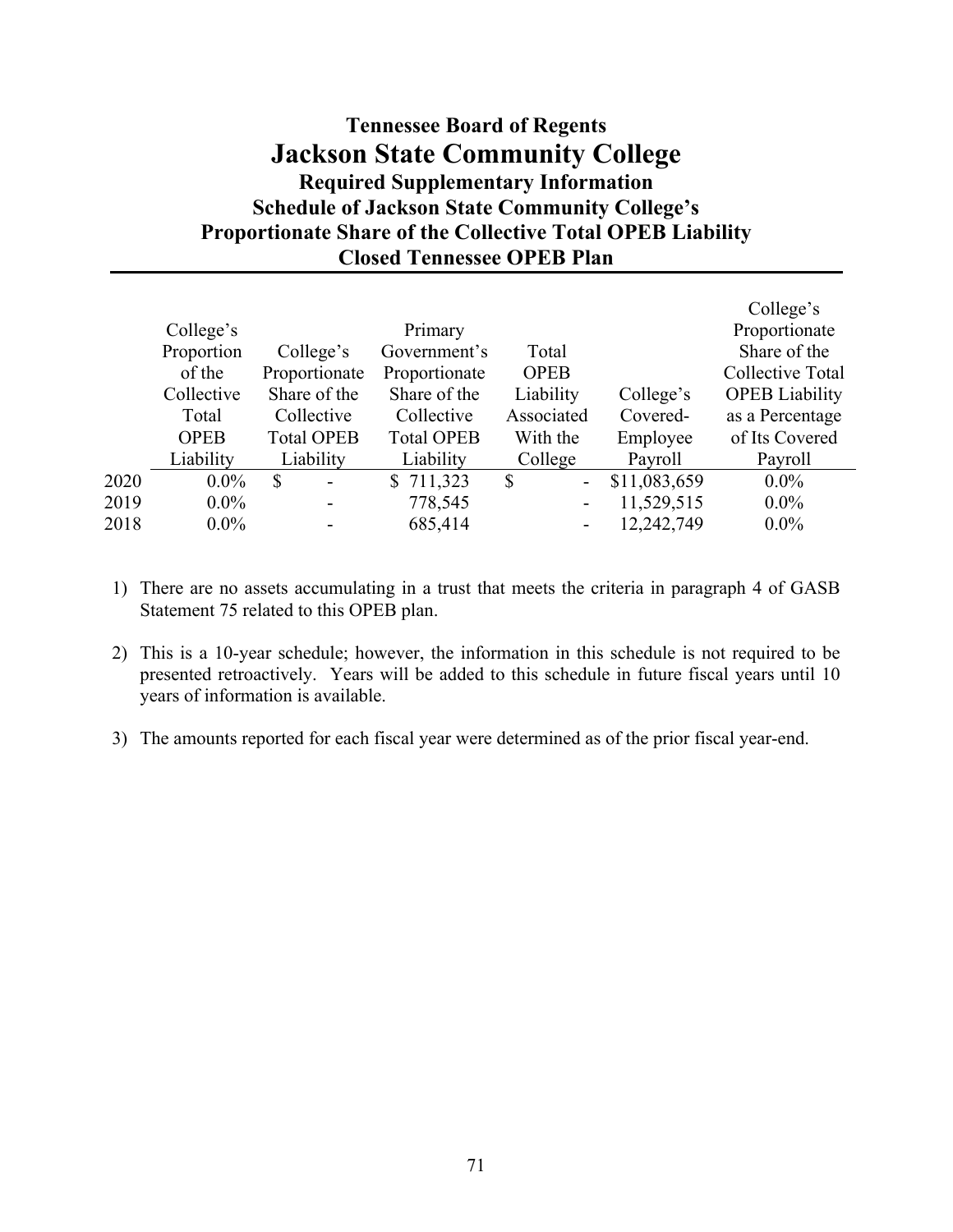## **Supplementary Information JACKSON STATE COMMUNITY COLLEGE FOUNDATION Schedules of Cash Flows - Component Unit For the Years Ended June 30, 2020, and June 30, 2019**

|                                                                                       | Year Ended<br>June 30, 2020 | Year Ended<br>June 30, 2019 |
|---------------------------------------------------------------------------------------|-----------------------------|-----------------------------|
| Cash flows from operating activities                                                  |                             |                             |
| Gifts and contributions                                                               | \$<br>87,161.89             | <sup>\$</sup><br>66,471.74  |
| Payments to suppliers and vendors                                                     | (32, 604.37)                | (37,965.16)                 |
| Payments for scholarships and fellowships                                             | (4,182.03)                  | (14, 530.68)                |
| Payments to Jackson State Community College                                           | (44, 195.10)                | (48, 859.00)                |
| Loans issued to students                                                              |                             | 41,571.86                   |
| Net cash provided by operating activities                                             | 6,180.39                    | 6,688.76                    |
| Cash flows from noncapital financing activities                                       |                             |                             |
| Private gifts for endowment purposes                                                  | 5,000.00                    | 4,050.00                    |
| Net cash provided by noncapital financing activities                                  | 5,000.00                    | 4,050.00                    |
| Cash flows from investing activities                                                  |                             |                             |
| Proceeds from sales and maturities of investments                                     | 329,289.44                  | 351,374.22                  |
| Income on investments                                                                 | 107,272.54                  | 127,443.62                  |
| Purchases of investments                                                              | (409, 087.22)               | (484, 171.29)               |
| Net cash provided by (used for) investing activities                                  | 27,474.76                   | (5,353.45)                  |
| Net increase in cash and cash equivalents                                             | 38,655.15                   | 5,385.31                    |
| Cash and cash equivalents - beginning of year                                         | 445,440.74                  | 440,055.43                  |
| Cash and cash equivalents - end of year                                               | \$<br>484,095.89            | \$<br>445,440.74            |
| Reconciliation of operating loss to net cash provided by operating activities:        |                             |                             |
| Operating loss                                                                        | (169,086.95)<br>\$          | (210, 104.97)<br>S          |
| Adjustments to reconcile operating loss to net cash provided by operating activities: |                             |                             |
| Noncash operating expenses                                                            | 175,267.34                  | 158,071.87                  |
| Change in assets, liabilities, and deferrals:                                         |                             |                             |
| Receivables                                                                           |                             | 17,150.00                   |
| Loans to students                                                                     |                             | 41,571.86                   |
| Net cash provided by operating activities                                             | \$<br>6,180.39              | \$<br>6,688.76              |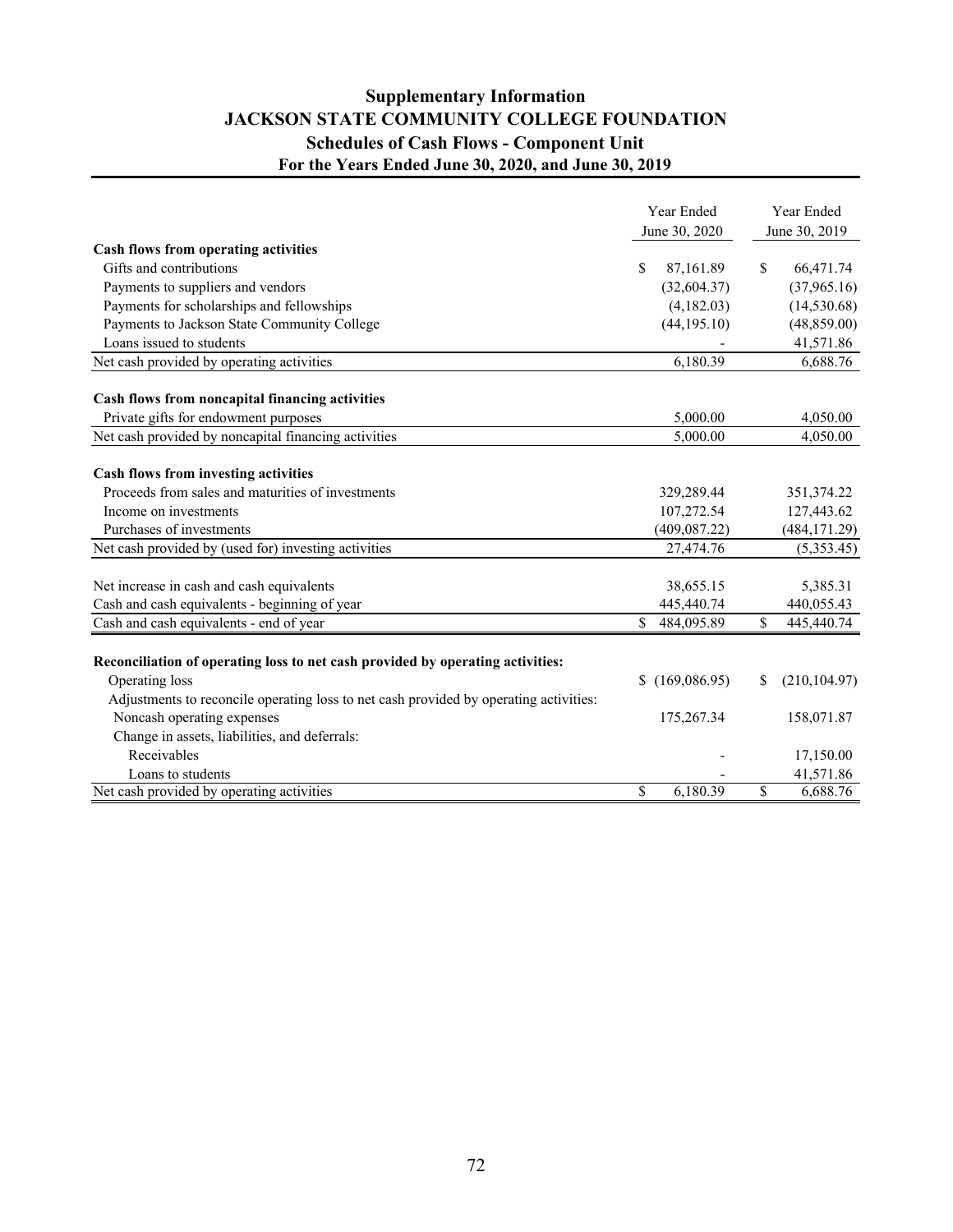

**JASON E. MUMPOWER** Comptroller

## **Independent Auditor's Report on Internal Control Over Financial Reporting and on Compliance and Other Matters Based on an Audit of Financial Statements Performed in Accordance With**  *Government Auditing Standards*

The Honorable Bill Lee, Governor Members of the General Assembly The Honorable Flora W. Tydings, Chancellor Dr. George Pimentel, President

We have audited the financial statements of Jackson State Community College, an institution of the State University and Community College System of Tennessee, which is a component unit of the State of Tennessee, and its discretely presented component unit as of and for the years ended June 30, 2020, and June 30, 2019, and the related notes to the financial statements, which collectively comprise the college's basic financial statements, and have issued our report thereon dated September 7, 2021. We conducted our audit in accordance with the auditing standards generally accepted in the United States of America and the standards applicable to financial audits contained in *Government Auditing Standards* issued by the Comptroller General of the United States.

### **Internal Control Over Financial Reporting**

In planning and performing our audit of the financial statements, we considered the college's internal control over financial reporting (internal control) to determine the audit procedures that are appropriate in the circumstances for the purpose of expressing our opinions on the financial statements, but not for the purpose of expressing an opinion on the effectiveness of the college's internal control. Accordingly, we do not express an opinion on the effectiveness of the college's internal control.

A *deficiency in internal control* exists when the design or operation of a control does not allow management or employees, in the normal course of performing their assigned functions, to prevent, or detect and correct, misstatements on a timely basis. A *material weakness* is a deficiency, or a combination of deficiencies, in internal control, such that there is a reasonable possibility that a material misstatement of the financial statements will not be prevented, or detected and corrected on a timely basis. A *significant deficiency* is a deficiency, or a combination of deficiencies, in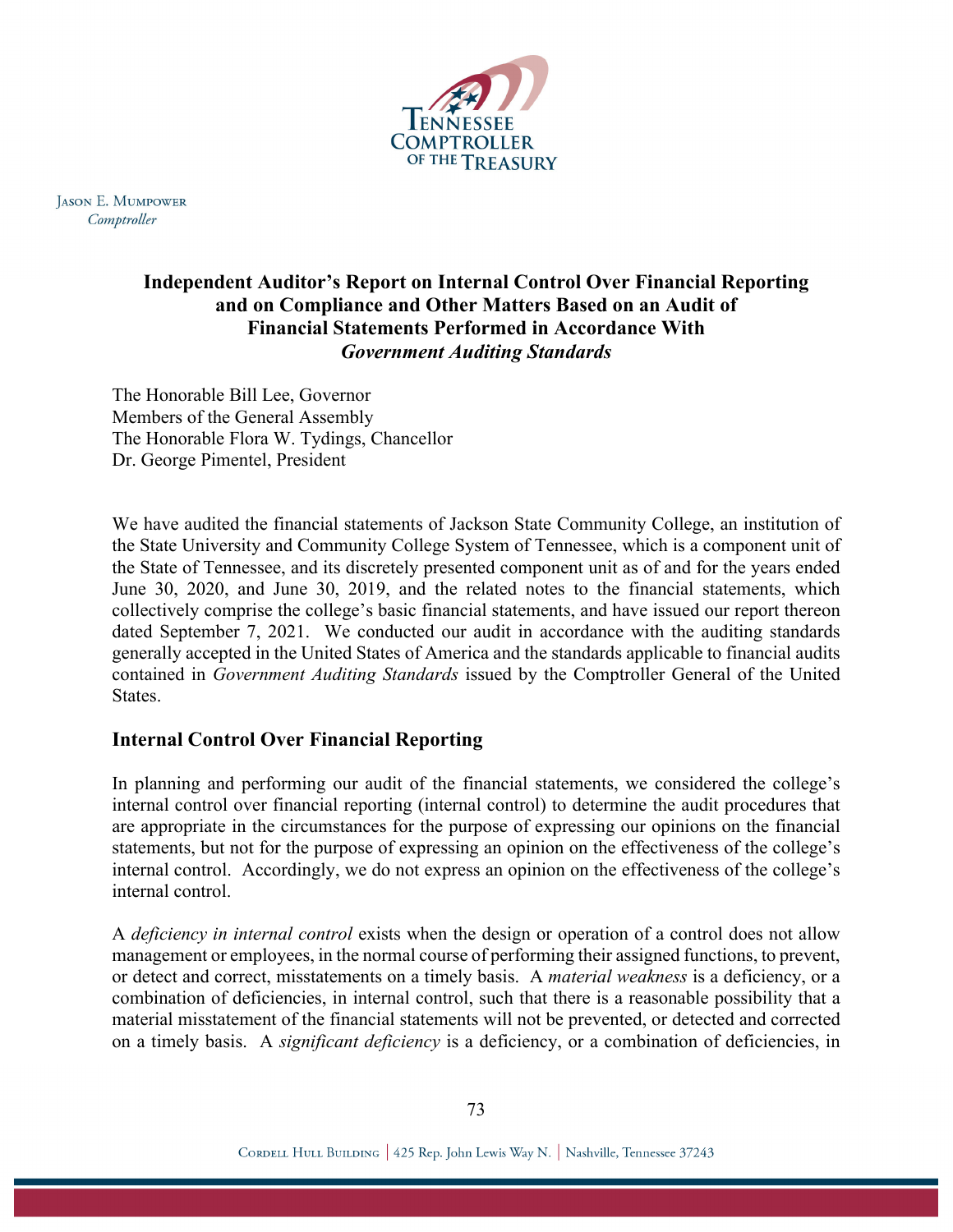internal control that is less severe than a material weakness, yet important enough to merit attention by those charged with governance.

Our consideration of internal control was for the limited purpose described in the first paragraph of this section and was not designed to identify all deficiencies in internal control that might be material weaknesses or significant deficiencies. Given these limitations, during our audit we did not identify any deficiencies in internal control that we consider to be material weaknesses. However, material weaknesses may exist that have not been identified.

### **Compliance and Other Matters**

As part of obtaining reasonable assurance about whether the college's financial statements are free from material misstatement, we performed tests of its compliance with certain provisions of laws, regulations, contracts, and grant agreements, noncompliance with which could have a direct and material effect on the determination of financial statement amounts. However, providing an opinion on compliance with those provisions was not an objective of our audit, and accordingly, we do not express such an opinion. The results of our tests disclosed no instances of noncompliance or other matters that are required to be reported under *Government Auditing Standards*.

### **Purpose of This Report**

The purpose of this report is solely to describe the scope of our testing of internal control and compliance and the results of that testing, and not to provide an opinion on the effectiveness of the entity's internal control or on compliance. This report is an integral part of an audit performed in accordance with *Government Auditing Standards* in considering the entity's internal control and compliance. Accordingly, this communication is not suitable for any other purpose.

Hatter J. Stickel

 Katherine J. Stickel, CPA, CGFM, Director Division of State Audit September 7, 2021